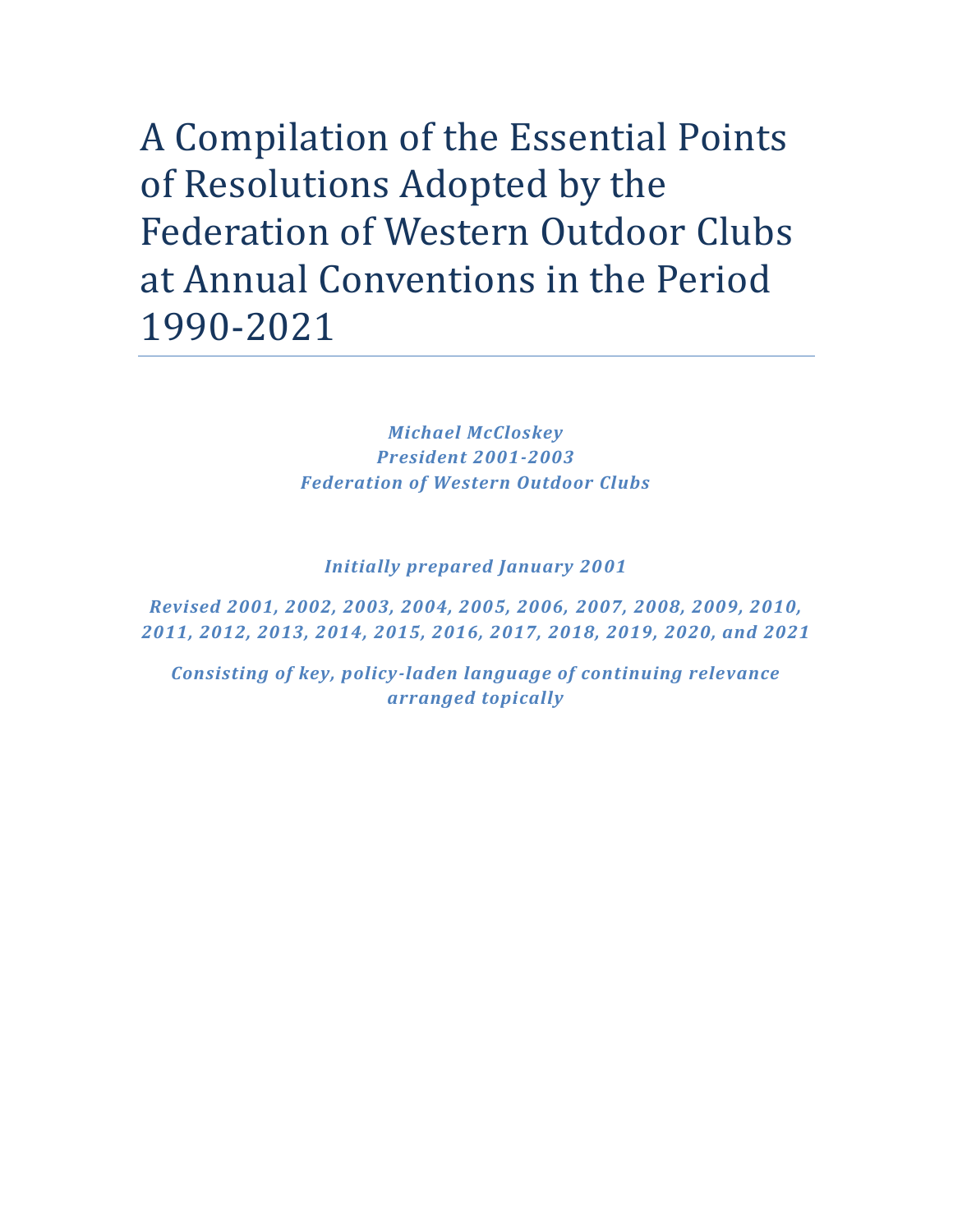# **Contents**

| HABITAT, WILDLIFE AND WILDLIFE REFUGES AND ENDANGERED        |    |
|--------------------------------------------------------------|----|
|                                                              |    |
|                                                              |    |
|                                                              |    |
|                                                              |    |
|                                                              |    |
|                                                              |    |
| LAND EXCHANGES, TRANSFERS, AND INTERMINGLED PRIVATE LANDS 60 |    |
|                                                              |    |
|                                                              |    |
|                                                              | 64 |
| MINING                                                       |    |
|                                                              |    |
|                                                              |    |
|                                                              |    |
|                                                              |    |
|                                                              |    |
|                                                              |    |
|                                                              |    |
|                                                              |    |
|                                                              |    |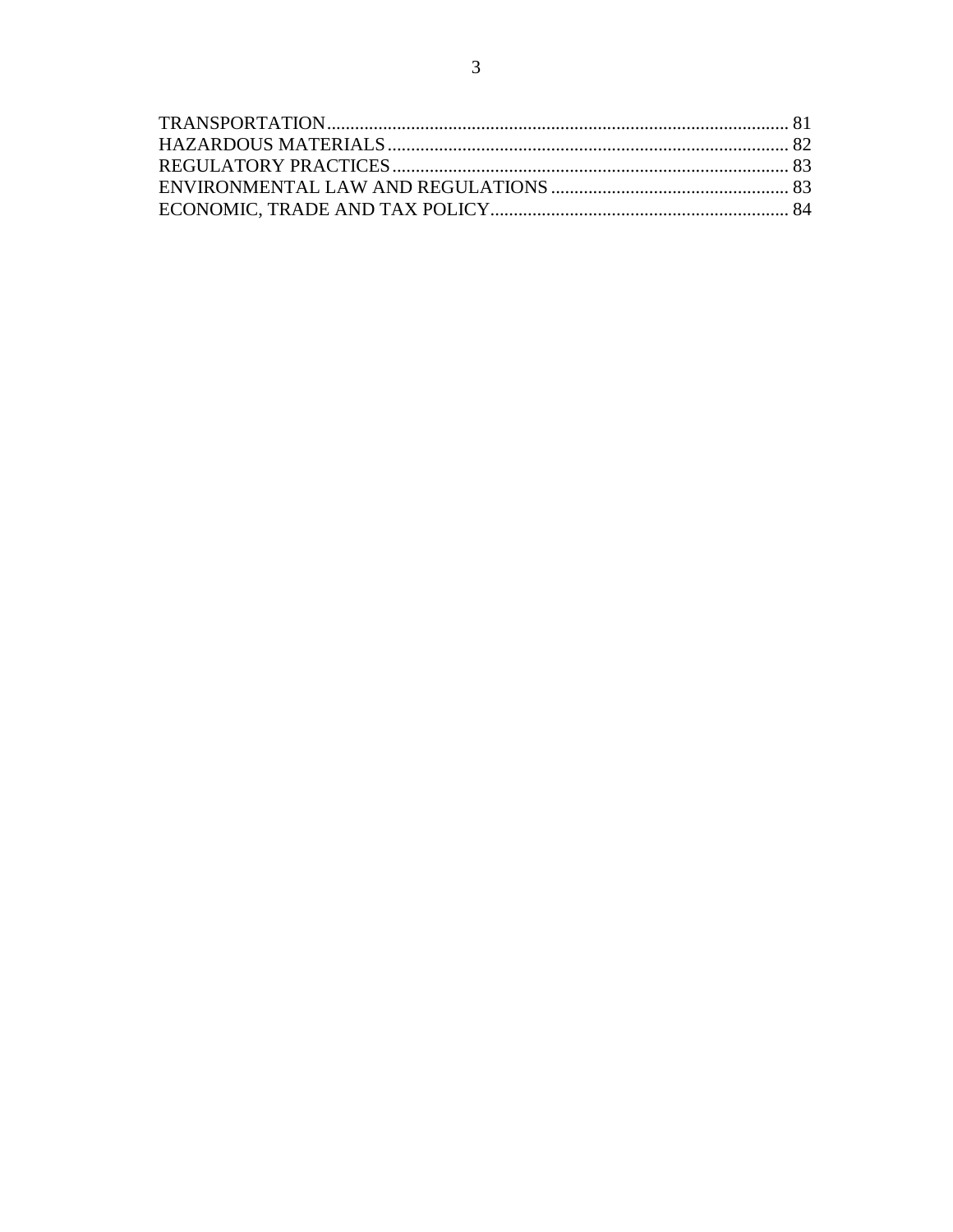# <span id="page-3-0"></span>**CONSERVATION POLICY**

# <span id="page-3-1"></span>**TRAILS**

# <span id="page-3-2"></span>**General**

- Hiking trails should be protected from being disrupted by clear cuts, slash and other activities that impact established trails. [Res. 2, 1990]
- Funding should be increased for trail construction and maintenance, and funding for construction of roads on national forests should be reduced. [Res. 1, 1990]
- Clubs should be encouraged to work with land management agencies to provide volunteer labor to maintain trails properly so that they are safe, accessible and enjoyable. [Res. 5, 1990]
- Programs similar to the original Civilian Conservation Corps should be revived to address needed work to maintain public trails, improve recreational facilities, and repair damage to the environment. [Res. 7, 1991] Such programs will also provide useful social benefits through alleviating unemployment among youth. [Res. 18, 1992, Res. 8, 1994]
- Legislation should not be enacted that would earmark gas taxes and other user fees for trail improvement under arrangements that would put control in hands of motorized users. [Res. 3, 1990] A more balanced approach is needed to provide funding for trail maintenance and construction. [Res. 20, 1991]
- A portion of the funds derived from fees levied by the Forest Service for parking at trailheads should be used to establish a trailhead security program to protect vehicles parked at such sites from vandalism and break-ins. Such a program should provide surveillance, enforcement patrols, as well as user education (signs and hand outs). [Res. 6, 1997]
- Wilderness areas and de facto areas of wilderness must be closed to wheeled vehicles, [Res. 3, 1990], including bicycles on mountain trails. [Res. 23, 1995]

SUPERCEDED. No use of trails in national forests by off-road vehicles ought to be allowed because they disturb people and wildlife (e.g., noise, air pollution, etc). Their use ought to be confined to roads. Trail use ought to be reserved for such non-motorized uses as hiking, cross-country skiing, and horseback riding. [Res. 6, 2000]

• On public lands off-road vehicles should be confined to designated roads and routes, or other locations which will not contribute to or cause any adverse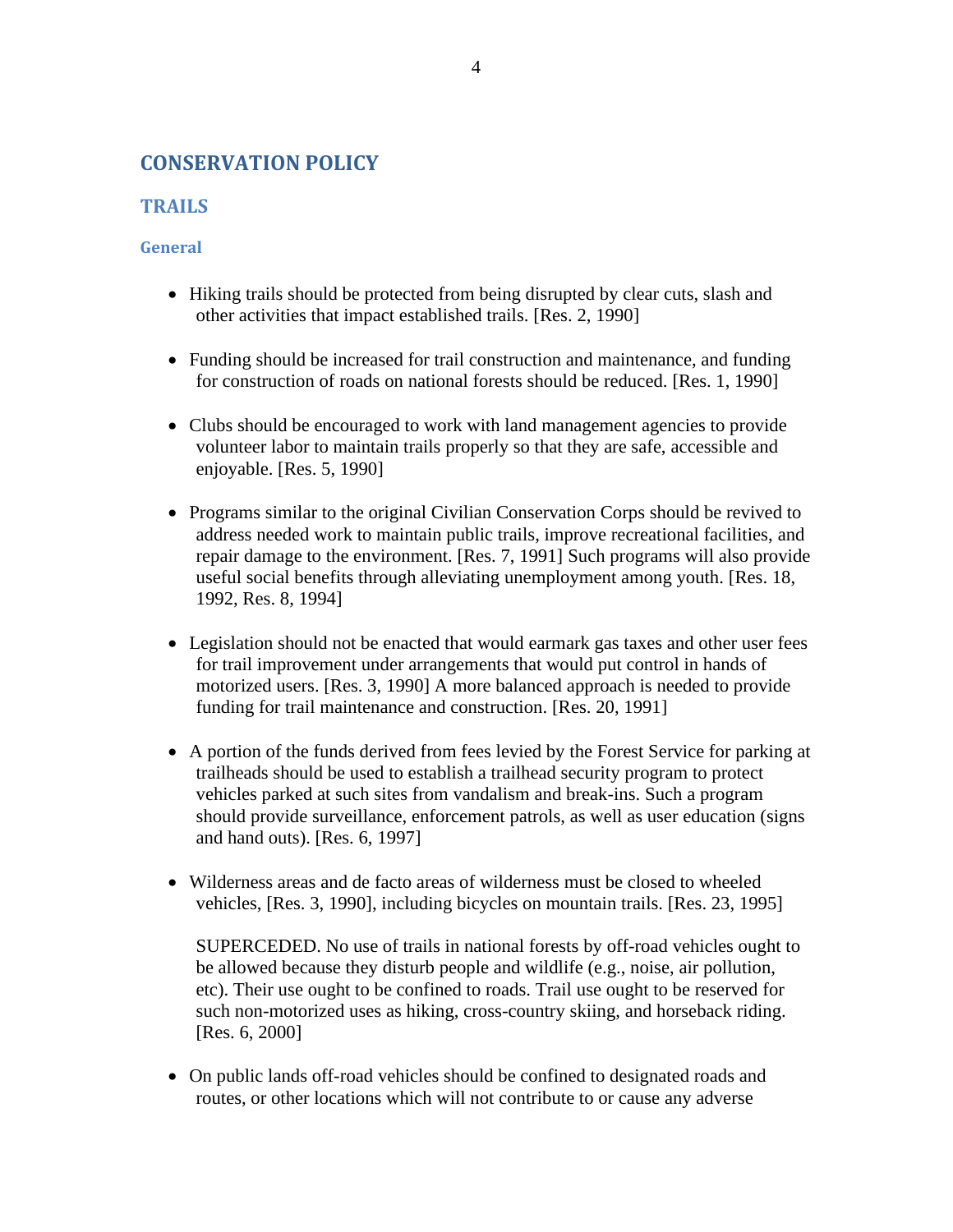environmental impacts. [Res. 10, 2002] Agencies that manage public lands should develop regulations to implement such provisions and should see that they are enforced. Maps should be issued to show routes that are open and closed. [Res. 18, 2003]

- The Forest Service's program to inventory its roads and trails and to designate which will be open to use by off-road vehicles, and which will not, should draw support and go forward, including a ban on cross-country vehicles. Routes where adverse environmental impacts will occur should be closed to ORV use. [Res. 12, 2005]
- This 2005 program of the Forest Service to inventory and regulate vehicular use on trails on its lands should treat snowmobiles the same as other types of vehicles and not have granted them an exception from rules regarding use restrictions and closures. [Res. 26, 2009]
- The FWOC opposes steps the Forest Service took in late 2020 to open more of its trails to electric bikes, especially ones that have been open only to non-motorized vehicles. [Res. 2, 2020]
- Public land management agencies, especially the Forest Service and the BLM, need to promote understanding by the public of the problem of unmanaged use of these lands by off-road vehicles, including ATV's, dirt bikes, and other ORVs. They need to oversee and enforce rules governing the proper use of public lands by ORVs. The new rule proposed by the Forest Service in July 2004, while a step forward, falls far short of what is needed to address this problem because it has no timeline for implementation and will only come into force as forest plans are revised to designate roads and routes open and closed to such vehicles. [Res. 15, 2004]
- Those who use off-road vehicles should be required to get training and licenses. Standards should be set that would encourage greater responsibility among those who advertise and sell such vehicles. Trails degraded by their use should be restored. [Res. 10. 2002]
- Regulation of trail use by mountain bikes (outside of wilderness) could be better enforced if licenses were required on all such bikes, showing the users' license number in large type on the front and back of the bike—making it possible to identify violators and making riders accountable. States such as California should undertake this role. [Res. 9, 1997] Such license plates should also be required for ATVs, and the numbers should be large enough to be readable by others; this will make it easier for others to report offenders who break regulations and do damage. [Res. 4, 2008]
- The National Park Service should continue to maintain the wilderness characteristics of zones within its holdings that Congress is considering for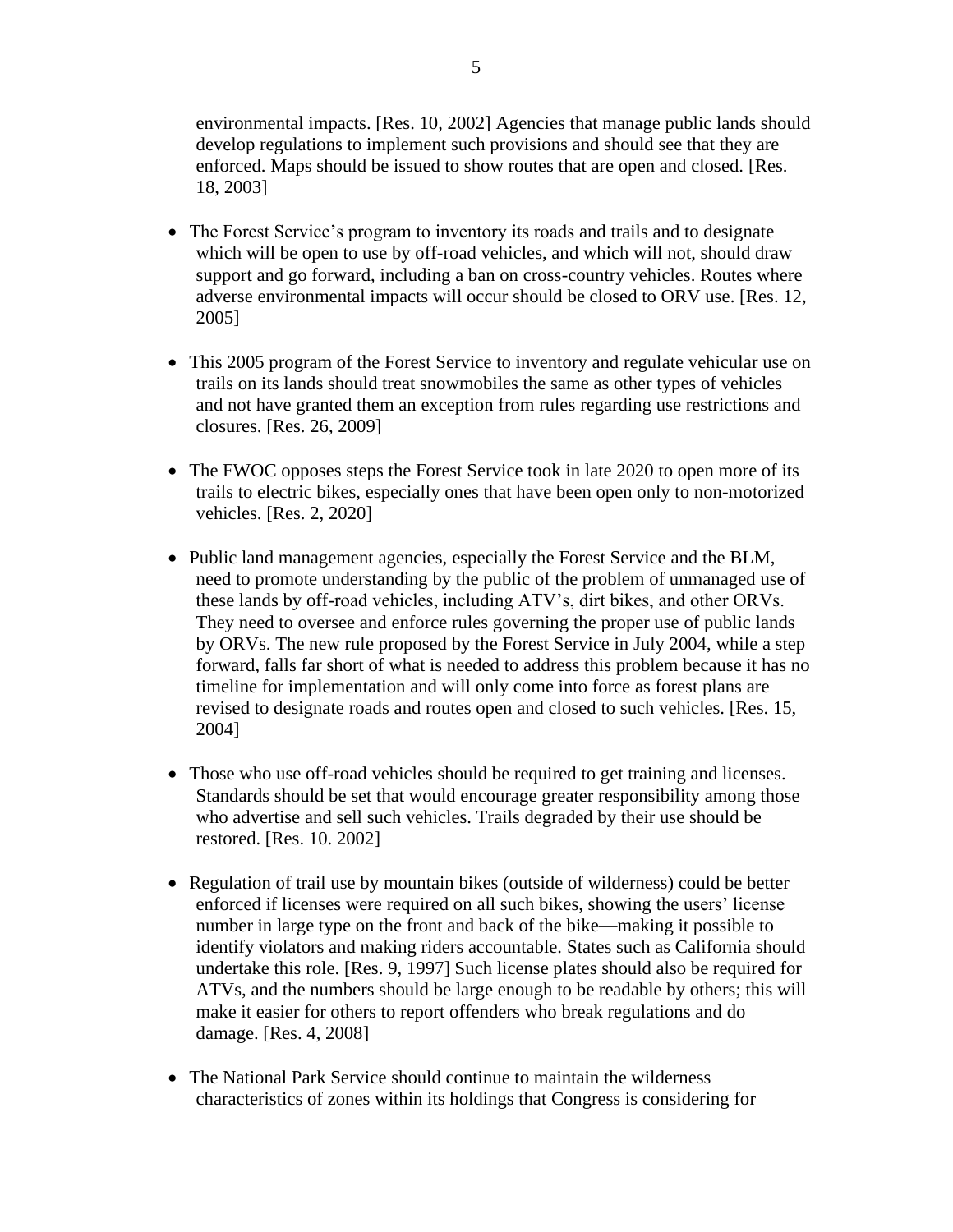inclusion within the National Wilderness Preservation System. In pursuance of this responsibility, the Park Service should not allow use of such areas by mountain bikes. The Wilderness Act not only prohibits motor vehicles, it also prohibits all forms of mechanical transport, which includes mountain bikes. [Res. 20, 2005]

- Trail bikes should not be permitted in portions of city, regional, and state parks designated for nature protection (under applicable master plans for the area or otherwise); nor should such cycling be permitted in national parks. Single-track, speed cycling should only be permitted in special zones with low values for nature protection. Where possible in such zones, separate tails should be set aside for hikers and trail bikes. Trail regulations must be enforced for all users. [Res. 5, 2014]
- Nature trails should be established in cities and counties, as well as regional networks of nature trails. [Res. 4., 1990] However, the development and funding of these trails should not come at the expense of funding for trails in non-urban areas (as on national forests). [Res. 8, 1991]
- Federal and state trail plans should use the latest geographical information system technology in a consistent way that links with adjacent jurisdictions. [Res. 6, 1991]

# <span id="page-5-0"></span>**Specific Trails**

- The state government in California should move ahead to fund and develop a trail along its entire coastline, linking existing trails through protected areas of various jurisdictions. [Res. 3, 1991]
- Where protection is not otherwise provided, a nature corridor should be established along the Pacific Crest Trail so as to disallow clear-cutting within one half mile and any logging whatsoever within 150 feet of it. [Res. 5, 1991]
- The Forest Service needs to control increasing use of the backcountry in inappropriate ways by snowmobiles, especially in the Sierra Nevada, by (1) taking effective action to keep snowmobiles from intruding into designated wilderness areas; (2) confining snowmobiles to designated areas and trails; and (3) keeping approved routes and areas from extending to wilderness boundaries where intrusions into wilderness are occurring. [Res. 16, 2004]
- The National Park Service should expedite the process of phasing out the recreational use of snowmobiles entirely in Yellowstone National Park rather than merely reducing such usage. [Res. 12, 2009]
- The El Dorado National Forest in the Sierra should adopt a plan for its trails, and vehicular and off-road vehicular use, that provides a high level of protection for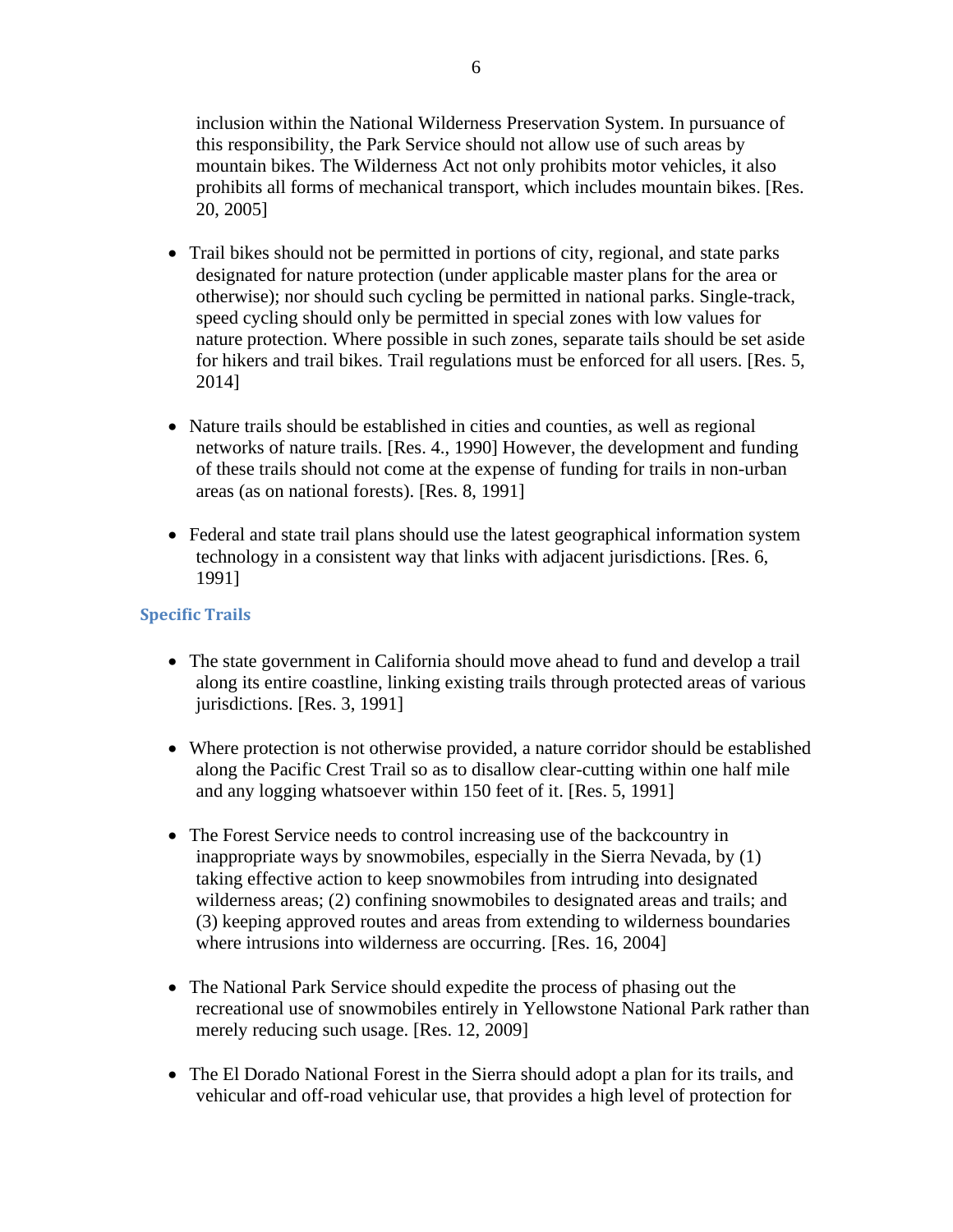forest resources (as in EIS alternative E), prohibits cross-country travel by wheeled motor vehicles, closes trails and native system roads during the winter, and prevents double parking along roads. Other national forests should adopt similar plans. [Res. 10, 2007]

- A wide, undisturbed buffer, which is sufficient to protect trail esthetics, should be provided along all existing trails, with adequate enforcement. All public agencies, federal and state, should provide and protect these buffers. [Res. 25, 1999]
- Congress should treat the Pacific Crest Trail as a single unit in providing appropriated funding to maintain it (just as with the Appalachian Trail). [Res. 10, 1991]
- A carefully constructed foot trail should replace what had been a road in Jarbidge Canyon in northeast Nevada from the Pine Creek Campground to the boundary of the Jarbidge Wilderness so as to avoid any adverse impact upon the habitat of the threatened bull trout. [Res. 18, 2000]
- The Coast-to-Cascade Trail is valuable because it connects the beaches in northern California at state and national parks to the Oregon Cascades at Crater Lake National Park. Much of it now exists, with only eight miles needing to be built. Because it is important to complete it and in view of the lack of federal funds to build the remaining portion, trails club should urge their members to volunteer their labor. [Res. 7, 2013]
- Segments of the Chinook Trail, which is designed to provide a rim top loop trail around the Columbia Gorge in Oregon and Washington states, should be given status (as appropriate) as either National Scenic, Recreational or Historic Trails (so as to match the National Scenic Status given the Gorge itself). [Res. 24, 1999]
- The Chinook Trail should be extended from Bluff Mountain in order to provide a connection with the Pacific Crest Trail. The work should be done through a partnership between the Forest Service and the Chinook Trail Association in the state of Washington. [Res. 7, 2005]
- A 30-mile long trail should be built along the Chelatchie Prairie road in Washington State connecting Yacolt and Battleground with Vancouver, and which will connect the Columbia River lowlands with the foothills of the Cascades. It should be incorporated in the Clark County trail master plan. [Res. 8, 2005]
- Extreme sports, such as single track trail use by high-speed mountain bikes, are not appropriate in parks designed for passive use in a nature-oriented environment. Portland's 5000 acre Forest Park is such a park and is supposed to be an urban wilderness type park. Hikers should not be forced to share narrow trails with these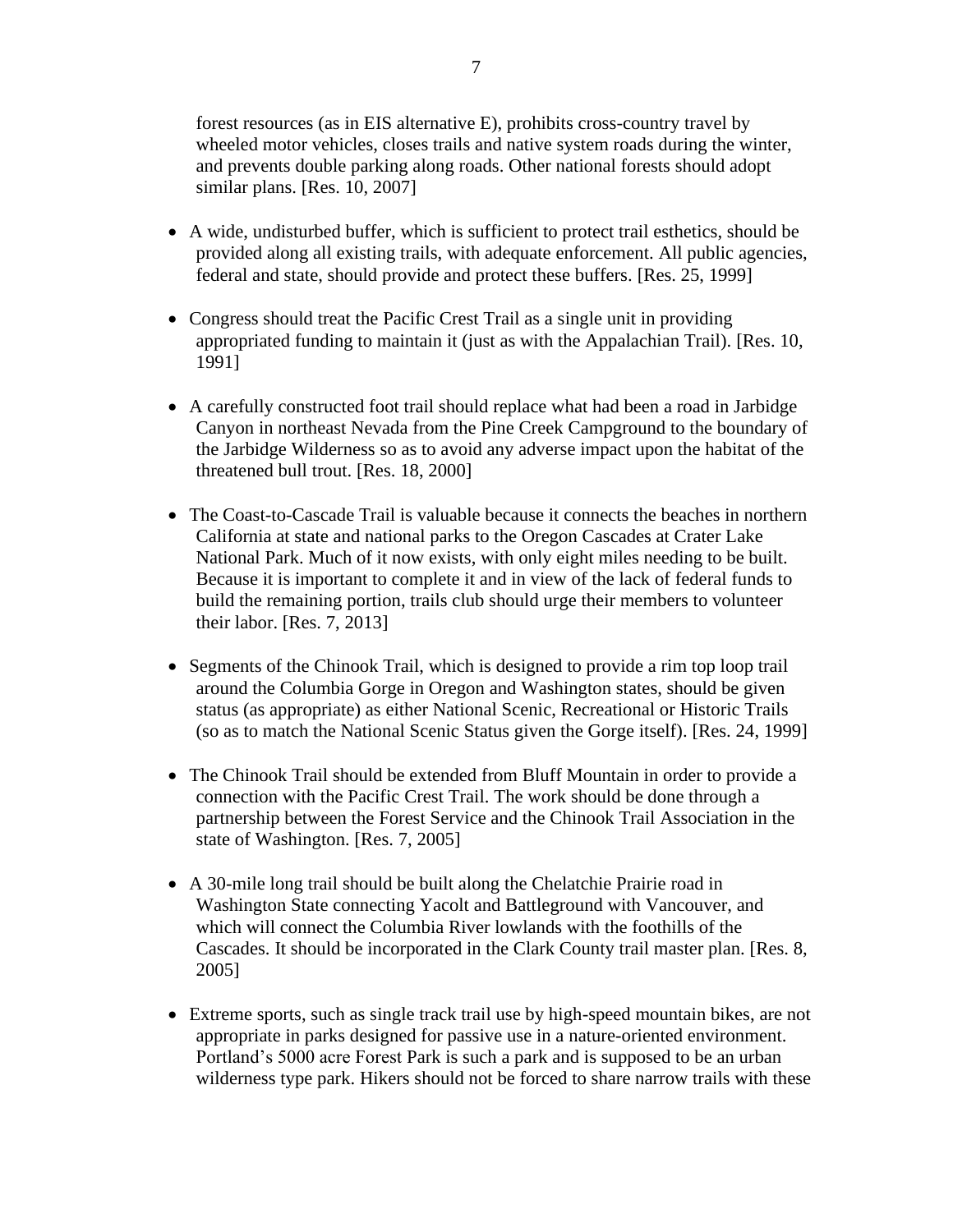bikers. They threaten the safety of such hikers and the integrity of the ecosystem. [Res. 6, 2013]

• A non-motorized water trail should be established along 146 miles of the Columbia River from Bonneville Dam to the Pacific Ocean. Campsites along it should be reserved for those using non-motorized watercraft. It would create the experience of Lewis and Clark. [Res. 25, 2003]

# <span id="page-7-0"></span>**WILDERNESS ETHICS**

• To limit user impacts on backcountry and designated wilderness, the following rules are suggested to minimize impact: hikers should stay on established trails and not cut switchbacks; campers should stay in established camp sites when available; human waste should be properly disposed of; instead of using fires, camp stoves should be used instead; campers should wash well away from water sources and camps; natural features should be left undisturbed; wildlife should not be fed; pets should not be taken; and all litter should be packed out. Hikers should obtain permits as required, register their parties and follow any special requirements for the area. [Res. 10, 1992]

# <span id="page-7-1"></span>**RECREATIONAL FACILITIES, FEES AND REGULATIONS**

- Campgrounds on public lands should be managed by administering agencies and not be privatized by having commercial interests manage them. [Res. 3, 1998]
- Professional public employees should continue to serve the public in maintaining campgrounds. [Res. 18, 2005]
- Small, dispersed campgrounds should continue to be maintained on public lands, rather camping being concentrated in a few large campgrounds. These smaller campgrounds put users in closer touch with nature and have a more natural, less urban feeling. [Res. 18, 2005]
- Fees should not be levied on hikers to gain permission to enter or use wilderness areas because such fees are regressive and would undermine the goals of getting the public back to nature so as to improve its physical and mental health. [Res. 6, 1990] The Fee Demonstration Program that applies to four federal land management agencies (operating now on a trial basis) should not be extended but allowed to lapse, with suitable recreation supported instead by regular appropriations. [Res.13, 2000; Res. 17, 2004] Congress should not make the fee demonstration program permanent. Taxpayers should not be assessed a fee to use trails on their own public lands, particularly when the fees for commercial uses on public lands are so low (e.g., with regard to mineral extraction and grazing fees). [Res. 31, 2001]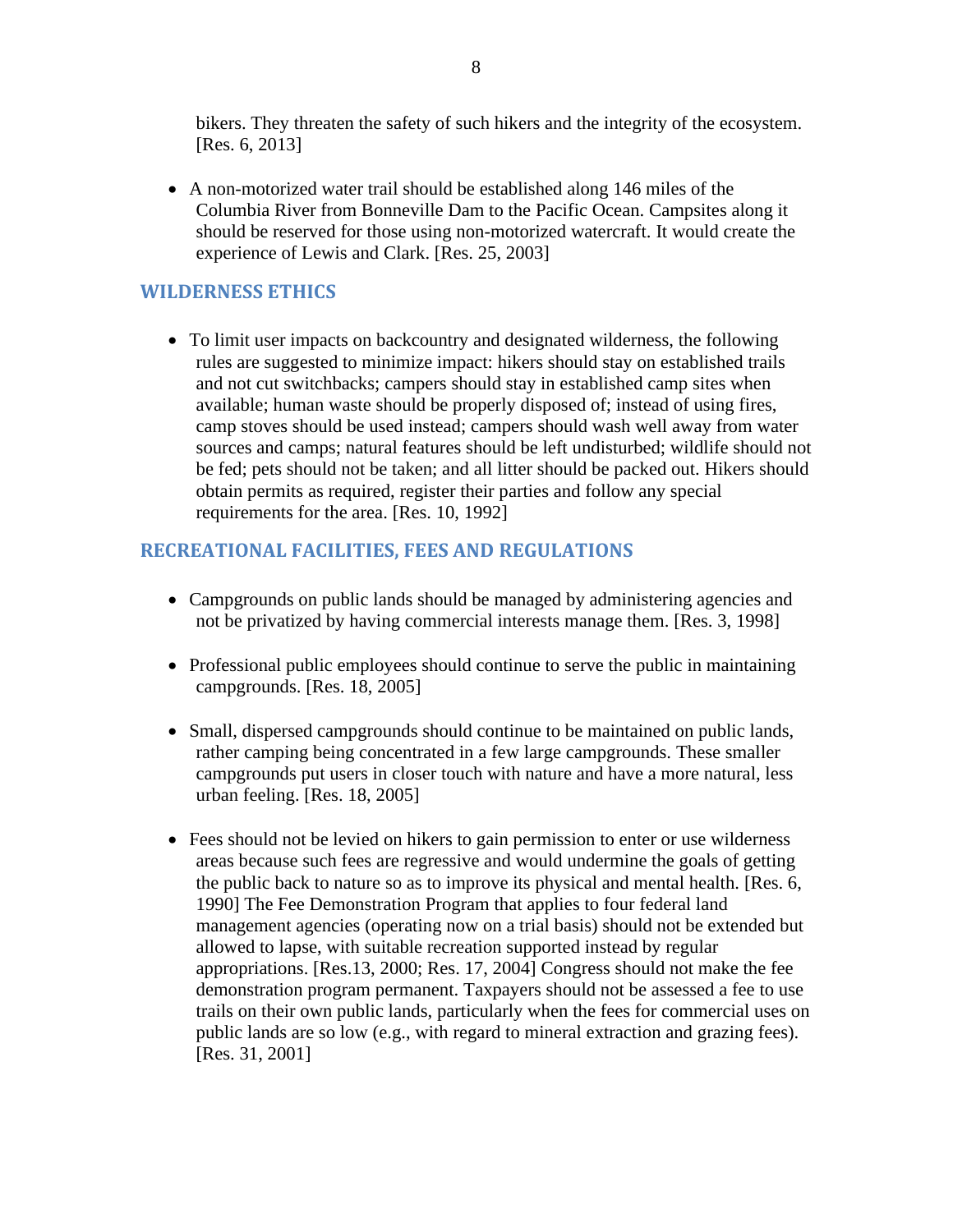- However, modest fees on recreational equipment (e.g., binoculars, camping equipment, etc.) are acceptable if used for the purpose of funding the conservation, outdoor recreational, and environmental education needs of every state, as well as protecting habitat for non-game wildlife (ala the "Teaming for Wildlife initiative). [Res. 15, 1995]
- It is inappropriate for land management agencies (e.g., Forest Service, National Park Service) to require that outdoor clubs obtain commercial, special-use permits to hike, climb, camp and run rivers on the lands they administer. Such permits could call into question their status with the IRS as non-profits; mislead participants into thinking that a level of service would be provided comparable to that provided to pay-for-hire clients; and create additional legal liabilities. Instead, the agencies should welcome a relationship along the lines of a cooperative partnership. [Res. 19, 1995]
- Efforts should be made to promote understanding that wilderness areas provide opportunities for inexpensive and enjoyable family trips, which are a low impact kind of group travel. [Res. 11, 1998]
- Massive commercial development, including for downhill skiing, should not occur in the Cooper Spur area on the east side of Mt. Hood in Oregon. The wilderness area would be adversely affected, as well as the Tilly Jane Trail and the Cloud Cap Inn. Wildlife habitat would be impaired and backcountry skiing opportunity too. No further development should occur in the Cooper Spur area and the Crystal Springs watershed. The land exchange affected in the area should be reversed—if possible. [Res. 14, 2002]
- Even though there was a subsequent promise to keep the development within the 160-acre Dillard property, the size and type of the development remains the same. The developers are also still pursuing the land exchange--so that they may expand the development in the future. The proposal is still objectionable. [Res. 22, 2003]
- The north side of Mt. Hood (i.e., the Cooper Spur area) should be protected from urban-type development (such as the 450 condominiums once proposed by the Mt. Hood Meadows Development Corporation). The Forest Service has delayed unreasonably in arranging the land trade agreed to in 2006: all of the holdings of Mt. Hood Meadows Corporation were to be exchanged for 120 acres of very valuable federal land in the Government Camp area. This land exchange was approved by Congress in the 2009 Wilderness Bill for the Mt. Hood area. But the Forest Service has dragged its feet in consummating this exchange. This long delay undermines the agreement that had blocked the development. The Service's delay has been challenged in a lawsuit filed by environmentalists, which should be encouraged." [Res. 16, 2016]
- A 777 acre privately-owned tract at Incline Lake, just east of Lake Tahoe, should be acquired by the federal government and combined with other areas in the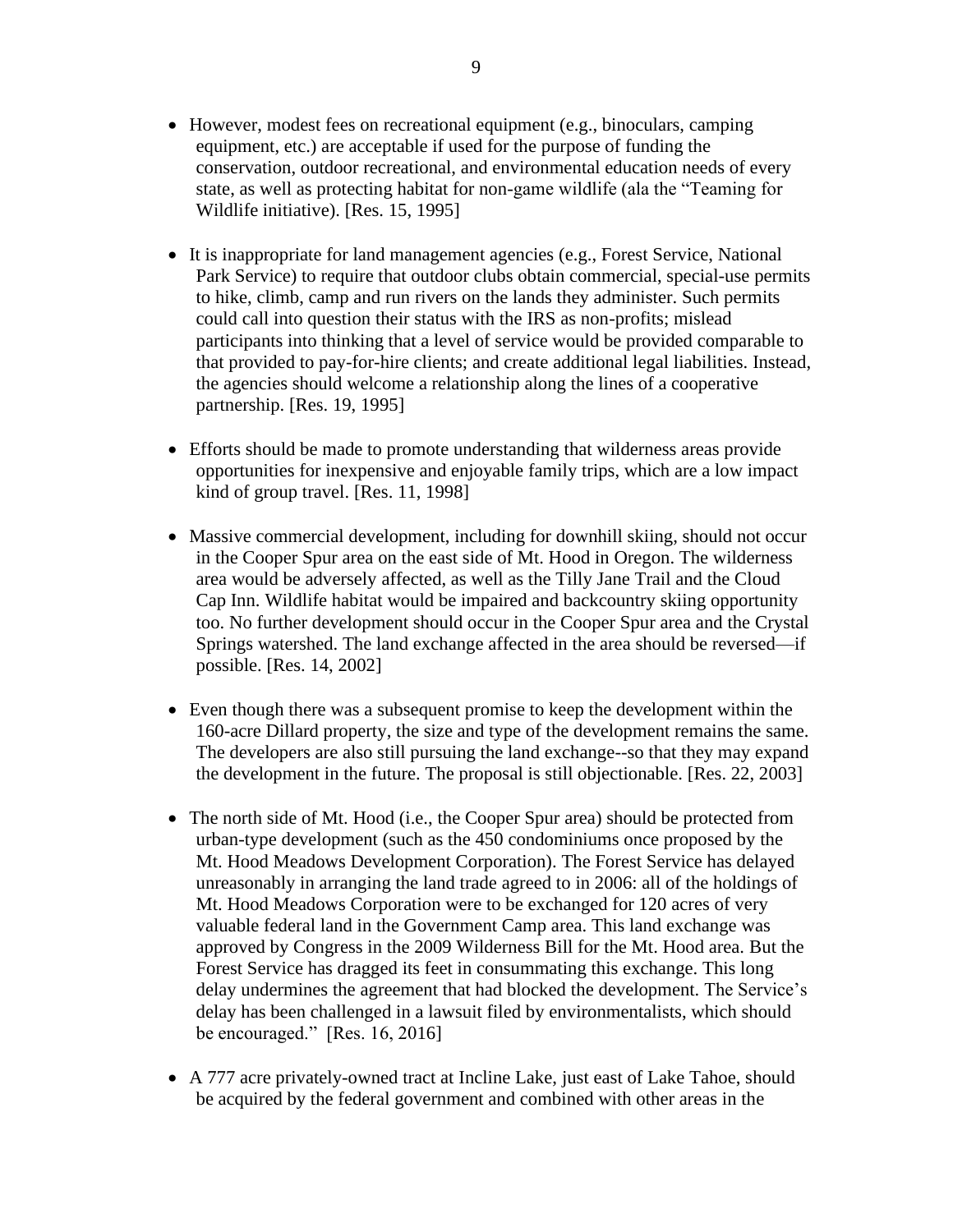Humboldt-Toiyabe National Forest to provide an outstanding area for nonmotorized winter use, as well as hiking and camping in the summer. [Res. 4, 2006]

# <span id="page-9-0"></span>**SCENIC PROTECTION**

- Federal legislation is needed to ban the construction of new billboards along federal highways and to empower local governments to remove existing billboards. Trees on public lands should not be removed for the sole purpose of improved billboard visibility. [Res. 14, 1990] The Highway Beautification Act of 1965 should be strengthened through adding provisions that prohibit all new billboards along federal highways and eliminate the practice of cutting trees on public property to improve visibility of billboards. Moreover, in rural areas without zoning, no new billboards should be built, and local governments should be given constitutional means to remove non-conforming billboards. The Department of Transportation should also conduct an annual survey of all billboards along federal highways. [Res. 18, 1998]
- Because of safety concerns, the distractions they provide, their unsightliness, and the threat they pose to wildlife, electronic billboards (digitally controlled) should be banned; city, county, and state officials should prevent their erection. [Res. 6 , 2009]
- Federal Highway programs should include authority and funding to expand efforts to plant trees on suitable rights-of-way (where natural conditions and safety allow planting), with the assistance of state Forestry Departments and allowing the use of donated trees. [Res. 15, 1991] Strips of trees along freeways are preferable to concrete walls, which act as ugly barriers that invite graffiti. Concrete walls don't emit oxygen, counteract toxic fumes, absorb heavy metals, nor add beauty. [Res. 11, 1994]
- All states should establish "adopt a highway" programs to keep our highways free of garbage and litter. [Res. 33, 1991]
- Such historic buildings as guard stations and fire lookouts on federal lands ought to be retained and repaired in cooperation with local, volunteer organizations, where they could provide emergency shelter, absorb recreational pressures, and serve as visitor centers. [Res. 12, 1993]

# <span id="page-9-1"></span>**WATER: SUPPLY, QUALITY, AND MANAGEMENT**

### <span id="page-9-2"></span>**General**

• Federal laws to control and reduce water pollution should be re-authorized on schedule without being weakened. [Res. 14, 1991] In fact, these laws need to be strengthened in various respects. New provisions are needed to better protect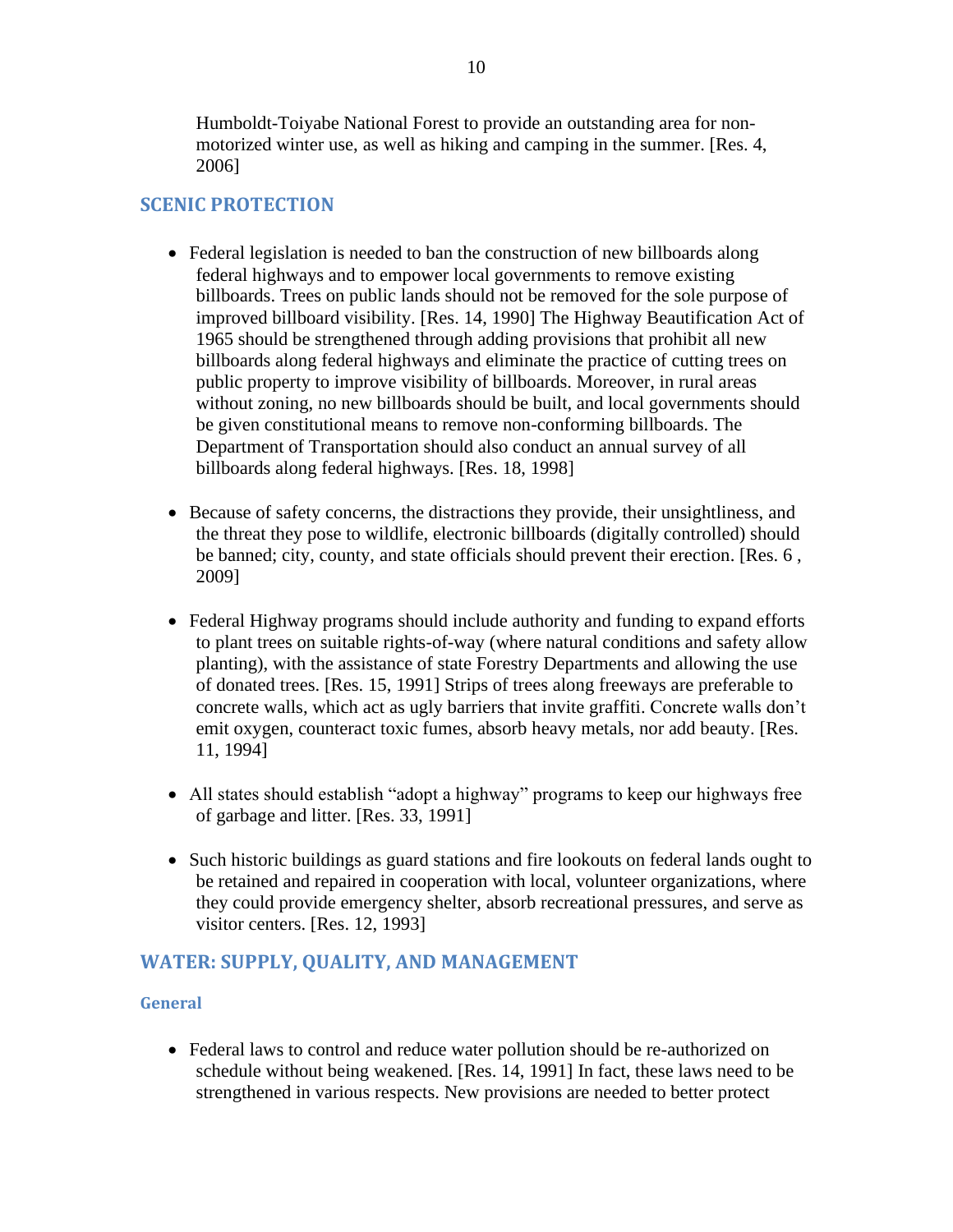ground water and to prevent water mining, as well as to combat pollution by toxic chemicals. Provisions protecting wetlands must be substantially strengthened. Everyone must do more to recycle and reduce use of agents that can pollute. [Res. 7, 1994] Where federal clean water requirements are burdensome to local communities, state or federal governments should provide further financial assistance. Weakening water clean-up requirements, however, can pose a health hazard to all citizens. [Res. 20, 1995]

- Agencies managing public lands should take urgent measures to protect the quality of drinking water supplies in roadless areas by building exclosures around springs and other sources of drinking water and by educating the public about the dangers of pollution and disease from degraded waters and the need for proper purification. [Res. 4, 1991]
- A high-level conference should be held among federal land management agencies, wildlife management agencies (state and federal), and conservation groups on the importance of water in wildlife habitat. With increasing drought and climate change, the danger grows of pumping out groundwater and drying up springs and seeps on which wildlife depend. Now most such conferences involve mostly interests representing cities and agriculture—leaving out these other vital parties. [Res. 27, 2009]
- Water diverted to irrigation should be re-allocated to restore wetland habitats and instream flows to support fish, waterfowl and other wildlife needs (as in California's Central Valley). The recovery of species endangered by water diversion, as in estuarine areas, is particularly critical. [Res. 17, 1990]

#### <span id="page-10-0"></span>**Specific Areas**

- The City of San Diego should not be permitted to divert water, which otherwise would flow into the Salton Sea, to support expanded development. The Salton Sea National Wildlife Refuge provides important habitat to more than 380 species of birds and is an important link on the Pacific Flyway. Action is needed to address problems of salinity, pollutants such as pesticides, and protecting wildlife and recreational values there, as well as preventing the diversion of water. The FWOC strongly supports the preservation of the Salton Sea. [Res. 2, 2002]
- Remedial action must be taken by the city of Los Angeles to deal with the severe air quality problems (blowing arsenic-laden dust from the dry lakebed) caused by diverting all of the water that used to flow into Owens Lake. The city must meet federal standards and deadlines to address this serious public health threat. [Res. 3, 1999]
- The water level at Mono Lake in California should be restored year round to 6390 feet so as to restore streamside wetlands, permit optimum flows from tributary streams, keep down blowing dust, increase productivity of the primary food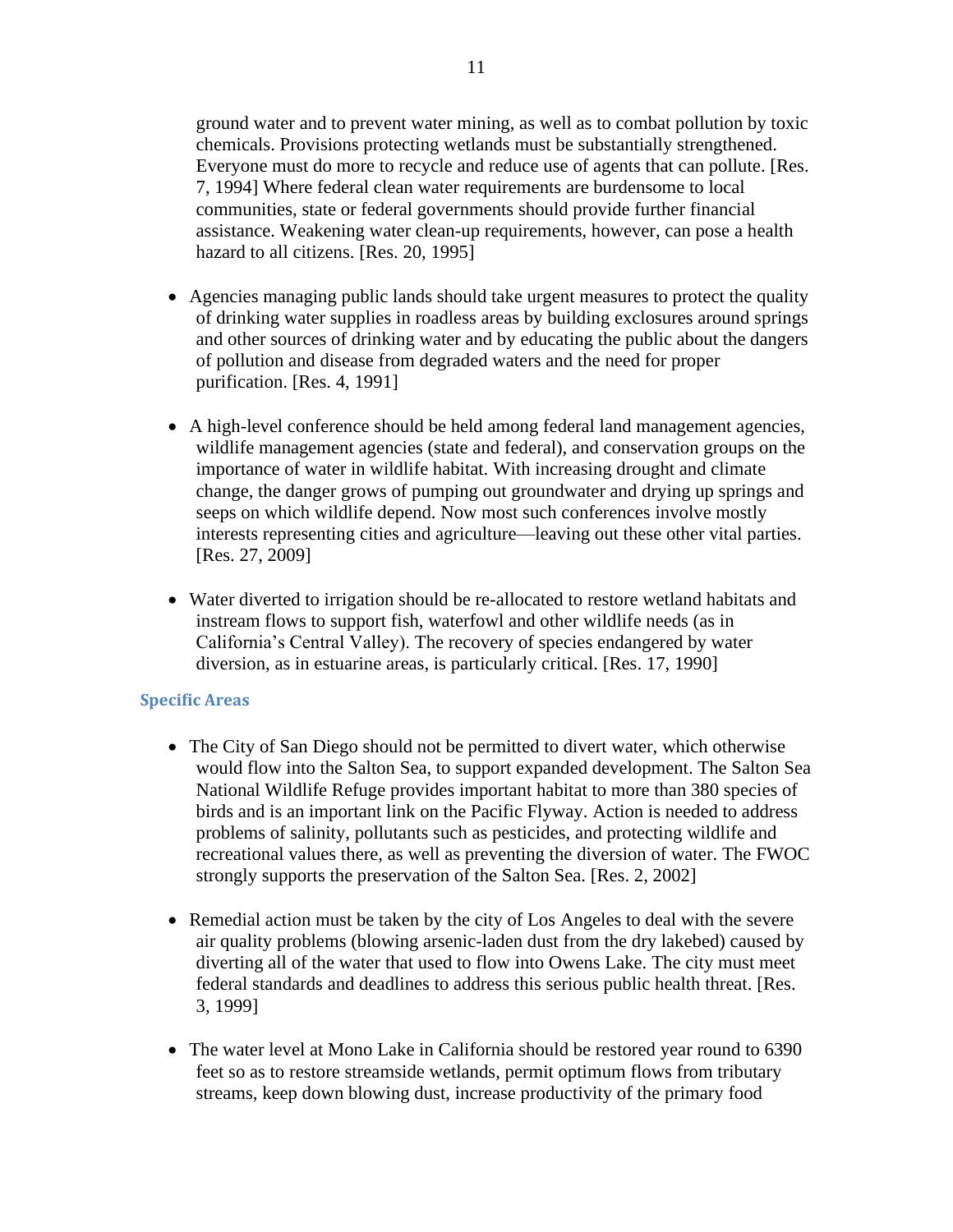sources for nesting and migratory birds, and restore Negit and nearby small islands as a sanctuary for populations of the California gull. Mono Lake should be protected as an Outstanding National Water Source under California law. [Res. 15, 1993]

- Action must be taken to protect the waters of Walker Lake in Nevada (an ancient Pleistocene remnant with a prized population of Lahontan cutthroat trout) from drastically reduced inflows as a result of upstream diversions on the Walker River for irrigation. [Res. 7, 1998] In the past two years (1999 and 2000). No water has reached the lake from the Walker River. On an emergency basis an allocation of fresh water should be arranged for Walker Lake. Long-term efforts are also needed to ensure that the lake has sufficient water to maintain its ecosystem. [Res. 5, 2002]
- Funding should be provided to increase the flow of water into Nevada's Walker Lake. The House of Representatives should concur with the action of the Senate in approving the allocation of over \$75 million for this purpose. Funding along these lines is needed to increase inflows to reduce salinity in the lake to make it useful habitat for trout, loons, and other species. [Res, 9, 2009]
- A complete and fully-funded independent, hydrological study should be conducted of the deep, carbonate aquifer underlying eastern Nevada before any inter-basin water transfer is authorized from this rural area to Las Vegas. Special attention should be given to both the short-term and long-term effects of groundwater pumping on surface waters, such as springs and streams, and wildlife. [Res. 14, 2004]
- Ground water should not be taken from White Pine County in Nevada and transferred to southern Nevada because of the adverse, long-term effects this would have on the streams and springs of this area and its wildlife, and even possibly on Great Basin National Park. The state Engineer should reject applications for this transfer, and the BLM should select the "no action" alternative in its EIS on the proposed pipelines. [Res. 13, 2005] Ground water should not be taken from the Spring and Snake valleys of eastern Nevada to facilitate growth of Las Vegas and Henderson, and applications for such diversions should be rejected [Res. 3, 2006]
- A major, long-term commitment should be made to provide funding from federal and state sources to restore the clarity of the waters of Lake Tahoe and to reverse years of degradation caused by forest loss, urbanization, and increasing levels of traffic. [Res. 10, 1997] Management decisions should be made to implement the findings of a team of top scientists who have assessed the problems of the watershed of Lake Tahoe (looking at soil erosion, air quality, and forest quality). [Res. 8, 1998]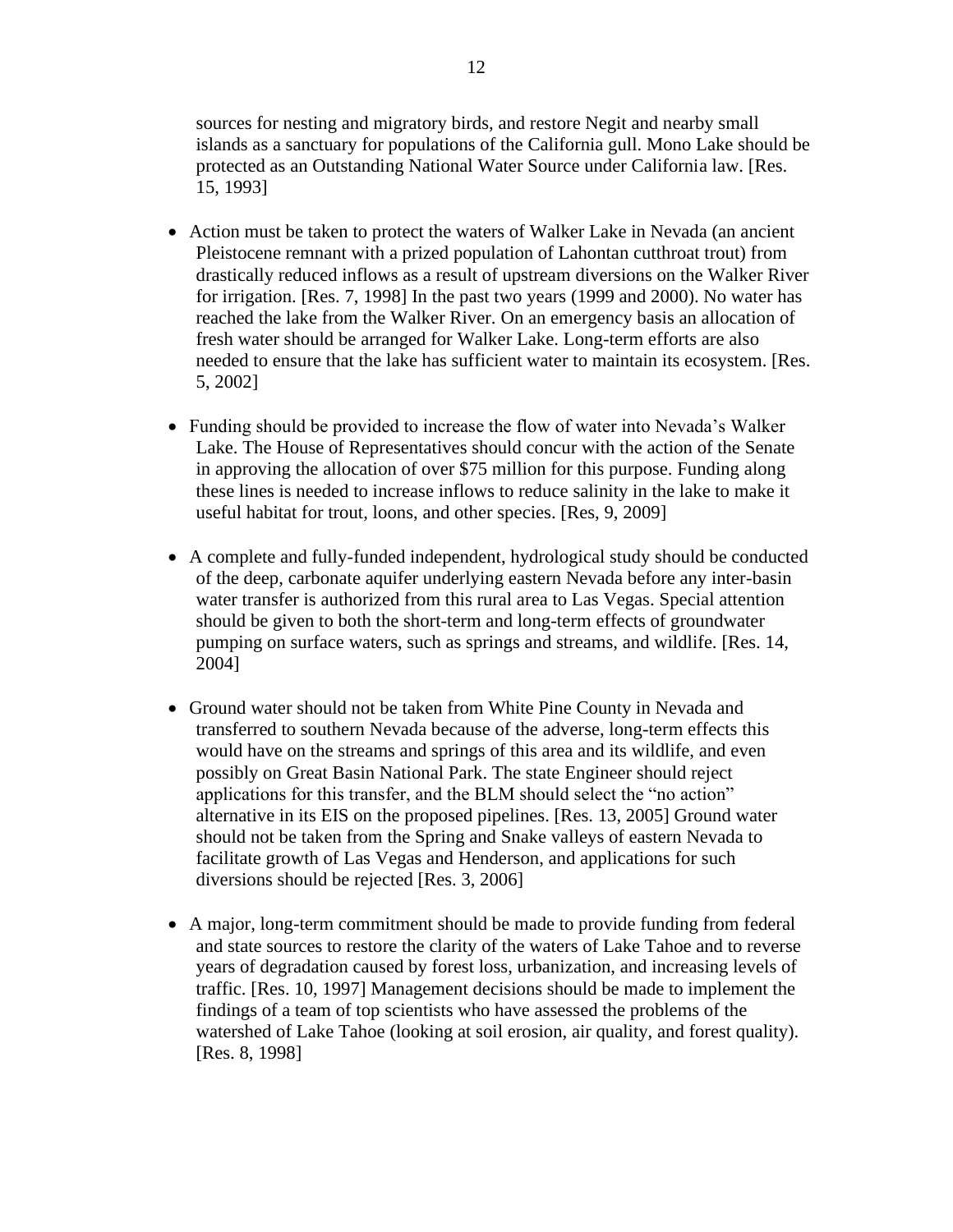- The Regional Plan of the Lake Tahoe Regional Planning Agency (TRPA) should be updated in a fashion that upholds the threshold standards adopted in 1982 so as to emphasize the importance of the clarity of the lake and air quality of the basin. A conservation-oriented approach should be taken that stresses the importance of getting back into attainment of these standards and keeping development within the carrying capacity of the basin. [Res. 6, 2010] Neither state which is a party to TRPA should attempt to withdraw from it, as Nevada has threatened to do 2011. Instead, its planning and regulatory programs should receive strong support. The large-scale developments threatened on the Nevada side will compromise the clarity of the lake and compromise air quality there. {Res. 3, 2011]
- Because significant improvements are needed in the management of the Lake Tahoe basin to protect and improve the clarity of its waters, the Lake Tahoe Restoration Reauthorization Act should be enacted, but it should be strengthened by limiting the amount of development that would be permitted under the 20-year plan prepared by the Tahoe Regional Planning Agency. And more emphasis should be placed on actually implementing this Act. [Res. 15, 2009] An even more intensive effort should be made to restore the basin, as set forth in the Lake Tahoe Restoration Act introduced by the senators from California and Nevada in 2013, which would increase funding for that goal, improve water clarity, reduce risk from wildfires, combat invasive species, ban mining in the basin, promote the re-introduction of the Lahontan Cutthroat Trout, and generally restore and protect the environment there. It is important that it be enacted. [Res. 8, 2013]
- Funding might be more readily forthcoming if the area around the lake were declared as a National Scenic Forest and Recreation Area (see S. 1192, Sen. Feinstein), which should be established. [Res. 5, 1999] Meiss Meadows in the headwaters of the Upper Truckee watershed should be designated as wilderness. Wilderness designation will protect the single most important inflow into the lake, thus reducing impacts on the lake's clarity. [Res. 20, 2003]
- To further protect the clarity of Lake Tahoe, as well as to protect its beauty and old growth forests, intensive programs must be undertaken there to prevent fires in the surrounding areas. This will involve clearing defensible space around structures, making them more fire resistant, removing brush, thickets, and ladder trees from the urban-forest interface space, better enforcing fire regulations affecting use of machinery, off-road vehicles, and campfires, and better financing agency programs for this purpose. [Res. 16, 2007]
- The management plan for the Lake Tahoe National Forest proposed in 2012 should be revised and improved as recommended by a coalition of environmental groups, including designation of all of the upper Truckee River as wild and scenic, preserving what remains of ancient forests there, greater measures to protect habitat for wildlife, regulating recreational snowmobile use in inventoried roadless areas, and using prescribed fire to reduce brush and overcrowding by small trees. [Res. 2, 2012]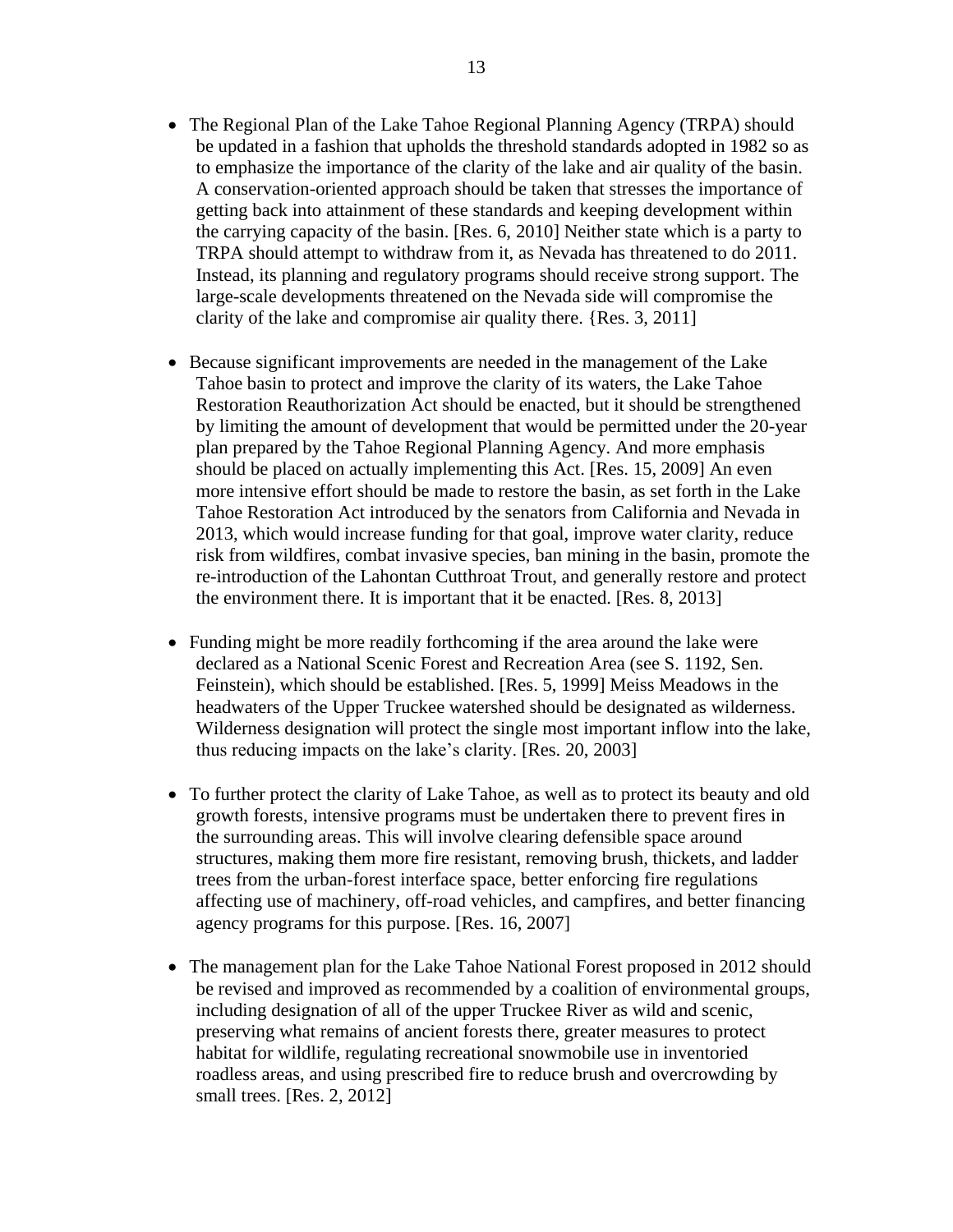- The land along the Upper Truckee River in the Washoe Meadows State Park should be restored by the State Parks agency (as set forth in the modified version of Alt. #2) by re-locating the golf course links along the stream banks, removing five, narrow bridges, and restoring the natural river meanders to reinvigorate the meadows. [Res. 5, 2015]
- Too much effluent is already dumped into the Russian River in California by the city of Santa Rosa, which wants to dump overflow from its sewage treatment plant into the river. No more sewage effluent should be dumped into the Russian River, which is a valuable recreational resource and important habitat. [Res. 14, 1993]
- The Klamath Basin—an ecological treasure once considered to be the "Everglades of the West" (hosting 80% of the birds on the Pacific Flyway)—has had 75% of its wetlands converted to agriculture and its hydrology radically altered. The result has been decline in water quality and habitat leading to listings under the Endangered Species Act (for the Lost River and Shortnote suckers). Too much water is diverted from the system in the summer and fall for agriculture. There is insufficient water for the national wildlife refuge there; Native American fishing rights are not honored; and water quality and temperature standards are not met. Accordingly, the federal government needs to reform management of the Klamath Irrigation Project, reduce water demand by buying out the property of willing sellers, terminate leases to farm in the wildlife refuge, improve water management and implement water conservation measures, augment water supplies, meet water quality standards, and restore fish and wildlife habitats--e.g., in the Upper Klamath Marsh.. It also ought to do what it can to reduce economic hardships arising out of drought in the region. [Res. 10, 2001; Res. 12. 2003] The treaty rights of the Yurok and Klamath Tribes with regard to the Klamath River should be recognized. The governors of Oregon and California should take the lead in reforming water management in the Scott and Shasta valleys. [Res. 12, 2003]
- Because the use of motor boats, water skis, and any gasoline powered motor craft contributes to pollution (as well as producing noise), such craft should be prohibited on lakes valued for their clarity, such as Crater Lake and Waldo Lake in Oregon, [Res. 1, 1998] and indeed on all publicly-owned lakes. [Res. 23, 1999]
- Land management agencies need to control activities that can damage watersheds (such as timbering, mining, grazing and other practices) and cause rapid runoff from denuded lands or pollute rivers. They should prepare long-range plans for the optimum production of water from the aquifers and watersheds of the public domain. Water should not be removed from aquifers beyond the annual rate of recharge. [Res. 18, 1990]
- Watersheds on public lands that provide municipal water supplies should not be degraded nor contaminated further, as through use of pesticides and herbicides.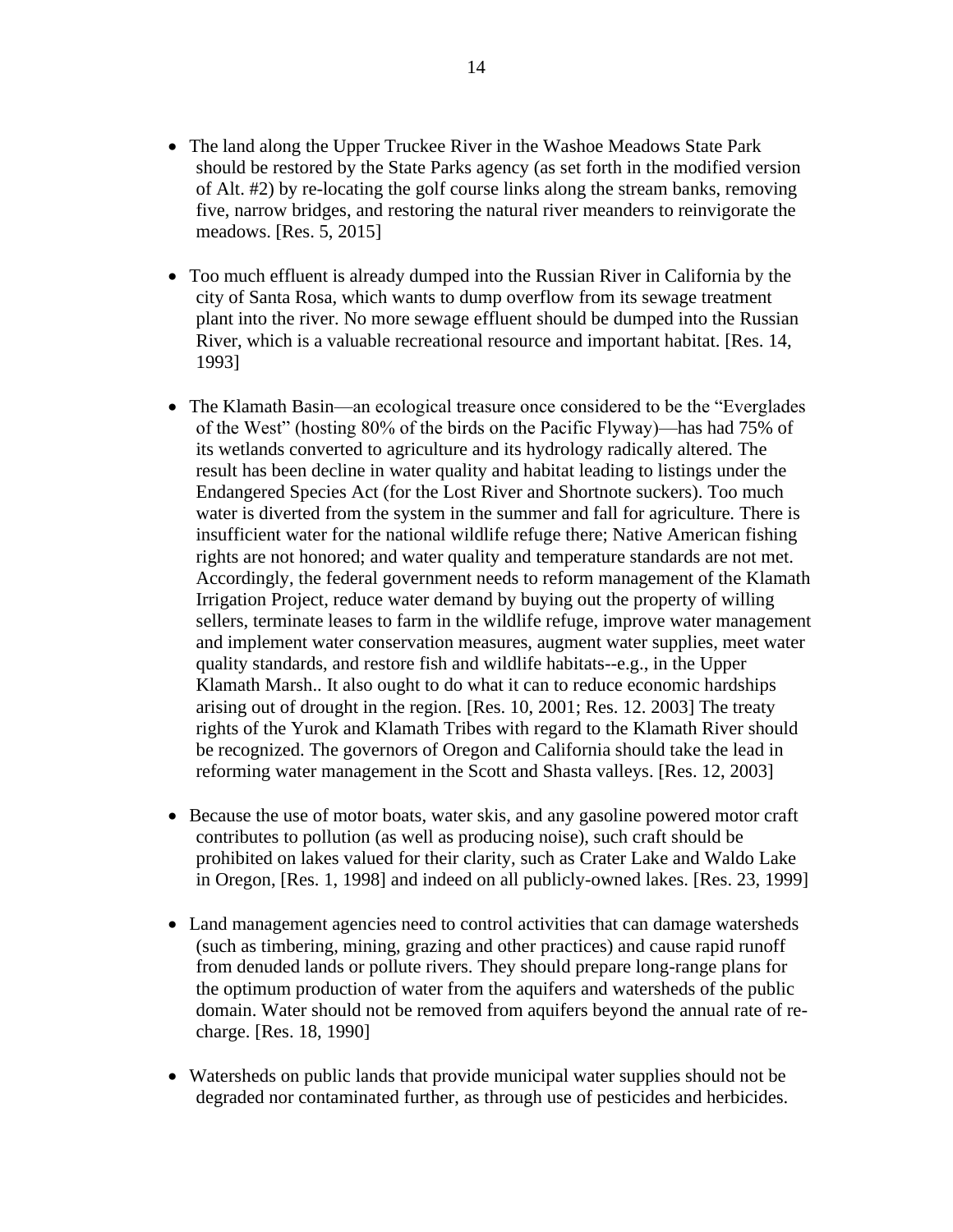Watersheds such as the McKenzie River watershed in Oregon should be managed to produce water of high quality, with an end to use of pesticides and herbicides in the watershed, as well as the removal of old growth. [Res. 19, 2005]

- Salting of ski runs in watersheds supporting fish should be suspended until extensive studies there show no adverse impacts on the fish; salting should only resume when studies show no adverse impacts on them. This issue has arisen around Timberline Lodge on Mt. Hood, where questions have arisen over the impact of salting on fish in the Sandy River. [Res. 6, 2014]
- Surplus roads should be removed from the Bull Run watershed in the Mt. Hood National Forest in Oregon. They pose a risk of washouts, and Congress should provide funding to pay for their removal. The Forest Service should maintain control of the basin, and the city of Portland should proceed to study the environmental damage that a third dam in the basin might cause. The Endangered Species Act should be complied with fully. [Res. 14, 2003]
- Within municipal watersheds that have already been damaged by past logging, such as the Cedar River Watershed of the City of Seattle, a variety of integrated strategies should be used to restore the quality of the ecosystem. Inholdings should be acquired; ecological reserves should be set aside (where there would be no commercial logging and only limited thinning in previously disturbed areas to achieve ecological benefits, and salvage logging only to reduce unacceptable fuel loads); programs to restore fisheries (as by providing instream flows, the acquisition of riparian lands, and habitat restoration); and timber management outside of reserves would be designed to support ecosystem restoration (e.g., no clearcutting—nor removal of more than 50% of the trees or volume; no new road construction and reduction of the extent of existing roads; full riparian reserves; and an end to logging after a set period (as, e.g., 30 years). [Res. 14, 1996]
- No more treated effluent should be dumped into Puget Sound from the site of the West Point sewage treatment plant (which is capped by a legal settlement), and the plant there should not be expanded. The remaining land there should instead be used for recreational purposes. [Res. 28, 1999]
- Remedial action should be taken to rid the shared waters of Puget Sound and the Georgia Straight of heavy levels of industrial pollution, municipal sewage, and agricultural runoff. The International Joint Commission should catalyze action by authorities in British Columbia and Washington State and conduct needed studies. [Res. 6, 1992]
- Water should be conserved, used efficiently, banked, and water projects should provide viable passage for fish. New irrigation dams should not built which threaten the habitat for endangered species, nor which would invade wilderness or roadless areas, or national forests or their trails. In Washington State, no more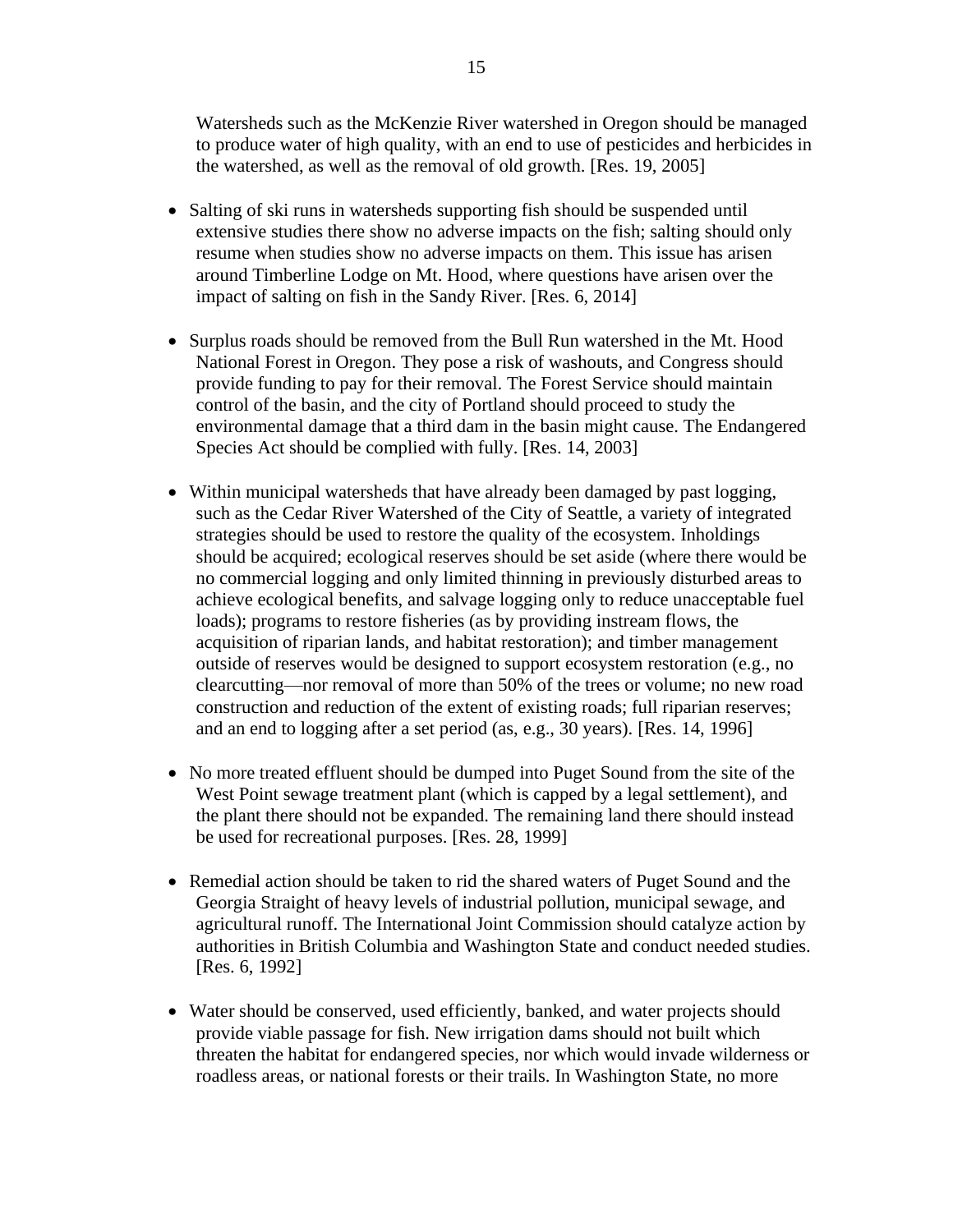funding should be provided for the Office of the Columbia River to plan dams (part of the Department of Ecology). [Res. 2, 2016]

# <span id="page-15-0"></span>**PROTECTED AREAS**

#### <span id="page-15-1"></span>**General**

- The National Landscape Conservation System of the Bureau of Land Management (BLM) is valuable and should be retained. Under its heading the BLM manages specially protected areas such as national monuments, wilderness areas, wilderness study areas, wild and scenic rivers, and historic trails. This system should not be dismantled. [Res. 9, 2002] Congress should enact legislation providing a statutory basis for this system (S. 1139 and H.R. 2016 in 2007). [Res. 14, 2007]
- All major ecological regions ought to be represented within the National Park System or be protected through protection of equivalent quality. Either new units ought to be established where there are gaps in coverage, or existing units should be expanded so that sufficiently large areas in each region are protected. Where necessary, degraded areas should be restored, though in a manner that is consistent with the Wilderness Act where it applies. [Res. 10, 2006]
- In national parks, only park officials should be allowed to carry firearms that are loaded, concealed, and permitted. The Federation of Western Outdoor Clubs opposes efforts to allow others to carry firearms into national parks under such circumstances. [Res.11, 2009]
- The FWOC urges the National Park Service to protect its parklands from the noise of commercial air tours. [Res. 6, 2021]
- Funding ought to be available annually from the federal Land and Water Conservation Fund at the full level authorized, which is \$900 million annually, so that more money will be available to acquire lands for national parks, national forests, and wilderness areas. [Res. 2, 1995] [Also see Res. 19, 1996 and Res. 19, 1999] Expenditure at that annual level ought to be required; that money ought not to be available for any other purpose; the backlog of unappropriated funds should be only be available for the purposes of the Land and Water Conservation Fund (approximately \$5 billion). [Res. 16, 1998]
- Donations to the National Park Foundation are needed to supplement Congressional appropriations to help keep parks open, to maintain trails, restore historic sites, and train employees. Also important is the time and labor that volunteers contribute. [Res. 14, 1995]
- States in the west should accord priority to funding their state parks and maintain reasonable access for their users. Continuing state support should be maintained,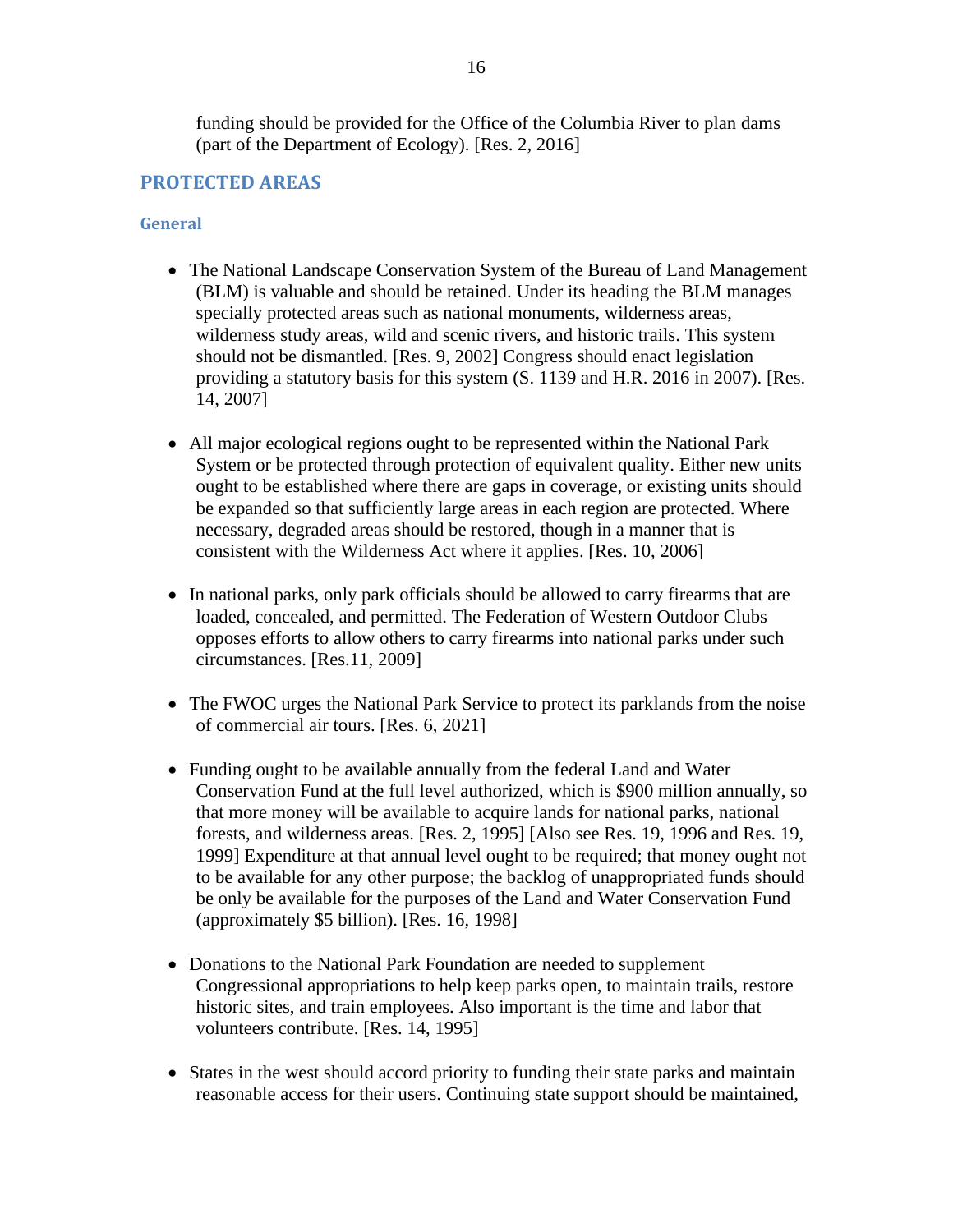especially during lean budget years. User fees should be tied to the actual cost of providing services and not be diverted to other functions. State parks now are threatened with substantial reductions in many states. [Res. 5, 2013]

- Urban parks with open space ought to be kept free from inappropriate development, such as golf courses, convention centers, sewage treatment plants, gambling establishments, etc. Open spaces needs to be kept open--as green places of quiet and tranquility. [Res. 17, 1998]
- Outfitters should be compelled to remove non-conforming facilities within federal wilderness areas, such as permanent camps, structures, caches, and piped water systems, which violate the Wilderness Act of 1964. [Res. 17, 1992]
- However, fixed anchors for climbing ought to be allowed within established wilderness areas, study areas and national parks where climbers find them necessary, but not where removable protection can be used instead. To be safe, bolts installed on established routes must be maintained without, however, upgrading or augmenting them, nor should power drills be used (except with special permission where needed to replace old, unsafe bolts). New routes using bolts should only be established where officials, climbers and environmental constituents agree. Decisions on these matters need to be made on a site-specific basis, with emphasis placed on educating climbers and conserving the alpine environment. Plans for given areas in these respects should be publicized and be open to public review. [Res. 4, 1994]
- On the other hand, it is not appropriate to install permanent hardware for climbing within significant caves because of the potential for damage to the fragile ecology of these caves; moreover, the federal Cave Resources Protection Act of 1988 prohibits such impacts within "significant caves" on federal lands. [Res. 5, 1994]
- Use of snowmobiles ought to be banned within all national parks, except when needed for rescue operations. [Res. 4, 2000]
- Because drones disturb wildlife and disrupt the peace and quiet that visitors seek in protected areas, they should be banned in national wildlife refuges and state parks. The existing bans on them in national parks and federal wilderness areas should be enforced. However, the agencies administering them should still be able to use drones for such purposes as fire-fighting, search and rescue, inspections, and scientific study. [Res. 5, 2018]
- All roadless areas within the national forests should be kept intact, with the construction of roads in them prohibited. These are potential wilderness areas, which help minimize damage to our environment and perpetuate critical habitats. [Res. 11, 1999]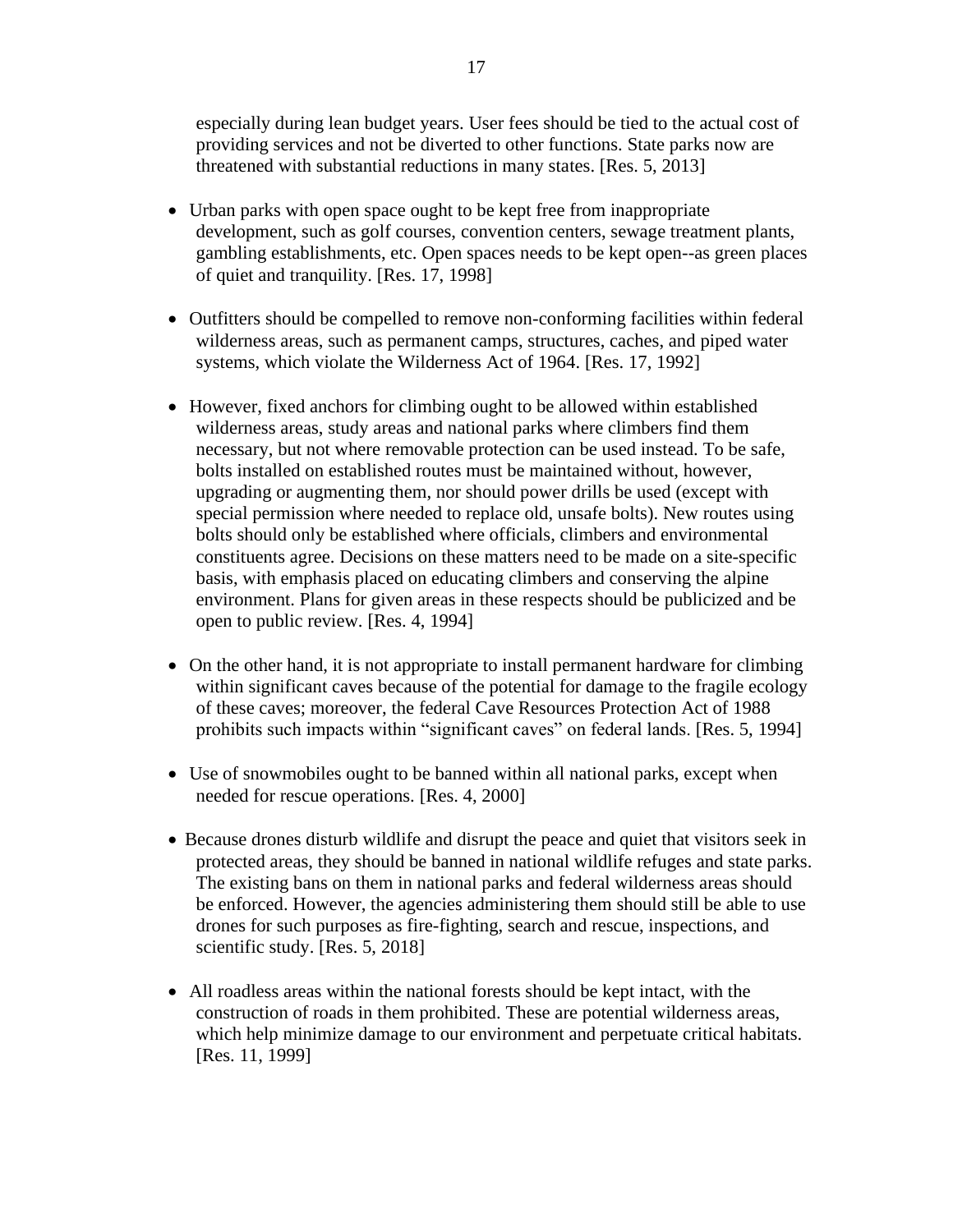- Bike trails and bike use ought to be disallowed in areas proposed or eligible for wilderness designation in national parks or national forests. The integrity of eligible areas should be maintained against mechanical or vehicular use. [Res. 6, 2015]
- Categorical exclusions, which obviate the need for either EISs or environmental assessments, should not be used to facilitate mining under the 1872 general mining law in inventoried roadless areas. Administering agencies, such as the Forest Service, should require environmental assessments or EISs instead. [Res. 2, 2010]
- The Roadless Conservation Policy published in the Federal Register on January 5, 2001 should stand and not be revisited, weakened, nor abandoned; public officials should instead defend it. Public support has been overwhelming. [Res. 5, 2001] Congress should enact legislation, such as H.R. 4865, to give statutory form and effect to this order. Steps to undermine this order by the Bush Administration should cease. [Res. 4, 2002]
- The Federation opposes the proposal made by the Secretary of Agriculture in July 2004 to abandon the rule except where governors petition to maintain the rule, and then the department would only consider keeping it force. [Res. 1, 2004]
- Legislation should be enacted to reinstate the Clinton roadless rule. Such legislation has been introduced in Congress (by Representatives Boehlert and Inslee, H.R. 3503) and is entitled the National Forest Roadless Area Conservation Act. [Res. 25, 2005]
- Congress should restore the requirement for reports to each Congress on the status of the wilderness system (sec. 7), which was terminated in 1995. This will send a message to agencies that Congress is still interested in the wilderness system. The reports should include information on whether the wilderness character of each area is improving, stable, or declining and the number of staff (FTE) assigned to each area. [Res. 1, 2007 and Res. 22, 2009] Funding should be provided to implement the Wilderness Character Monitoring Framework that the Forest Service (with the subsequent support of other agencies managing wilderness) developed to determine whether wilderness conditions are improving or declining on America's wilderness lands. This funding should be taken from existing budgets and the results reported to Congress. [Res. 28, 2009]
- Controlled burns and planned ignitions should not be executed within designated wilderness within national parks because such areas are supposed to be untrammeled; otherwise the forests there will come and go only as man determines. [Res. 3, 2014]
- Congress should not enact H.R. 4620 which would release Wilderness Study Areas whenever the Secretary of the department administering the area finds that the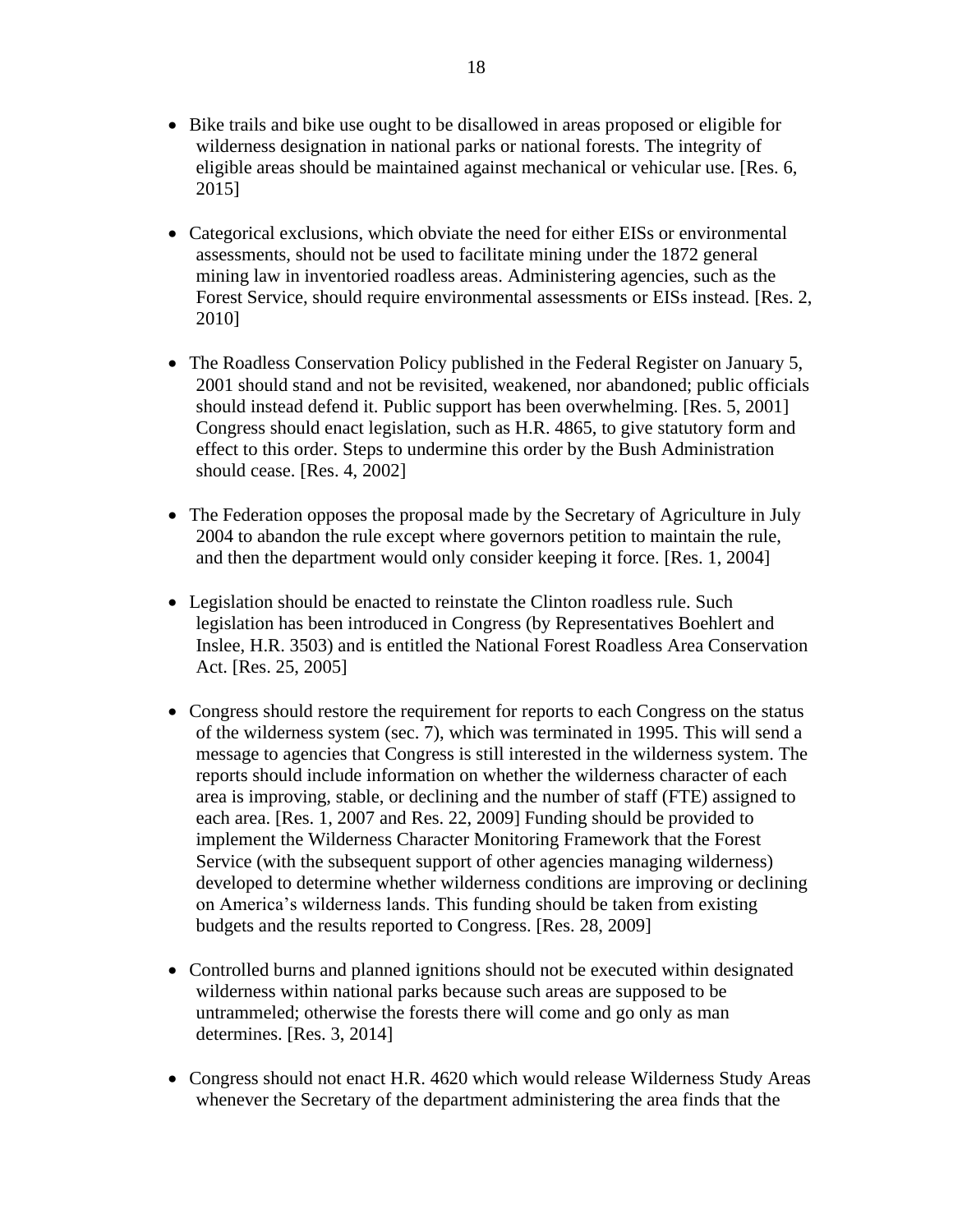Study Area is not suitable for designation as wilderness. Since these areas have been temporarily reserved by Congress, it should make the decision on whether to release them. [Res. 7, 2002] The Wild Lands Survey of the BLM deserves strong support since it is designed to identify lands with wilderness characteristics (as described in the 1964 Wilderness Act) and ought to have been among those put into Wilderness Study Areas. When Resource Management Plans are revised, these ought to include protection for such lands until Congress can decide whether to reserve them as wilderness. [Res. 7, 2011]

- No ceiling should be established on how much wilderness can be designated on BLM lands by Congress. Under FLPMA the BLM has various authorities under which it can recommend land for wilderness, not just sec. 603 (the inventory directive). Litigation should proceed to settle this question. [Res. 6, 2003]
- Congress should not enact H.R. 1153 (Otter) which would drop interim protection for over eight million acres of BLM Wilderness Study Areas and keep Congress from ever adding these areas to the National Wilderness Preservation System. This legislation would also drop interim protection for areas being studied by other federal agencies. [Res. 1, 2003] Nor should Congress enact H.R. 1581 which would eliminate interim wilderness protection for BLM wilderness study areas and inventoried Forest Service roadless areas; this legislation would open 60 million acres to logging, oil and gas leasing, and road construction. The U.S. Senate should also not enact this kind of legislation. [Res. 6, 2011]
- "Quid pro quo" wilderness bills in western states often want to exact too high a price for designation of more wilderness. There should be a temporary moratorium on consideration of three bills, which in 2006, particularly pose problems of this sort. They are: the Central Idaho Economic Development and Recreation Act (H.R. 3603); the Washington County (Utah) Growth and Conservation Act (S. 3636); and the Owyhee (Idaho) Initiative Implementation Act (S. 3794). Among their harmful provisions: they would give away more than 75,000 acres of public land; more than 400,000 acres of wilderness study areas would be released; and a host of special provisions would authorize incompatible activities, including ATV use, creating legal rights for commercial outfitters, and eliminating water rights reserved for wildlife. [Res. 14, 2006]
- Wilderness managers should strive to maintain natural processes as they manage designated wilderness, rather than to manipulate flora and fauna in a misguided effort to restore natural conditions. The Wilderness Act requires that such areas be untrammeled and not be put under the domination of man. [Res. 2, 2014]
- Congress should put all rivers recommended by federal agencies for inclusion in the national system of wild and scenic rivers into that system, and governors should also act under authorization provided by the Wild and Scenic Rivers Act to protect rivers in their states. States should also develop their own counterpart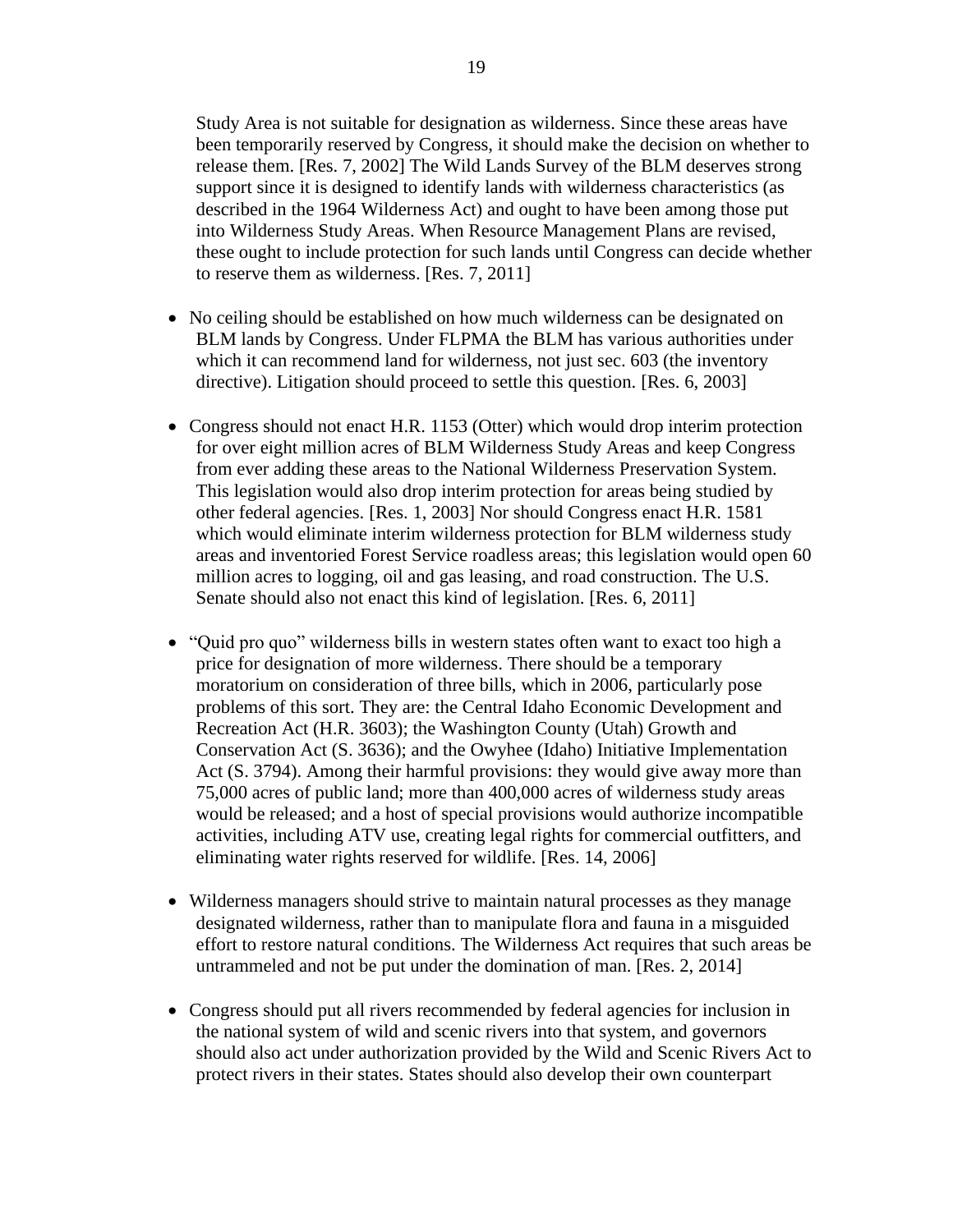systems to protect rivers in their states that are free-flowing, with natural banks and riparian zones. [Res. 8, 2001]

- Because too many agencies tasked with managing portions of rivers protected under the Scenic and Wild Rivers Act are neglecting these rivers, agencies should accord greater priority to these duties, including completing all suitability studies, implementing consistent management policies, fully staffing and training all management personnel, and increasing communications on wild river matters with the public. Congress should provide more funding for these activities. [Res. 2, 2007]
- The Antiquities Act, which Presidents have used to set aside new national monuments, should be kept in force and not be repealed nor weakened. Once a monument is set aside, its boundaries should only be revised in pursuance of the purposes for which it was established. No uses inconsistent with those purposes should be permitted. [Res. 9, 2001] [reiterated in Res. 2, 2015]
- The FWOC opposes efforts by the President in 2017 to shrink the size of many national monuments established by his predecessors. The boundaries of these monuments should not be altered to serve political agendas. They have been the product of careful study, and it is well-settled law that monuments do not have to be small. [Res. 1, 2017]
- Federal reserves, such as national parks and wildlife refuges, should not be turned over to be managed by non-federal entities, such as Indian tribes and local government. Specifically, it opposes turning the National Bison Range in Montana over to tribal entities which are not staffed to handle the responsibility. The Federation opposes approaches to collaborative management that confer special privileges to any class of citizens in the management of public lands owned by all. It also opposes any divestiture of federal ownership of the public domain. [Res. 2. 2004]
- Roads on public lands should have been "constructed and maintained" (under RS 2477 and FLPMA) to qualify as roads and thereby disqualify an area as a "roadless area." [Res. 30, 2001] Bogus efforts are being made to assert that abandoned routes, ORV paths, and livestock trails are roads, which should disqualify areas as roadless places. This obsolete provision should be repealed. [Res. 16, 2003] No concession to RS 2477 claims should be made in any law suit affecting any national park or any designated wilderness. [Res. 4, 2007]
- Legislation should be enacted at various appropriate levels (state, national, and otherwise) that bans park concessionaires (i.e., those who have managed parks under a license), or anyone else, from claiming an ownership right in any name associated with a park unit or feature, particularly iconic features. [Res. 3, 2016]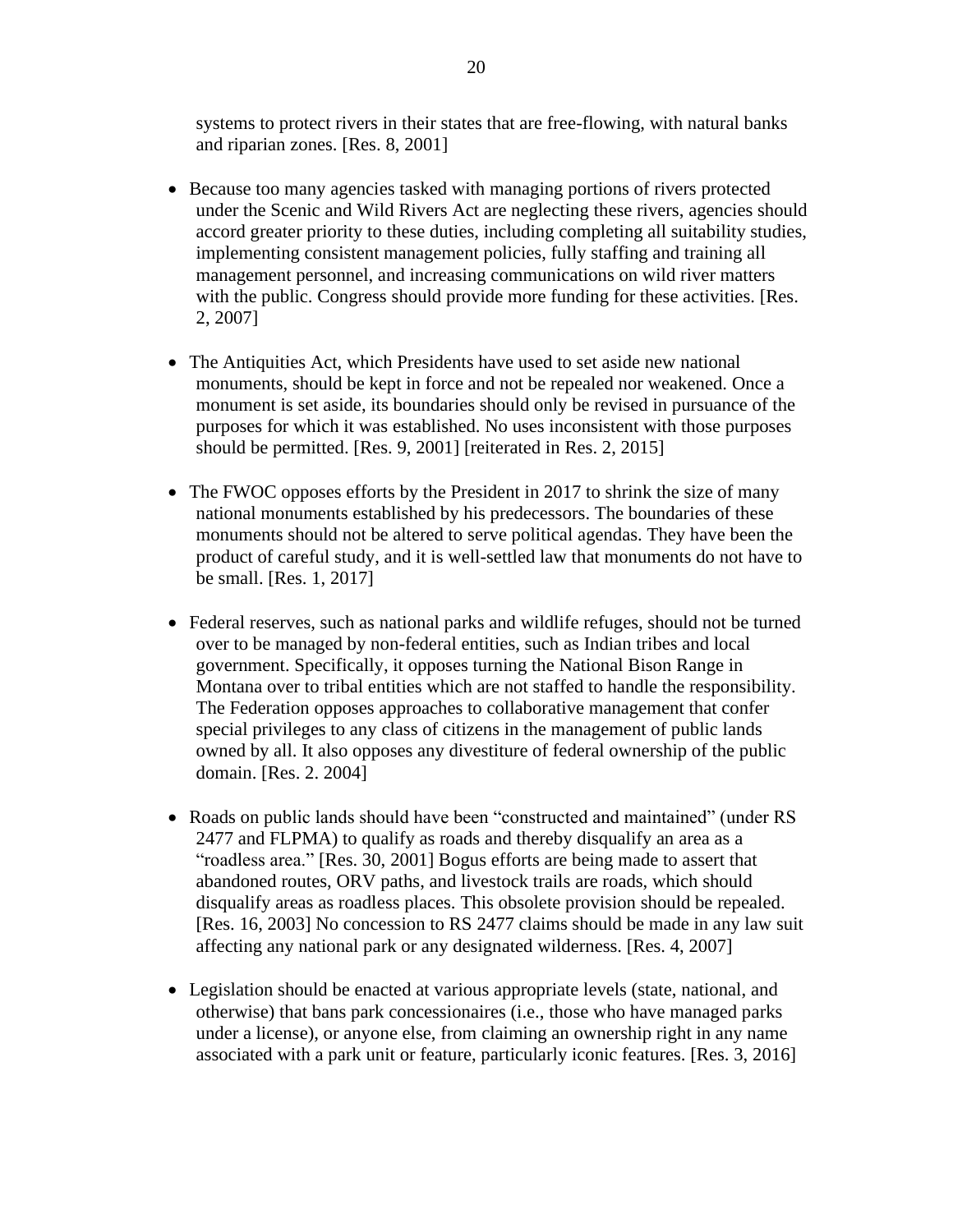• The FWOC opposes more significant disposals of federal public lands to the states or other entities. Huge disposals have been already made in the settlement of the West, particularly to Utah. The long-established trend in public law has been to emphasize their retention and balanced management. More grants to states such as Utah will likely result in their further disposal and commercialization. [Res. 4, 2017]

### <span id="page-20-0"></span>**Alaska**

- The integrity of the boundaries of Glacier Bay National Park in Alaska must be maintained, as well as restrictions on commercial fishing in its waters; those restrictions must be enforced, with adequate patrolling. [Res. 5, 1992]
- Large areas on both sides of the Bering Strait in Alaska and Siberia should be set aside as the Beringia World Park because of its exceptional value as habitat for millions of nesting waterfowl, sea mammals, polar bears, wolves, caribou, arctic fox and its unique flora. [Res. 30., 1991]

#### <span id="page-20-1"></span>**Arizona**

• Various existing public land reserves in southwest Arizona with unique scenic, wildlife and cultural values should be consolidated into a new Sonoran Desert National Park and Preserve to provide improved protection against pressures for adverse development. The reserves affected would be: the Organ Pipe Cactus National Monument, the Cabeza Prieta National Wildlife Refuge, and the Barry M. Goldwater Range.

### <span id="page-20-2"></span>**California**

- Congress should reject provisions in the 2008 National Defense Authorization Act that would permit state law to be overridden to permit a toll road to be built through San Onofre State Park in San Diego County, adversely affecting San Mateo Creek and other resources. The park is within the boundaries of Camp Pendleton. [Res. 8, 2007]
- Recreational hunting should be phased out on Santa Rosa Island, which is part of the Channel Islands National Park, and non-native deer and elk found there should also be removed as soon as legal conditions permit. Moreover, non-native plants and animals found anywhere within the Channel Islands National Park should be removed. [Res. 6, 2006]
- The wonderful silence of Death Valley National Park and its open space should be enhanced through adoption of a provision in its General Management Plan which minimizes the number of allowable air tours. [Res. 3, 2010]
- Large areas of the Mojave Desert in California should be protected through various designations as national parks (three of them), wildlife refuges and wilderness.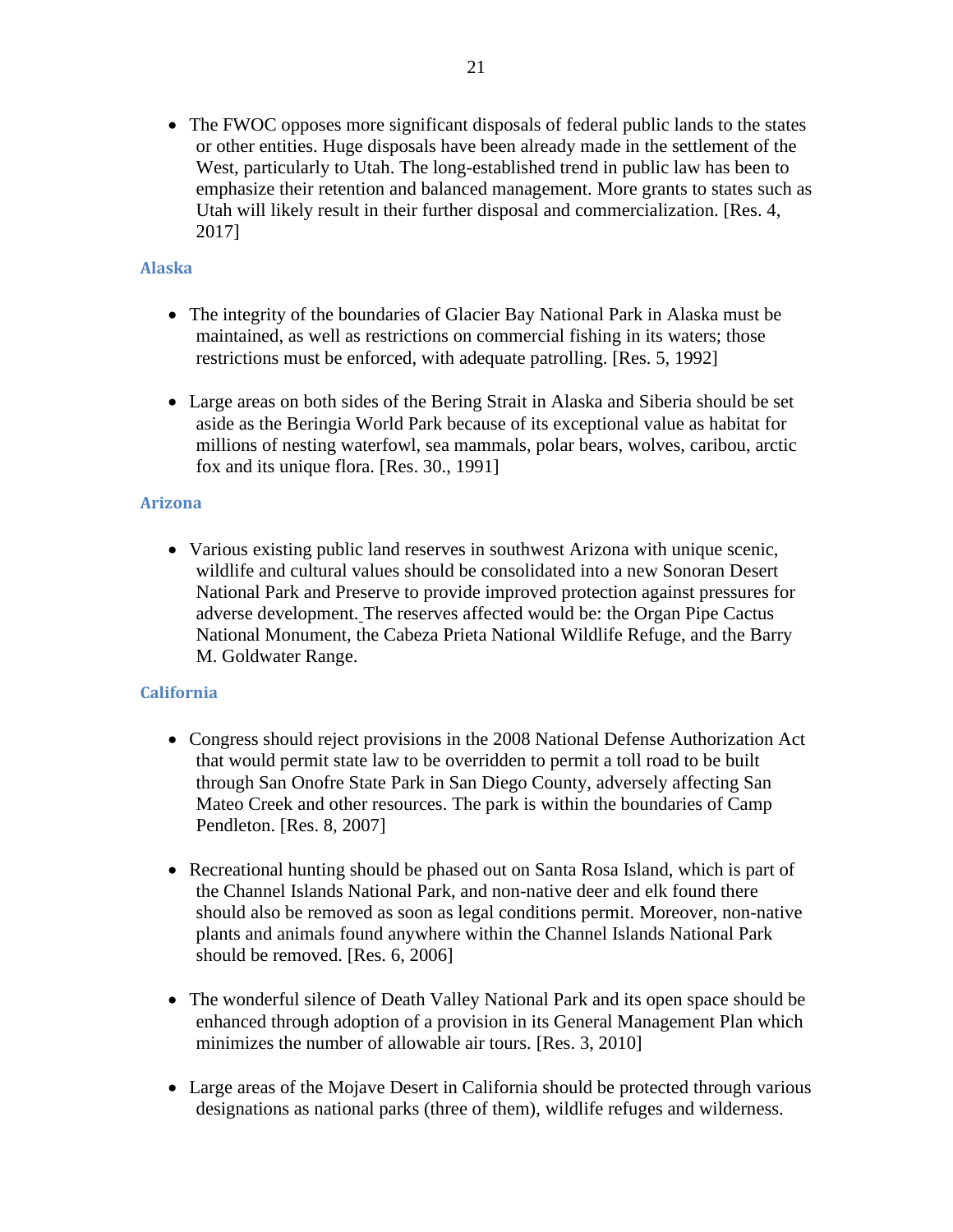Areas of this fragile desert provide critical habitat for the desert tortoise. [Res. 3, 1992] The 1.5 million acre Mojave unit should be designated as a national park, not as a preserve (which would permit hunting). The California Desert Protection Act should be enacted. [Res. 15, 1994]

- California should establish a new state park in Wildwood Canyon in the Yucapia-Oak Glen area in San Bernardino and Riverside counties. Funds should be provided before development precludes acquisition of the 3500 acres needed for the park, and the San Bernardino National Forest should cooperate in facilitating land exchanges. Local communities affected should support the park's establishment. [Res. 13, 2004]
- The Interior Department should study whether places exist to celebrate the life and work of Cesar Chavez and that might be designated as a National Historic Park, which would be part of the National Park System. [Res. 23, 2007]
- A new omnibus wilderness bill for California proposed by the California Wild Heritage Campaign, which will soon be introduced by Senator Barbara Boxer, should be enacted as it will extend protection to areas left out of earlier enactments and extend protection to such spectacular areas as the White Mountains in eastern California (300,000 acres). This legislation should not include any special provisions or exceptions that weaken the kind of protection generally provided under the Wilderness Act. [Res. 13, 2001]
- S. 2535 and its companion bills in the House would bring the 2.5 million acres in 76 specific places into the Wilderness System, including 500 linear miles into the wild and scenic river system. Special provisions that would allow activities not otherwise permitted in the system should be eliminated. This legislation, without these exceptions, should be enacted.[Res. 12, 2002]
- Federal legislation should be enacted designating new wilderness in the Eastern Sierra, including adding 77,000 acres to the Hoover and Emigrant Basin wilderness areas, 15,000 acres to the Ansel Adams wilderness in the headwaters of the Owens River, 80,000 acres to the John Muir wilderness, and 224,000 acres in the White Mountains (both Forest Service and BLM lands) to wilderness there. Wilderness designations will help curb ORV use in these areas. Also the Amargosa and Owens rivers would be made wild and scenic rivers. Bipartisan sponsorship of this legislation should enhance its prospects. [Res. 17, 2008]
- The various small dams once constructed on high lakes in the Emigrant Wilderness in California's Sierra Nevada range should not be reconstructed but allowed to naturally deteriorate or be breached manually. [Res. 2, 2003]
- Another 115,000 acres of wilderness in Sequoia National Park should be added to the National Wilderness Preservation System, partly in the area upslope from the Mineral King part of the park and partly along front of the Sierra at lower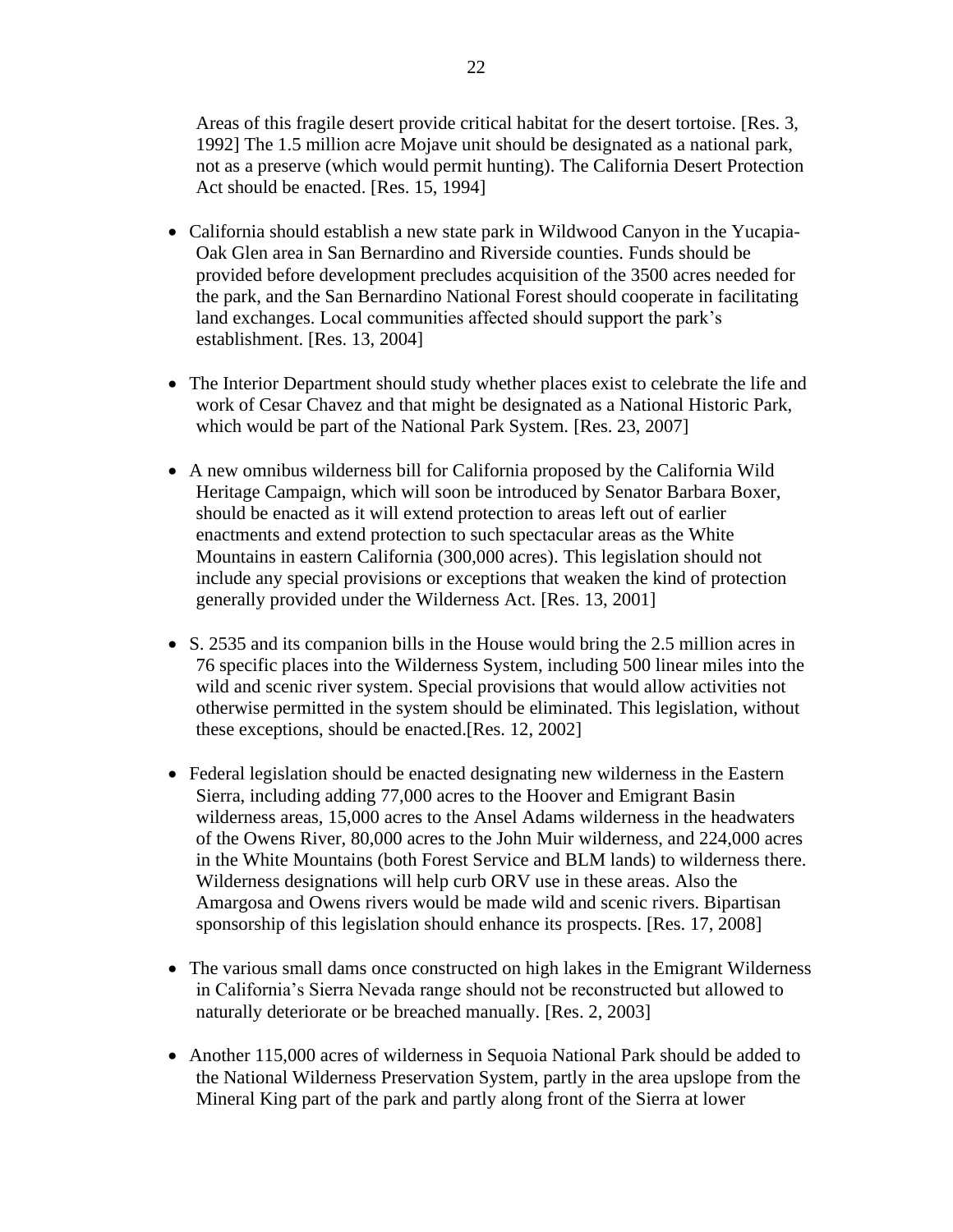elevations. However, provisions in the proposed legislation that would omit four lakes in the Mineral King portion and that would offer other exceptions should be dropped. [Res. 3, 2007] The areas to be added should include the Hockett Plateau, as well as the roadless areas around Mineral King. It would include one of the largest Giant Sequoia groves and would be called the John Krebs Wilderness, in honor of the former member of Congress who was instrumental in having the Mineral King area added to the park. [Res. 16, 2008]

- Portions of the Sequoia National Forest supporting stands of Giant Sequoia trees and their environment should be included in a Sequoia National Monument. In such a monument, logging, road building and other development would not be allowed in old growth stands, nor in un-roaded areas. The aim would be to sustain forest ecosystems and maintain natural biodiversity through a change away from resource extraction. The natural range of the sequoia species should also be added to the World Heritage system. [Res.27, 1990; also Res. 1, 1992] Alternatively, these stands and their environment should be protected in a National Forest Preserve, as proposed in H.R. 2153 (Rep. G. Brown, 1993), which would set aside 442,425 acres in a preserve where timbering would not be permitted, nor mining and extraction, but hunting and fishing would be, as well as use of existing roads by recreational vehicles. [Res. 17, 1993] In addition, this bill would protect 170,000 acres as wilderness. [see also H.R. 2077 in 1997; Res. 8, 1997; also Res. 6, 1998 and Res. 9, 1999] Natural conditions should be protected within the Sequoia National Monument; areas already disturbed should be restored. Logging should stop, and the duration of old timber sale contracts should not be extended. New information indicates that these timber sales may pose a threat to the population of the Pacific fisher. [Res. 1, 2005] The area should not be decimated under various pretexts, such as "thinning for fire prevention," "forest health," "disease control", and steps necessary for "public safety." Further legal restrictions are needed to protect the area, and the fire management plan for the entire Sequoia National Forest should be re-written with public input, as required by court order. [Res. 1, 2005] The closed canopy of ancient forests, which is important habitat, should be preserved and set aside within the monument as Ancient Forest Reserves. Roadless Areas within it should be added to the Wilderness System. [Res. 15, 2002] Because the Forest Service proposes to manage the Giant Sequoia National Monument primarily through logging as much as ten million board feet per year, the Monument should be transferred to the National Park Service. It should manage the area under the presidential proclamation of April 5, 2000. [Res. 17, 2003]
- All of the 60,000 acres of the Headwaters Forest in Northern California, which includes six large groves of old-growth coastal redwoods, should receive protection, not just 5% of it under any land exchange with the federal government. The federal government should acquire the entire area in any way feasible (as through an offset against the land owner's debt to the government). Logging there must cease. [Res. 1, 1996]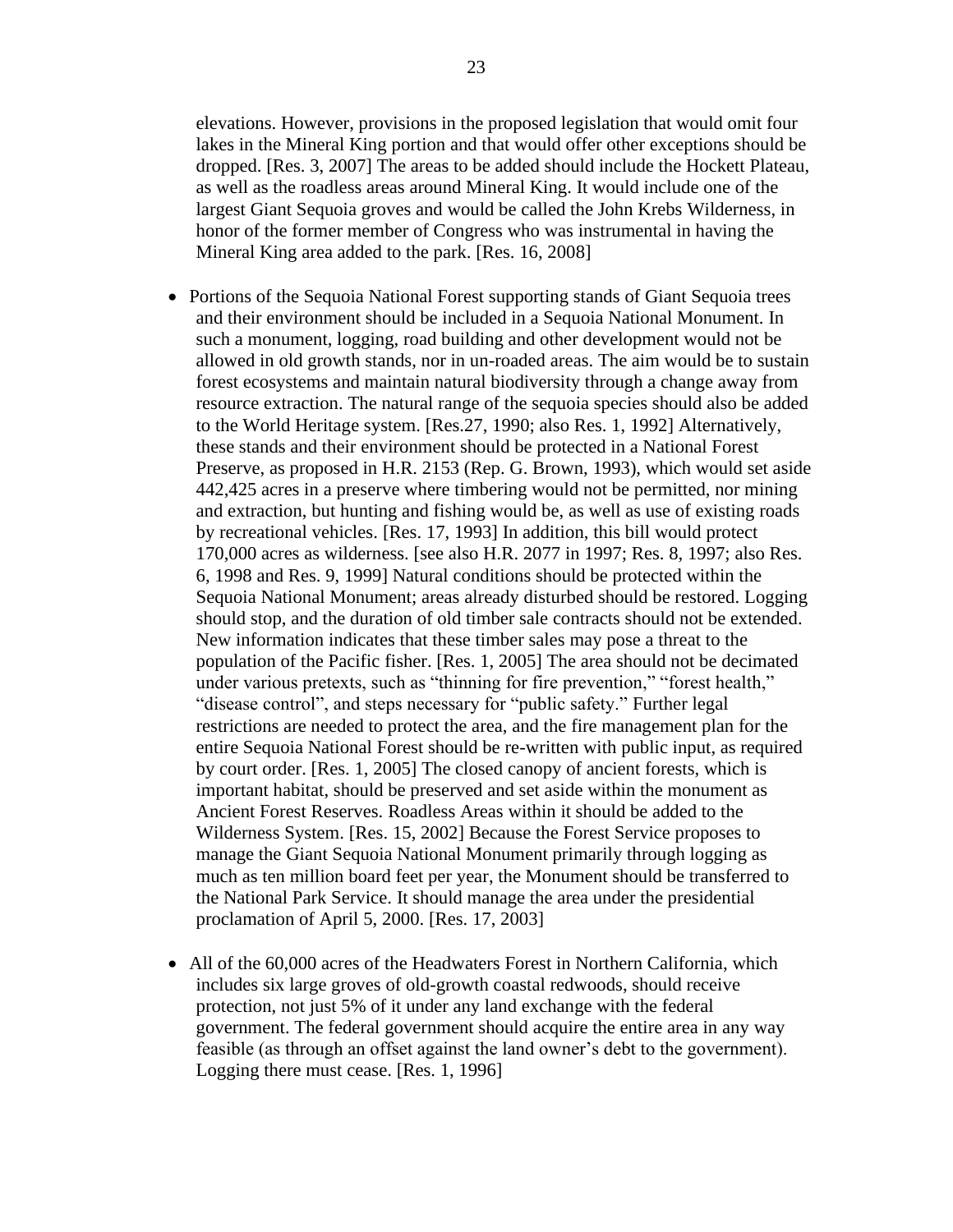- Major portions of the waters off the southern California coast, which are under state jurisdiction, need to be closed to fishing because of the damage being done by bottom trawling and dredging and should be placed within a properly funded California Marine Preserve, including waters near Catalina Island and off Carpinteria, Leo Carrillo Beach, Palos Verdes Peninsula, Laguna Beach, Dana Point, Camp Pendleton, and La Jolla. [Res. 19, 2001]
- Congress should authorize acceptance of easements that would expand the coverage of the Point Reyes National Seashore by as many as 36,000 acres on the east side of Tomales Bay in Marin County, California that would be acquired by the Marin County Agricultural Land Trust and block any new development (such as housing, golf courses, landfill, etc.). [Res. 12, 1994]
- New highways, or reconstructed ones, should avoid routes through parkland, particularly in cases where suitable alternatives exist. For instance, Highway 101 in northern California should avoid intruding further into Del Norte Coast Redwoods State Park and not further destroy old-growth redwood trees there. [Res. 1, 1991]
- Adequate funding should be provided to support state park systems, such as in California, so as to avoid closures of parks, insufficient maintenance, and pressures for inappropriate commercialism. [Res. 7, 1992] The FWOC supports efforts to approve an initiative to provide \$115 million for California state parks, as part of a \$1.9 billion general obligation bond measure to pay for acquisition, development and restoration of environmental, wildlife and cultural resources. [Res. 16, 1993] It also supports a subsequent bond measure in 1998 at the level of \$849,500,000 for the same purpose (through S.B.2). [Res. 15, 1998] Efforts in 2009 to close the California State Park system because of budgetary crises should not go forward. The system draws 80 million visitors every year and used only one-tenth of one percent of the state budget. [Res. 31, 2009]
- Because the National Park Service can only gain the funding it needs to administer the former Presidio in San Francisco as part of the Golden Gate NRA through leasing and developing facilities there, a public benefit corporation should be set up for that purpose. [Res. 6, 1994] This national treasure—a 1400 acre forested area, with many unique attractions and facilities--also contains 800 military buildings and is expensive to operate. [Res. 6, 1996] The former wetlands, from which Crissy Field (20-30 acres) there was developed, should be restored so that they can provide needed habitat for migratory birds and fish. [Res. 7, 1996]
- Regional park districts, such as the East Bay Regional Park District in California, should use systems for planning use of park resources that are based on thorough understanding of ecological principles; knowledge of the natural and cultural values of their resources; seeking informed input by the public, and only accommodating public recreational use in ways that do not diminish natural and cultural values. Preservation of park resources should be the first priority.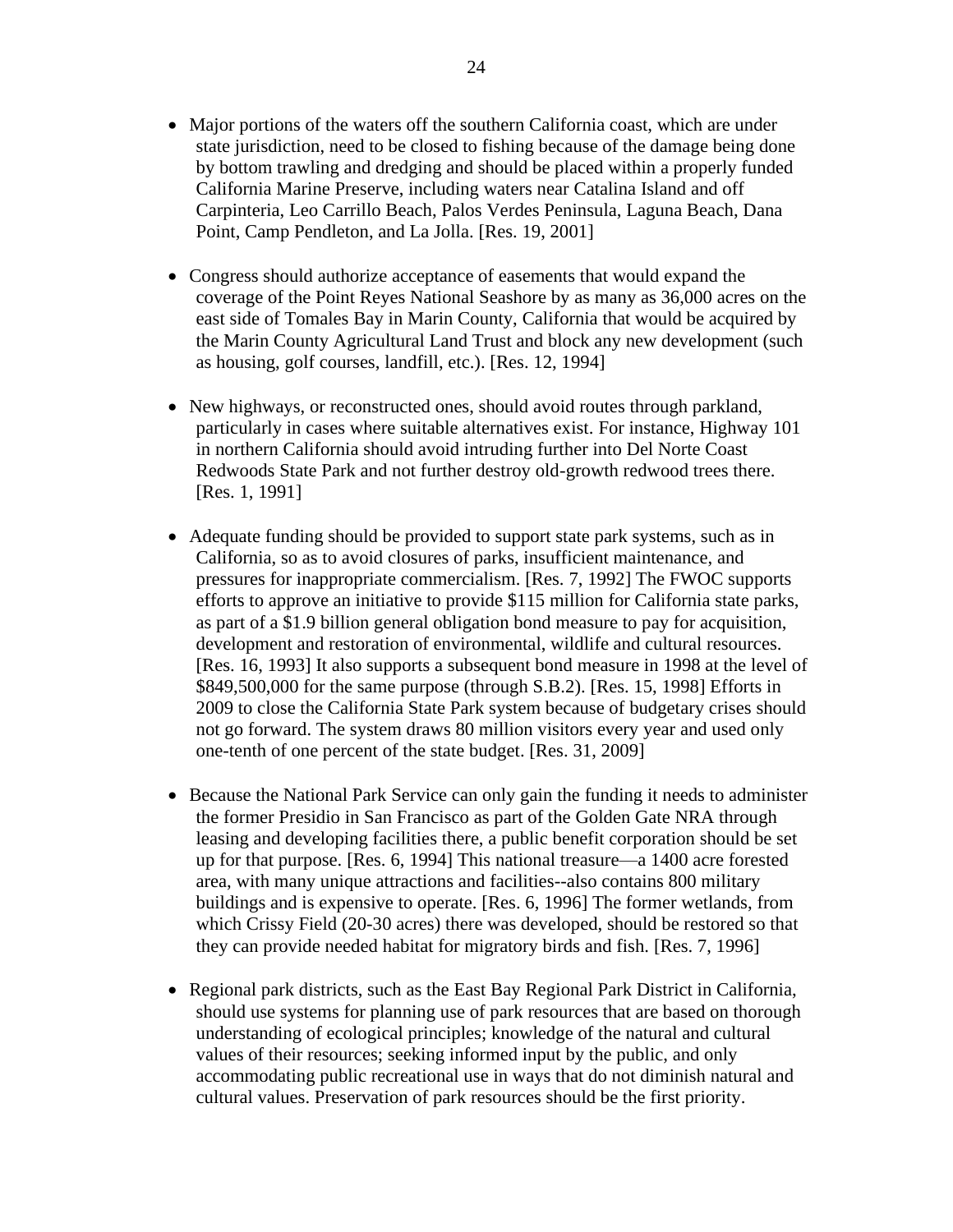Classification systems should be used that define which uses are, or are not allowed, within parks or zones within them. GIS mapping should be done on a park-by-park basis, with master plans prepared and maintained to apply appropriate restrictions over time. Revisions should not eliminate park classifications and the restrictions that go with them. [Res. 10, 1994]

• Gambling casinos, shopping malls and other large, new developments should not be built on San Francisco and San Pablo bays. Land along these bays should instead become part of a necklace of shoreline parks. Open space along the bays should be protected. [Res. 24, 2007]

#### <span id="page-24-0"></span>**Idaho**

- The Forest Service should work diligently to enforce court rulings requiring that three lodges along the Salmon River in the Central Idaho Wilderness be removed as nonconforming and that the sites be restored. Legislation should not be enacted to override this ruling, such as S.1003 which would grant special rights to three Idaho outfitters. The Forest Service must work quickly to assure that these three illegally built lodges area removed and the sites restored by the court-ordered date of December 31, 2005. [Res. 3, 2003; Res. 18, 2004]
- The 450,000 acres of the Great Rift Wilderness Area managed by the BLM should be added to the Craters of the Moon National Monument in Idaho. [Res. 19, 1990] The additions should be closed to mineral entry; there ought to be no hunting on lava flows; no control of predators should be allowed; and use of off-road vehicles ought to be restricted to designated routes. Wilderness designations for the two lava flows, as put forth by the National Park Service, should be approved by Congress. [Res. 3, 2000]
- The 500,000 acre Boulder-White Cloud area in central Idaho should be classified as wilderness and added to the National Wilderness Preservation System. This popular area with rich wildlife habitat is threatened by mining and off-road vehicle use. [Res. 9, 1993; see also Res. 5, 2000] This tract of land should also be added to the Sawtooth National Recreation Area, as well as land in the Pioneer Range too (as well as other areas recommended by the Idaho Alpine Club and others). Moreover, adequate staffing and funding must be provided. [Res. 22, 1997] In its final management plan for the Panhandle National Forest of Idaho, the Forest Service should recommend establishing wilderness in all of the Long Canyon area, along the Selkirk Crest, in the Mallard-Larkin area (all of it), and in the Grandmother Mountains and the Continental Mountain. Much more wilderness should be recommended than in its first plan for this forest. All eligible wild and scenic rivers and river corridors should be protected, buffer strips set up to protect water quality and native fisheries, and all old growth should be protected from logging. [Res. 8, 2006]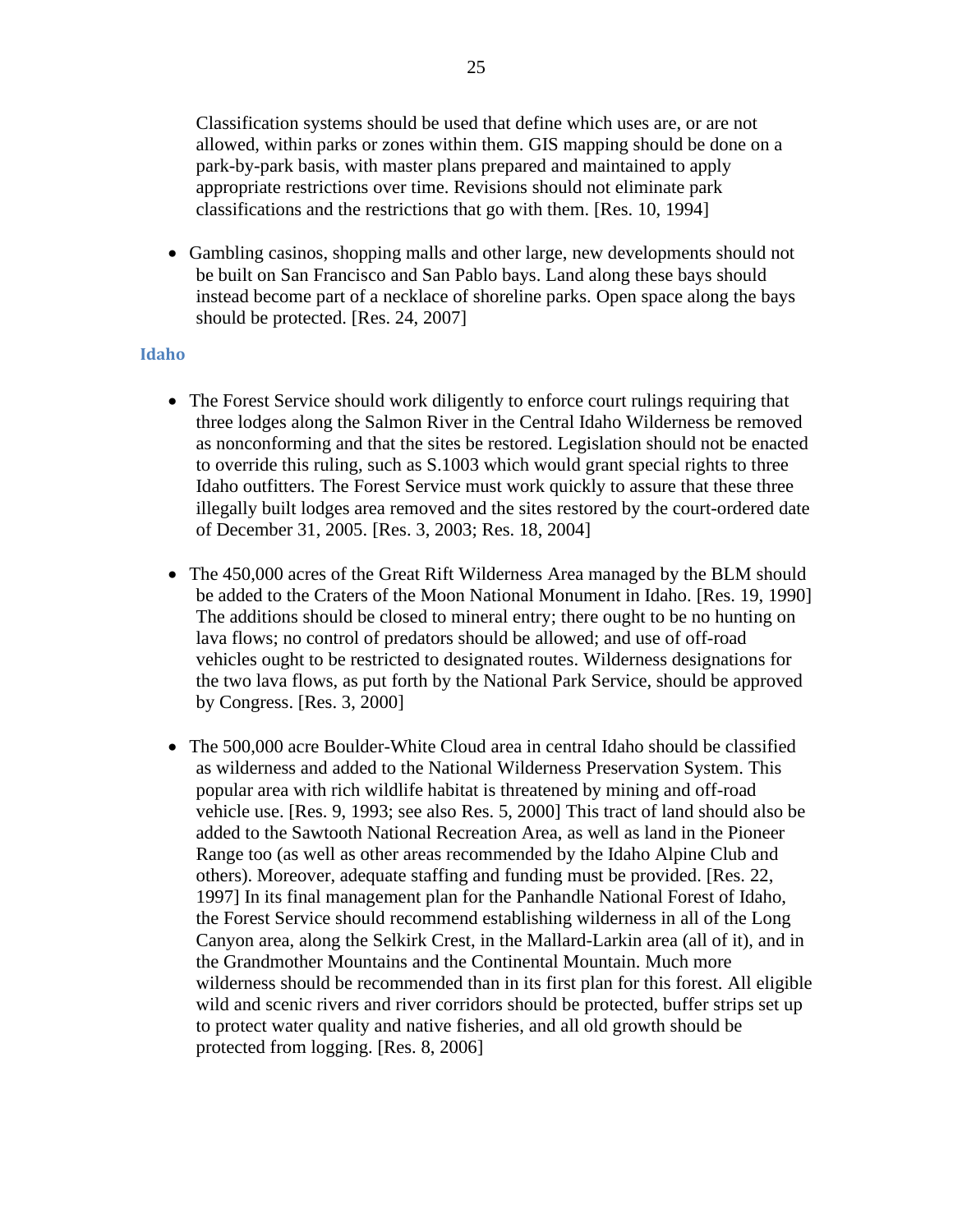• A tract of 88,000 acres in the Scotchman Peaks area in the West Cabinet Mountain range along the Idaho-Montana border should be set aside as wilderness. It is home to mountain goats, grizzly bears, bull trout, and moose, and its unique landscapes, pristine waters, and stunning views of Lake Pend Orielle and undeveloped character make it fully qualified. [Res.21, 2009]

### <span id="page-25-0"></span>**Montana**

- The Forest Service should cease all activities that compromise the wilderness character of Wilderness Study Areas, which are illegal and contrary to obligations to maintain the potential of these areas for inclusion within the National Wilderness Preservation System. In Montana, such contrary activities as salvage timber sales, access roads for mines, facilities for exploratory drilling and mineral development are all occurring (within designated WSAs in the Bitterroot, the Gallatin and the Lewis and Clark national forests). Valuable habitat for grizzly bears and mountain goats is being jeopardized. [Res. 10, 1996]
- The Northern Rockies Ecosystem Protection Act should be passed to protect 23 million acres of wilderness in the states of Montana, Idaho, Wyoming, and Washington and Oregon; it would also set aside 1800 miles of new Wild and Scenic Rivers. [Res. 19, 2009]
- The Forest Service should remove the non-conforming Fish Lake Dam in Montana's Selway-Bitterroot Wilderness rather than doing repairs on it to maintain it. It should emphasize restoring wilderness rather than perpetuating non-conforming structures. [Res. 10, 2009]
- The management plan for the Missouri River Breaks National Monument should preserve the wildness found there. It should limit dirt bikes, all-terrain vehicles, and other motorized vehicles to existing roads. Personal motorized boats should be observe "no wake" speeds during the entire year. In addition to preserving wildness, the plan should protect biological, geological, and historic values in the area. [Res. 18, 2002]

#### <span id="page-25-1"></span>**Nevada**

- Public education should go forward to improve understanding of the values of roadless areas in Nevada and the potential for protecting more wilderness there under the National Wilderness Preservation System. [Res. 25, 1997]
- More than three million acres in Lincoln and White counties in eastern Nevada in some forty areas should be added to the National Wilderness Preservation System, without any special provisions or exceptions at odds with the original Wilderness Act. These are on public lands administered by the Forest Service, the BLM, and the Fish and Wildlife Service. [Res. 4. 2003]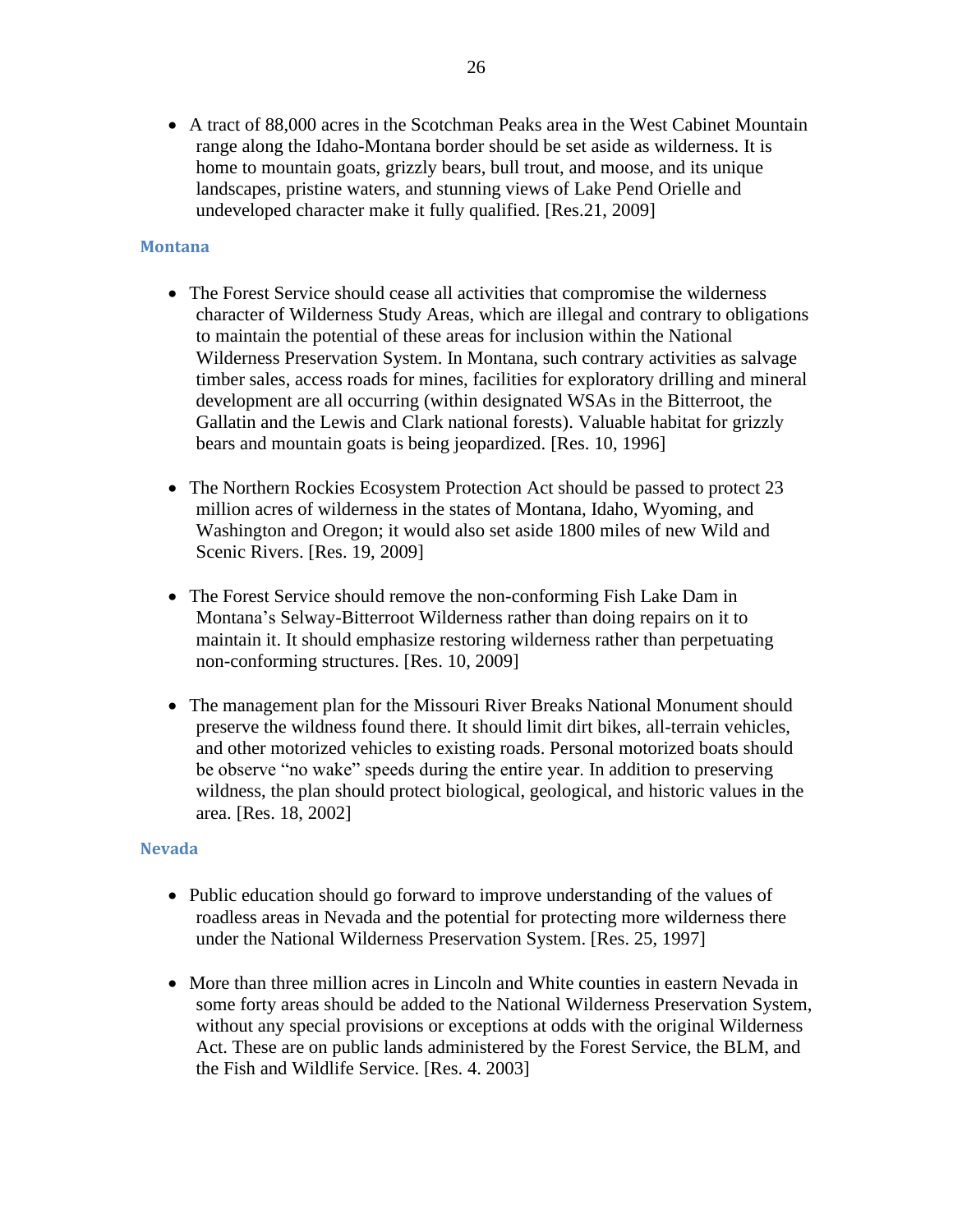- New wilderness areas should be set aside in Nevada's White Pine and Lyon counties (with the stipulation that legislative language should be in accord with that of the original Wilderness Act). This roadless terrain is representative of the Great Basin ecosystem and has outstanding wilderness values, as well as strong local support. [Res. 11, 2005]
- Legislation should be enacted to extend wilderness protection in Southern Nevada to selected lands administered by four federal agencies (BLM, Forest Service, Fish and Wildlife Service, and National Park Service) as proposed by a coalition of citizens groups to the state's senators. This proposal would also help counteract sprawl around Las Vegas and better protect archeological resources and habitat for endangered species. [Res. 12, 2001] S. 2612 would add many important areas to the wilderness system within Clark County, but it leaves some important areas out too—Gold Butte and the Highland Range. These areas should be added to the legislation, and provisions should be removed which would permit activities not otherwise permitted in wilderness. This legislation should be enacted with these changes. [Res. 6, 2002]
- Terrain around Gold Butte in Clark County, Nevada and near the Colorado River should be placed in a 362,177 acre Gold Butte National Conservation Area. In addition, 120,000 acres within this area should be designated as wilderness, along with 80,000 acres in the Lake Mead National Recreation Area administered by the National Park Service. This area (Gold Butte) had been left out of earlier protective legislation. This designation will help attract the resources needed to protect its archeological resources from vandals and from destructive ORV use. Legislation to affect these changes has been introduced by a member of Congress from southern Nevada. [Res. 15, 2008]
- The Gold Butte area of southern Nevada should be made a national monument of 362,000 acres, with 120,000 acres of it managed as wilderness. The area is Nevada's part of the Grand Canyon, and is rich in archeological resources." [Res. 13, 2016]
- 23,000 acres in Clark county's Upper Las Vegas Wash should be set aside as a national monument to be called the Tule Springs—Fossil Beds National Monument. It deserves designation because of its abundance of such fossils as mammoths, camels, ground sloths, lions, and bison and horses. [Res. 1, 2012] This area should be even larger: 28,000 acres as set forth in later bills proposed by the state's congressional delegation. This area may include even more fossils than in the well known La Brea tar pits of southern California. It is a treasure trove of ice-age fossils. It should be administered by the National Park Service. [Res. 2, 2013]
- The Bodie Wilderness Study Area (WSA) north of the White Mountains should not be released to facilitate mining exploration. Its values for wilderness and archeology are too great. [Res, 1, 2010]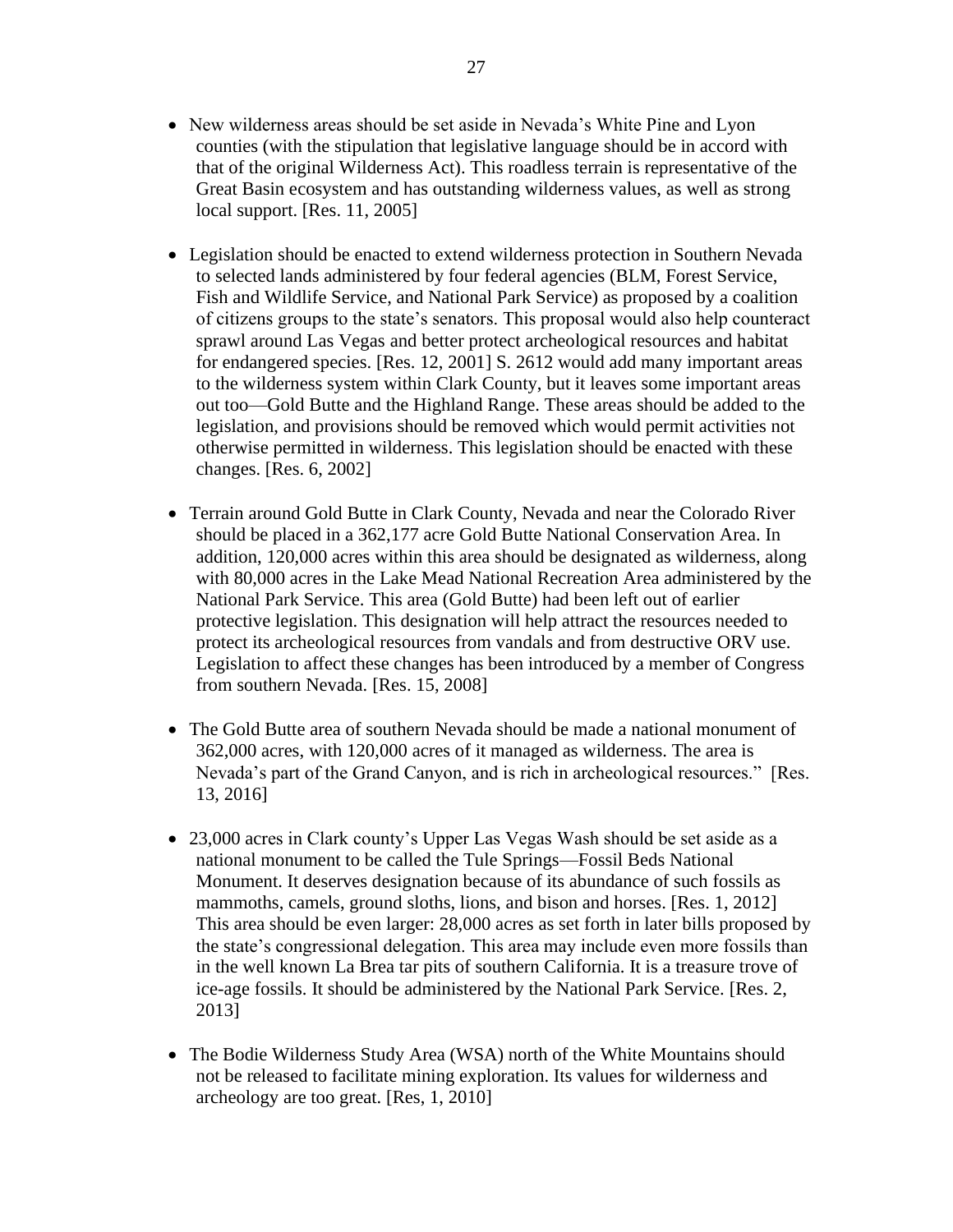- Over one million acres in the Black Rock-High Rock desert areas of northwest Nevada should be set aside as a National Conservation Area under the BLM, with special emphasis on preservation of the outstanding historic (e.g., Lassen-Applegate Trail), prehistoric (e.g., Mammoth bones), and natural values (e.g., endangered desert pupfish habitat) of the areas. [Res. 16, 1997, Res. 16, 2000] Nine wilderness areas (now WSAs) also should be set aside when appropriate legislation is enacted, which should withdraw the entire area from mineral entry to preserve the viewshed. [Res. 8, 1999]
- The air basin over Great Basin National Park should be classified as a Class I Air Basin to preserve the pristine quality of its air; e.g., on clear days, from the top of Wheeler Peak there one can see 200 miles in any direction. It deserves to be a class I air basin, not a class II, as it now is. [Res. 18, 2007]

#### <span id="page-27-0"></span>**Oregon**

- De facto areas of wilderness over 5000 acres in size in the five national forests in the Klamath-Siskiyou bio-region should be removed from the timber base and closed to timbering. These areas should be officially designated as wilderness because of their biological diversity and not be opened to logging under the guise of "new forestry." [Res. 12, 1991]
- The Rough and Ready Creek watershed in the Klamath-Siskiyou bioregion should be set aside as a National Monument because of its botanical significance globally (with the most diverse conifer forest in the world—31 species—and 17 species of animals with special status) and the threats posed to it by mining. Once the area is withdrawn from mining, the validity of existing claims needs to be determined, and established rights purchased. [Res. 10, 2000]
- The boundaries of the 53,000 acre Cascade-Siskiyou National Monument that was set aside near Soda Mountain in Oregon by presidential proclamation in 2000 should not be reduced, nor should the proclamation language be altered. The management plan prepared by the Medford office of the BLM should be released and put into effect. [Res. 23, 2001] The FWOC calls upon federal authorities to maintain and defend the current enlarged boundaries of the Cascade-Siskiyou National Monument in Oregon. The past enlargements have been based on strong, well-documented cases to justify them. [Res. 2, 2017]
- Within the Soda Mountain National Monument in southern Oregon, a wilderness area of 23,000 acres should be established (rather than just the 6000 acres temporarily protected by the BLM). The wilderness needs to be of sufficient size to protect the values for which the area was established. For instance, it includes habitat for 112 species of butterflies. Logging, mining, grazing, and ATV use should be eliminated within the wilderness. [Res.10. 2005] Federal legislation should be enacted to authorize and direct the BLM to buy out grazing leases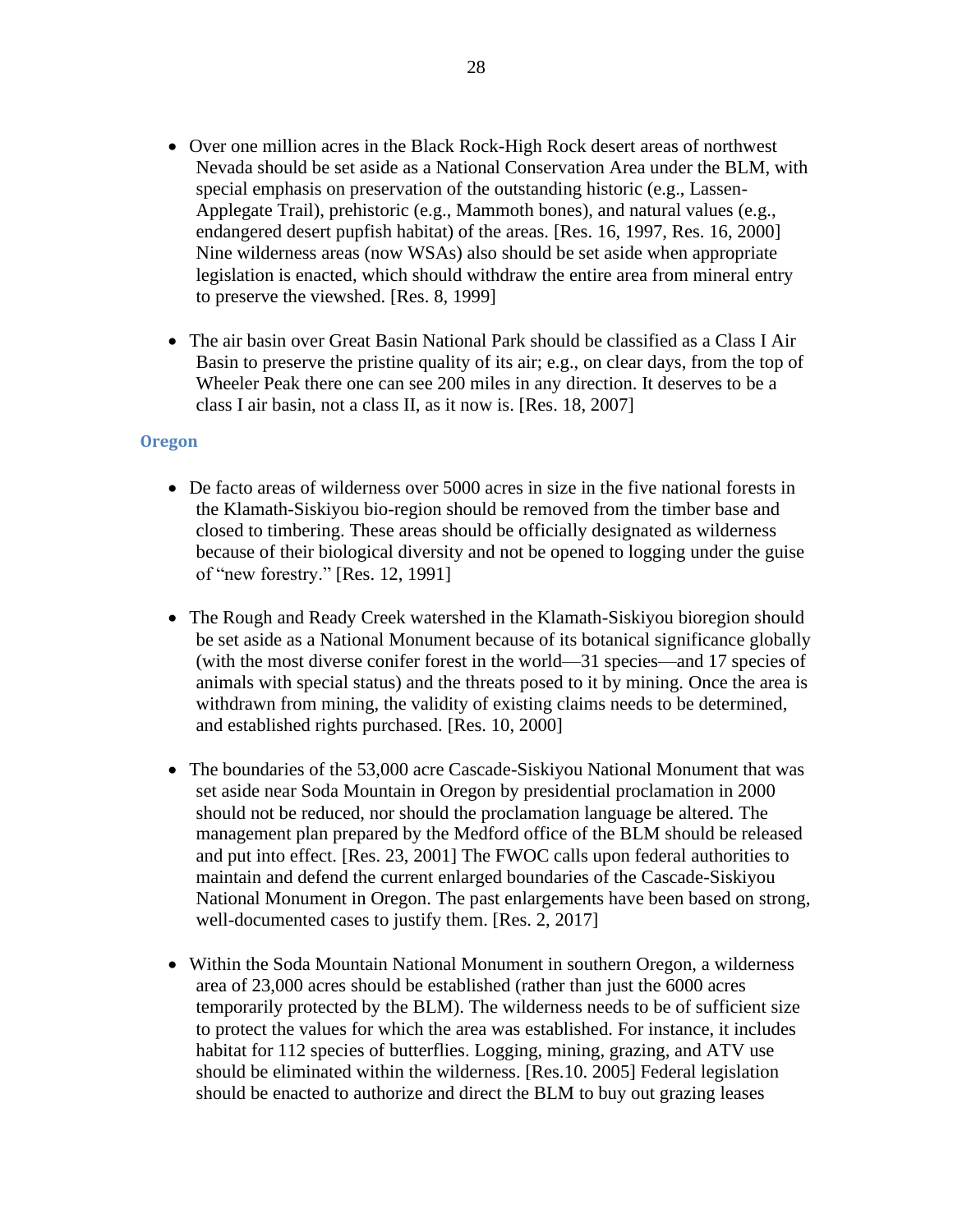within this monument and to permanently retire all grazing allotments. [Res. 12, 2008]

- A national monument should be established along the Siskiyou Crest which straddles the Oregon-California border along mountains running east and west. Connecting the coast ranges with the Cascades, they provide a travel corridor for wildlife and sit as the crossroads of far-flung ecosystems. This area provides the highest concentration of plant species in California, making it a globallysignificant biological hotspot, with many endemics and great butterfly diversity. [Res. 5, 2010]
- Oregon Caves National Monument should be enlarged by 4000 acres as proposed in legislation introduced in 2009 (S. 1270). Cave Creek from its source, including its tributaries, should be added to the Wild River system. Threats to the quality of its waters should be removed. These improvements will better protect the cave ecosystems, provide more opportunity for recreation, and safeguard this botanically rich area. [Res. 30, 2009]
- 40,000 acres in the watershed of the North Fork of the Smith River in southern Oregon should be added to the Smith River National Recreation Area in California (with protection from dams, logging and mining). [Res. 16, 1991]
- Inventoried roadless areas that surround the Kalmiopsis Wilderness in southern Oregon should be added to it, adding 285,000 acres to this biologically important area. [Res. 5, 2007] The nearby Wild Rogue Wilderness should also have 58,340 acres added to it; and 97.75 miles should be added to the portions of the lower Rogue River that are protected under the Scenic and Wild Rivers Act. [Res. 6, 2007]
- The rivers of the Kalmiopsis area, including portions of the Smith River, the Illinois River, and the Pistol River, should be protected from an industrial nickel, strip-mining proposal, which would devastate the biological diversity of the areas and its salmon streams. The area to be impacted should be withdrawn from mining. [Res. 4, 2015]
- The area in Oregon's Coast Range, between the Umpqua and Smith rivers known as the Devil's Staircase, should be protected as designated Wilderness. The BLM, which administers part of the area, should designate that part as a Wilderness Study Area. The Forest Service has effectively done a similar thing by withdrawing its part from timber management. Congress should designate the entire area as a Wilderness Area because of its wild, scenic character." [Res. 8, 2016]
- Full and permanent protection should be given to 35,000 acres in the drainage of Opal Creek in Oregon's Willamette National Forest because of the outstanding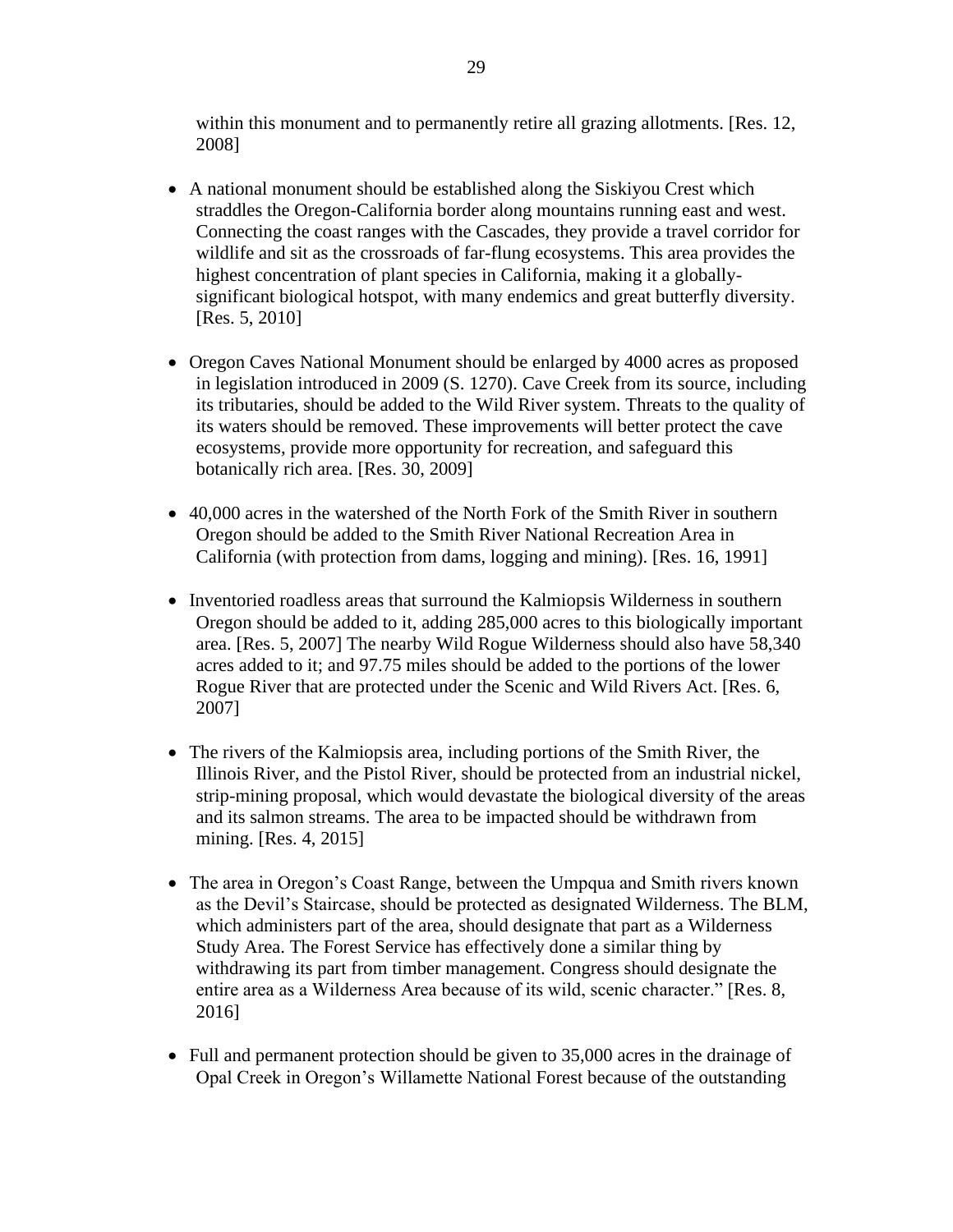old growth forest found there (with 1000 year old cedars), as well as numerous waterfalls and scenic attractions. [Res. 4, 1995]

- Helicopter tours flights should not be allowed over Crater Lake National Park because they would be incompatible with its quiet and serenity. No operating permits should be issued to operators. The Park Service and the Federal Aviation Administration should strictly adhere to the 2000 federal law regulating helicopter tours over national parks. [Res. 14, 2009]
- The magnificent Steens Mountains of southeastern Oregon should be made into a National Park or Monument (under the National Park Service), with private lands (inholdings) acquired as they become available and grazing phased out (which is now degrading the area). [Res. 16, 1999]
- The Owyhee Canyonlands of southwestern Idaho, southeastern Oregon and northwestern Nevada, which comprise the largest unprotected roadless area in the lower 48 states and which contain large herds of pronghorn antelope and California bighorn sheep, should be given complete protection and not be used as a practice bombing range by the Air Force. [Res. 5, 1995] This spectacular and unique canyonland area should be made a National Monument. [Res. 10, 1998]
- The Owyhee Canyonlands of southeast Oregon should be permanently protected, as well as those canyonlands in Idaho. Moreover, the Owyhee River should be designated as a Wild and Scenic River. Lands there that are eligible for wilderness designation should get this kind of protection. [Res. 9, 2015]
- The FWOC urges maintenance of a large area of "Big Quiet" over the Owyhee region in southeastern Oregon. It opposes running low-level training flights over this area, particularly supersonic ones. It urges continuing existing restrictions and that low-level flights not be expanded over any of the Owyhee region or the Jarbidge Wilderness in extreme northern Nevada. [Reg. 7, 2021]
- The Hells Canyon NRA, now managed by the Forest Service, should instead be designated as a National Preserve managed by the National Park Service and be known as the Hells Canyon/Chief Joseph National Preserve. Until that is done, the area should be managed under the Native Ecosystem Recovery Alternative, which would end inappropriate logging and grazing and emphasize the protection of biological diversity and wilderness. [Res. 13, 1999] In managing this area, there ought to be no logging of old growth, nor should livestock grazing be introduced into livestock-free grasslands, and proper monitoring should be a condition for continuation of any commercial or motorized activity. Furthermore, 31 miles of Wild and Scenic Rivers there ought to be non-motorized, and the Hells Canyon Rim Trail ought to be closed to motor vehicles. [Res. 9, 2000] Dirt roads along the edge of the NRA there that are overgrown and valuable as deer and elk habitat (such as for calving) should not be paved. [Res. 23, 1997] Because the Forest Service has neglected to fend off threats to this area (too many logging roads,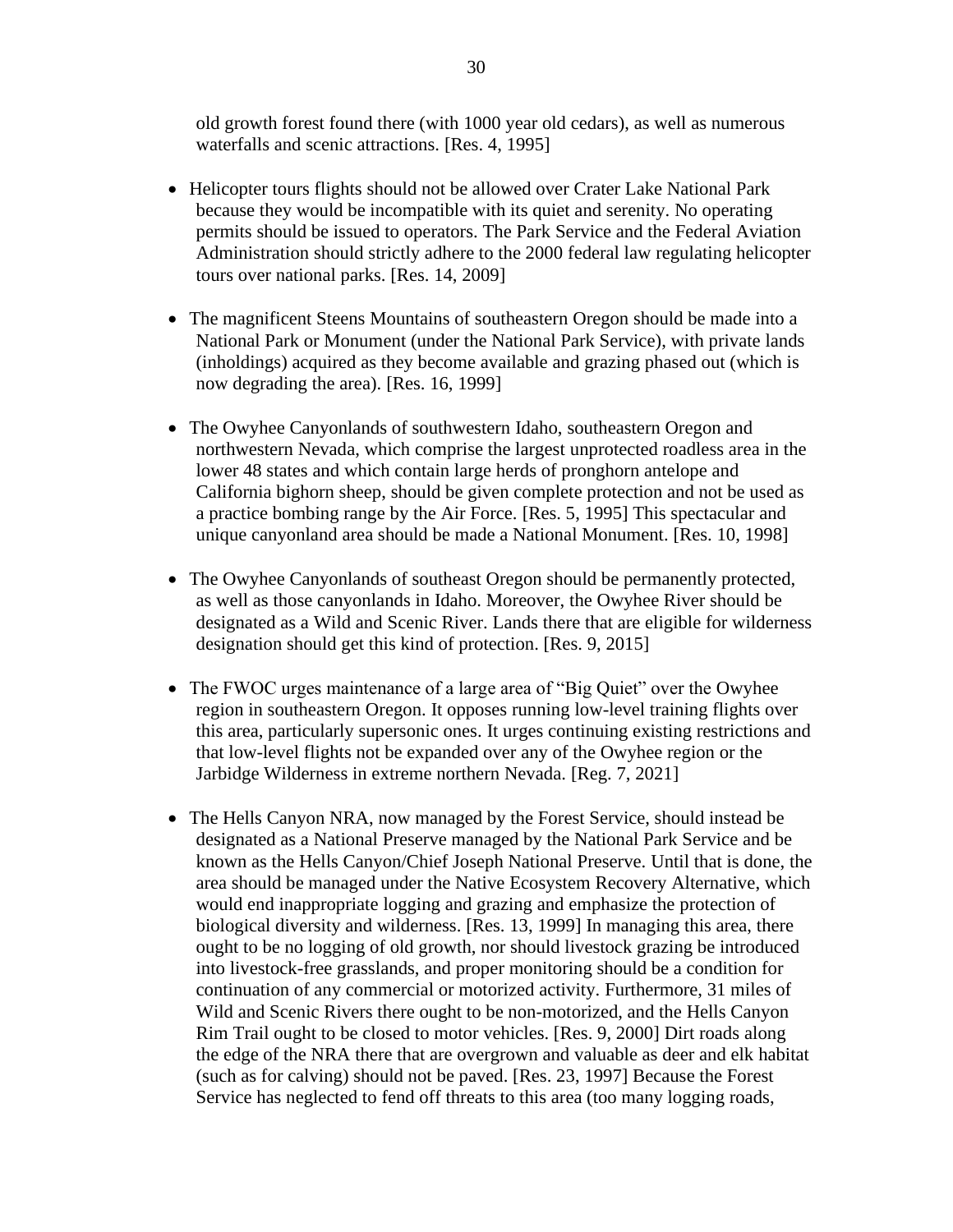violations of grazing rules, and unchecked jet boats) and live up to its stewardship responsibilities, greater efforts are needed to enact legislation to set up this new Preserve. [Res. 24, 2003]

- The FWOC opposes Forest Service plans to log the forests along the Lostine River road, providing a key scenic entryway into the Eagle Cap Wilderness from its north side. Big trees there do not need to be removed to protect the forest against fire. [Res. 1, 2019] Also note that the FWOC in the past has called for protection of forests around that wilderness and for additions to it, such as for the Minam River valley in 1971. [Res. 12, 1971]
- A national monument around prime stands of Douglas fir should be established in Oregon's Willamette National Forest in the watersheds of the North, Middle, and South Santiam rivers. The national monument should embrace about 500,000 acres, including old-growth and areas that should be restored to an older forest condition. Establishment of it would follow precedents of preserving iconic stands of redwoods, bald cypresses, and Joshua Trees. In the past, the FWOC has called for establishment of Ancient Forest Preserves in northwest forests." [Res. 10, 2016]
- Because of huge increases in use of wilderness areas in the central Oregon Cascades with attending impacts, the FWOC supports Forest Service proposals to establish a limited entry system of permits there, which will vary the volume of permitted entry according to the scale of impacts. Also proposed is an increase in visitor education and the increased presence of wilderness rangers. [Res. 3, 2017]
- Because the Molalla River in the Willamette Valley still is free-flowing, with cold, clean waters supporting native fish, most of it should be protected as a Wild and Scenic River under federal law; 21 miles of its mileage should be so designated, along with 7000 of riverside land. [Res. 17, 2009]
- Mt. Hood, and all the public forested land around it, should be encompassed within a Mt. Hood National Park to best protect its magnificent setting, wilderness and recreational values (and because the Forest Service continues to foster commercial logging which is destructive of those values). [Res. 15, 1999] The area on Mt. Hood now used for winter skiing and served by a ski lift should not be used in the summer by mountain bikes that are assisted by the ski lift. This highimpact activity will degrade the environment there, bringing noise and crowds to the area near a National Historic Landmark (i.e., Timberline Lodge). [Res. 11, 2011]
- Legislation should be enacted designating 77,801 acres in the Mt. Hood National Forest as wilderness. Greater efforts should be made to organize more political support for this measure. [Res. 3, 2005] Under legislation introduced by Senator Ron Wyden, which the Federation supports, additions would be made to the following existing wilderness areas: Mt. Hood Wilderness, Salmon-Huckleberry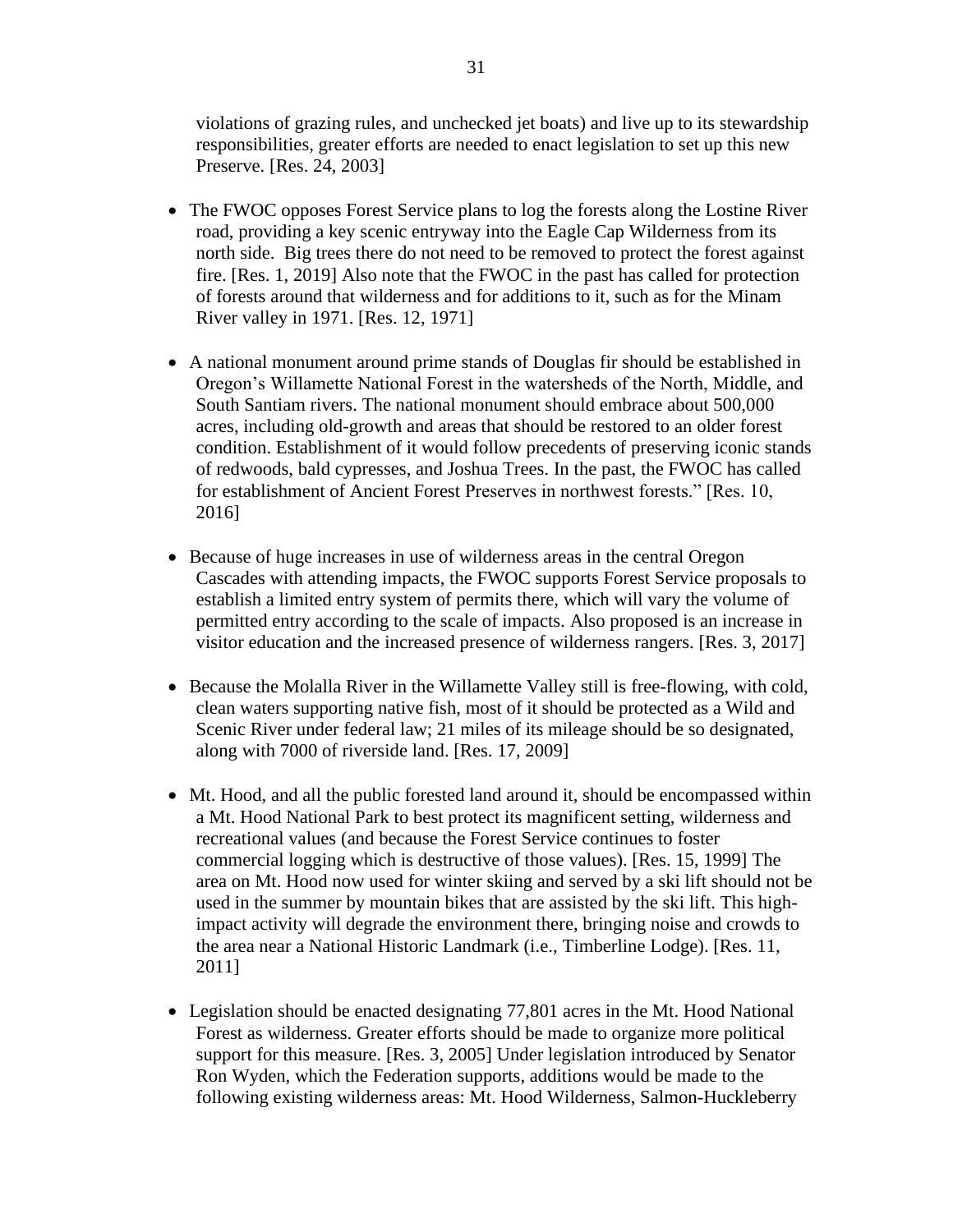Wilderness, Badger Creek Wilderness, and the Mark O. Hatfield Wilderness. Moreover, it supports provisions in his bill to expand the Wild and Scenic Rivers System in the area by adding nearly 15 miles of the East Fork of Hood River, 4.7 miles of the Middle Fork of the Hood River, 9 miles of the Zig Zag River, and 8.3 miles of Eagle Creek. [Res. 8, 2004] The more comprehensive bill bringing additional wilderness protection to the Mt. Hood area introduced by Senators Smith and Wyden in late 2006 is even better since it would protect 125,000 acres and give additional protection to nearly 80 miles of wild and scenic rivers. This measure should be enacted. [Res. 7, 2006]

- The Forest Service should be provided with expanded authority to acquire lands within the Columbia Gorge National Scenic Area so that pressures will be reduced for development and so that zoning will not be the only tool available to protect the area. More must be done there to restrict logging and clear cutting that affects the area and to restore fisheries, wildlife and natural values. [Res. 20, 1992]
- Federal law and programs to protect the Columbia Gorge (in the Columbia Gorge National Scenic Area) ought to be strengthened through extending boundaries to include more land along tributaries, providing more funding for land acquisition, and additional enforcement authority. Furthermore, state and local authorities need to stop clearcutting in the Gorge and better control non-conforming activity (e.g., building houses, factories, quarries, etc.) [Res. 7, 1993]
- To be able to do its job and properly resist pressures for development, the Columbia Gorge Commission must be adequately funded and not weakened. The Governors of the affected states should also be urged to appoint people to the commission who are supportive of environmental values. [Res. 4, 1997]
- An off-reservation casino for gambling should not be approved and built within the Columbia River Gorge Scenic Area. Such a casino would produce impacts that would harm the area, and would be inappropriate for such an area. It would harm nesting habitat for birds such as bald eagles, osprey, and great blue herons; expansion of the freeway could harm nearby salmon habitat; and runoff from the parking area could pollute the Columbia River. It could also trigger pressures to expand the nearby community into the Scenic Area. A 500,000 square-foot casino has been proposed at Cascade Locks. The Interior Department should continue to disallow the casino. [Res. 22, 2005] The proposal would be out-of-scale with the community of Cascade Locks, would compromise the scenic beauty of the area, increase noise, reduce air quality, and impair the quality of nearby streams and the Columbia River. As the environmental impact statement is prepared, the "no action" alternative should be chosen. [Res. 5, 2008]
- In honor of Lewis and Clark who visited the area, Hat Rock State Park in Umatilla County, Oregon along the Columbia River, should be expanded to include a mile or more inland to land a half mile or more on the opposite side of state highway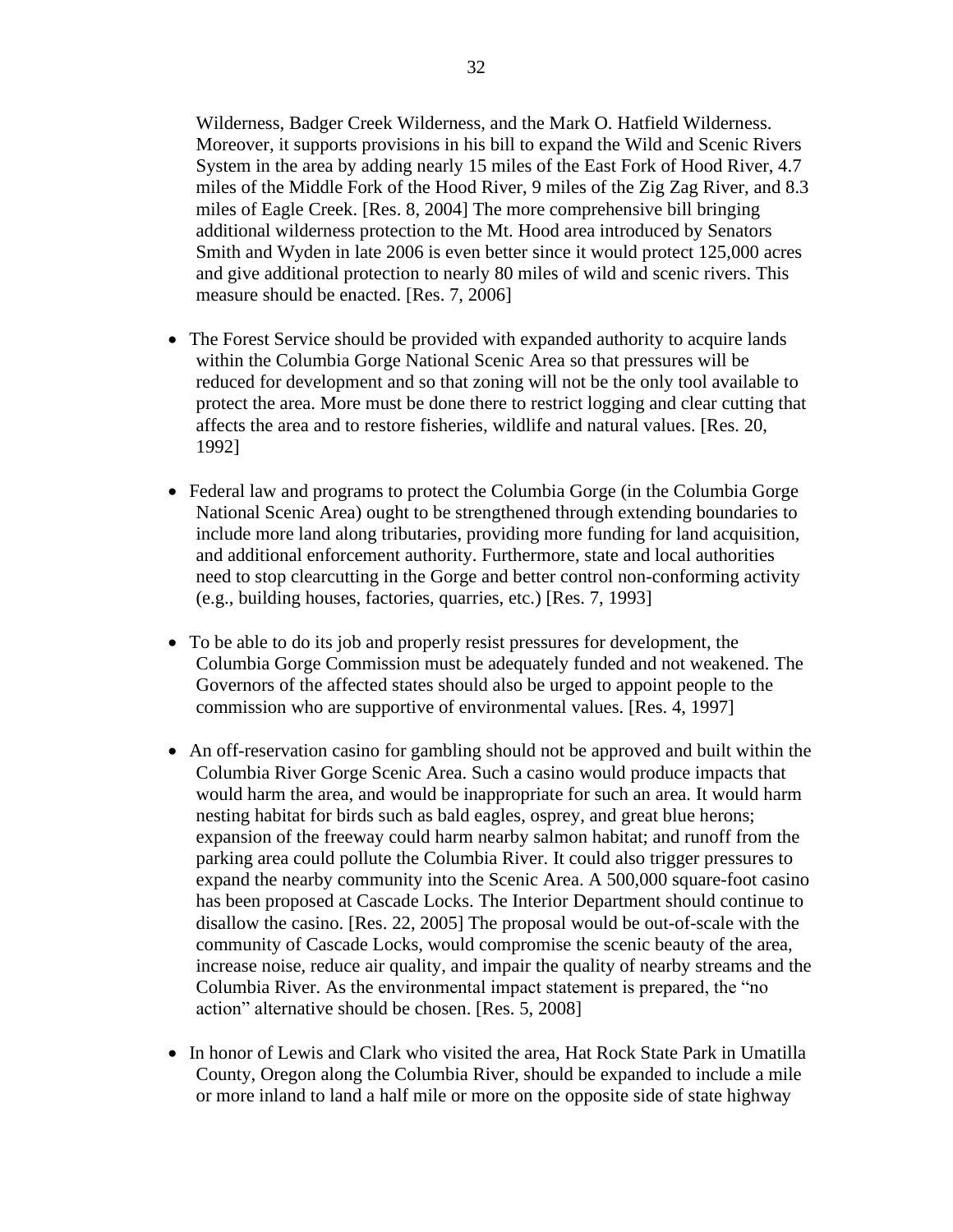730 and continue for at least five miles along the river to the McNary Nature Wildlife Area, and be left in its natural state. [Res. 4, 2005]

- Congress should immediately appropriate \$10 million to purchase privately-owned inholdings within the Columbia River Gorge Scenic Area from willing sellers under provisions of a law passed in 2000 that gives the Forest Service authority to acquire such lands for a limited time, which will soon run out. Thousands of acres are available for sale from such sellers. [Res. 9, 2004]
- State park authorities should never sell logs from the parks to raise money (as has happened in Oregon). State parks should be adequately funded by legislatures so that needed maintenance and improvements can go forward. [Res. 24, 1997]
- The Madrone Wall site in Clackamas County, Oregon ought to be acquired by the county as a park so that use of the beautiful area (which includes a thriving wetland) can continue by recreationists (including climbers, hikers and equestrians) and so that the wall will not become a quarry. [Res. 20, 2000]

#### <span id="page-32-0"></span>**Utah**

- A large assembly of specific BLM roadless areas in Utah, totaling no less than 5.7 million acres, which contain areas of matchless beauty, unique features, and fragile ecosystems, should be added to the National Wilderness Preservation System. [Res. 6, 1995, Res. 3, 1996] Moreover, another 2.6 million acres of BLM there that have wilderness qualities should be designated as Wilderness Study Areas. [Res. 20, 1999]
- Field study has now indicated that a collection of wilderness units totaling over nine million acres of BLM land should be set aside in Utah's Redrock country. The BLM should maintain the wilderness characteristics of these lands by prohibiting drilling and use by off-road vehicles. These lands include the huge canyon systems of the Colorado, Green, San Juan, and Delores rivers; the slickrock narrows of the Escalante, Dirty Devil, Paria, and Virgin rivers; the vast table lands and massive cliff-walls of the Kaiparowitts Plateau, the Book Cliffs, and the Grand Staircase; and the isolated mountain ranges and desert riparian area of Utah's Great Basin country. These lands equal neighboring national parklands in scenic beauty, opportunities for primitive recreation, and in ecological importance. [Res. 6, 2005]
- The Zion-Mojave area of Washington County in southern Utah should be protected as wilderness under the Wilderness Act of 1964, as well as the rest of the areas included in the Redrock Wilderness bill, recognizing that this area is an integral part of that package of comprehensive wilderness legislation for Utah. This 300,000 acre block of BLM land is one of the last remaining places of refuge and solitude in a region quickly losing its open space to suburban sprawl and industrial expansion. The area boasts soaring sandstone towers, deep canyons, and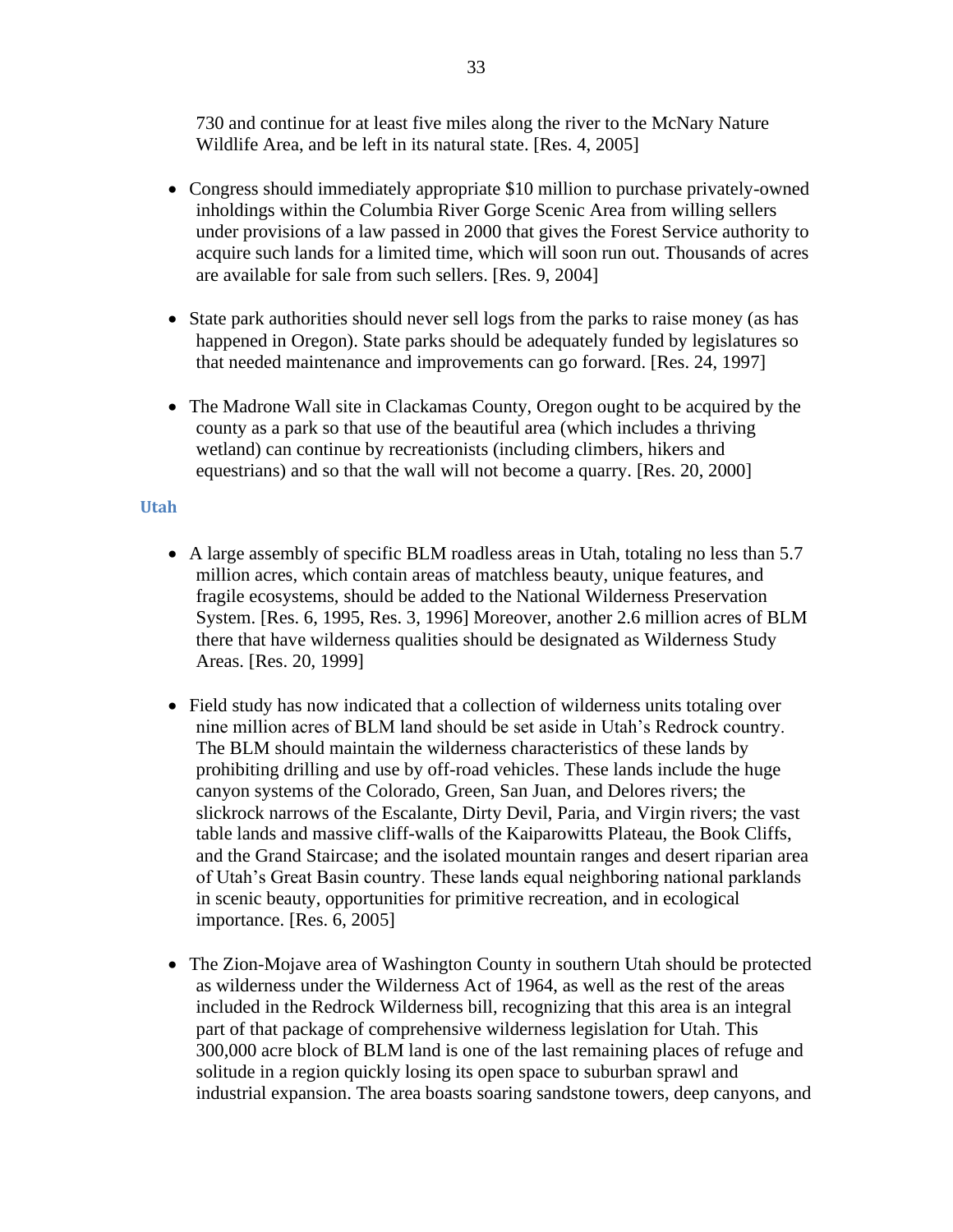ponderosa-studded mesas that attract tourists, hikers, climbers, and canyoneers. It has species found nowhere else in the state, such as the desert tortoise and various rare fish species, such as the Virgin River club. [Res. 14, 2005] However, some proposals in Congress to designate wilderness in this Zion-Mojave area of southern Utah would come at too high a price (S. 3636, 2006). The price would include: sale of 24,300 acres of public domain, with the proceeds given to developers; strip statutory protection from 14 square miles of BLM wilderness study areas; give away rights-of-way on BLM lands to water developers; provide new utility corridors to these developers, as well as take 70,000 acre feet of water from Lake Powell; push a transportation corridor through a wildlife reserve; and weaken requirements for public involvement. This proposal is known as the Washington County Growth and Conservation Act of 2006 is not in the public interest and should not be enacted. [Res.13, 2006]

• No commercial development should be allowed within the Grand Staircase-Escalante National Monument in Utah (e.g., for oil drilling). Instead, l.3 million acres of the monument should be managed so as to protect their wilderness values, with legislation passed to secure these values. [Res. 5, 1998]

#### <span id="page-33-0"></span>**Washington**

- Qualifying reaches of rivers in Washington State should be added to the federal Wild and Scenic Rivers System--based largely on favorable evaluation by investigating federal agencies. Rivers more valuable for fishing, rafting, kayaking, boating or riverside hiking should be protected from dams, diversions, and development that threatens them so that their character will not be changed. Other states should seek wild river coverage comparable to Oregon's. [Res. 20, 1990]
- The 55 mile long section of the Columbia River in Washington state known as the Hanford Reach, which is undammed and undredged and supports the last spawning ground for the Chinook salmon, should be set aside as a component of the federal Wild and Scenic Rivers System. [Res. 16, 1992]
- Because of its character as the last free-flowing stretch of the Columbia River, the 51 mile reach from Richland, Washington to the Priest Rapids Dam should be set aside as a Wild and Scenic River, and the adjoining habitat in the Department of Energy Hanford Reservation should be transferred to the Interior Department and made a wildlife refuge to protect the 48 rare, threatened and endangered species found there, as well as the archeological sites and rich habitat (the last best shrubsteppe habitat functioning as an intact ecosystem). [Res. 6, 1993] Found there are such species as the bald eagle, the peregrine falcon, the pallid bat, the Columbia pebble snail, and the dwarf evening primrose. [Res. 9, 1995]
- The area along the Spokane River as it leaves the city should be preserved in its natural state, with low-impact accessibility for the public. [Res. 26, 2003]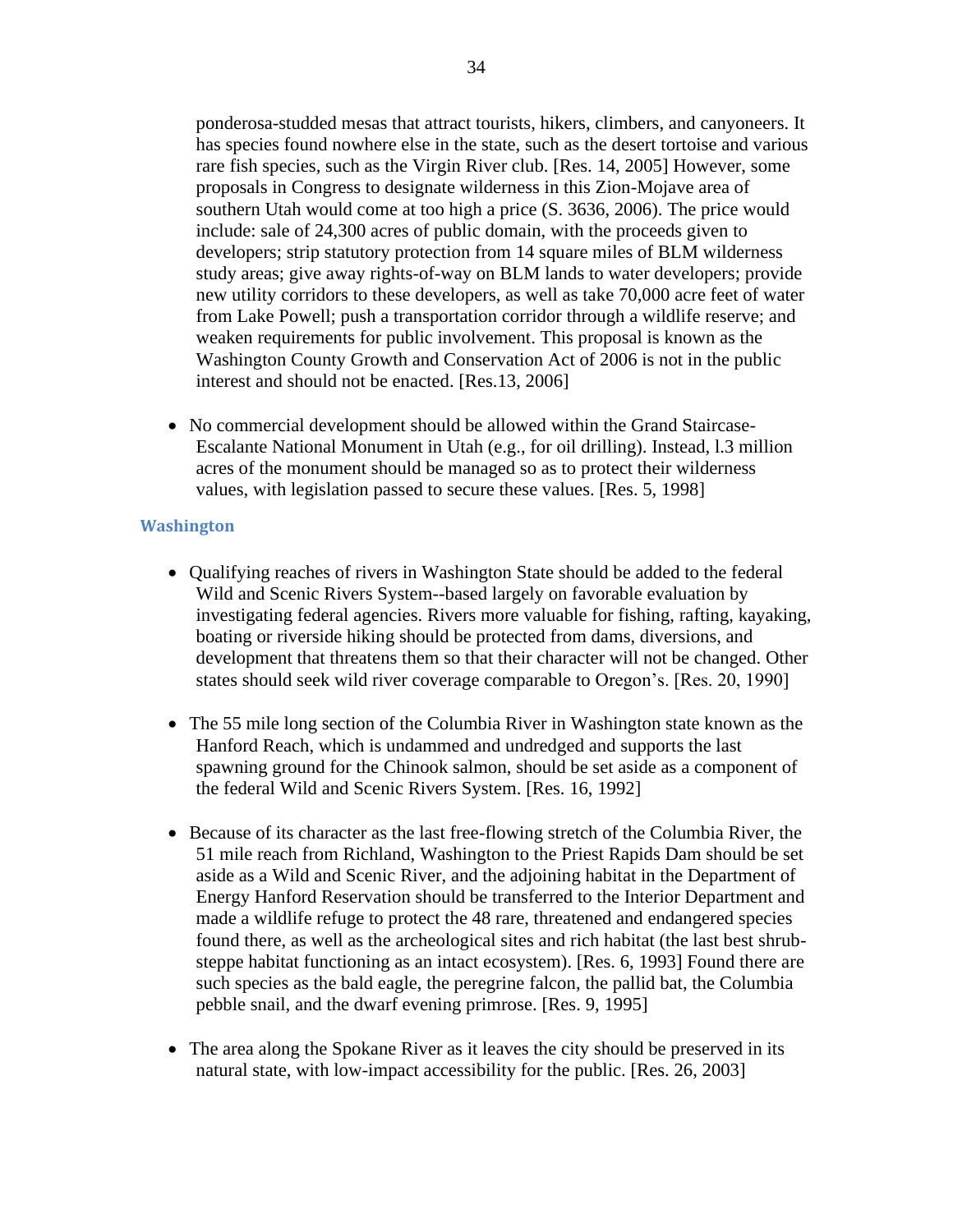- No new roads should be constructed in or through the Mt. St. Helens National Volcanic Monument in Washington State because they would hinder the processes of recovery at work there and compromise the integrity of the area. The wild, remote, roadless quality of its landscape is part of its value. New roads are unnecessary and would be costly. [Res. 15, 2001] The Mt. St. Helens National Monument should receive proper funding to maintain current visitor facilities, trails, and roads, but no new roads should be built there, nor new resorts nor any other recreational developments that would have a heavy impact on the area. Snowmobiling should be restricted to current levels, and the use of off-road vehicles should not be permitted. Since Spirit Lake is the focus of scientific research on the recovery of aquatic ecosystems, recreational fishing should not be permitted. Within the Restricted Area, natural processes should be proceed without impediments. Any future advisory committees should include a representative of the conservation community, and the processes for selecting members should be transparent. [Res. 18, 2009]
- A massive ski resort should not be built at Birdcreek Meadows on the south side of Mt. Adams within the Yakama Indian Reservation. This would impact a roadless area, formerly within a Wilderness Area, which was turned back to the tribe in 1972 to settle a boundary dispute. The Yakama Nation should continue to protect the integrity of this area. [Res. 9, 2005]
- The Forest Service should immediately close all trails in the Dark Divide area of the Gifford Pinchot National Forest in Washington State to motorized use and protect it from further development. Trails in this area should not be reconstructed or relocated to facilitate off-road vehicles. This 76,000 acre area is the largest, unprotected roadless area in Washington State and contains two valleys of oldgrowth forest. The area is now suffering from overuse and abuse by motorcycles. Congress should enact legislation putting the area in the National Wilderness Preservation System (with no special provisions or exceptions that weaken wilderness protection). [Res. 16, 2001, Res. 5, 2003]
- All waters in northern Puget Sound in Washington state from Cape Flattery to Point Roberts to Admiralty Inlet (excluding only urbanized harbors) should be placed within a national marine sanctuary under NOAA which would impose more stringent tanker safety measures (including double hulls, pilotage and tug escort, and electronic navigational capability). These uniquely sheltered marine waters provide refuge for numerous birds and mammals, including bald eagles, killer whales, harbor seals, and rhinocerous auklets. [Res. 25, 1991]
- Stronger stewardship programs are needed to protect Puget Sound from pollution and development stemming from a growing human population. [Res. 26, 1991] A National Marine Sanctuary ought to be established in the Northwest Straits area of Puget Sound to protect this unique and irreplaceable area from pollution, nonnative species, and over-exploitation. [Res. 13, 1998]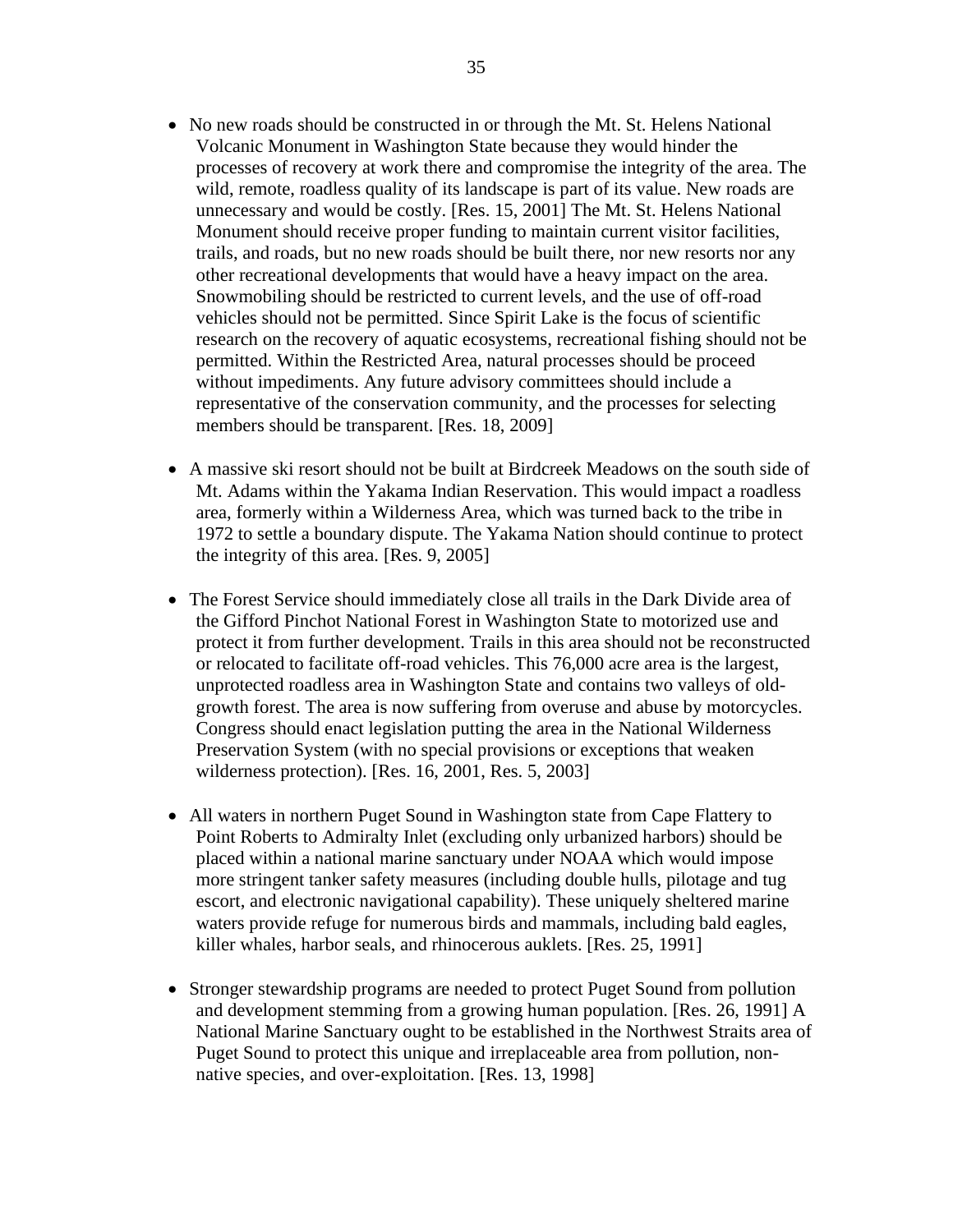- A large system of state-sponsored Marine Protected Areas ought to be developed in Puget Sound that would protect and manage habitat for such endangered species as salmon and would control use by beach users, protect uplands from pollution, and prohibit fishing and collecting marine organisms. [Res. 7, 2000]
- Vessels sailing through the waters of the Olympic Coast Sanctuary in Washington state should be regulated, with ships in excess of 134 feet in length avoiding the area entirely (except when fishing, carrying passengers, involved with military exercises, and tugs pulling barges carrying non-hazardous cargoes). Moreover, all vessels carrying oil and hazardous cargo should be required to stay out of the sanctuary, regardless of size. [Res. 8, 1995]
- More than one-quarter of the land in Washington State's national forests should be protected as wilderness. The following areas there should be added to the National Wilderness Preservation System: Kettle River Range, Dark Divide, Abercrombie-Hooknose, North Fork Entiat, Golden Horn, Eagle Rock and Upper Skokomish (as recommended in the Wild Washington campaign). [Res. 32, 1999] Until the Dark Divide area is added to the Wilderness system, this area of 76,000 acres in the Gifford Pinchot National Forest should be closed to motorized use of its trails and protected from further development. Legislation to add it to the wilderness system should not include special provisions or exceptions that weaken wilderness protection. [Res. 16, 2001]
- The various values of wilderness, including solitude, should not be compromised by noise coming from aircraft flying over areas set aside as wilderness. Airspace over wilderness and national parks should not be invaded by aircraft flying below 30,000 feet.

In particular, the U.S. Navy should not conduct training exercises over the western half of the Olympic Peninsula. It wants to put trucks with electromagnetic emitters on forest roads there as part of its plan to train most of every day." [Res. 5, 2016]

- The National Park Service should proceed with the removal of the remnants of the Enchanted Valley Chalet on the East Fork of the Quinault River, which is moving so as to undermine the chalet. The documenting requirements of the Historic Preservation Act should be fully followed, but so also should the requirements of the Wilderness Act." [Res. 6, 2016]
- In addition, the 110,000 acre Sky Peaks area in the Stevens Pass/central Cascades region should be added to the Wilderness Preservation System. This will correct the mistake made in 1984 when it was not included in the Alpine Lakes wilderness. [Res. 26, 2001]
- 22,000 acres should be added to the Alpine Lakes Wilderness, including the entire Pratt River drainage (which is now federal land) and portions of the adjacent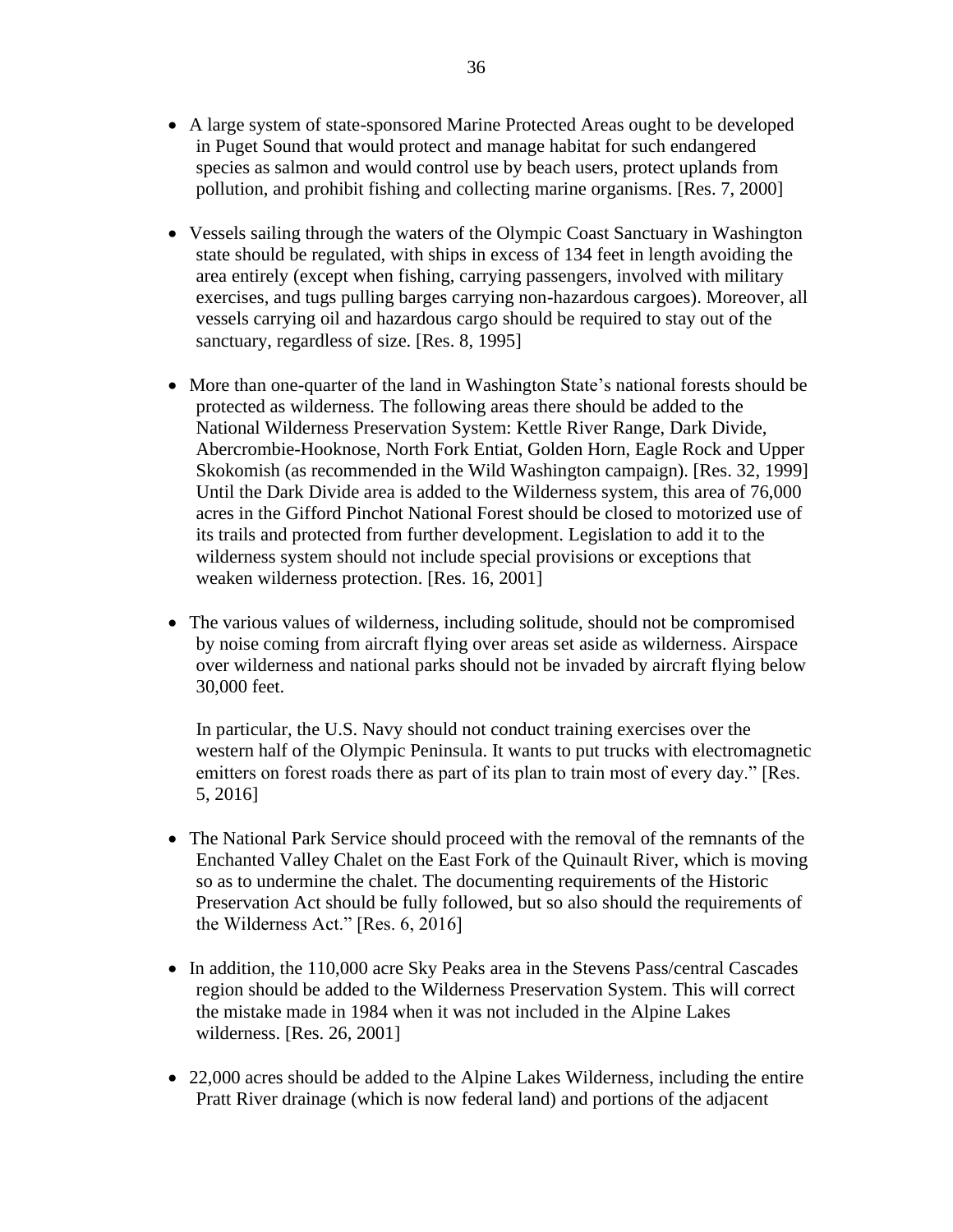South Fork of the Snoqualmie River Valley high above I-90. Moreover, the Pratt River should be designated as a wild river, along with much of the Middle Fork of the Snoqualmie River downstream (wild or scenic) almost to North Bend. [Res. 1, 2009]

- The area around Snoqualmie Falls in Washington state, near Seattle, should be restored to its natural state (with the power plant removed and not re-licensed; it provides only 0.7 percent of the power for the company operating it) and be made a National Monument. [Res. 7, 1995] The weir above the falls that diverts all the flow at certain hours should be removed. The area is revered by many native peoples. [Res. 30, 1999]
- Discovery Park in Seattle, which has extraordinary open space values, should be expanded by the adding the "500 area" to it (which is no longer needed for military purposes). [Res. 29, 1999]
- The 23-acre parcel of land in Discovery Park in Seattle, known as Capehart housing, which has been retained by the military, should still be acquired by the city for inclusion in this part because of its outstanding values as open space. It should not be developed for housing. The city of Seattle must live up to its commitment to secure funding for the remaining purchase price for this parcel, particularly because the legislature and the county have both relied on the city's promise to do this. [Res. 16, 2005]
- The North Cascades National Park needs action by Congress to protect its ecological integrity and to improve its administration. Wilderness areas around it should be added to it; the two segments of the park should be put under a single administration; some of the land in the national recreation areas should be accorded a greater level of protection; and trailheads serving the national park should be put under the administration of the park. The Federation of Western Outdoor Clubs supports the American Alps Legacy Project which is studying the best land classifications to serve these ends. [Res. 2, 2009] No fish should be stocked in the North Cascades National Park, nor its Stephen Mather Wilderness, because of adverse effects on aquatic ecosystems of introducing non-native fish into fishless lakes, the Wilderness Act's requirements, and Park Service policy; legislation that would authorize or mandate this should not be passed. [Res. 25, 2009]
- Federal and state funds should be provided to assist the Lummi Tribe in Washington State to buy the 2000 acres of old growth forests in the drainage of Arlecho Creek near Bellingham so that this tract can be preserved in trust. This is the last intact stand of old growth left in Puget Sound; it provides clear, cold water for a fish hatchery and contains important religious and cultural sites. [Res. 4, 1996]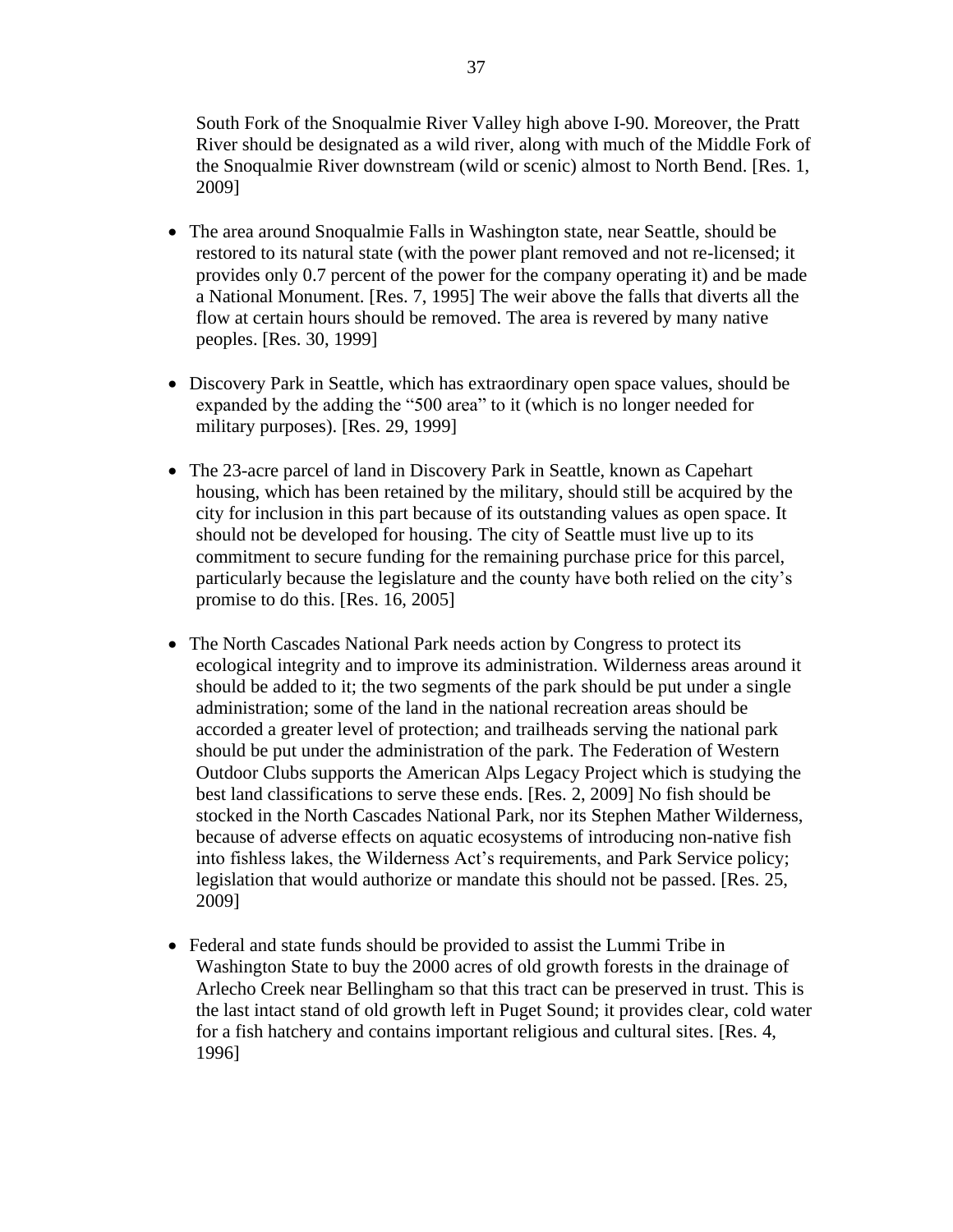- State parkland in Washington State on the Miller Peninsula, which is on the Olympic Peninsula, should not be compromised by removal of rare and unique waterfront property for a private development. [Res. 36, 1991]
- Watersheds on the Olympic peninsula offer the last and best remaining habitat in Washington State for the protection of native fish and wildlife and should receive additional protection. Because there are still remaining unprotected areas there, additional areas should receive protection by being designated as wilderness areas, wild or scenic rivers, or added to the National Park System. They provide resilient habitat for salmon and steelhead to deal with the increased stresses that will come with global warming. The forests and rivers there need durable, long term protection. [Res. 10, 2011]
- The Blanchard Hill area south of Bellingham, Washington should be made into a nature preserve because of its unique qualities and location. Until purchased, no more timber on the site should be clearcut. [Res. 1, 2000]
- A conservation park of 1240 acres should be established in the vicinity of Kelso, WA by that state's Department of Natural Resources. It should include 240 acres of wetlands and old-growth forests, which are already in the public domain, and 1000 acres nearby which should be purchased. That area provides an ideal location for such a park because of highly diverse habitats in close proximity (including nests for bald eagles). [Res.17, 2002]
- The parks and recreation department of Clark County in Vancouver, Washington should acquire the historic Clark County Poor Farm property and the neighboring private land to protect it as a natural county park. The building on the property should be placed on the National Historic Register. The property is no longer being used as the site of either a poor farm or by Washington State University. [Res. 12, 2004]

### **British Columbia**

- 300,000 acres of pristine land in British Columbia on the Canadian side of the international border (including the Chilliwack and Skagit River corridors and the areas in Manning and Cathedral Lakes Provincial Parks) adjoining the North Cascades National Park complex on the U.S. side should be set aside (which are all part of the Greater North Cascades ecosystem) as a component of what should be known as the North Cascades International Park. [Res. 10, 1993; also Res. 1, 1994]
- The ancient forests and waters of the Clayoquot sound area of British Columbia (over 125,000 acres) need to be placed in a protected area by the government of the province, with co-management by the native peoples of the area. Industrial logging and logging concessions in the area need to be terminated. [Res. 1, 1993] Potential customers for pulp derived from logging this area should refuse to buy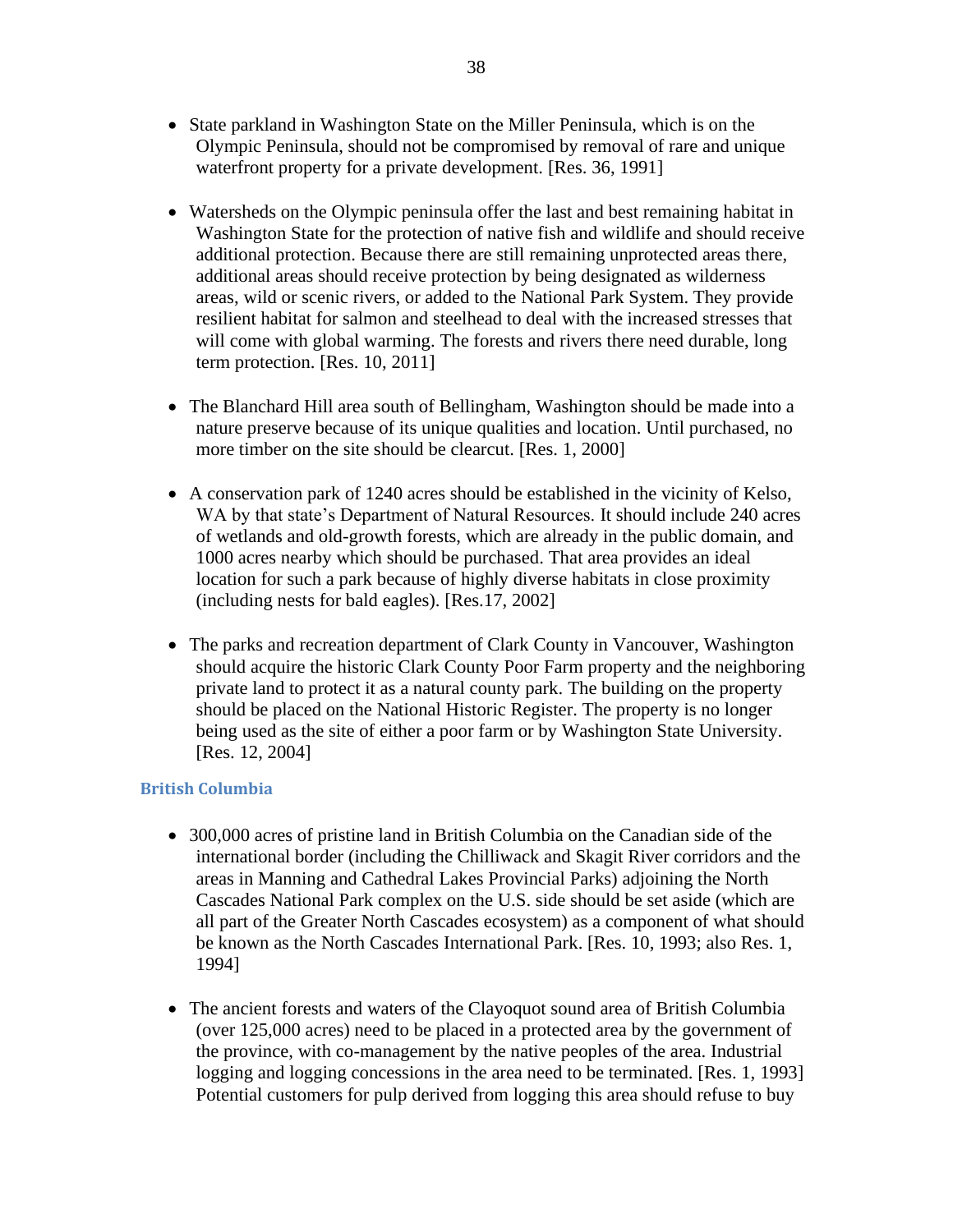from this source (the provincial government plans to permit nearly three quarters of the area to be clear cut). [Res. 9, 1994]

- The government of British Columbia should extend further protection to qualified areas on Vancouver Island, including additional areas on Clayoquot Sound, in the Tsitika Valley, Kiaskian and East Creeks, Sushartie (and also the west coast of Nootka Island), to constitute a new Vancouver Island National Park. [Res. 3, 1995]
- A Biosphere Reserve should be established in the Clayoquot Sound area of Vancouver Island. [Res. 21, 1997]
- 2.8 million acres of unroaded, unlogged and uninhabited wilderness along the Tatsheshini River in British Columbia and Alaska should be protected from the destructive effect of an access road to a proposed mine near there. [Res. 13, 1991] The area ought to be set aside as a national park by appropriate authorities in Canada, including the largest old growth forest in the western hemisphere. [Res. 4, 1991]
- Burns Bog, a unique raised peat bog in an estuary 15 miles north of the U.S.- Canadian border affording valuable habitat, should be protected as a natural preserve. [Res. 1, 2001]

# **HABITAT, WILDLIFE AND WILDLIFE REFUGES AND ENDANGERED SPECIES**

### **General**

- The right of all species of plants and animals to survive should be respected, as well as their contributions to our environment and the benefits they bestow on succeeding human generations. Man should not relate all things to himself and his benefit. [Res. 21, 1990]
- Nature corridors, consisting of linear open space, should be established to link parks, forests, and unfragmented nature so as to protect ecological and biological diversity and preserve nature in and around cities. [Res. 9, 1991]
- These biological corridors are needed to allow the proper exchange of genes between various populations of wild animals and plants. Without this exchange, small, isolated populations may become inbred, especially of large animals. As the climate changes and development accelerates, these corridors will become critical. In California, efforts are underway to protect such a corridor between the Sequoia National Forest and the Los Padres National Forest in the vicinity of the Tejon Ranch, where easements are being purchased from willing sellers to maintain the biological integrity of this land. This approach should be supported. [Res. 13, 2008]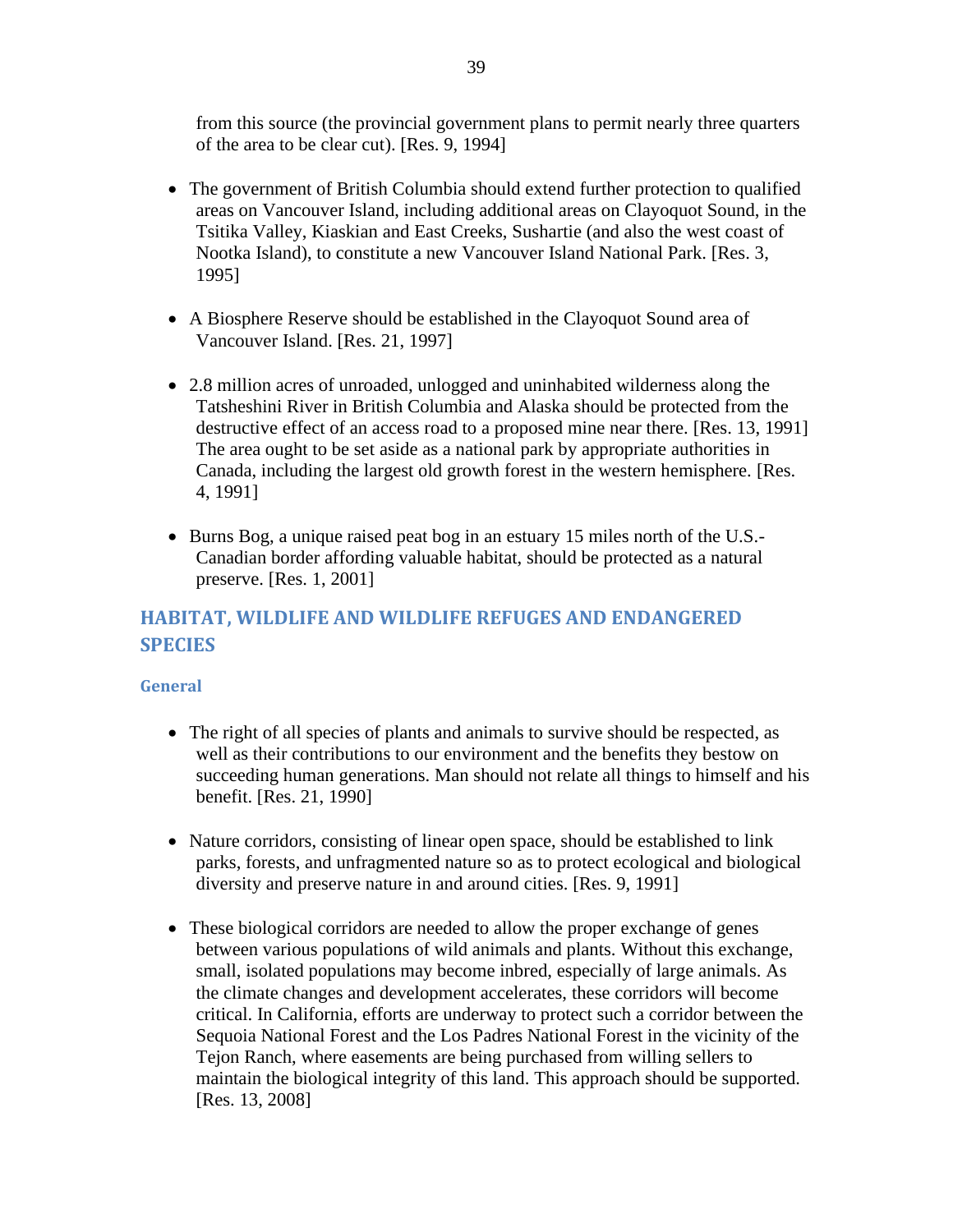- The protection accorded to threatened and endangered species under the 1973 federal Endangered Species Act should not be diminished through subsequent revision. Once these species become extinct, they cannot be brought back. Saving the habitat for all flora and fauna is a necessity. [Res. 24, 1990] The Endangered Species Act should not be weakened in any way; it does not hamper true progress, nor should "property rights" supersede the rights of wildlife. [Reg. 18, 1995] It should not be weakened administratively or legislatively, nor by withholding adequate funding. Lawsuits against it should be vigorously defended. [Res. 7, 2003] The FWOC urges friends of wildlife to make every effort to defend the integrity of the Endangered Species Act from weakening amendments in Congress. None of the past efforts to weaken it have succeeded, and we must continue to hold the line. It is the key mechanism to protect critical habitat across the country. [Res. 6, 2017] In fact, that Act should be improved by putting greater emphasis on the habitat of affected species (not just on the species itself), by providing an "early warning" approach (instead of just emergency-room treatment), and by furnishing incentives to private land owners to become involved in solutions. In this way, the Act can incorporate the latest scientific knowledge. [Res. 15, 1997]
- Changes in sec.7 of ESA to weaken the independent review requirement should not be made and should be strongly opposed. Under this requirement, agencies proposing to grant a permit or use federal funding and which might impact the habitat of a listed species must first obtain an independent and expert review by the Fish and Wildlife Service or the National Marine Fisheries Service. The proposal would terminate the requirement if these agencies have not completed their review within 60 days. [Res. 14, 2008]
- The FWOC calls upon the Trump Administration to abandon its efforts to weaken the Endangered Species Act through administrative interpretations, such as by leaving historic habitat out of critical habitat, by narrowing circumstances requiring consultations with administering agencies, and by publicizing the costs of listing species that might be protected. It also deplores the lengthening record of the Trump Administration in trying to roll back environmental protection programs. [Res. 2, 2019]
- The Defense Department should not seek exemptions from environmental laws that apply to it. There is important habitat on the 20 million acres that it administers. There is no evidence that such laws are interfering with military readiness. Current law already allows case by case exceptions. Laws such as the Endangered Species Act, the Marine Mammal Protection Act, the Clean Air Act, and the Superfund should continue to apply to it. [Res. 19, 2003]
- The integrity of the dolphin-safe label on cans of tuna fish should be maintained. The Commerce Department should not allow this label to be put on cans of tuna that were caught by means that involved chasing and encircling dolphins. In any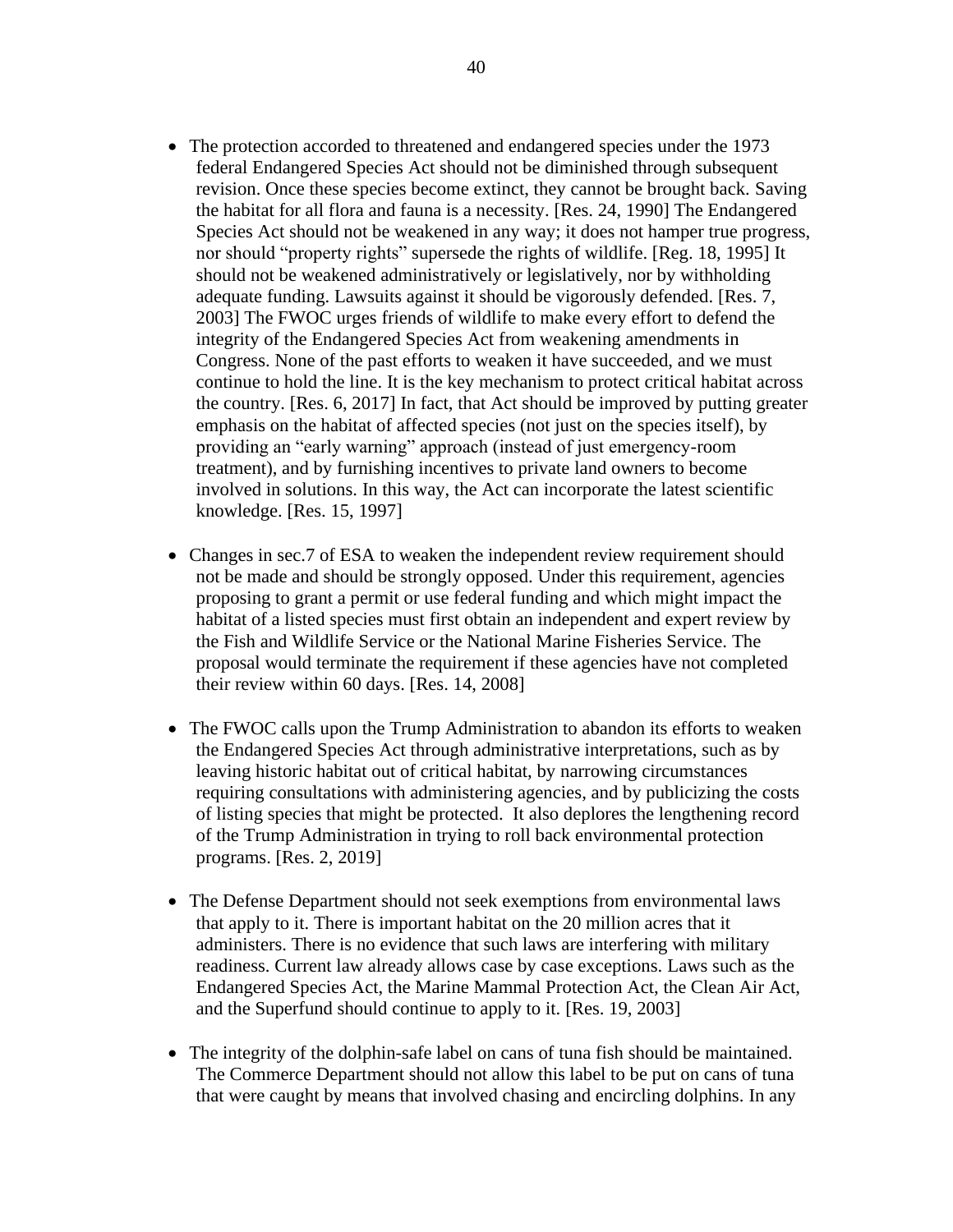event, Congress should assure that the integrity of this label is maintained. [Res. 8, 2003]

- Authorities should prevent underwater noise which is so intense as to damage marine mammals. Nations should exercise their authorities toward this end within their exclusive economic zones (EEZs), and the International Maritime Organization should do this on the high seas. U.S. environmental laws which guard against this danger (e.g., Marine Mammal Protection Act and NEPA) should not be weakened. [Res. 9, 2003]
- As a new treaty is negotiated to modernize the Columbia River treaty between the United States and Canada, a new 3rd goal should be added seeking 'ecosystem functional' health to benefit fish and wildlife in the management of the river flowing between the two countries. A representative committed to this new goal should be on the U.S. negotiating team.[Res. 9, 2018]
- Leases for agriculture within National Wildlife Refuges should be phased out. Until ended, only organic farming there should be permitted, with an immediate ban on the application of pesticides and herbicides in such refuges. [Res. 4, 1998]
- Authorities in metropolitan regions should be encouraged to establish programs to protect open space, natural areas, forests, wetlands, wildlife habitat and riparian corridors threatened by development. As these regions grow, they need to protect significant natural areas within their boundaries. Volunteer effort to assist these programs should be welcomed. [Res. 9, 1992]
- Areas scientifically defined as wetlands should be protected from development because of their many values, including maintaining water quality, as well as their increasing scarcity. Federal and state legal protection of them must not be weakened. [Res. 14, 1991]
- The habitat of America's estuaries should be restored in a coordinated manner, with assured funding, in recognition of the fact these estuaries are among the most productive natural systems on earth. [Res. 27, 1999]
- While Habitat Conservation Plans (HCPs) can be used validly to assist the recovery of endangered species, such plans must not relieve land owners of obligations for mitigating impacts beyond what is foreseen under the plan, nor ask the public to pay for additional habitat protection that may be required. Such plans must be based on sound prediction models, with no gaps in needed data. Plans that have the kinds of flaws found in the HCP proposed by Plum Creek Timber Company in the Washington Cascades (which include lack of specified riparian protection, dramatic reduction in nesting habitat for spotted owls, fragmentation and reduction in late-successional forests, and no attention to the effects of wildland fires) must be revised and amended to cure deficiencies. [Res. 12, 1996]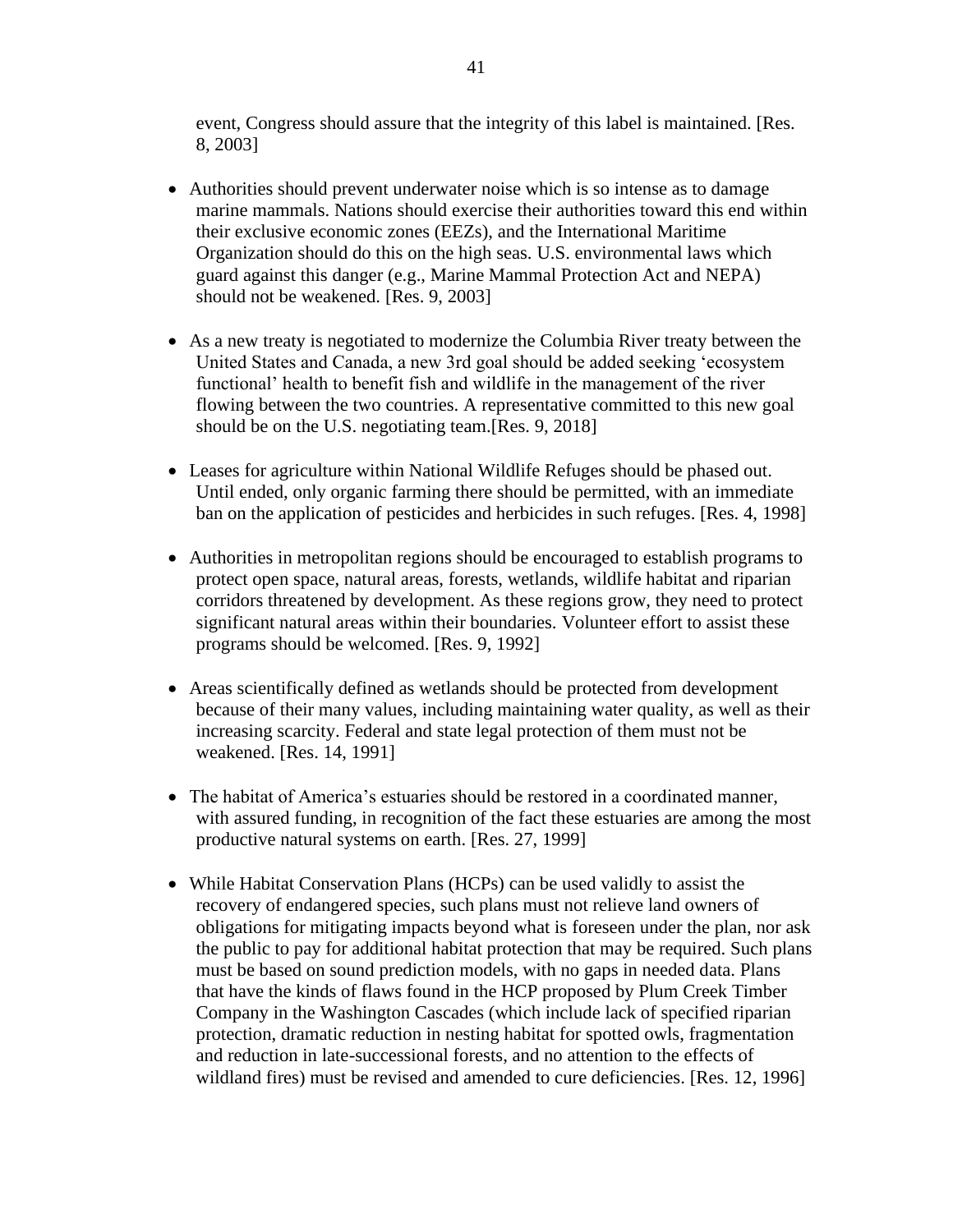- Commercial game farms should be eliminated because wildlife raised in them are more prone to developing severe diseases, which can be introduced in the wild and pose a threat to wild populations. Moreover, such game farms undermine the idea that wildlife are public property. States such as Wyoming and Montana no longer allow such game farms. [Res. 5, 2004] Ethical and responsible hunters will not want to resort to such "hunting preserves." No more permits should be issued in states such as Idaho for such game farms, selling them should not be permitted, double fencing should be required around those still in existence, steps should be taken to phase out those still in existence, and the Fish and Game agency should be given jurisdiction of them. [Res. 9, 2006]
- Citizens concerned with the conservation of natural resources should form caucuses at the state level to lobby for appropriate legislation and policy affecting the outdoors, including sportsmen and women. They need to have a strong, unified voice. They should strongly oppose developments on wild lands that would adversely affect wildlife and its habitat, including fisheries. The Federation specifically supports formation of such a caucus in Idaho. [Res. 6, 2004]
- Federal legislation is needed to end the illicit trade in the organs of the American Black Bear, and vigorous enforcement is needed of laws against poaching of bears in the United States [Res. 3,2009] Quota limits on the hunting of bears in California should not be eliminated [Res. 4, 2009]

### **Specific Habitats**

- The corridors along which wildlife such as deer and elk migrate in the Rockies should be identified, mapped and protected, providing "Corridors for Life" for these animals. [Res. 10, 1995]
- Permission should not be given by the BLM to the Division of Wildlife Service in the Department of Agriculture to shoot predators, such as coyotes, from the air (aerial gunning) in Wilderness Study Areas because that practice is contrary to the wilderness ethic, is costly and not defensible on any grounds. Instead ranchers could be reimbursed for documented losses of sheep. Funding should also be curtailed for such aerial gunning. [Res. 14, 2001]
- The prime habitat for the desert tortoise found in the Paradise and Superior valleys in the western Mojave Desert, which supports the minimum number necessary to maintain the genetic health of the species (10,000 tortoises), should be protected against expansion of Fort Irwin, or any new military activity, that would threaten the survival of the tortoise found there. Existing lands in Fort Irwin ought to be better utilized instead. [Res. 19, 2000]
- The Los Angeles Department of Water and Power should be held to its commitment to recreate riparian, desert habitat along 60 miles of the Owens River so as to benefit thousands of migrating songbirds and waterfowl and should not be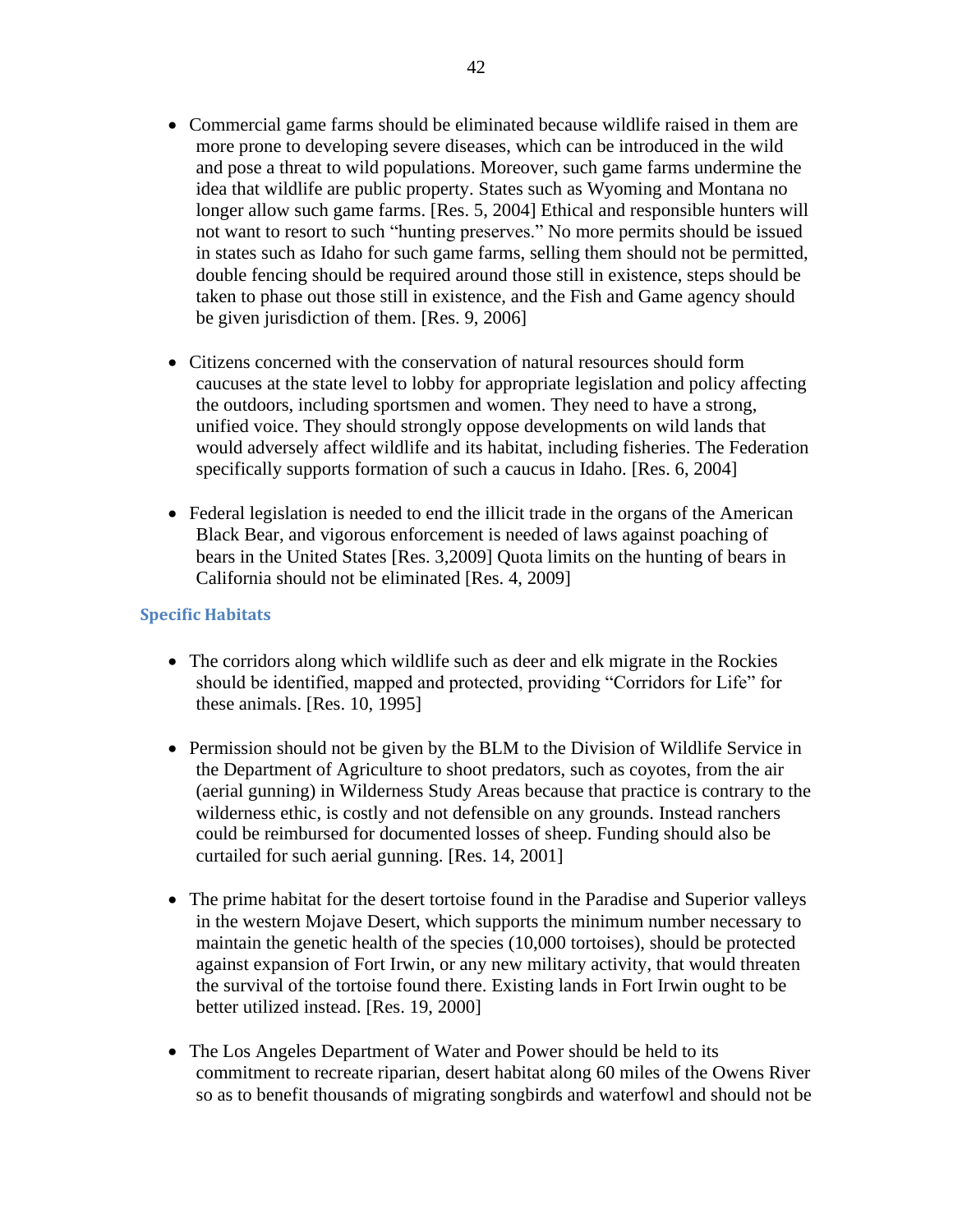permitted to build a pumpback station there with a capacity that exceeds 50 cfs (it originally agreed to this limitation to prevent excessive pumping and de-watering, but now wants to expand its capacity to 150 cfs). [Res. 17, 2001]

- Shallow flooding should be pursued as a management obligation by the city of Los Angeles at Owens Lake—to the maximum extent possible-- both to reduce the dust hazard and to create habitat for thousands of nesting and migrating shorebirds (such as the snowy plover). Creation of this habitat should be an express obligation, not merely a secondary benefit of dust control. Growing salt grass to (a type of managed vegetation) to control dust is far less beneficial. [Res. 18, 2001]
- The Bolsa Chica wetlands (approximately 1200 acres) near Huntington Beach, California, which provide vital habitat for the Pacific Flyway and are the home to at least five endangered species of birds, should not be developed for housing and should instead be firmly protected (as could be accomplished through the work of the Bolsa Chica Land Trust). [Res. 16, 1996]
- The 139 acre Ballona Wetlands near Marina del Rey in Los Angeles County, California should not be developed for housing but instead should be acquired by the Fish and Wildlife Service, with its ecosystem (the largest wetland system in that county) restored. [Res. 17, 1996]
- The biologically fragile condition of San Francisco Bay (with 90% of its tidal wetlands now destroyed by fill) should not be made worse by adding two square miles of additional fill to accommodate longer runways at San Francisco's international airport, which could further constrict tidal action and injure habitat for aquatic animals, plants, birds and fish (including spawning herring and endangered salmon). [Res. 15, 2000]
- California's Fish and Game Commission should not permit hunting hounds to be released to aid hunters in the habitat of rare animals, such as fisher, wolverine, marten, and the red fox, where they might be injured or killed, as a kind of incidental take. This restriction will also reduce the likelihood of exposing them to canine transmitted diseases. [Res. 10, 2010]
- The habitat for the Bull Trout along the Jarbidge River in Nevada must be protected. Only a trail, not a road, should follow along it from the Pine Creek Campground to the boundary of the wilderness area. The Forest Service should prepare an environmental impact statement before it construction (of a trail or road) is attempted, including an alternative that would restore the habitat for the trout. [Res. 8, 2002]
- The Fish and Wildlife Service should expand the amount of acreage designated as critical habitat for the endangered Bull Trout in Nevada, particularly in the Jarbidge River drainage. [Res.5, 2009]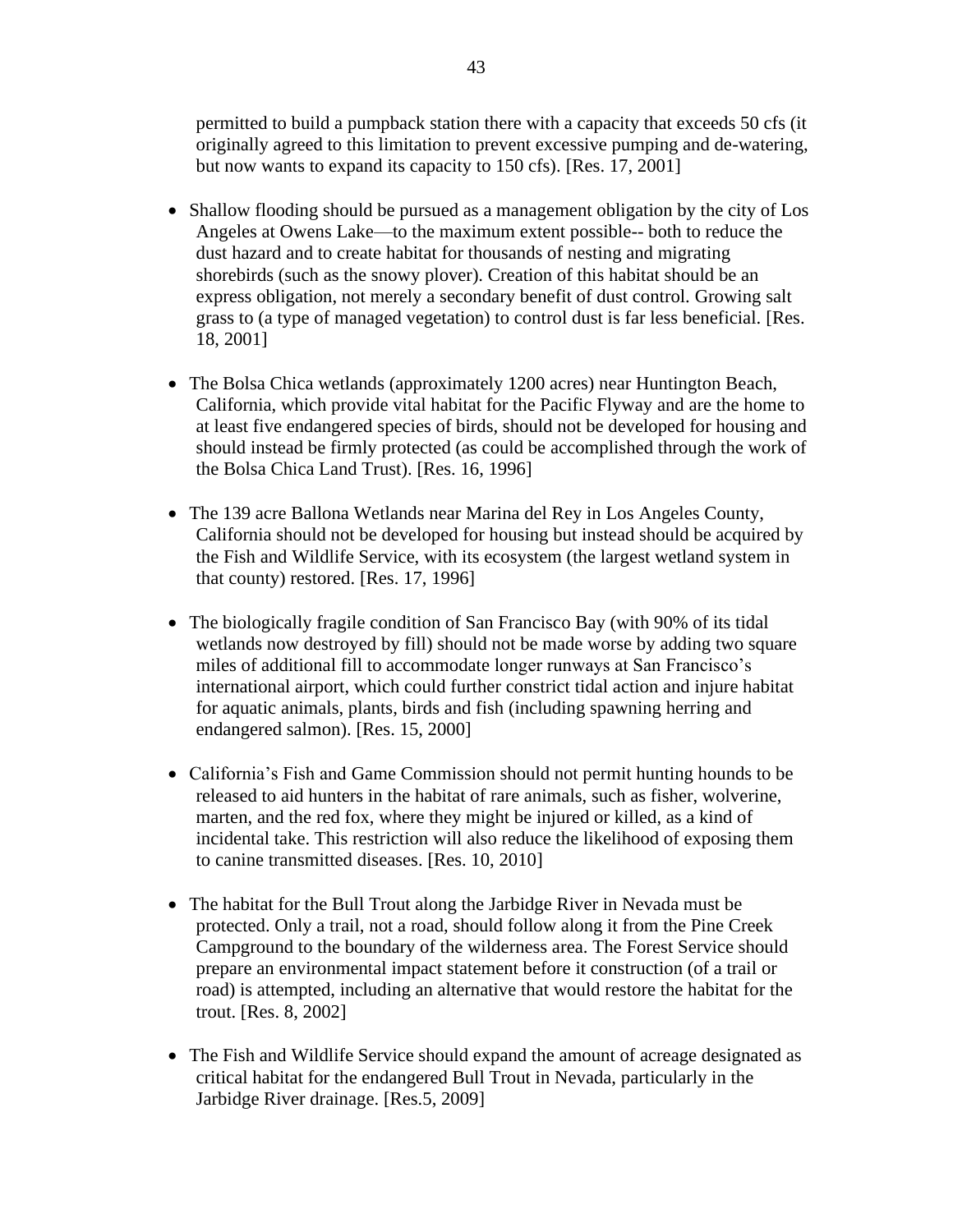- Habitat for the pronghorn antelope in the Sheldon National Wildlife Refuge in northern Nevada is being degraded by a buildup of more than 1000 wild horses and burros, with springs, streams and riparian zones suffering. These should be removed in a humane way as specified in the Wild Horse and Burro Act. This will allow the habitat that the pronghorn need to flourish once again. [Res. 6, 2008] The preferred alternative of the revised management plan for the Sheldon National Wildlife Refuge should be adopted because it best protects the habitat for the pronghorn antelope and the sage grouse, as well as providing a quality recreational experience for visitors; the refuge should be applauded for engaging the public in revising its policies. [Res. 23, 2009]
- Because the  $9<sup>th</sup>$  Circuit of the federal Court of Appeals found that the construction of the Ruby Gas pipeline from Wyoming to Oregon damaged habitat in its course, which was not mitigated (including damage to habitat of endemic fishes, sage grouse, and pygmy rabbits), the mitigation required by law should be accomplished at the earliest opportunity, with the natural habitat restored. [Res. 3, 2012]
- Plans to develop an observatory on Mt. Graham near Tucson, Arizona should be dropped because of their adverse effects on critical habitat of the Mt. Graham red squirrel (a relict stand of ancient spruce and fir), as well as on habitat for 20 endemic species found there and on sites that are sacred to the San Carlos Apache Indians living nearby. Funds for this observatory should not be forthcoming from the National Science Foundation, nor should Congress exempt this or any other site from the need to comply with all environmental and historic preservation laws. [Res. 20, 1997]
- Roads along the edge of the Hells Canyon National Recreation Area that have been closed to protect calving grounds for elk and migration routes for deer and elk should not be re-opened nor paved. [Res. 23, 1997]
- The Oregon Department of Fish and Wildlife (ODFW) should protect the native Northern Gray wolf until its numbers have recovered to reach a sustainable level. Despite a few breeding pairs in northeastern Oregon, it is still endangered, and every measure should be taken to protect it. [Res. 8, 2010]
- No mountain biking facility (lift-assisted in this case) should be built on Mt. Hood because the one proposed by Timberline Lodge would adversely affect the elk herd there, including its calving area and harm its summer range. Moreover, the water and habitat in the Salmon River and Zig Zag watersheds could be compromised by increased erosion. [Res. 2, 2011]
- The eight million-acre Red Desert and Great Divide region in Wyoming, administered by the BLM, should be protected. This area harbors the nation's largest desert elk herd, a 50,000 antelope herd (the largest migratory game herd in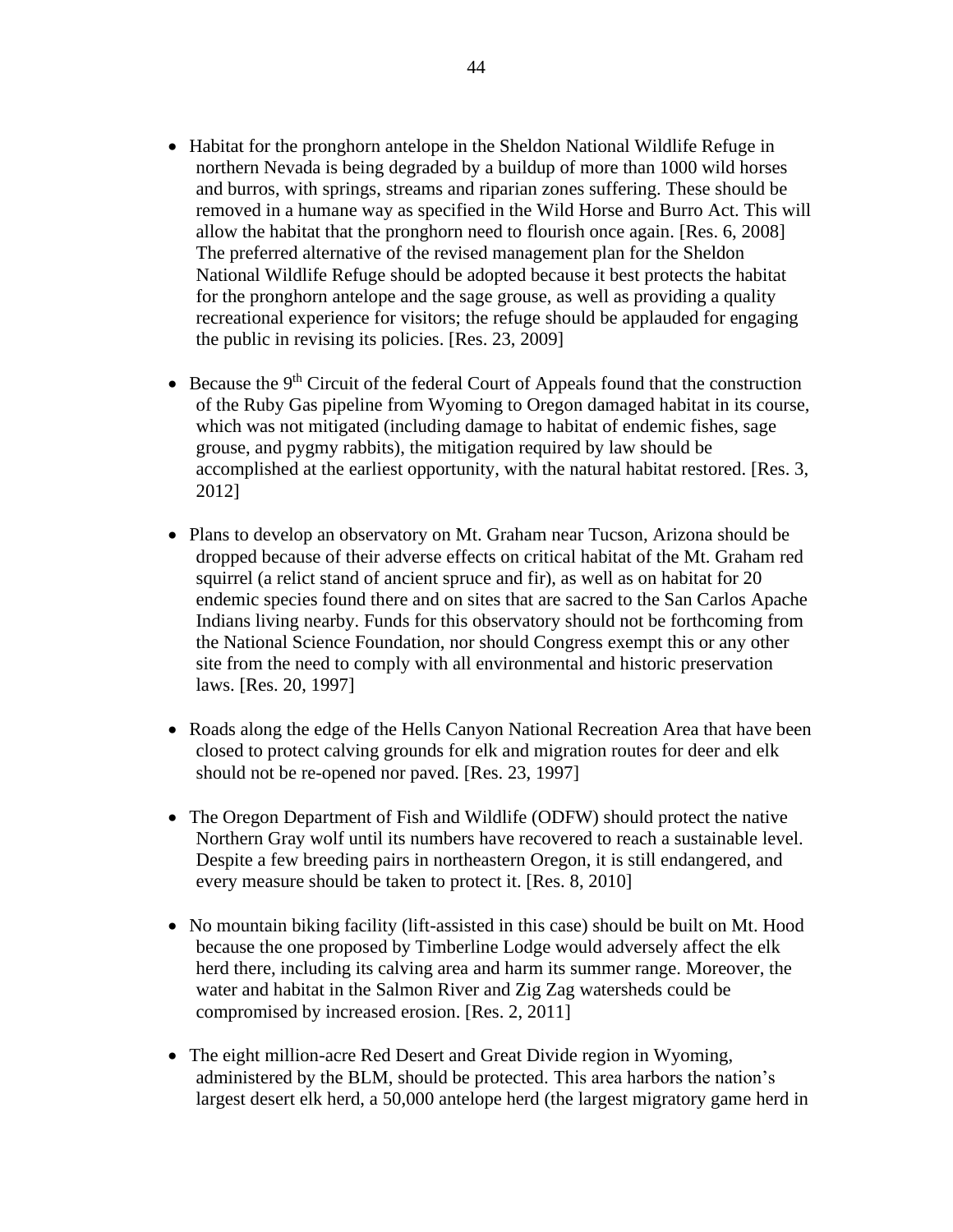the lower 48 states), and over 350 species of wildlife. It includes the largest active sand dune system in North America and sites of cultural and historical significance, as well as value as wilderness. Plans put forth by the BLM in 2004 failed to protect this area, known as the "wild heart of the west." The Federation instead supports the alternative plan for managing the area put forth by the Citizens and Wildlife group. Moreover, it recommends that environmentally or culturally sensitive area there should be withdrawn from industrial uses and designated as Wilderness Study Areas, Areas of Critical Environmental Concern, or otherwise protected. This would include crucial range for big game, sage grouse, mountain plover, rare plant habitat, and landscapes with wilderness qualities. Where sensitive areas have already been leased for drilling for oil, gas, or coal-bed methane, the leases should be bought back or exchanged. Otherwise, the least damaging type of drilling should be used. [Res. 7, 2004]

- Steps must be taken to reverse the decline of the Northern Spotted Owl (NSO), which has lost 60-80 % of its old-growth habitat in the Pacific Northwest. It was supposed to have been protected under the 1994 Northwest Forest Plan, but it has continued to decline. The Bush administration has alleged that that this is because of competition from the Barred Owl and has proposed alternate plans calling for another 25% shrinkage in habitat. Until there is better research on the role of the Barred Owl, primary emphasis in the ESA Recovery Plan should be placed on preservation/restoration of habitat for the NSO. [Res. 1, 2008]
- The native species viability provision in the planning rules for national forests should be maintained and not removed, as the Forest Service attempted to do under the Obama administration. This provision is designed to prevent species decline over time leading to their listing under the ESA. The provision played a key role in spotted owl litigation in 1991. It is more important than ever to assure their viability and adaptability in the light of climate change. It is a key provision in the 1976 NFMA. [Res. 11, 2011]
- Federal programs must be established to protect species and populations of salmon in the Northwest from extinction. Needed are adequate supplies of water and mitigation programs to reverse the decline in fish populations and restore river and wetland habitat. The common threat to the salmon is human activity, hydropower, navigation, mining, logging fishing, and urban growth. [Res. 37, 1991]
- Federal agencies should undertake technical studies on the best way to restore runs of salmon and steelhead (the need for this was cited particularly on the Upper Columbia River and its tributaries). [Res. 5, 1993]
- To pave the way for recovery of these salmon stocks, clear cutting should cease within watersheds supporting salmon (on both public and private lands), polluted waterways must be cleaned up, the dams that most obstruct salmon passage should be removed, and international agreements must be negotiated between the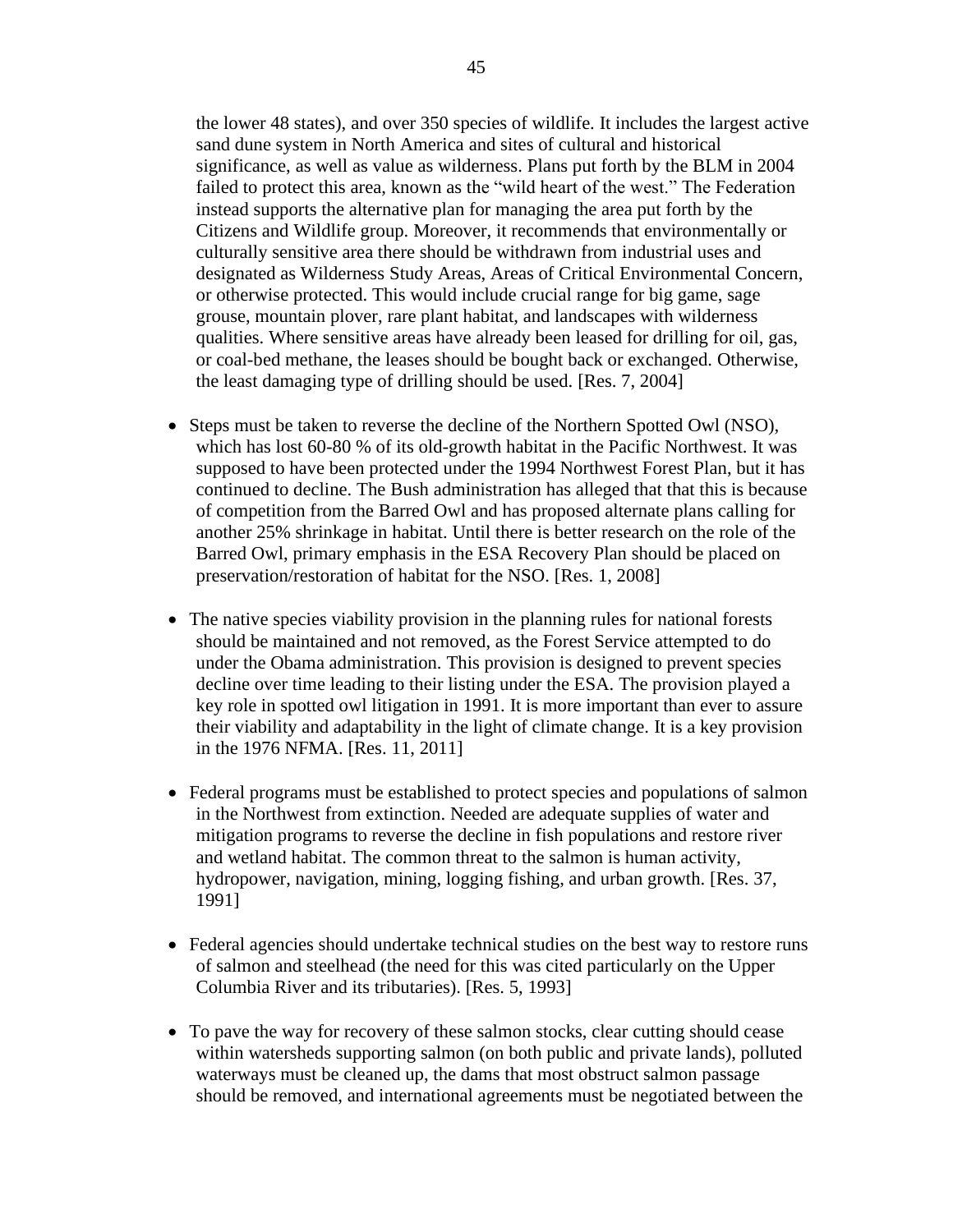U.S. and Canada to reduce over-fishing and better regulate fishing to protect Pacific salmon. [Res. 2, 1997] Efforts to implement such an agreement must put emphasis on conserving the species, with its genetic diversity, and also develop a mechanism to resolve disputes. [Res., 20, 1998]

- The four dams on the lower Snake River generate a small amount of energy and facilitate heavily subsidized barging transportation. There are cost-effective options for clean, affordable energy, and rail transportation can supply transportation needs in place of barging. Removal of the dams would allow the 140 miles of the free-flowing Salmon River to supply prime habitat for recovered runs of salmon on the Snake system, as well as revitalize the economy of central Idaho. These dams now have eliminated 90 percent of the salmon and steelhead runs in the Snake River basin, which includes the Salmon River in central Idaho. [Res. 17, 2005] Removal of these dams will also allow salmon and steelhead to once again ascend up the Snake River and into headwater streams that extend into northern Nevada (the Owyhee, the Bruneau, Jarbidge, and Salmon Falls Creek). Representatives of Nevada should be able to work with northwestern states to restore these lost salmon runs. [Res. 7, 2008]
- More vigorous action should be taken to restore the thirteen stocks of salmon in the northwest that are either threatened or endangered, and all the streams that can be restored as salmon habitat should be considered as critical habitat under the ESA. The 2817 miles of streams that can be restored should be considered to be critical habitat. [Res. 15, 2005]
- The fish runs on the Elwha River on the Olympic Peninsula need to be restored through removal of the Elwha and Glines dams so that spawning areas can function again and not be blocked (which also will free Olympic National Park from a non-conforming development). [Res. 8, 1993] Not only should Congress authorize the removal of these dams, but it should also appropriate the funds needed to actually remove them, as well as restore the related ecosystems and their salmon spawning areas. [Res. 15, 1996]
- The FWOC wants to stop efforts to build a dam on the Chehalis River in Washington state because it would harm salmon and steelhead habitat there and urges that other alternatives be investigated to provide flood protection for the town of Chehalis and for nearby roadways. The governor has delayed it for six months. [Res. 6, 2020]
- Kiwanis Ravine in Seattle (next to Discovery Park), which harbors a valuable rookery for blue herons as well as other birds, is a "critical habitat area" and should be given added protection by having its land acquired and put in public ownership. [Res. 2, 2001]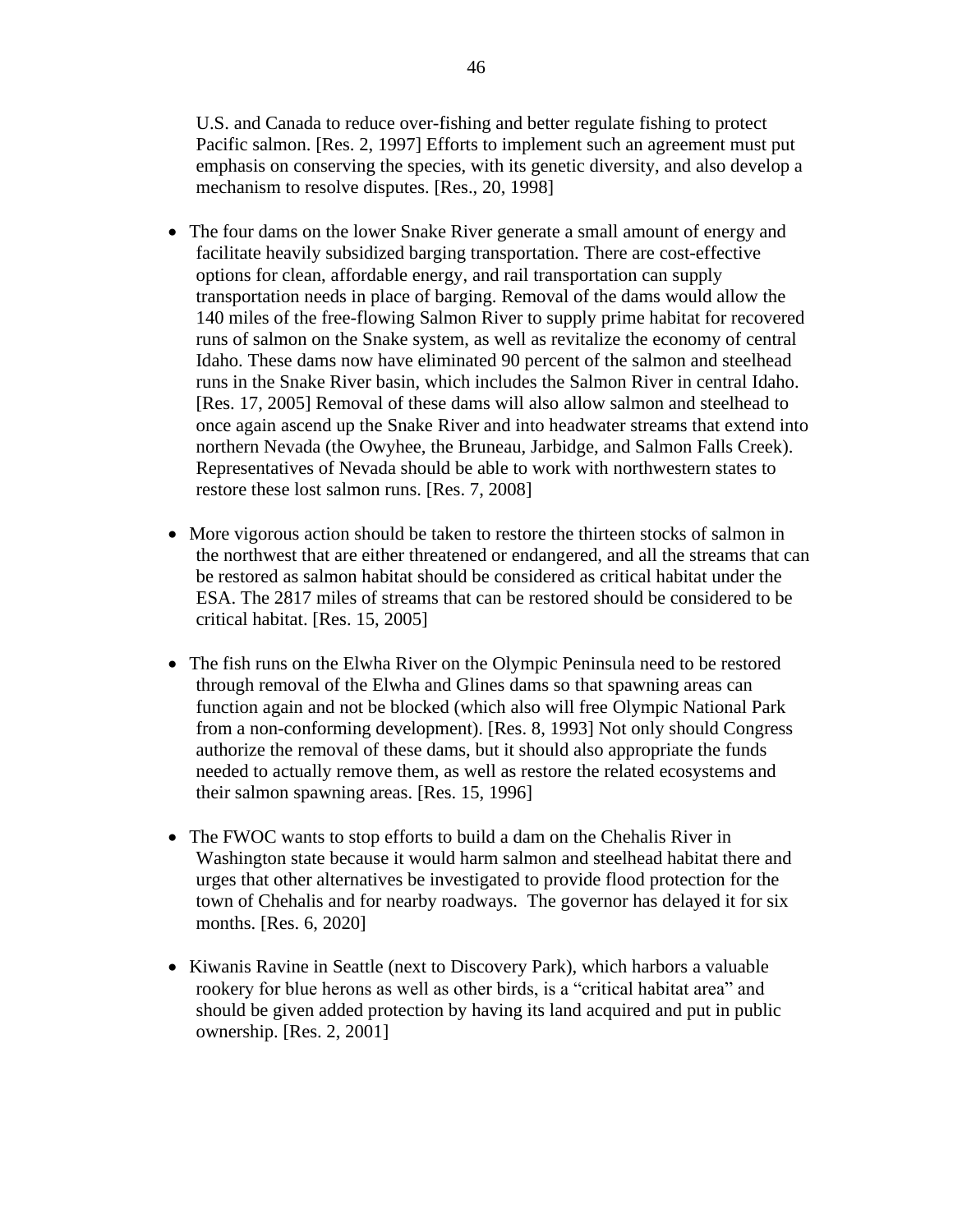- Public officials should provide the means to put the forested upland at  $34<sup>th</sup>$  Avenue N.W. in Seattle in public ownership to better protect the nursery waters for fish in the Salmon Bay Waterway. [Res. 3, 2001]
- Wolves should be reintroduced into the habitat of Olympic National Park, where they were once a native species. [Res. 22, 1999]
- Human use of the Dungeness Spit National Wildlife Refuge in the state of Washington should be restricted, as proposed by the Interior Department, to better protect the habitat there for over 250 species of birds and fifty species of mammals. Unrestricted recreational use of this area could have a detrimental impact on wildlife. [Res. 11, 1996]
- A fully-funded, permanent, year-round rescue tug should be stationed at Neah Bay to improve the capability of dealing with major oil spills in the Strait of Juan de Fuca and limiting damage to marine ecosystems. [Res. 33, 2001]
- A plan should be developed by federal and state authorities to ensure healthy populations of pelagic sea birds in Puget Sound, which have been declining precipitously in numbers because of the destruction of marine habitat, boating activities, and being caught as bycatch in fishing nets. [Res. 21, 1999]
- Federal and state agencies must take action to stop the decline of the southern, resident killer-whale population (orcas) in Puget Sound. Only 79 survive. The National Marine Fisheries Service should give the population status as endangered and should step up enforcement of its fisheries regulations to assure an adequate supply of fish for the orcas. Both that agency and the state should make sure that limitations are observed on how closely vessels may approach orcas. The state should also more strictly enforce limitations on the release of toxic effluents into Puget Sound. Finally, the National Oceanic and Atmospheric Agency should establish and enforce acceptable noise levels in the marine environment. [Res. 3, 2002]
- A recovery plan must be put into effect to rescue the Strait of Georgia (between Vancouver, B.C. and Vancouver Island) from over-fishing and other impacts which have caused the decline in populations of ling cod, rockfish and other species. Fishing for these species should be closed; "no take" reserves established, and funding for scientific research there increased (to no less than \$5 million annually). [Res. 6, 2001]
- An "International Stewardship Area" should be established in the Orca Pass area between Canada's Gulf Islands and the San Juan Islands in the U.S., which is one of the most biologically rich and sensitive marine regions in the world. In that area various steps must be taken: pollution must be prevented; specific zones must be given higher levels of protection; the status of species and their health must be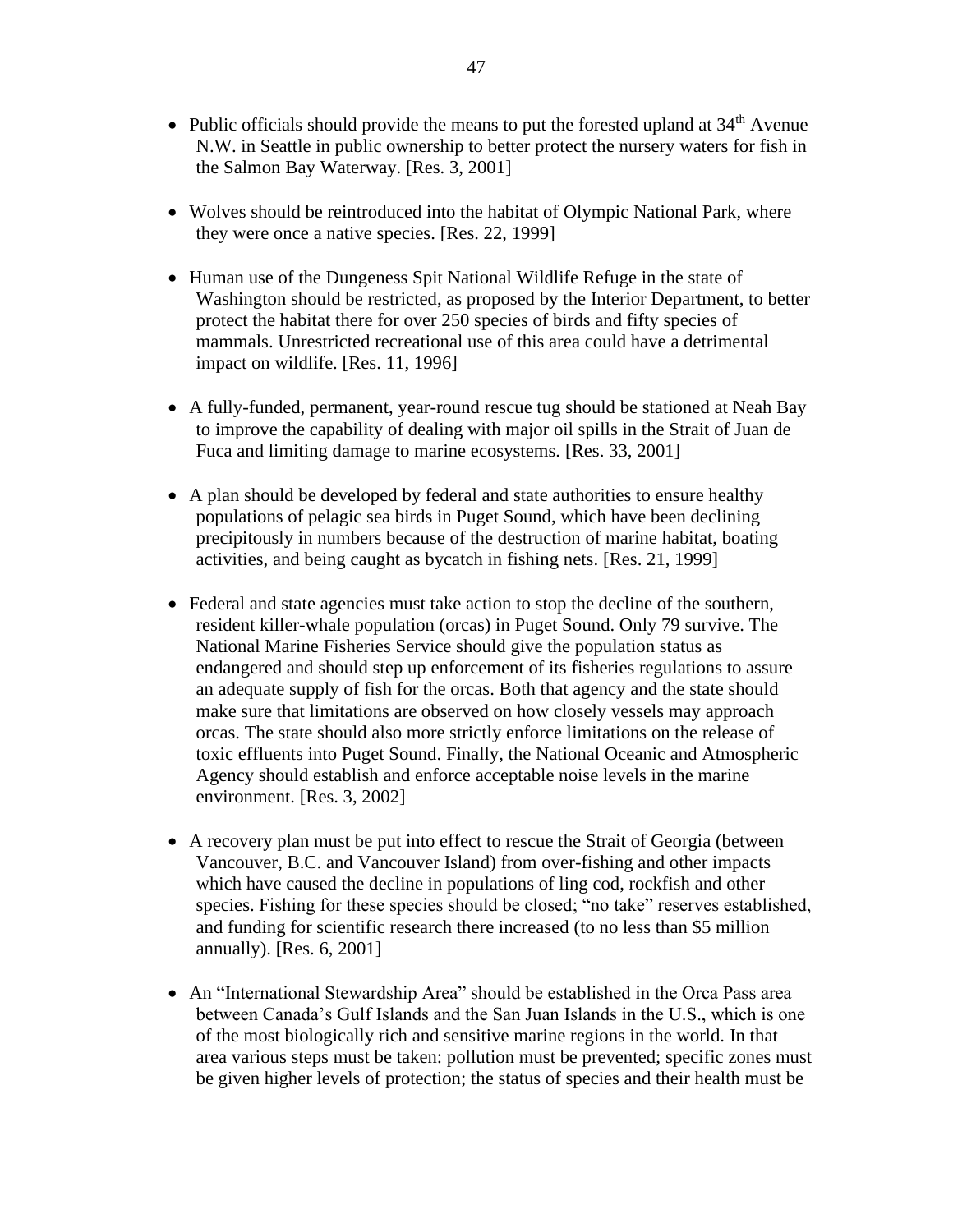measured and reported on; and steps taken to restore, sustain and protect habitats and key species. [Res. 34, 2001]

- Recovery efforts for the restoration of the Northern Rockies gray wolf should go forward on a broader basis than just the territory within Yellowstone National Park. [Res. 12, 1992]
- Wildlife corridors for species such as elk and deer should be established to reduce mortality from roadkills, and the Federation particularly supports efforts in Idaho to establish such corridors between places such as Harriman State Park and other habitat they utilize being promoted by the Idaho Wildlife Association. [Res. 4, 2004]
- Federal recovery plans for the grizzly bear should not allow virtually uncontrolled destruction of the bear's habitat (e.g., drilling, timbering, road construction, etc.). Moreover, the recovery zone lines should be based on maps of areas bears use rather than on political lines, provide for linkages between areas bears use, permit few roads near national parks and wilderness areas, and should set human-caused mortality at zero. [Res. 14, 1992]
- States should change their game laws to disallow hunting bears with dogs, the use of food baiting to draw bears so that they can be shot, or hunting female bears in the spring, when they are pregnant and/or are feeding cubs. [Res. 21, 1995]
- Care must be taken to make sure that elk raised in captivity by farmers, that may be cross bred with Scottish red deer, do not escape to adversely affect stocks of wild elk, thereby transmitting disease and producing further cross-breeding. [Res. 13, 1994]
- All wolves, bear and other predators in Alaska ought to be left alone and not be subject to takes in various forms (including shooting, trapping, snaring, etc.) to better protect biodiversity and assure continuation of a healthy, functioning ecosystem that is naturally balanced, with complete populations of wild predators. [Res. 4, 1993]
- The FWOC urges the Biden Administration to have its Justice Department cease arguing the case for building the road through Alaska's Izembek National Wildlife Refuge and to instead oppose this destructive road. [Res. 2, 2021]
- Laws should be enacted in Canada (including provinces such as British Columbia) to protect endangered species and to preserve all indigenous wildlife. These laws need to be effective and be based on science, not politics. All critical habitat for species listed as endangered should be protected to enable them to complete their life cycles on all lands within Canada. [Res. 38, 2001]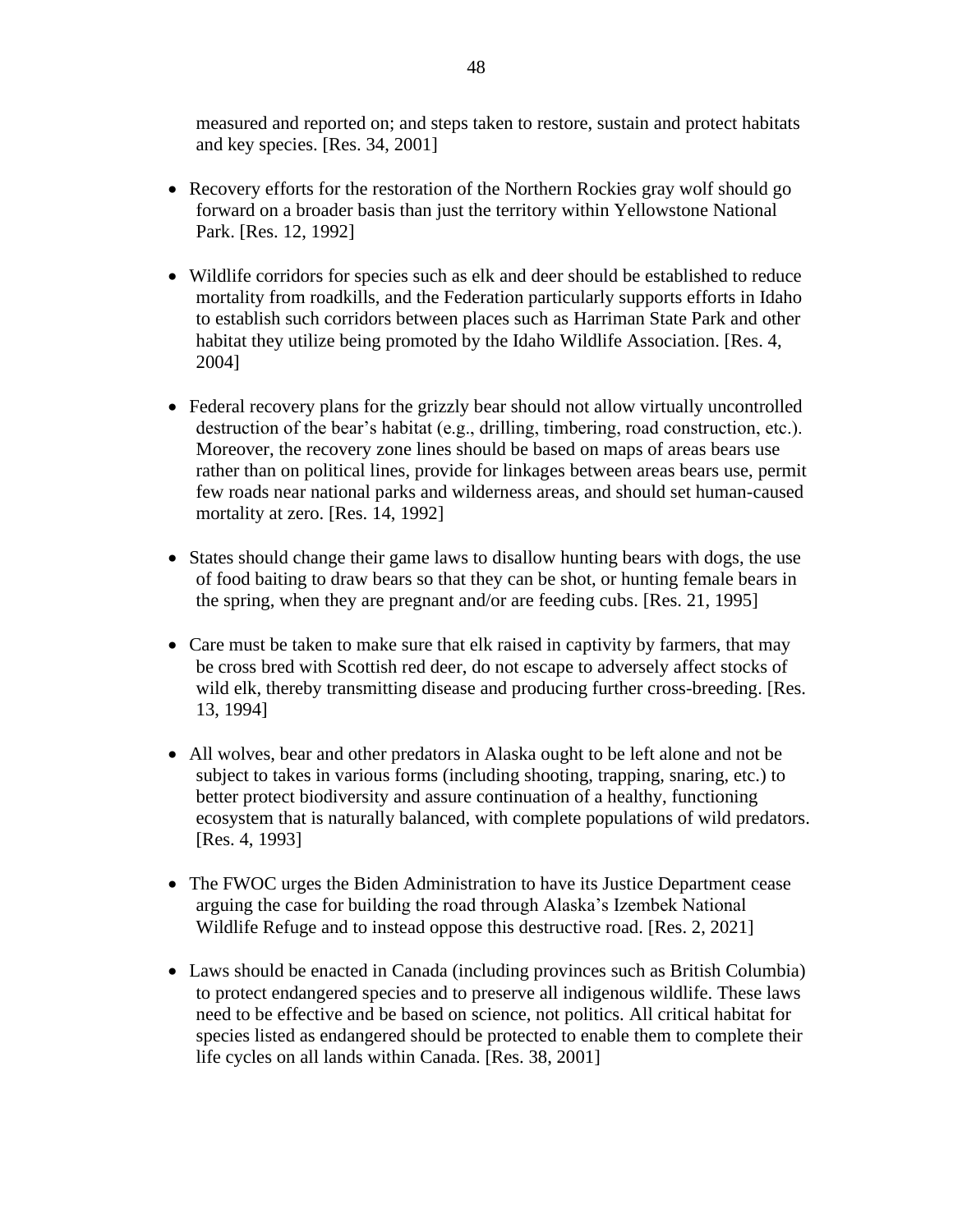- The province of British Columbia should reintroduce a moratorium on hunting grizzly bears and adopt a zero tolerance for all those human actions that cause mortality of these bears. Performance standards for the protection of habitat for grizzly bears there should be at least as stringent as those in force in the United States. Authorities in British Columbia should cooperate with those in the United States to protect grizzly bears. [Res. 39, 2001]
- Provincial and local governments in British Columbia should take steps to protect the ecological values of the Boundary Bay ecosystem, which is a vital link in the chain of stopover points on the Pacific Flyway. The migratory species that rely on this habitat should not be imperiled through the construction of power plants that would degrade air quality and increase greenhouse gasses. [Res. 40, 2001]

## **FORESTS**

### **General**

- The idea of "Charter Forests" is poorly conceived and should not be approved or implemented. Under it, national forests would be turned over to a stakeholder group which would be dominated by municipal, county, state, and tribal officials. While federal officials would be present, those representing all of the people who own them would be overwhelmed. Rural communities would be in the "drivers' seat." This would not be in the interests of the general public across the country. [Res. 19, 2002]
- Public lands should not be privatized. Moves in this direction have been underway over the past forty years. Particularly questionable are small steps, which should be carefully scrutinized. All sorts of steps of this sort are being taken: such as granting long-term leases for oil and gas drilling rights, ownership of mineral rights, granting counties rights to roads across public lands, public-private partnerships, funding public land agencies through user fees, using business vocabulary, contracting with private firms to provide many services on public lands, and even setting up "friends groups." Careful scrutiny of proposals along these lines should strive to prevent inappropriate privatization. [Res. 1, 2014]
- Parks and public operations should be supported primarily through taxes and the appropriate use of bonds. Both overt and subtle efforts to privatize parks and public lands should be opposed. [Res. 1, 2015]
- For over forty years, the Forest Service and the BLM have been cutting timber from federal lands at rates beyond levels of sustained yield. Reckless, ecologically unsound road construction and logging have been devastating watersheds, wildlife, and forest ecosystems, as well as reducing opportunities for recreation. [Res. 19, 1992]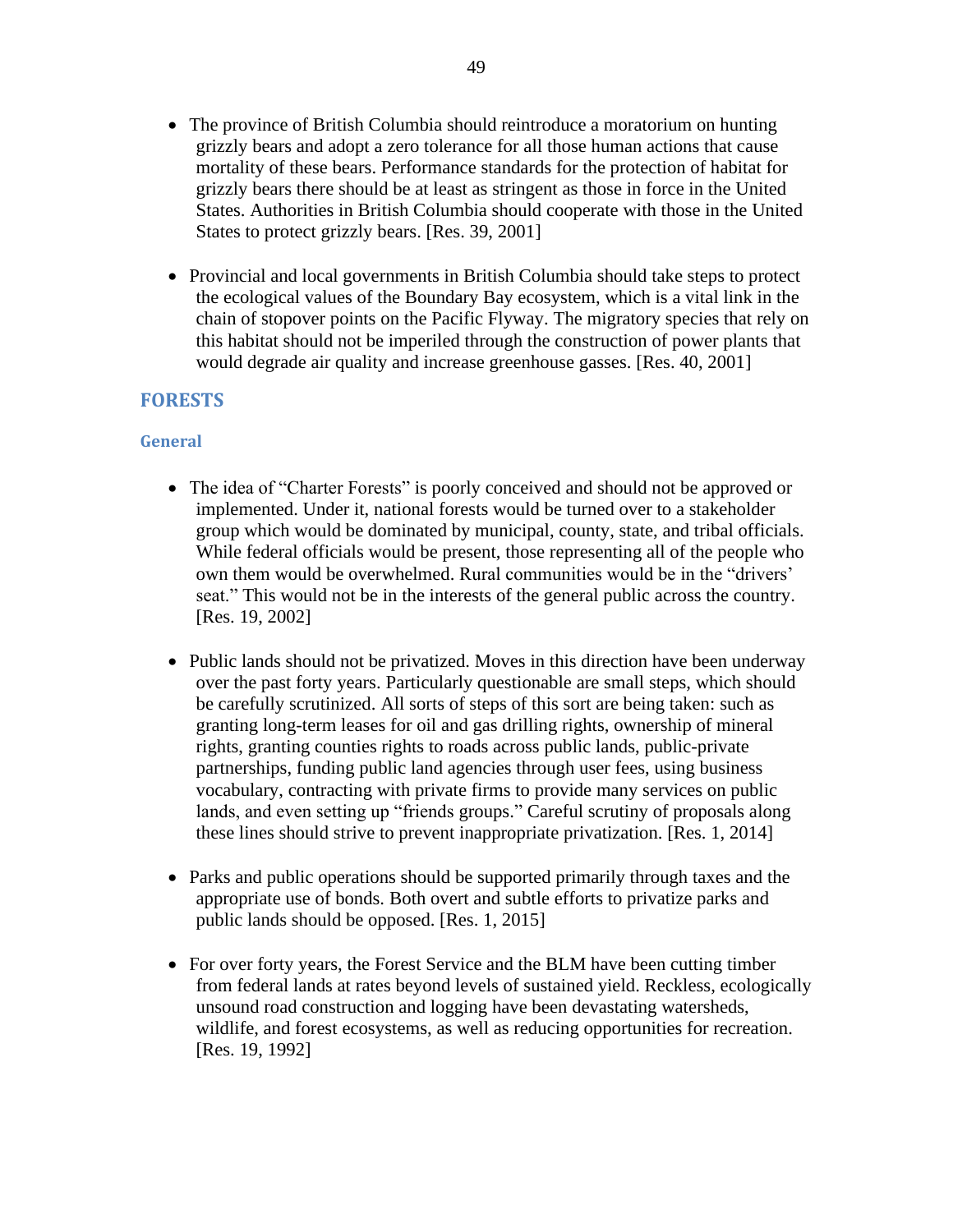- It is time to cease all commercial logging in national forests. Commercial logging has been the source of too much damage: eroded landscapes, silted streams, degraded habitat, with species driven to extinction, as well as the loss of 90% of the ancient forests. The Forest Service's commitment to logging as the primary activity in forests is the main cause of this problem, with the timber industry bringing enormous political pressures to bear. It is now clear that neither the timber industry nor the Forest Service can be trusted to protect our priceless National Forests (including their wilderness, scenic beauty and resources for outdoor recreation experiences and their wildlife and fisheries) as long as commercial logging is allowed. However, logging for administrative purposes, for subsistence, public safety, the safety of adjacent private property or the restoration of wildlife habitat (based on sound scientific principles), could still be allowed. [Res. 5, 1997] Legislation to end ecologically destructive timber sales in the national forests should also include provisions to retrain workers and ecologically restore areas that need it, using funds that had been subsidizing such sales. [Res. 2, 1998; see also Res. 14, 1999] Legislative efforts to end commercial logging should extend to cover all federal lands (i.e., BLM lands as well as national forests). [Res. 12, 2000]
- Congress should reformulate the basic charter of the Forest Service so that its mission is to maintain the well-being of forest ecosystems as habitat (replacing the mission of multiple use). The production of commodities should no longer be a purpose of the national forest system. Recreational use should be permitted in ways that are not destructive. Professionals with a wide variety of training should be hired. Clear standards for performance should be established to measure the well-being of forest ecosystems—at various levels: national, regional, and for each national forest. Plans should show how these standards will be met and be based both on public input and professional expertise (and be brief and clear). Financing should come from funds appropriated by Congress. Citizens should have rights to appeal decisions made by Forest Service officials that they believe are inconsistent with the new mission, that fail to meet performance standards, or that are otherwise contrary to law, with those appeals being heard by administrative courts separate from the Forest Service. Citizens should also be able to petition courts to find administrators in default of their obligations and to put deficient forests into receivership. [Res. 7, 2001]
- S. 1691, introduced in 2015 by Sen. John Barrasso, merits opposition for a variety of reasons: it would materially increase the amount of logging in national forests and would weaken protections to national forests provided under environmental laws: reducing opportunities for judicial review, reducing the range of alternatives considered under EISs, increase the amount of bonds required for citizens to sue the government, and set up new categorical exclusions for EISs, thereby weakening the ESA. [Res. 7, 2015]
- The Northwest Ancient Forest Campaign should be given support so that it may succeed in its efforts to end commercial logging of old growth forests from the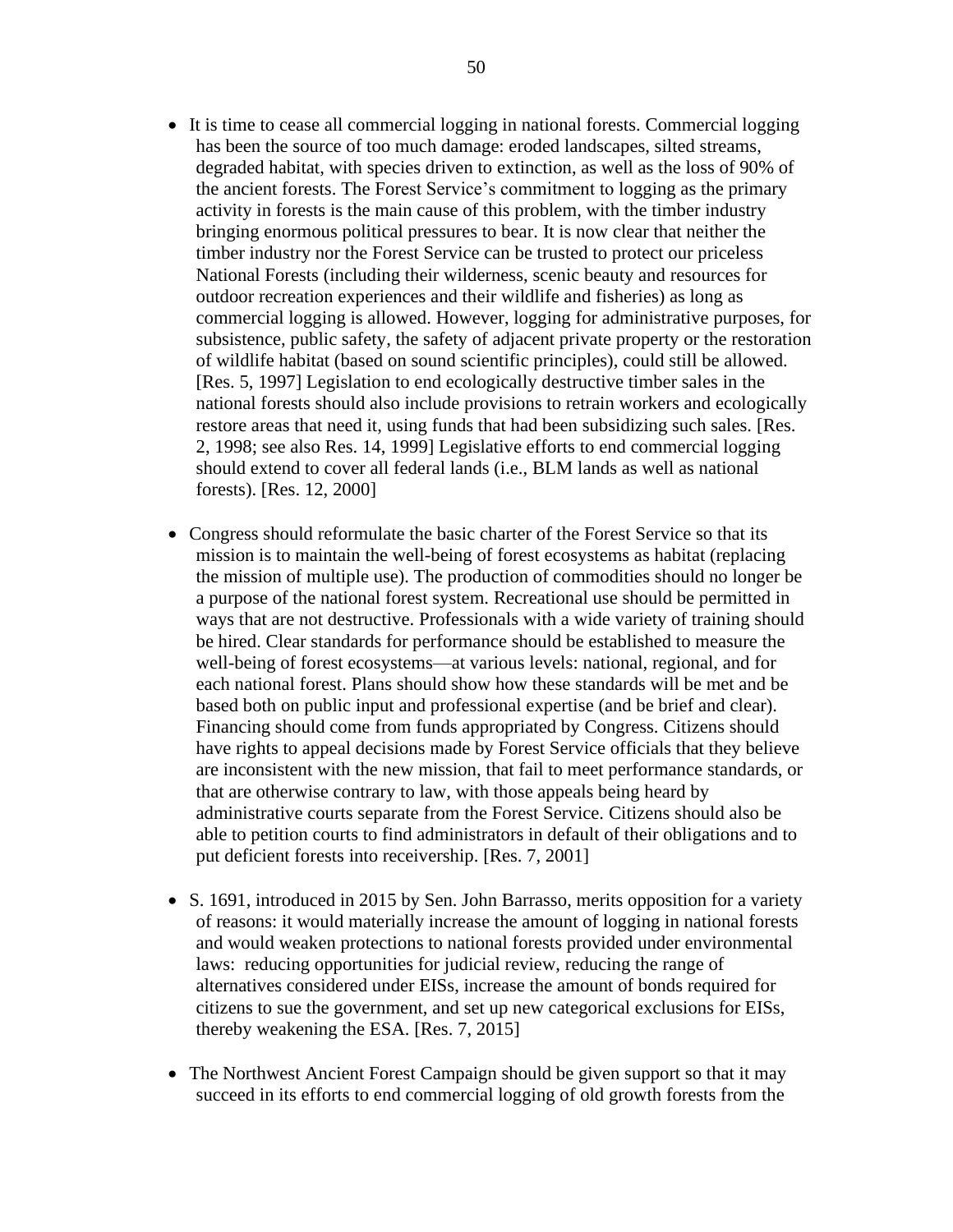national forests of the Spotted Owl region. The natural resources on federal lands should be conserved for responsible recreation and tourism and habitat. The remaining old growth forests should be preserved for their genetic heritage. The fragmentation of forest habitat must end, as well as logging that denudes habitat for all living things. [Res. 22, 2001]

[Superseded—see above] Plans for national forest use should recognize the public's concern over protection of old growth or ancient forests, the maintenance of wildlife habitat and biological diversity in both old growth and younger forests. However, sustainable forestry is a legitimate use of the national forests. The ecological principles of "New Forestry" should be given more extensive testing and applied where appropriate. Plans and practices should be open to modification and subject to strict monitoring. The public should continue to participate in the planning process. [Res. 17, 1991]

- New forest legislation should maintain rights of public participation and appeal, go into effect immediately, rely on an active program of forest research, and monitor results, with public involvement. Species should not be de-listed until well on the way to recovery. [Res. 19, 1992]
- There ought to be a permanent moratorium on the construction of roads in roadless areas of the national forests, including in Alaska and the Pacific Northwest. [Res. 12, 1998]
- Federal funding for the construction of new logging roads on national forests should be reduced since such funding constitutes a hidden subsidy for the timber industry that encourages irresponsible amounts of cutting, endangers roadless areas, and compromises water quality and habitat for fish and wildlife. [Res. 13, 1997]
- Environmental laws should not be suspended, even temporarily, to expedite timber sales, as with the Timber Salvage Rider of 1995. This rider suspended three key environmental laws and directed that logging go forward in previously protected old-growth forests, as well as in stands of associated trees (which could be quite healthy). Also unacceptable are pieces of proposed legislation purporting to address "forest health emergencies," which are really blatant "giveaways" to the timber industry, with no environmental controls. [Res. 2, 1996]
- The FWOC opposes the bill (H.R. 2936) sponsored by Rep. Westerman (R., AZ) that would open the way for a great deal of logging in federal forests without compliance with many environmental laws, ostensibly in areas that have experienced wild fires. In reality, it would aim to get timber out of old growth tracts and boost production. It would set a terrible precedent in suspending applicable environmental laws. [Res. 5, 2017]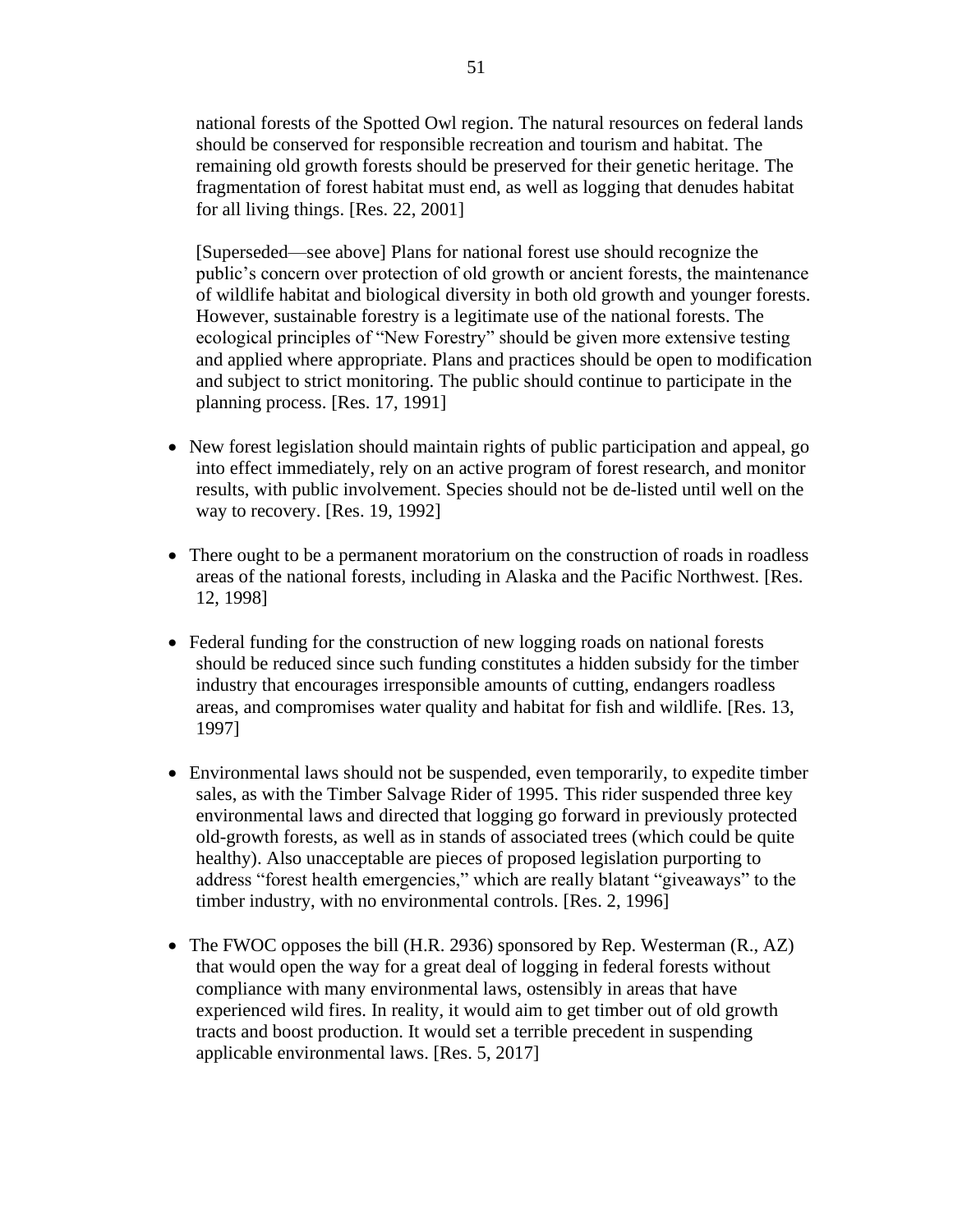- The provisions of the House passed Farm Bill (2018) relating to forests, wildlife, and the environment should not be added to the final Farm Bill because of their harmful effect; specifically, the provisions of the Westerman bill permitting huge areas of the national forests to be cut without environmental reviews; language that would remove requirements that the Forest Service consult with wildlife experts when endangered species might be affected; that would no longer require permits to apply pesticides near drinking water; that would exempt pesticide manufacturers from liability for killing ESA wildlife; that would remove intermittent streams from Clean Water Act coverage; that would preempt stronger state environmental laws; that would end the Conservation Stewardship program; and that would reduce payments to farmers for putting their land into the Conservation Reserve program. [Res. 1, 2018]
- The FWOC opposes new bills (e.g., S. 4431) with the ostensible purpose of limiting the scope of forest fires, but actually aiming to remove large, old-growth trees and being pushed by the timber industry. Such old large trees actually impede such fires. [Res. 3, 2020]
- When planning timber sales, the Forest Service should prepare either Environmental Assessments or Environmental Impact Statements under NEPA and should stop its practice of avoiding NEPA compliance by resorting to "categorical exclusions," as it is doing frequently on the Mt. Hood National Forest. [Res. 13, 2007]
- To be viable, the timber industry must operate on a lower, realistic and sustainable level of cutting and use more ecologically-benign forest practices (such as light weight, low-impact technology), as well as abide by the limits set by federal law to protect biodiversity and the health of forest ecosystems. [Res. 19, 1992; also Res. 24, 1995]
- The federal government should actively assist the process by which jobs are shifted from logging and milling the remaining old growth to other enterprises, including tourism, small-scale manufacturing, and thinning and reforestation in timber-dependent communities. Federal funding and technical assistance should be provided to maintain and improve the infrastructure in these communities, help mills re-tool, and re-train workers for other trades. Where applicable, low-interest loans should be provided, as well as extended unemployment benefits and relief from mortgage payments for workers. Programs should aim at creating new jobs at established union wages. Conservationists should cooperate with unions representing woodworkers to design programs that are economically and environmentally compatible and see each other as potential allies. [Res. 22, 1990; also Res. 2, 1992 and Res. 24, 1995]

Superseded in part] Programs to better protect ancient forests should be combined with programs to provide a sustainable future for the timber industry and its dependent communities. Such programs would include controls on log exports,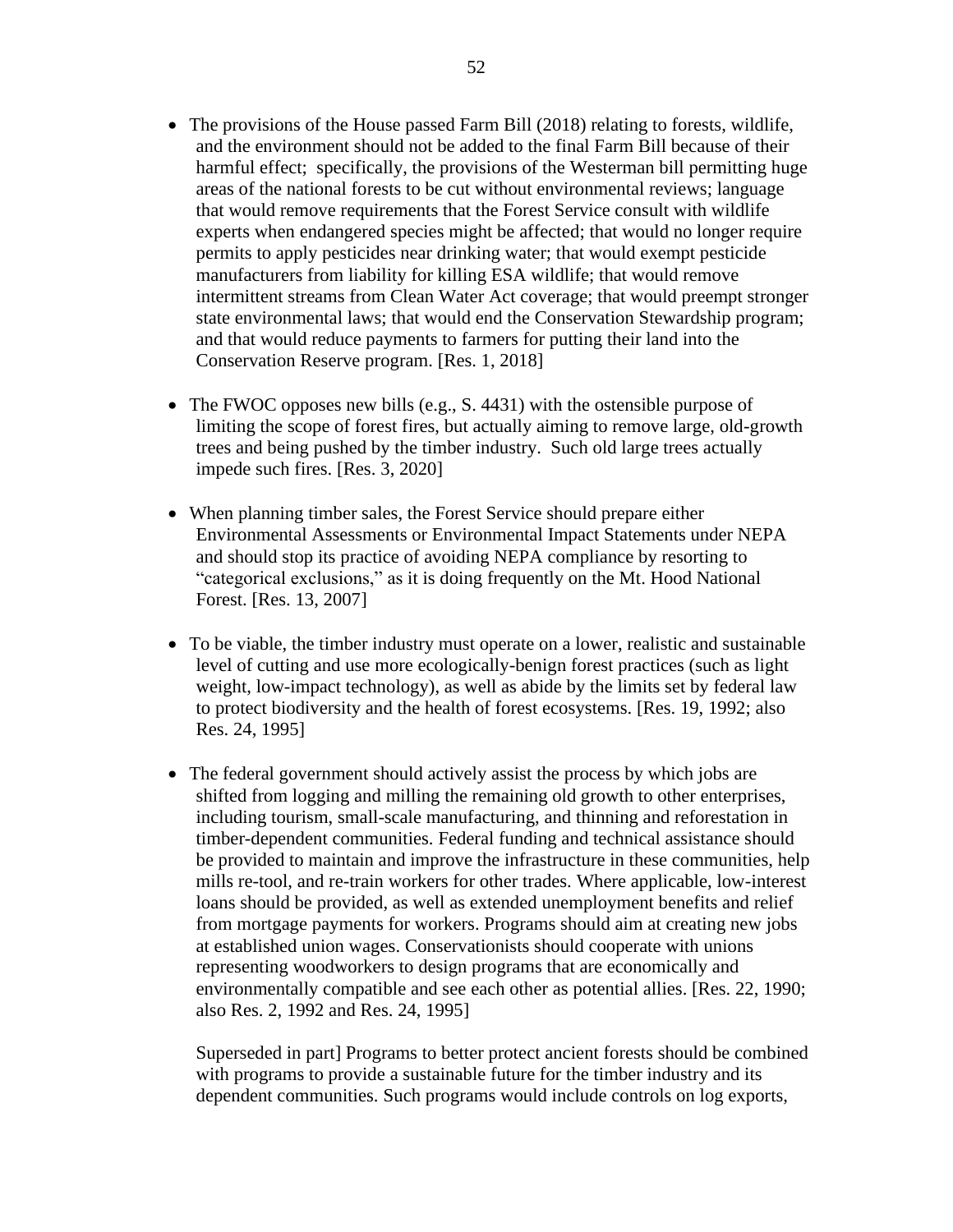sustainable management, a stable supply of two billion board feet of wood, tax incentives (especially for small wood lot owners), worker assistance, reforestation and community development programs. [Res. 23, 1991]

- Sustained yield should be mandated both for the national forests and BLM lands. Efforts to assist timber dependent communities should not jeopardize environmental programs, such as by overriding the Endangered Species Act, subordinate the values of national forests to timber and grazing, interfere with rights of citizens to go to court to challenge national forest actions, nor create new reserves of a bogus nature (which would lack permanence). [Res. 24, 1991; see also Res. 2, 1992]
- Congress should prohibit the export of raw logs from the forests of the Pacific Northwest to save milling jobs in that region and reduce pressure for timber sales from national forests. To guard against the introduction of pests that might adversely affect those native forests, Congress should also prohibit the import of logs from abroad. [Res. 14, 1994]
- The United States should offset the effect of subsidies being provided for Canadian timber production (through minimal environmental regulation and enforcement) by imposing duties (or taxes, quotas or other measures) that keep imports of Canadian lumber at levels that do not exceed historic averages. [Res. 37, 2001]
- Because fire has often played vital part in the regenerative cycle of our forests and wildlands (especially in dry-climate forest ecosystems), prescribed burning can be acceptable in certain circumstances, where necessary, as a valid management policy in urban/wildland interfaces, as long as appropriate precautions are taken to control the prescribed burns. [Res. 2, 1999] Prescribed burning (outside of designated wilderness areas and areas preserved for their biological significance) ought to become an integral part of fire management policies, but it needs to be prudently administered. Through eliminating fuel buildup, such burning will set the stage for the return of natural, low-intensity fires that recycle nutrients, remove underbrush and dead trees, and release seeds. [Res. 14, 2000]
- Salvage logging should not be automatically done following large, catastrophic wildfires on public forest lands. Often recovery will better be facilitated by allowing the areas to recover naturally; salvage logging often leaves more flammable materials on site in the form of slash and reduces the survival of seedlings. Always the goal ought to be restoration of ecological integrity and the resilience and health of the forest. Careful study must be undertaken to decide on the best course following such fires. [Res. 17, 2007]
- Forestry laws should adopt the elements of the plan proposed ecologist Dr. Dominic DellaSala for achieving climate-smart forests by preserving all of the remaining old growth on publicly-owned forests, by requiring that trees on privately-owned forests be allowed to grow to no less than 80 years of age, by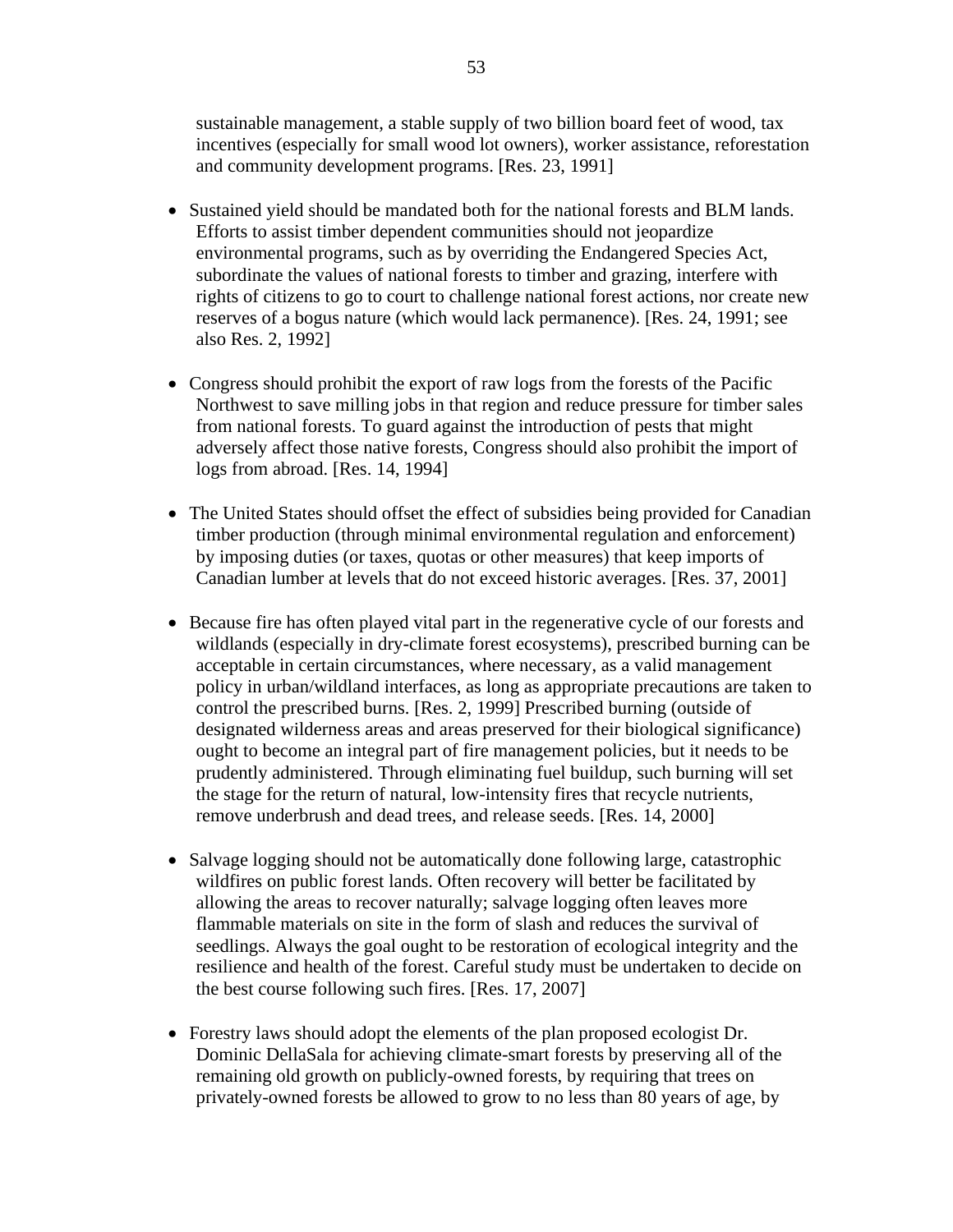restoring clear-cut forests, and by taxing the owners of forests who clear-cut them and by providing other incentives for them to avoid climate-destructive practices. [Res. #6, 2018]

- Legislation (H.R. 1904) should not be enacted that would increase the amount of logging, particularly the cutting of big trees in the backcountry, under the guise of preventing catastrophic forest fires. Citizen appellate rights should not be curtailed. The emphasis should be reducing fire danger along the urban-forest interface. [Res. 10, 2003]
- Legislation should not be enacted which makes it easier to log after fires and other natural events, such as blow downs, ice storms, and insect outbreaks. Those pushing this legislation want to reduce environmental reviews, judicial review, and opportunities for public comment. New loopholes should not be created to justify widespread removal of trees. [Res. 26, 2005]
- In regions where summer lightning strikes are less common, greater efforts should be made to prevent fires caused by human carelessness or ignorance. Public agencies should institute educational programs to reduce the incidence of humancaused wildfires in forests and on public rangelands. These fires arise out of many unsafe practices: campfires built outside of campgrounds, dumping ashes from fireplaces, target shooting away from facilities built for that purpose, and vehicles moving cross-country. People must be taught to obey fire restrictions. [Res. 1, 2013]
- The FWOC opposes revocation of the rule against cutting trees in eastern Oregon national forests over 21 inches in diameter. During its 25 years in force, this rule has provided many ecological benefits, particularly for valuable big trees. It has been easy to apply. As it has been applied, it has also provided leeway for occasional exceptions. [Res. 7, 2020]

### **Specific Forests**

• This nation's remaining ancient forests (composed of ecosystems, plants, animals and soils) should be protected from damaging intrusion. Protection of ancient forests on federal lands in Oregon, Washington, and northern California is particularly important. [Superseded in part] In these states, the authorized levels of cutting should be reduced to less than 2.5 bbf by 1991. [Res. 23, 1990] Also special protection should be extended to Pacific yew trees. [Res. 2, 1992]

[Superseded in part] Legislation to better protect forests (particularly old growth) in the Pacific Northwest should also include eastside forests in Oregon, Washington, Idaho and Montana. [Res. 22, 1991] There ought to be a significant reduction in levels of logging in these forests, protection of all watersheds and fisheries, assistance to timber dependent communities, and permanent protection of all remaining roadless areas, and permanent protection for all remaining old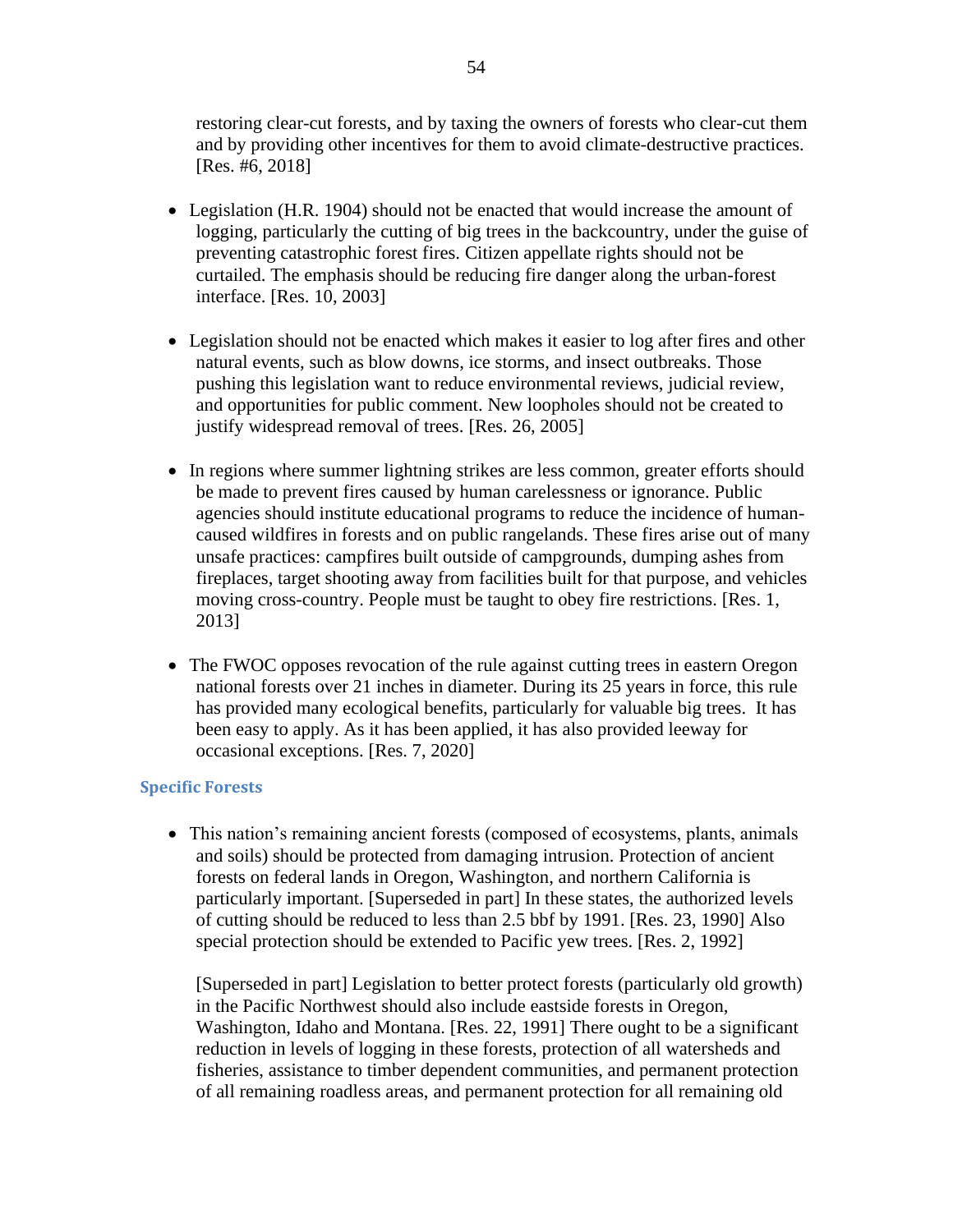growth, or ancient forests. [Res. 3, 1993] Management plans for the Interior Columbia River Basin's forests and ranges should specify less logging and grazing rather than more and should restore all public lands damaged by previous management practices, adopt practices that improve water quality, and result in protection of all critical wildlife habitat there and all roadless areas and ancient forests. [Res. 3, 1997]

- [Superseded in part] Federal forests in the Pacific Northwest should be managed with an emphasis on ecosystem management, watershed protection, long rotation schedules for managed forests, and the willingness to adopt principles of modern conservation biology in all aspects of forest planning. The centerpiece of planning should be designation of ancient forests in permanent reserves that are protected for all logging, thinning and salvage. Plans must be ecologically credible, scientifically sound and legally responsible. [Res. 2, 1993] Detailed ecological surveys to identify and protect sensitive ecosystems and species, as required by law, must be undertaken by the Forest Service prior to making timber sales (especially in old growth). [Res. 17, 1999]
- Option 9 of the Clinton Administration, which was designed to address the needs of old growth forest habitat in the Pacific Northwest and Northern California, was flawed in that it allowed salvage logging (e.g., for burnt timber or blow downs), thinning for trees up to 80 years old, and it provided no permanent protection for ancient forests, nor protection for east side Ponderosa Pine forests. Moreover, thirty percent of the ancient forests were left out of the areas to be protected. [Res. 2, 1994] Salvage logging should not be accelerated so that old growth stands are endangered, or in cases where environmental laws are suspended. [Res. 25, 1995]
- However, even the practices designed to implement Option 9 should not be weakened. Efforts were made under the Bush Administration to suspend the "survey and manage" requirement (species on tracts under management had to be inventoried and protected) and the Aquatic Conservation Strategy, which required a showing that fish would not be harmed. Collusive arrangements should not be made to settle challenging suits brought by industry. [Res. 11, 2003]
- The "survey and manage" rule should be reinstated, and the court order requiring this should not be appealed. The "look before you log" rule was basically sound, and management plans should have to have provisions protecting species identified in surveys. [Res. 24, 2005]
- In revising the Northwest Forest Plan (NWFP), the following should be done to reduce the impact of climate change:
	- o more older, carbon-dense forests should be preserved;
	- o more protection should be provided to stream sides;
	- o emissions from forestry should be reduced that add to global warming;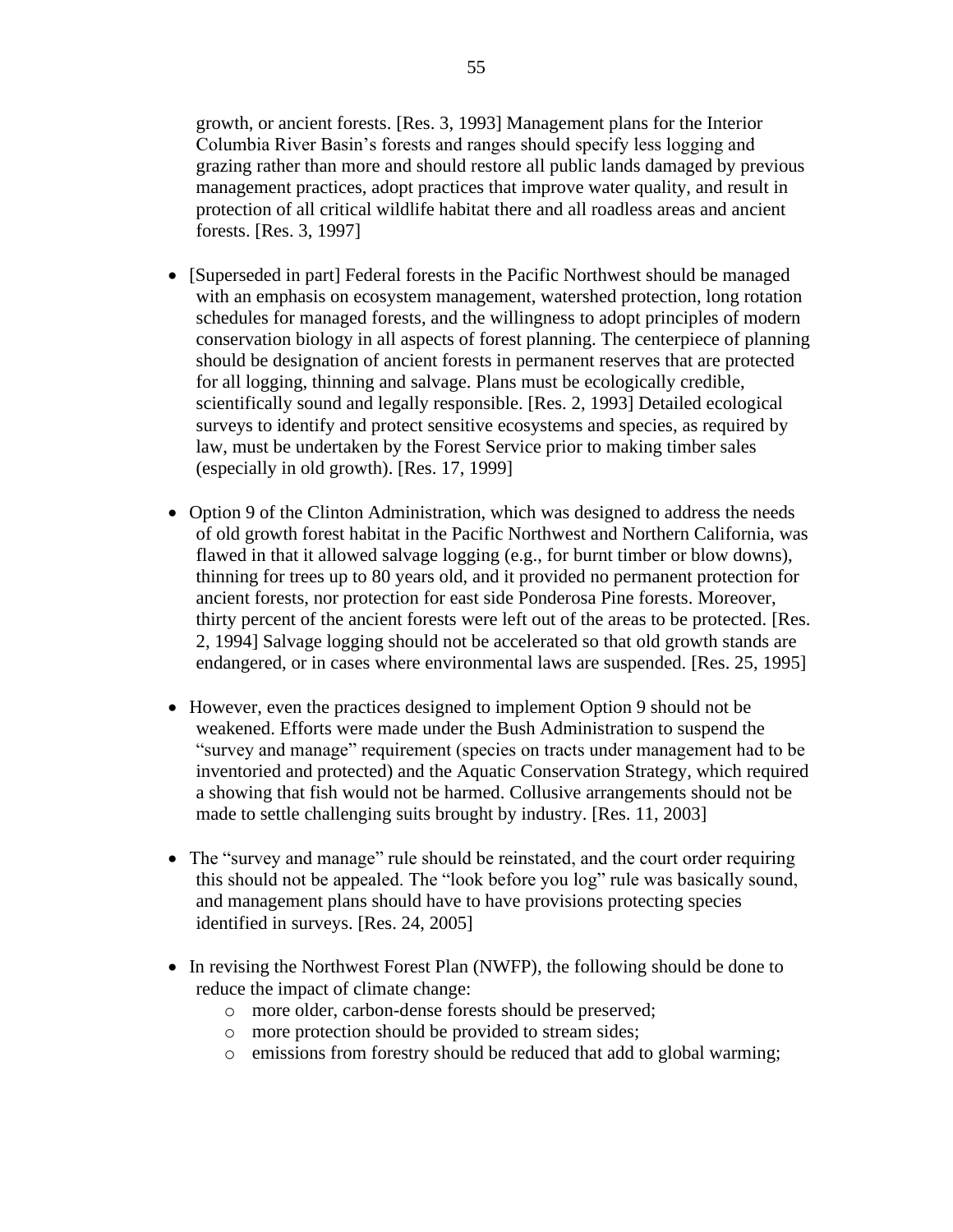- o the density of forest roads should be reduced, with little-used roads removed. funding provided to restore ecologically-damaging roads, and more closures of roads to reduce fire danger;
- o fire suppression should focus on areas near homes;
- o and more emphasis should be placed on wildland fires that provide ecosystem benefits.

Finally, the best available science should be used in revising the NWFP, with guidelines and standards that are transparent. Many people should be engaged, including federation clubs, in the process of revision. [Res. 4, 2016]

- The Gifford Pinchot National Forest in Washington state should revise its timber sale program so that it does not offer sales of old growth or late successional forest in or immediately adjacent to areas highly prized for their recreational, wilderness or scenic values, or adjacent to protected areas or trails. Nor should sales be offered where they would severely impact habitat for spotted owls and other endangered species, nor in any area identified by wildlife professionals as critical habitat. [Res. 5, 1996]
- The ancient forests of British Columbia also stand in urgent need of protection from the ravishing effects of massive clear cutting. [Res. 13, 1991] The recommendations for reformed forest practices, contained in the Clayoquot Sound Scientific Report, should be extended to cover logging practices throughout British Columbia. These include: planning that focuses on trees that should be retained, applying biodiversity considerations on a site-by-site basis, stronger protection for streams, restrictions on road construction, and a requirement that scientific assessments must be done before logging can occur in pristine watersheds. Moreover, the role of native tribes in managing forests would be expanded in areas which they occupy. [Res. 16, 1995] It is especially important that this approach be applied to the entire coastal temperate rainforest belt of British Columbia. As this is done (through the Central Coast Planning Process), logging should be deferred in all intact valleys and ecosystems, including the Klakish and East Creek watersheds on Vancouver Island and Ahta and Johnson watersheds on the mainland coast. Comprehensive inventories of the resources are needed, as well as full watershed plans. [Res. 18, 1996] For all of the forests of British Columbia, the level of logging must be immediately reduced to sustainable levels (ecologically determined), and clear cutting must be phased out, and forest management that is ecosystem based must be phased in instead. The government of British Columbia should eliminate subsidies for high levels of timber production on its lands that take place through minimal environmental regulation and enforcement. This level of production is damaging salmon habitat and is leading to the decline of threatened and endangered species and their habitat. [Res. 36, 2001]
- Immediate action should be taken by federal, state, and local agencies to protect and restore fragile old-growth forest and riparian and aquatic ecosystems in pursuit of the findings of the Sierra Nevada Ecosystem Project (SNEP, 1997)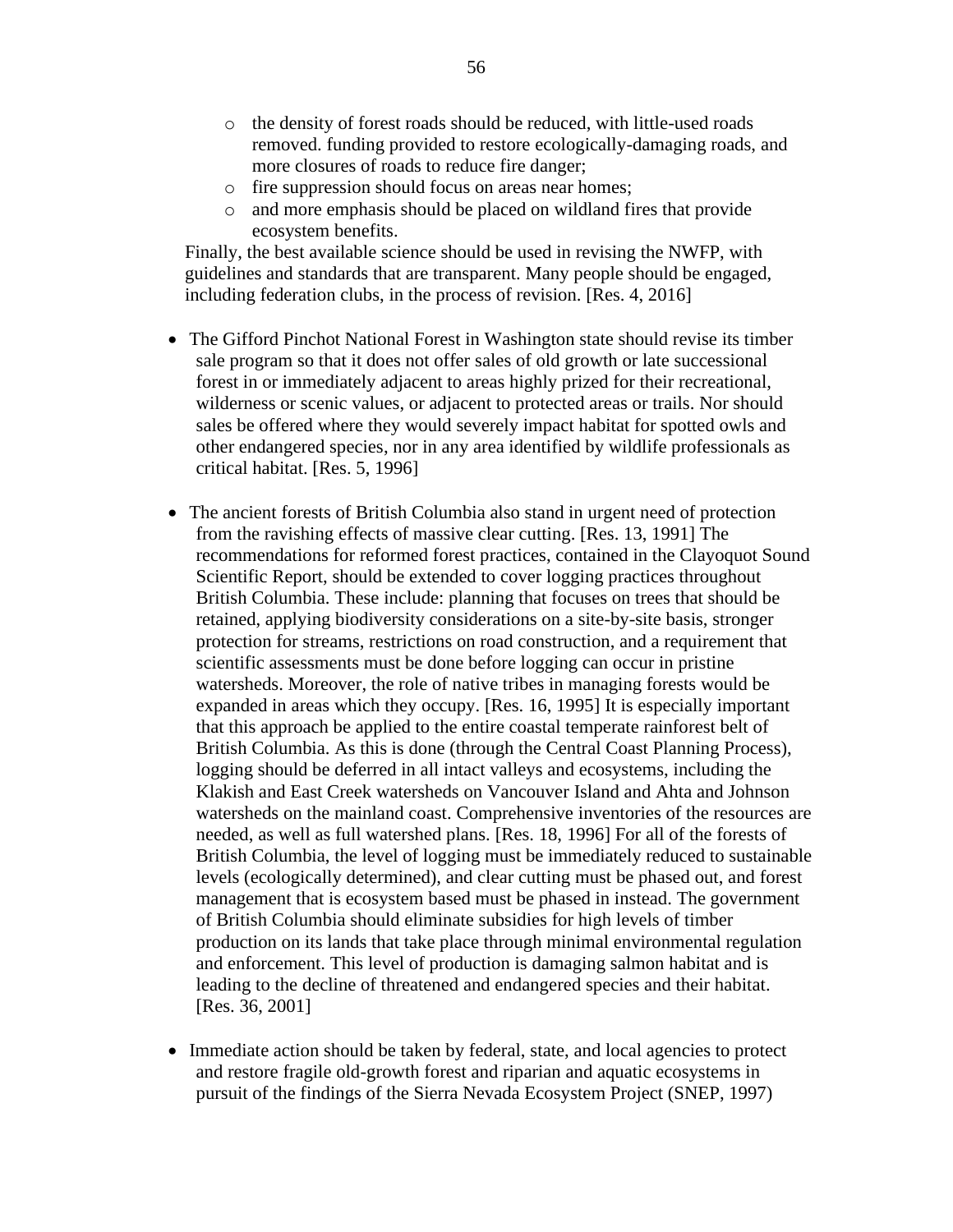which found that riparian and aquatic systems are the most impaired habitats in that range, that wildlife decline has been caused by the loss of this habitat, as well as of foothill and late successional forests, that water quality problems exist because of excessive sedimentation, and that fire suppression has caused a buildup of fuels. To deal with the latter problem, the Forest Service should use prescribed fire in its management. [Res. 11, 1997] The Forest Service should adopt the suggestions embodied in the "conservation alternative" for the management of Sierra Nevada forests, which would place emphasis on protecting old growth, maintaining roadless areas intact, preserving riparian areas, and protecting the habitat for such species as the California spotted owl, goshawk, and fur bearers such as the marten and fisher, as well as amphibians. [Res. 7, 1999]

- The Sierra Nevada Framework, which was adopted in 2001 by the Forest Service, should not be weakened. It provides strict limits on cutting large trees and road building. Efforts to weaken it through increasing diameter limits and reducing canopy-cover requirements and protection for endangered species (e.g., California spotted owl and fisher) should be resisted. The amount of logging allowed should not be doubled. The framework adopted in 2001 should be kept intact. [Res. 15, 2003]
- Legislation should not be enacted to implement the recommendations of the socalled "Quincy Library Group" in California because they would double current levels of logging in central Sierra Nevada national forests (under the guise of building fuel breaks), with inadequate scientific oversight and other needed controls and imposing detrimental effects on wildlife, soils, and water. While touted as a local solution, it is opposed by nearly all small environmental groups in the area. [Res. 14, 1997]
- Forest practices on private lands should be tightly regulated under state law. In California, conservationists have sought regulations to limit clear cuts to no more than 20 acres, with larger intervening forests between cut areas, with the amount clear cut in any ten year period not exceeding 15% of the watershed, and clear cutting disallowed in old growth. 15% of the forests under every ownership would have to be in trees that are mature or over-mature for wildlife. Streamside protection zones need to be ample and sustained yield required. [Res.11, 1991]
- Industrial clear-cutting of private, as well as state-owned, forests in California, should stop. This destructive practice is: converting the state's diverse forests into fire-prone tree plantations; is endangering wildlife and its habitat; is threatening water quality; it is promoting widespread use of chemical herbicides; it is contributing to global change of the climate; is destroying the state's natural beauty; and is damaging the value of private property and businesses. The state's officials and agencies should bring this practice to an end. [Res. 15, 2006]
- Increased state and federal funding should be allocated for research into ways to combat the "Sudden Oak Death" disease, which has killed thousands of trees and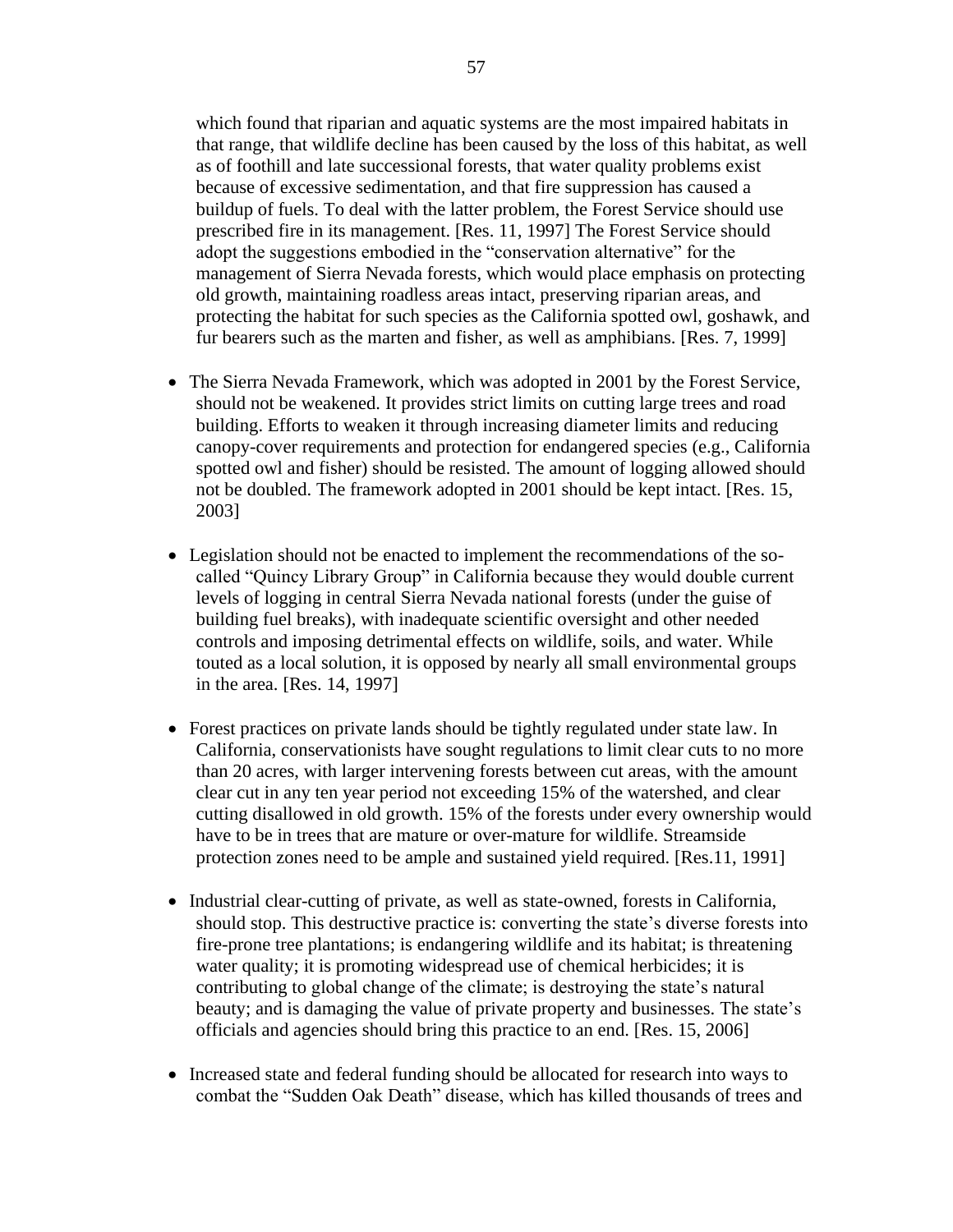shrubs in California. Teams of scientists with broader expertise must be employed, including fire ecologists who can determine whether prescribed burning might help; and they should broaden their investigation to search for common factors in the affected sites. [Res. 24, 2001]

- The Forest Practices Act of Oregon should be changed so that it meets the standards for Protecting Cold Water (PCW) and those of the federal Clean Water Act, as well as set forth objectives (which are clearly stated) for protecting watersheds and ensuring the health and resilience of forests. The implementing rules should be solidly based on the best available science, and should provide mechanisms that make it possible to quickly update them, as may be needed, to deal with ongoing climate changes. [Res. 8, 2018]
- The Mt. Hood National Forest should drop its proposals to let a series of timber sales near the Cooper Spur area, covering a 1350 acre area of ancient forest. These sales will risk an area reserved as spotted owl habitat and degrade water quality, including spawning grounds. [Res. 23, 2003]
- The Umpqua National Forest should not proceed with their plans for the largest timber sale in its history—the Baked Apple Timber Sale, which would involve taking out over 41 million board feet on 917 acres which was not catastrophically burned.. Instead, it should emphasize ecosystem recovery and follow the recommendations of the Beschta Report (OSU), which calls for leaving half of the trees under 20" in diameter, all those over that size, and all dead trees older than 150 years, as well as not building any new roads and avoiding erosive, steep and fragile slopes. [Res. 10, 2004]
- The BLM should not proceed with its proposed WOPR plan for its  $O & C$  forest lands in western Oregon under which it would treble logging levels. This proposal would negate the Northwest Forest Plan and do great damage. Congress should not provide any funds for this work. [Res. 12, 2007]
- Because the proposed Pickett West Forest Management Project in southwestern Oregon would destroy the habitat of Northern Spotted Owls as well as rare, ancient-natural ecosystems in the basins of the Illinois River and the Lower Applegate River which have been designated as a Late Successional Reserve, the FWOC goes on record as opposing this project and calls for its cancelation. [Res. 11, 2017]
- A tract of BLM land in the Anderson West area in the Illinois Valley of Oregon of some 2600 acres should not be logged. Since the Biscuit Fire, this area has become a refuge for wildlife. Timber sales would degrade the area, especially Deer Creek. [Res. 13. 2003]
- An independent board should review the Forest Service's action in allowing salvage logging, in response to the Biscuit Fire, within the Babyfoot Lake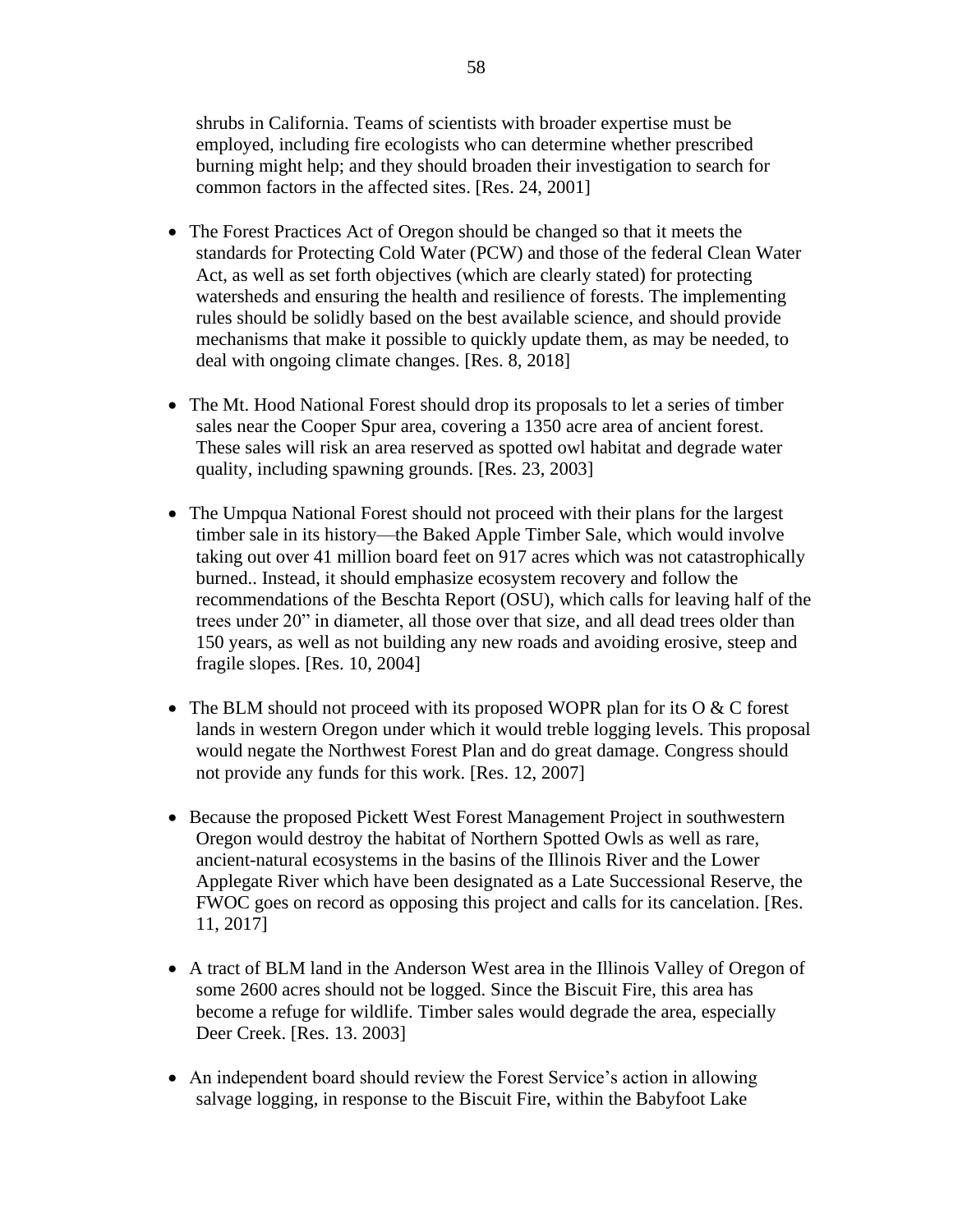Botanical Area adjacent to the Kalmiopsis Wilderness in southwestern Oregon, in violation of its own rules, while denying the public access to the area. Proper disciplinary action should be taken against those responsible for this flagrant breach of the public trust. [Res. 2, 2005]

- The temperate rainforest ecosystems of the Tillamook and Clatsop State Forests in Oregon are beginning to recover from past burns and careless management and now provide valuable habitat for numerous threatened or endangered species. Future planning for these areas should focus on protecting their habitat and use of the areas for public recreation. [Res. 1, 1999]
- The FWOC urges the State Land Board of Oregon to end commercial logging of old growth in the Elliott State Forest and to transfer this unit to a suitable public agency which will conserve it and restore the lost old growth and the watersheds within it. In this way public benefits will be realized, including values for compatible recreation. [Res. 8, 2017]
- The state forest lands of Washington State should be managed sustainably, with their second-growth forests to be logged on long rotations of 120-140 years. The guidelines of the Forest Stewardship Council should be followed. The remaining old growth (approximately 80,000 acres) should not be logged but protected. Additional sources of funding should be developed for state schools. The trust in which these forests are held should emphasize long-term sustainability and protection of old-growth forests, wetlands, water, recreation and habitat for wildlife. [Res. 16, 2002]
- As member clubs of the Federation of Western Outdoor Clubs and the Federation itself use paper and paper products, they should try to use paper certified by the Forest Stewardship Council as recycled and bearing its logo. FSC paper is certified by an independent, detailed audit process. Clubs should consider replacing non-FSC virgin paper with FSC recycled paper products. [Res. 25, 2007]
- The roadless areas of the Tongass National Forest in Alaska should be protected. The three million acres of such lands, not yet protected, should receive such protection. Logging and road building should not occur within them. This objective would be achieved under alternatives #6 and #8 of the EIS prepared for the forest. The "no action" alternative, which would reserve no more wilderness there, should be rejected. [Res. 20, 2002]
- The FWOC opposes moves by the outgoing Trump Administration to increase logging in the Tongass NF of Alaska and exempt it from the Roadless Rule. As the continent's largest intact temperate rainforest, this forest is an incredibly valuable carbon sink and our largest one. [Res. 4, 2020]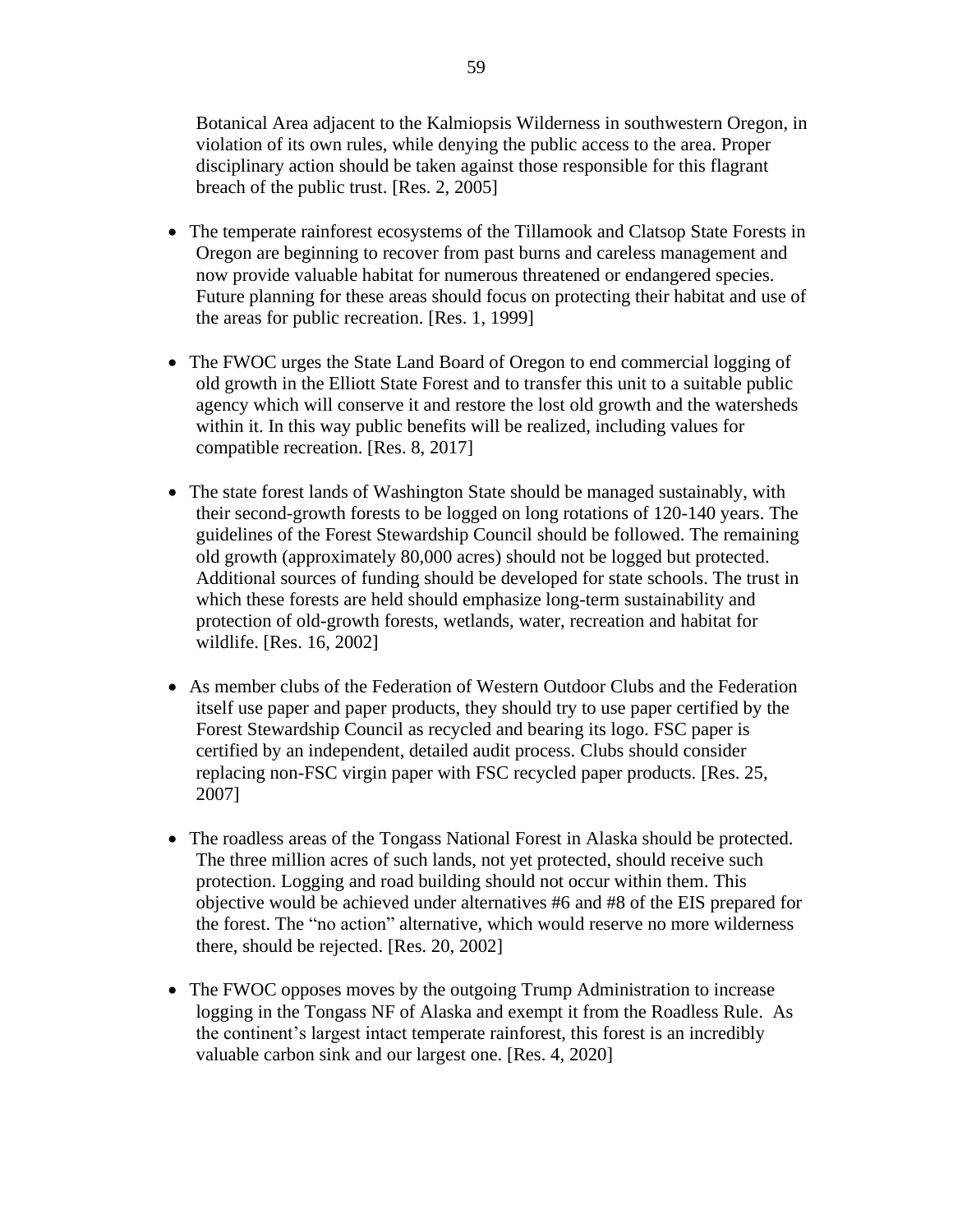- Further, major transfers of federal lands in the West to the states should not be made, as the state of Utah now proposes. If transferred, these lands would lose the protection of some federal environmental laws (such as NEPA) and might become less accessible to the public, particularly if the states getting the lands, subsequently sell them. [Res. 11, 2015]
- Firms attempting to exploit the forests of Siberia should avoid using destructive forest practices and the export of raw logs and should instead add value through local processing and engage only in forestry practices that do not jeopardize the integrity of the forest ecosystems there, with no logging in areas of important biological diversity. [Res. 19, 1993]

## **LAND EXCHANGES, TRANSFERS, AND INTERMINGLED PRIVATE LANDS**

- The timber industry is using land exchanges as a way to avoid environmental restrictions. Trading is used to obtain ownership of the last remnants of publiclyowned old-growth forests. If it in the public interest to obtain private checkerboard lands, then Congress should provide the funds for purchasing them. [Res. 13, 2002]
- Issues often arise over proposed land exchanges where private owners want to acquire timber on government land in exchange for private land which has been cut over or contains young timber; in such cases appraisals are difficult. Where differences exist with respect to timber volume and value, private lands that are intermingled with public lands should be purchased (using treasury funds) rather than be exchanged to block up public holdings. Publicly owned lands with high conservation values should not be exchanged. Exchanges should only be made, in any event, when information on timber volumes, types, and values (including ecological values) is made readily available to the public. [Res. 25, 2001]
- The exchange proposed in the Umpqua National Forest by the timber industry is not in the public interest. Over 675,000 acres in the Umpqua River drainage in western Oregon would be affected. Prime forest land of both national forest and BLM would be traded for cut over private land. The only values to be considered will be the number of board feet involved. This exchange should not take place. {Res. 13, 2002]
- A land exchange proposed between Plum Creek Timber Company and the Forest Service in the Washington Cascades illustrates points that should guide such land exchanges. The federal lands being traded should consist of forest lands that area already roaded or fragmented. The lands being traded should all be within the same ecoregion or state. Where possible, the Forest Service should utilize "cash equalization" funds to reduce the amount of national forest lands that must be traded, and the Forest Service should prepare a full Environmental Impact Statement on the exchange. The company getting federal lands should agree to comply with landscape plans in force for the area it acquires, as well as develop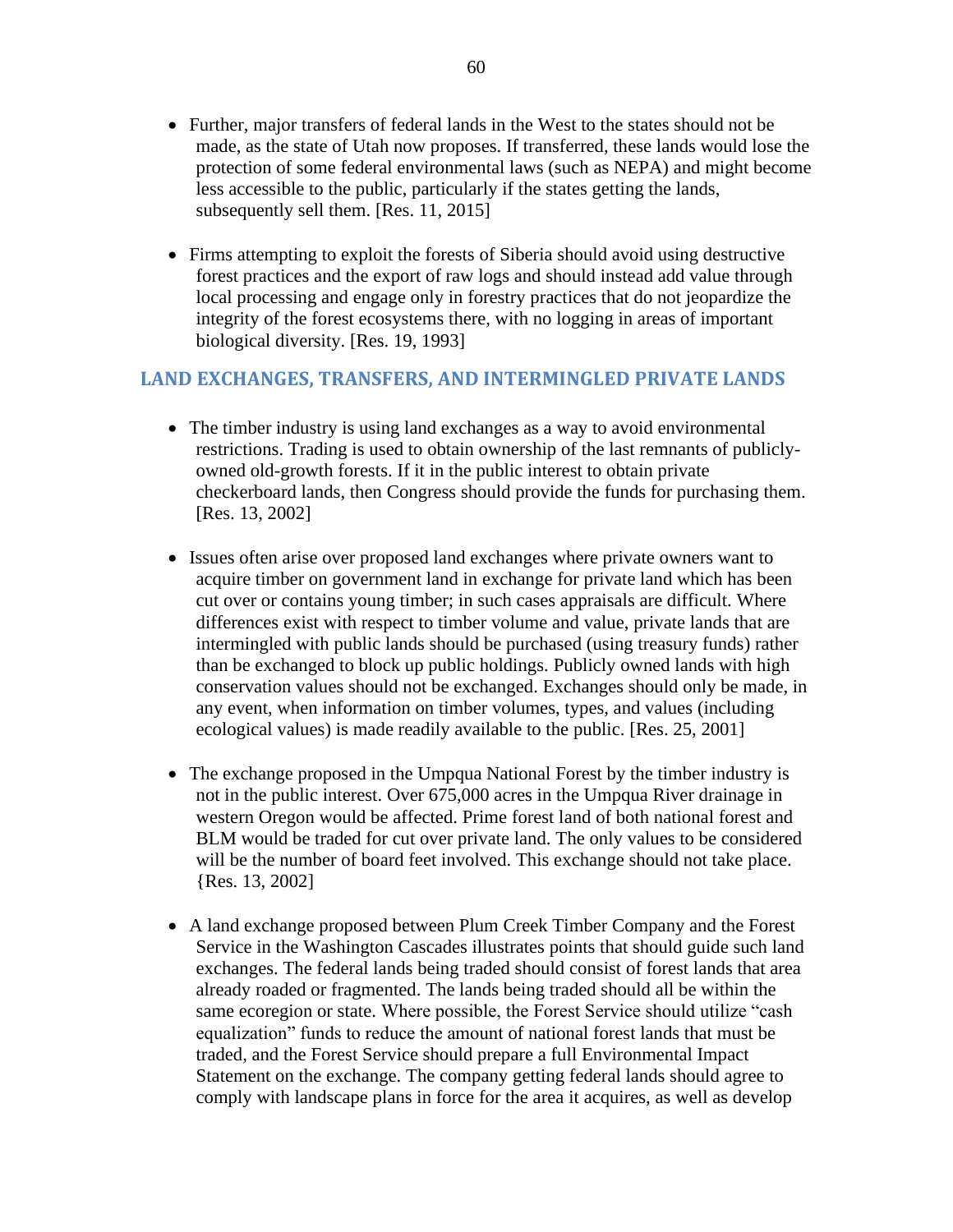appropriate Habitat Conservation Plans for the area (with full public involvement). While the exchange is pending, roadless lands being offered to the federal government should not be opened up with roads, with only selective logging on lands already accessible. Very sensitive lands (i.e., adjacent to designated wilderness areas) should be donated in recognition of the limited use that should be made of such tracts. [This case involved 40,000 acres between Mt. Rainier and the Alpine Lakes Wilderness.] [Res. 13, 1996]

- In the case of the so-called I-90 exchange in Washington State, the highest priorities for public acquisition are roadless lands, late successional forests and salmon streams, which contain critical habitat and provide a connection between the North and South Cascades (which are severely stressed). In this exchange, the Forest Service should acquire 50,000 acres of Plum Creek land and should not relinquish marbled murrelet nesting habitat in the Green River Valley, or classic old growth near Randle. Where necessary, Congress should provide additional appropriated funds to acquire land by purchase, or to equalize values in the trade. Priority should be given to purchasing lands along the Carbon, Tieton, and Yakima Rivers and for the protection of roadless areas near Skykomish and Cle Elum.
- The Forest Service should not issue new easements for timber companies to build logging roads across public lands (especially roadless areas). Where no other means of access is available, timber companies should pay for such easements and mitigate damage (including replacing lost habitat but at higher compensation ratios to account for fragmentation).
- If I-90 is expanded, all adverse impacts must be mitigated, and crossings for wildlife should be provided (as well as modifying bridges for better fish passage). The upper end of Keechelus Lake should be restored to provide a forested corridor connecting with Gold Greek. [Res. 31, 1999]
- The Cascade Conservation Partnership, which aims to raise funds to purchase and protect more than 75,000 acres of privately owned forests in Washington State, should be supported. The checkerboard pattern of these lands arose out of original railroad land grants. Acquisition of these lands will enhance wildlife corridors between the Alpine Lakes Wilderness and Mt. Rainier National Park. This project aims at protecting most of the remaining old growth forests left on private land in this region, as well as 26 miles of riparian zone, 15 lakes, and more than 45 miles of hiking trail. [Res. 32, 2001]

### **GRASSLANDS AND DESERTS**

• Federal laws governing the management of public range lands should not be weakened, as by charging only token fees for grazing, granting special privileges to stock producers, impairing the ability of federal officials to manage for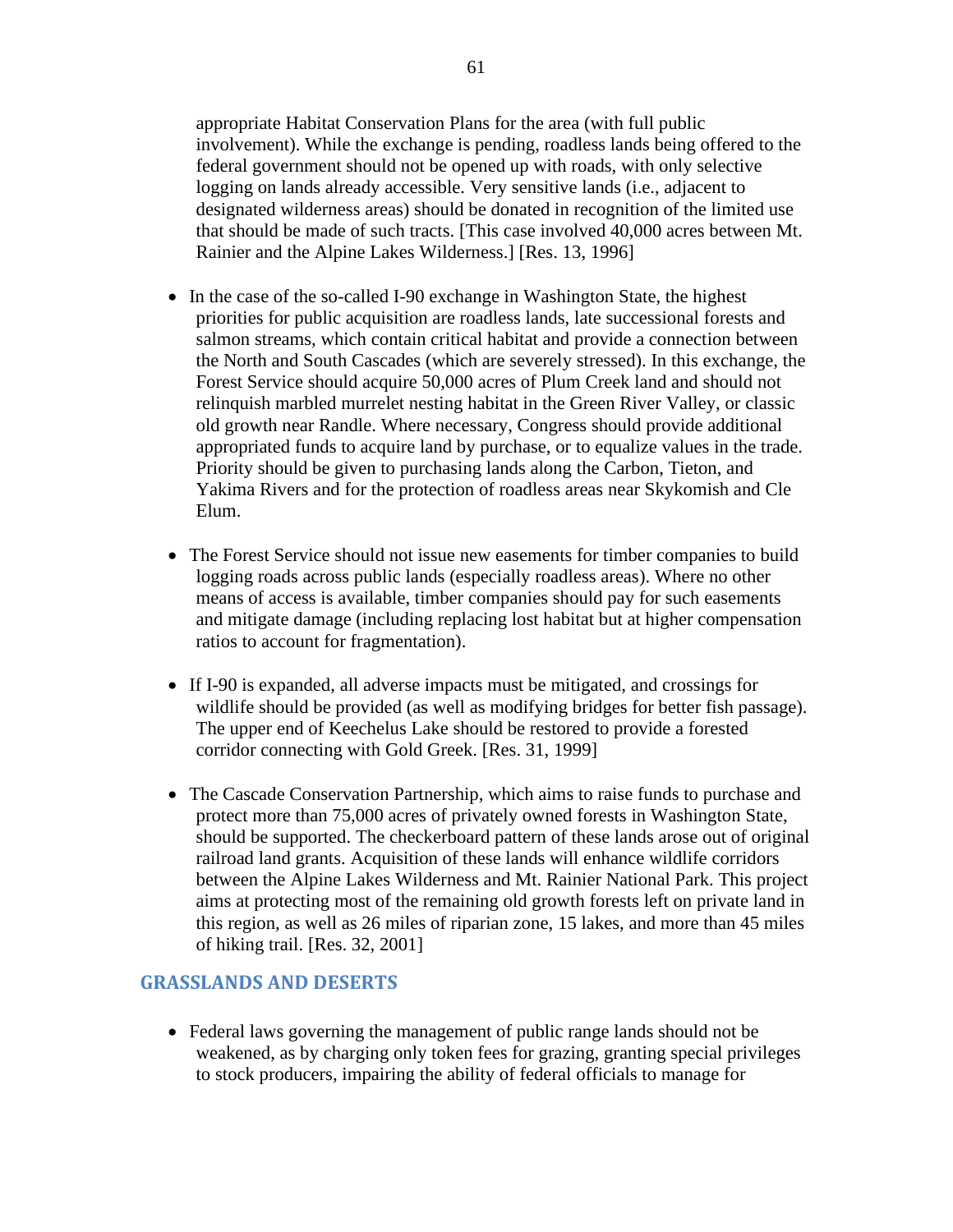multiple use, or by restricting the right of the public to participate in decisions affecting their range lands. [Res. 3, 1996]

- Legislation should not be enacted that would establish grazing as the best use of public lands, nor mining. Such legislation could make it more difficult for agencies to control environmental degradation caused by overgrazing. [Res. 9, 1998] Nor should those who hold permits to graze on public lands be compensated when activities under these permits are curtailed since these are privileges, not rights. [Res. 22, 1998] Permits should not be issued to graze on public lands under conditions that are not economic and result in subsidies to stockmen (taking into account environmental damage caused). [Res. 17, 1999] Ranchers should not be granted greater rights over public grasslands. They should not be allowed to share title to improvements such as fences and wells, nor to maintain control over locked gates which would close out the public, nor introduce cattle into areas that have been reserved for wildlife. Nor should monitoring of their grazing be reduced, nor should it be harder for the public to file appeals. NEPA's focus should not be changed to benefit grazing interests. These proposals should be dropped. [Res. 21, 2003]
- The FWOC establishes a comprehensive policy on grazing on public range lands comprised of the following elements: [all sub-bullets are Res. 7, 2017 unless otherwise specified]
	- o Public rangelands should be managed to protect the fertility and quality of the range, to foster biological diversity, to protect the habitat for diverse biota, and to safeguard the climate, riparian habitat, and the quality of the streams affected.
	- o To curb the spread of invasive weeds, various steps should be taken to prevent livestock from churning the soil: the number of them on each management unit should be limited; livestock should be moved frequently; and features that attract livestock should be also be moved frequently, such as watering troughs, salt blocks, and corrals. [Res. 7, 2018]
	- o Grazing should not be continued where it would degrade the quality of water running through the range. Where the rangeland has been degraded, restoration ought to be the goal.
	- o Grazing should not be allowed on cold soils, nor where it would degrade habitat needed by threatened species.
	- o The cumulate impact of grazing permits should be assessed in regional EISs.
	- o Grazing fees on federal rangelands should reflect market rates on private and state lands.
	- o Ownership of so-called "improvements" (wells, fences, and gates) should stay with the federal government, not the permit holder.
- Legislation should be enacted (such as H.R. 3410 in 2016) to authorize the voluntary buy-out of grazing permits on public rangelands (administered by the BLM and the Forest Service). It should provide that once bought-out, permits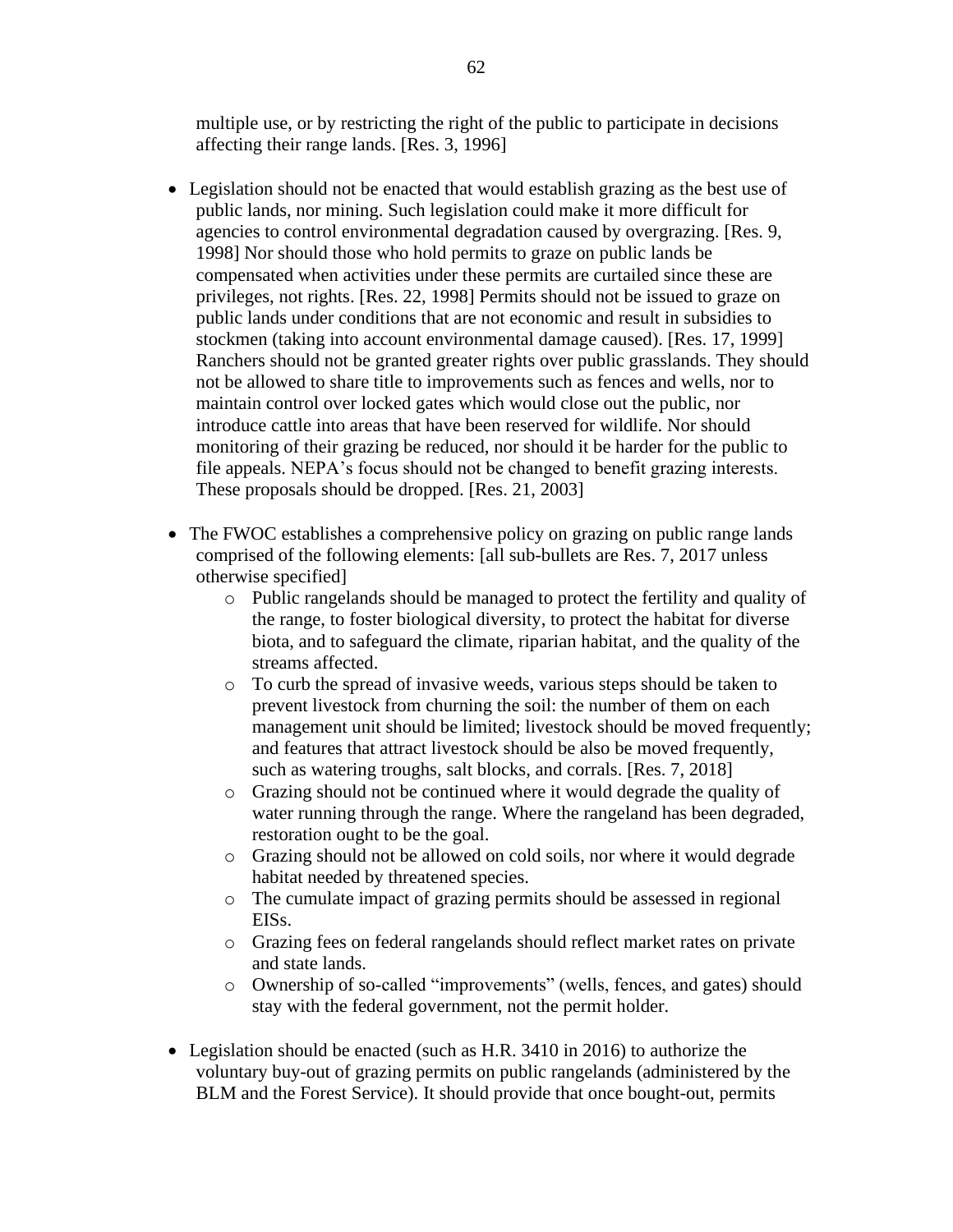could never again be issued to permit grazing on these sensitive rangelands. [Res. 14, 2016]

- Western wildlands and deserts need to be protected from invasive non-native plants, which are invading at a rate of nearly 5000 acres per day. They endanger the biological heritage of these lands. [Res. 19, 1998]
- The U.S. government should ratify the convention to Combat Desertification and Drought sponsored by the United Nations, which is designed to stem degradation of arid and semi-arid lands through abuse, poor management, land clearing, and inappropriate exploitation of fragile lands, as well as to reduce dislocation and migration of human populations. [Res. 17, 1997]

## **AGRICULTURE AND PESTICIDES**

- The earth's resource of soil is being degraded in a massive way by reliance on chemical fertilizers and pesticides made from oil. These chemical amendments contribute heavily to the buildup of greenhouse gases, and farming practices that rely on them lead to heavy erosion, soil loss, and pollution. Now these amendments have also become very expensive. Instead, organic means of farming should be used, placing reliance on manures, legumes, and such techniques as biological inoculants. This approach is safer, more nutritious, and will alleviate global warming. [Res. 2, 2008]
- Massive new irrigation projects (such as the second phase of the Columbia River Irrigation Project of the Bureau of Reclamation) should not be undertaken where they will seriously degrade water quality (with runoff containing pesticides, herbicides, and fertilizers) and produce saline-laden soils leading to desertification. [Res. 16, 1990]
- Chemical companies and processors should be required to test the toxicity of the pesticides and herbicides they produce and to provide detailed scientific data from their tests to the EPA, as well as state and local agencies that regulate them. They should also be required to provide information on how to safely use them. 85% of the tens of thousands of chemicals in these products have never been tested. Those that are sprayed from the air on forests frequently drift and end up in streams and exposing people who live and work and forests to unknown risks. [Res. 1, 2011]
- The soil fumigant known as methyl bromide should be phased out without further delay (no later than 2001 in the United States) because it is a known carcinogen, which endangers the health of strawberry pickers, and is also a depletor of ozone and contaminates soil and water. [Res. 18, 1997]
- No more Concentrated Animal Feeding Operations (CAFOs) ought to be permitted in the state of Idaho until all existing ones are cleaned up. Vast quantities of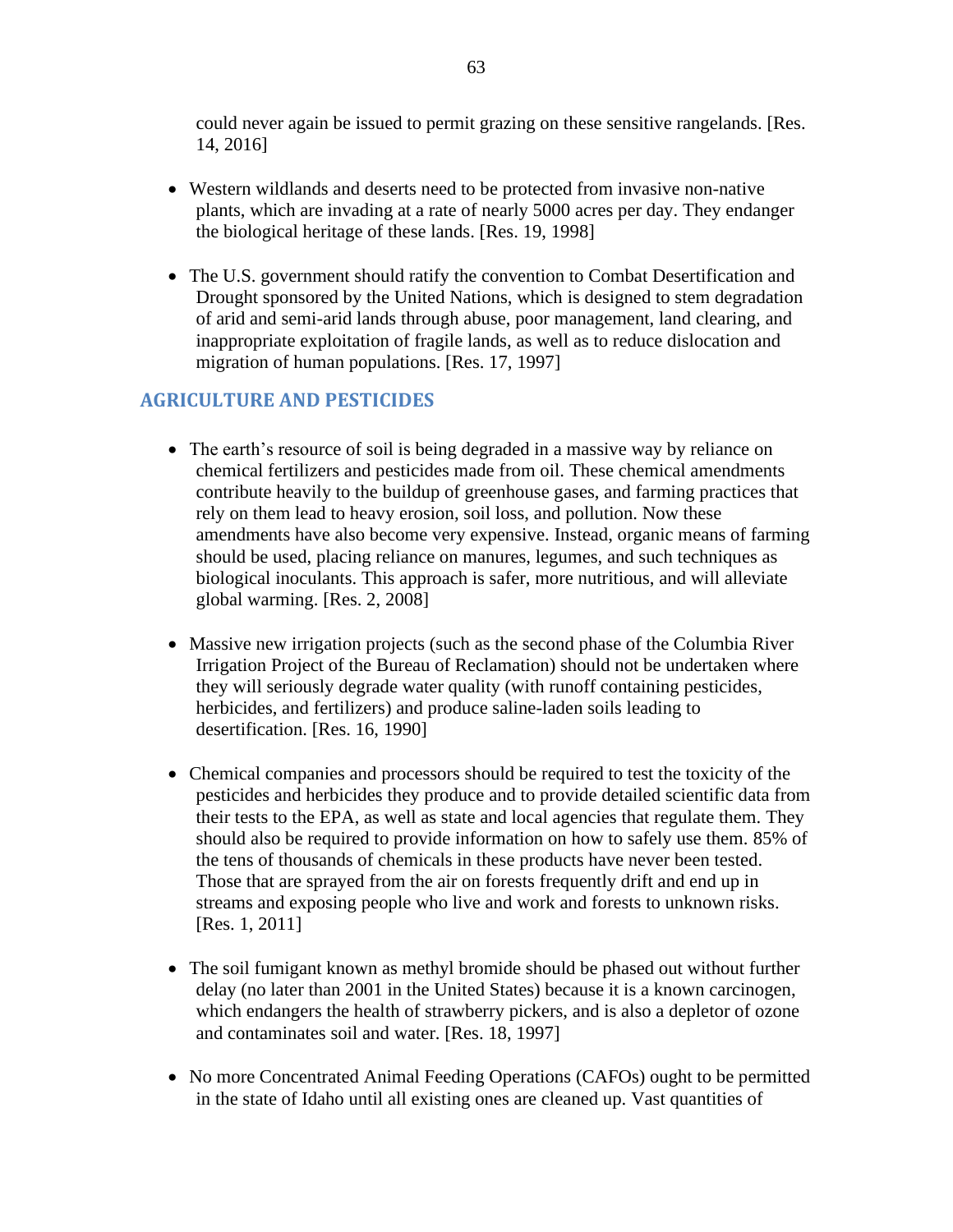hydrogen sulfide and ammonia generated by such CAFOs pose serious environmental and public health dangers (via pollution of air and water). A pending proposal in Idaho for a CAFO supporting 590,000 hogs is particularly unacceptable. [Res. 2, 2000]

• States should not allow any more CAFOs (Confined Animal Feeding Operations) to be built until existing ones that are polluting in violation of standards are cleaned up or are replaced by new ones that are in compliance with those standards. (Few CAFOs now meet standards and are major sources of pollution of nearby streams and of ground water, and well as of ambient air. One in Oregon at Boardman now is the largest source of ammonia in America.) [Res. 3, 2018]

## **LAND USE**

- States should enact legislation establishing statewide planning goals for land use, which should be reflected in land-use plans adopted by local jurisdictions. Such goals should combat unplanned growth, wasteful and uncoordinated development, sprawl, destabilization of established communities, and divisive conflicts over the future of communities. They should also guard against the loss of farm and forest lands, declines in fish populations, loss of valuable wetlands, loss of ecological diversity, and polluted air and water. Efforts along these lines in Washington State were supported in 1990. [Res. 25, 1990]
- Urban growth boundaries should be adopted by cities and counties in the west. They will provide an officially mapped line that clearly delineates land zoned for urbanization and that zoned for conservation, agriculture and open space. Such boundaries discourage land speculation and provide a tool to control sprawl, while protecting open space. They create incentives for compact growth. [Res. 27, 2003]
- Public lands to the north of Reno (up to 30 miles north) should not be disposed of on a wholesale basis to facilitate expand urban development in this area. This land is needed for wildlife and is too valuable as open space and wild land. [Res. 1, 2006]
- Because open space is critical in places such as southern Washoe County in Nevada to provide habitat for wildlife, to protect water resources, vegetation, and to provide opportunities for recreation and ecotourism, it is important that Washoe County proceed to study its open space needs, particularly in the southern part of the county. [Res. 11, 2007]
- Urban communities and counties should take action to identify appropriate open spaces and create a process for acquiring them before such spaces are preempted by development. Neighborhood parks and green, outdoor spaces provide needed opportunities for recreation and relaxation, as well as a means to overcome a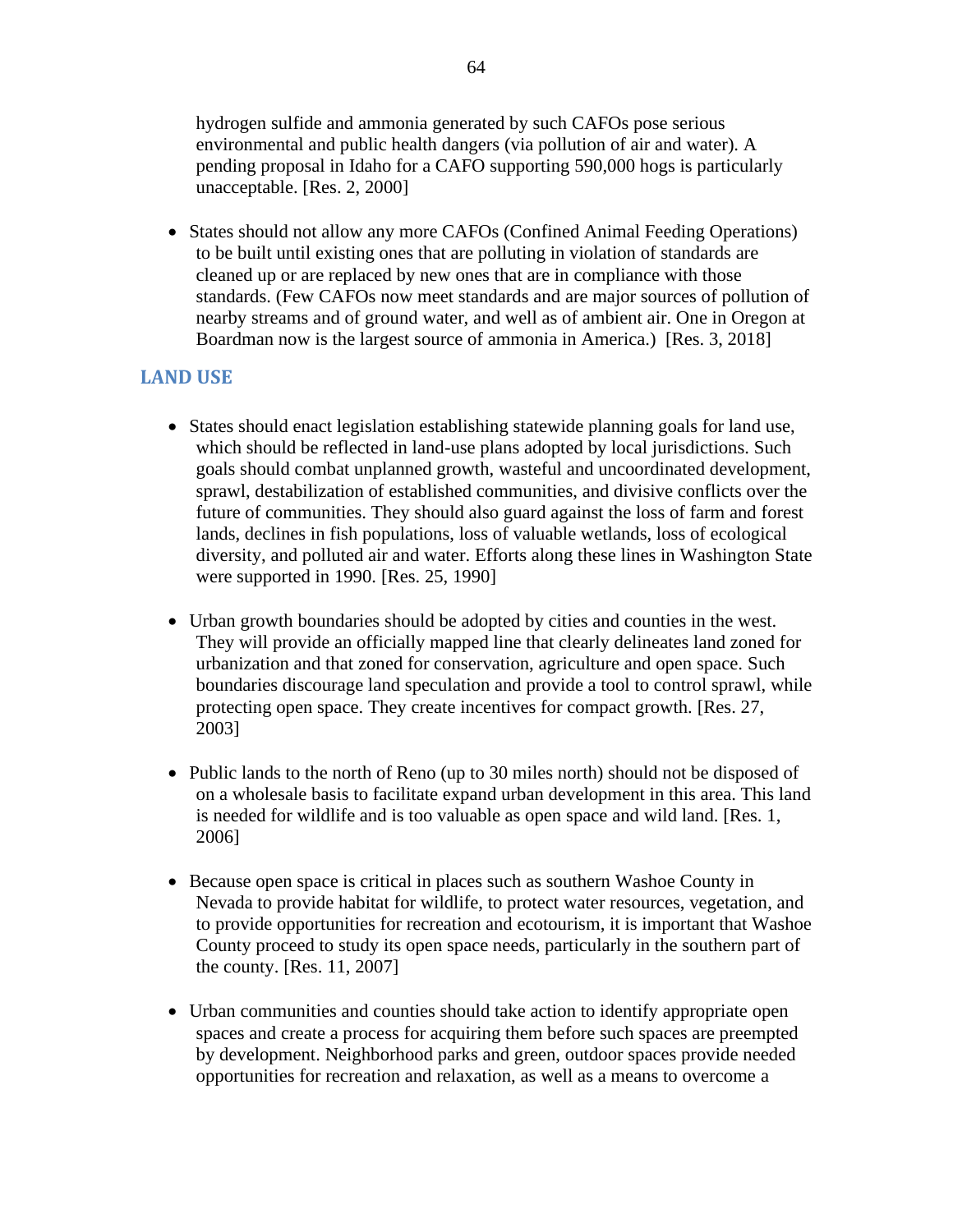sense of isolation. Rapid population growth now makes such action imperative. [Res. 8, 1996]

- To curb sprawl and the preemption of habitat, there must be less dependence on cars and trucks and less pressure for enlarging highways and providing more parking lots. A greater percentage of gas taxes must be used for public transportation. More funds must be provided to improve public transit and rapid transit. Better use must be made of under-utilized rail lines, and major portions of long-haul freight must be shifted from highways to more efficient railroads. New development projects should not be planned that are not accessible to nonmotorists. Outdoor clubs should plan activities with the use of public transportation. [Res. 7, 1997]
- A transparent, public process should be used to chart the future of the 270,000 acre Tejon Ranch between Bakersfield and Los Angeles. Many environmentally important resources exist on the tract, including key habitat and 57 listed and sensitive plant and animal species. These should be inventoried, in a scientifically valid way, before decisions are made about the future of the tract. Information is needed about the habitat needs of species found there that require large areas. Clear, objective criteria must be used to make decisions. Public input must be invited. All or large parts of the area should be put in public ownership. [Res. 28, 2003] Because scientific evidence now exists to demonstrate that this area is a hotspot for biological diversity (including for the endangered California condor), and its development could exacerbate urban sprawl, 245,000 acres there should be acquired for protection to safeguard its habitat, with sensible development allowed on the remainder of the ranch. [Res. 5, 2006]
- The time has come to make the Tejon Ranch either a national or state park, or accord it to some other appropriate designation, to protect its unique biodiversity (it is one of the world's 25 biological "hotspots"). [Res. 9, 2007]
- Because of its sensitivity as an important trout stream, which should be considered for addition to the federal systems of Wild and Scenic Rivers, a major inholding on Upper Deep Creek in California's San Barnardino National Forest should not be developed with a subdivision. [Res. 2, 1995]
- The ski development at Mt. Hood Meadows in Oregon should not be expanded as a year-round resort because of the threat that such expansion would pose to alpine meadows, glacial streams and wetlands (the summer impact would exceed that in the winter). [Res. 14, 1998]
- Major ski resorts should not be built in the relatively undeveloped Methow Valley of eastern Washington State because of the threat they pose to the area's wildlife habitat and quality of life, including low-impact recreational opportunity. [Res. 34, 1991]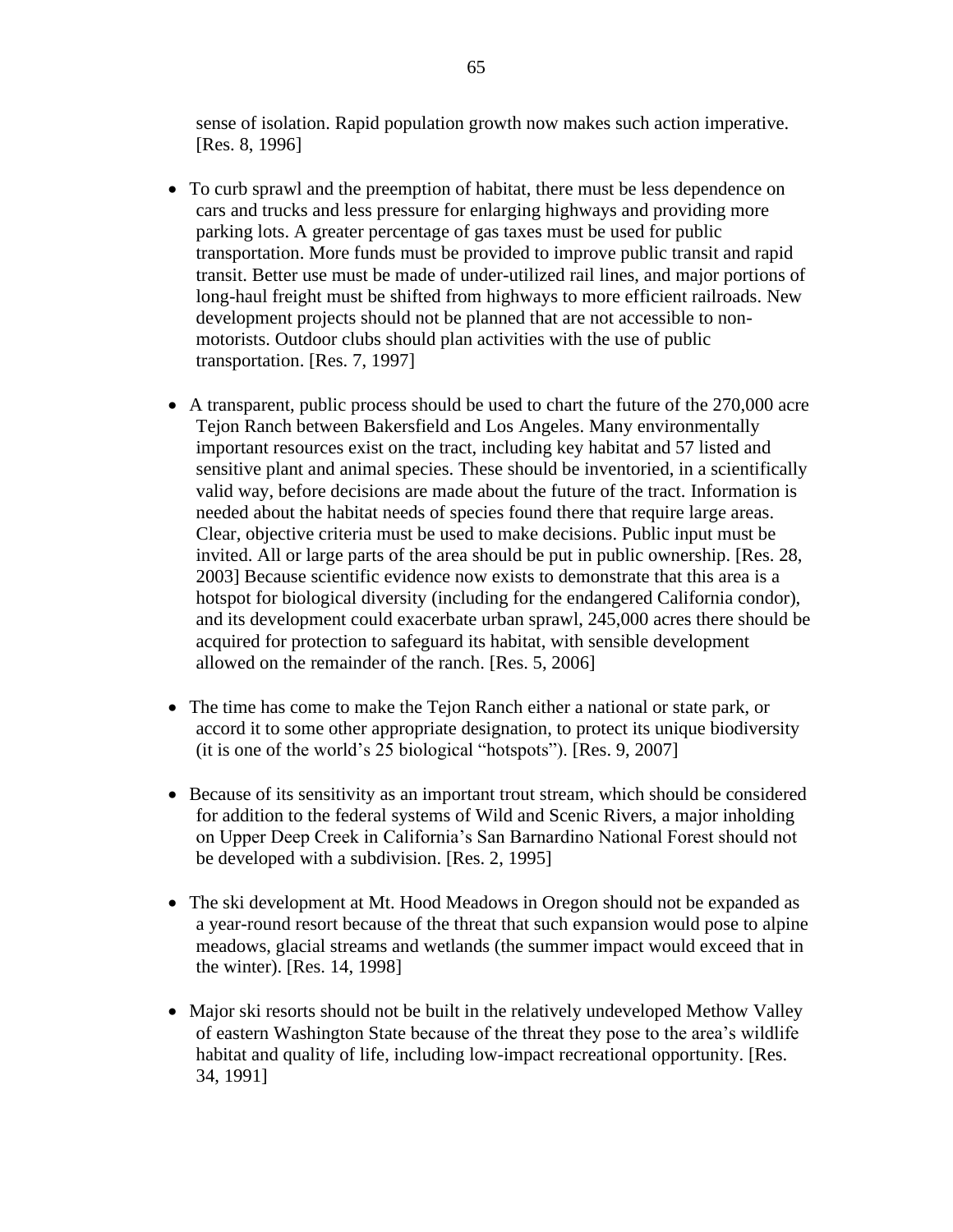• The forests of the foothills overlooking Puget Sound must not be converted to urban uses. Various methods should be employed to assure that they remain in forest. If they are managed as timber, standards should be improved to better protect fish and wildlife. [Res. 31, 1999]

## **MINING**

- The 1872 law governing mining on the public domain is antiquated and should be reformed. The so-called "wise use" movement, which is funded by major mining and oil companies, is trying to prevent this needed reform. [Res. 35, 1991] This movement wants to transfer federal lands to state and private ownership. Efforts to appease this movement should be resisted, as by easing environmental restrictions and preventing environmentalists from going to court. [Res. 11, 1992] As an example, the five-acre mill site restriction in the current law (i.e., preventing use of additional acreage for such uses as tailing piles and ponds) should be enforced and not weakened. The 1872 Mining Law should be reformed so that agencies can determine when other public values exceed mineral values and so that they can require a reclamation plan, with a bond, and obtain a fair return for use of public resources. Moreover, patenting of public lands (i.e., privatization) should be ended. [Res. 6, 1999; Res. 21, 2002] In addition, the reforms should allow federal agencies to determine whether mining should be allowed at all. If mining is allowed, then these agencies should require a plan of reclamation, require that a bond should be posted, and obtain a fair return for the use of public resources. [Res. 21, 2002]
- Filers should not be allowed to proceed to develop mines on inventoried roadless lands within national forests until either environmental impact statements are prepared or at least environmental assessments. In some cases, restrictions are being applied in these situations and reclamation of the sites when mining is completed. These indicate that the Forest Service is making decisions with regard to mining and has discretion (which is required under NEPA). [Res. 9, 2011]
- An earmarked fund should be established to clean up abandoned hard-rock mines. It should be funded by taxes on current hard-rock mining to provide funding for situations where those who once owned these mines can no longer be found, and no one wants to take on the clean-up task. Nearly 20 percent of all rivers in the nation are now polluted by such abandoned mines, and 40 percent of all headwater streams in the West. Pollution from shafts driven into slopes for metalliferous ores are the main problem. There are now almost a half million such mines. [Res. 23, 2005]
- Heap leach mining, which uses cyanide and other dangerous chemicals to extract gold and then is stored in open tailing ponds, should be banned in the Pacific Northwest because of the danger it poses to plant and animal life. In any event, performance bonds should be posted that are large enough to assure that the land is restored to its natural state.[Res. 11, 1993]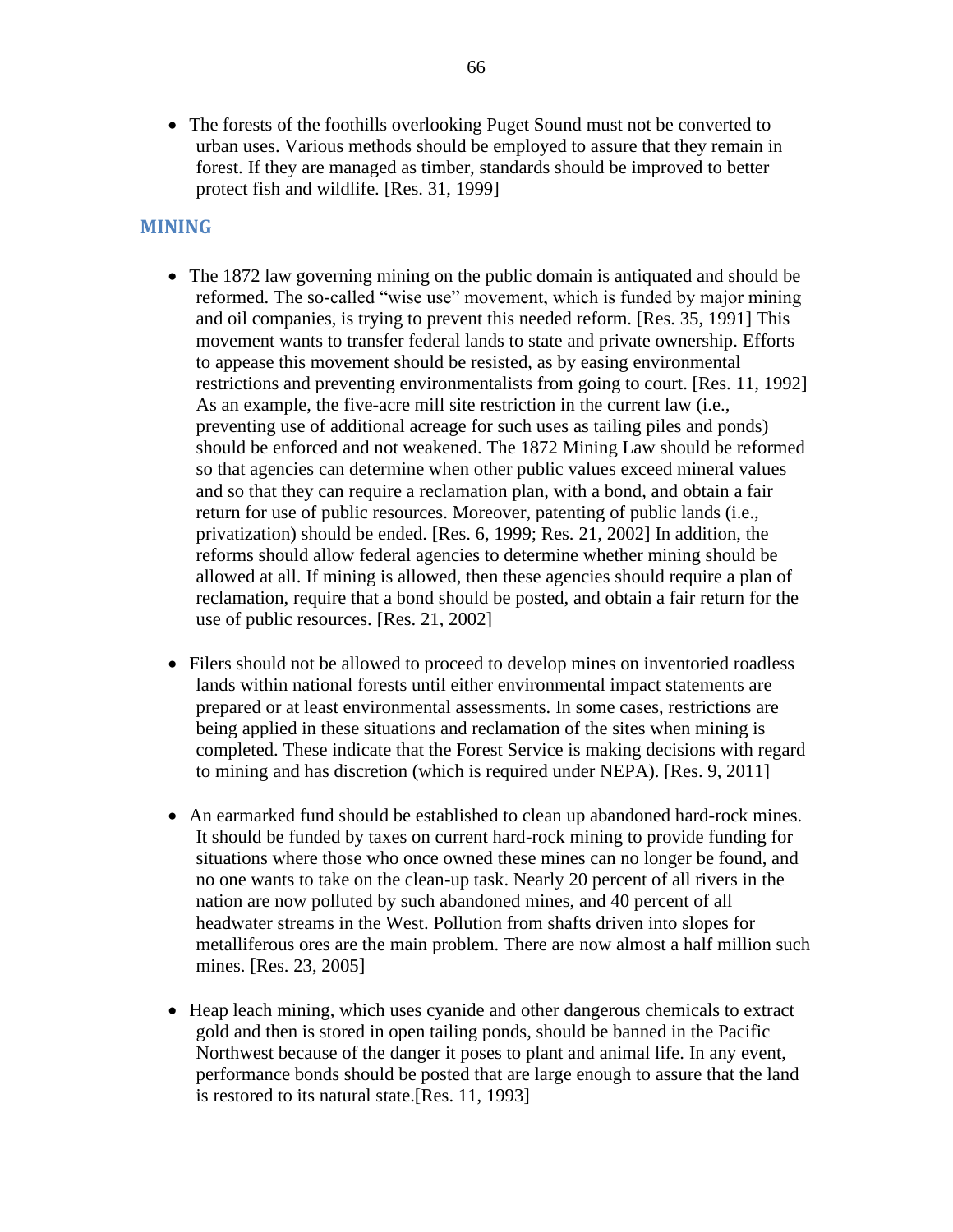- Because heap-leach mining for gold in Nevada in the Carlin trend releases problematic amounts of mercury, which pollutes the air and water bodies to the east and north of the mines and poses public health hazards, the amounts of mercury released should be carefully monitored on a monthly basis (by the state EPA) and immediate remedial action taken if large amounts of mercury are emitted. [Res. 11, 2006] The legislature of Nevada took appropriate action in requiring monitoring of these mercury emissions on a monthly basis; moreover, the state should issue an annual report showing that the mining companies have complied with this requirement. [Res. 20, 2007]
- Surface mining of the hard-rock variety often leaves open pits across the landscape, which are often filled with contaminated water. States, such as Nevada where this is common, should require that these be restored, with funding that the mining companies that created them should be required to provide. There should be standards for the quality of water that collects in these pits, which may provide scarce habitat for fish if cleaned up. [Res. 9, 2013]
- 13,000 acres at the entrance to the Cave Creek Canyon in Arizona should be withdrawn from mineral entry by the Forest Service to protect the area's unique biodiversity from a proposed open pit gold mine. [Res. 2, 1991]
- All federal lands in and near the Bodie State Historical Park in California (within the Bodie Bowl) should be withdrawn from entry under federal mining laws so as to better protect this outstanding, historic ghost town from new mining ventures. [Res. 8, 1992]
- No special use permit should be issued by local county authorities for a mine to extract clay (for "kitty litter") from a site on BLM land in Washoe County, Nevada which is next to housing developments and an Indian colony north of Reno-Sparks because of the problems that would be created of dust, noise, traffic, and water use. [Res. 11, 2001]
- No mine, such as the "New World Mine" proposed by Noranda, should be developed on the periphery of Yellowstone National Park because of the risk that it would pose to surface waters (from acidic runoff), to a designated Wild River (to the Clark's Fork of the Yellowstone River) and to a national park. The mine is another example of the abuse and give away of public resources that can occur under the Mining law of 1872, which needs to be replaced with an environmentally sound and fiscally-prudent law. [Res. 3, 1994]
- The Thompson Creek molybdenum mine on tributaries of the Salmon River in Idaho should not be enlarged in ways that dump acid drainage into these tributaries and thereby threaten critically important fisheries and other outstanding values. [Res. 21, 1998]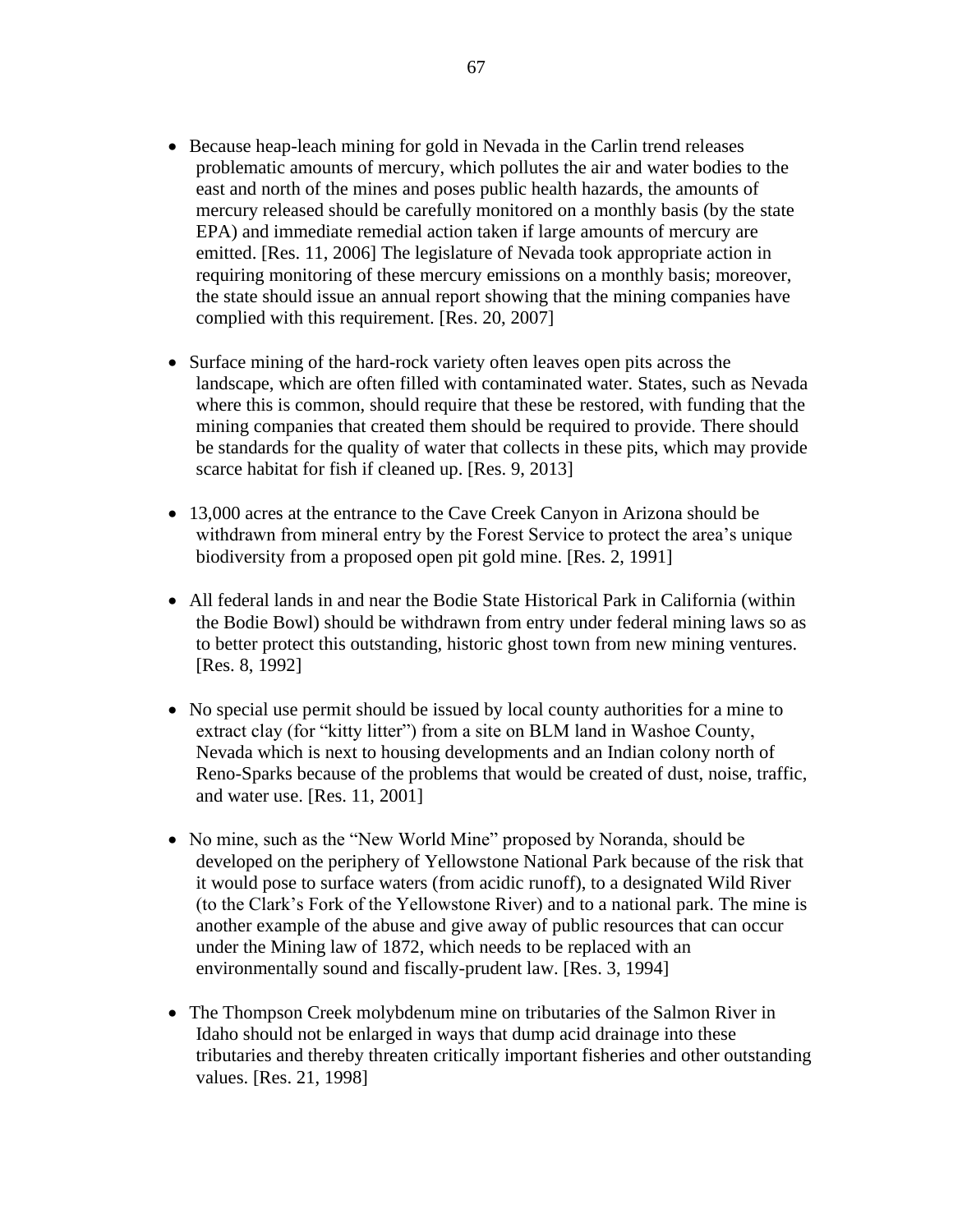- The withdrawal of 1.2 million acres from mineral entry in the Siskiyou National Forest of Oregon should be maintained and made permanent. The withdrawal made at the end of the Clinton Administration should not be shrunk by 90% as the Bush Administration proposes to do. Rare plants and key wildlife habitat are threatened by mining in that forest. [Res. 21, 2002]
- No open pit mine should be developed within the Buckhorn Mountains of Washington State because of the danger posed by toxic tailings to surface waters and the destruction of critical wildlife habitat. The proposal to mine there by the Battle Mountain Gold Company is flawed both in scope and design and should be rejected. [Res. 13, 1995] It would risk environmental damage because of the acidgenerating rock that would be exposed, as well as the use cyanide. No legislation should be enacted to exempt this mine from the five-acre mill site limitation. [Res. 12, 1999]
- The government of British Columbia should reject proposals to build a new 160 km road in the watershed of the Taku River to provide access to a re-opened Tulsequah Mine, which would adversely affect habitat there for such species as grizzly and black bear, wolves, coyote, lynx, mountain goats and sheep and salmon (largest producer in B.C.). [Res. 26, 1999]
- The FWOC opposes proceeding with development of the Pebble Mine in Alaska on the headwaters of Bristol Bay, which is prime salmon habitat - in fact, a worldquality resource, which the mine would seriously degrade. [Res. 5, 2020]

## **OIL: DRILLING, TANKERS, ETC**

• The Arctic Wildlife Refuge and sensitive areas offshore of it must be protected against exploration for oil or drilling for oil. The FWOC opposes any invasion of the Refuge and these offshore areas by oil interests. [Res. 12, 1990] The areas would only provide 51 days of fuel if developed. [Res. 11, 2000] The section of the Arctic National Wildlife Refuge on the Arctic plain ought to be closed to oil exploration and drilling and added to the National Wilderness Preservation System. The biological heart of this refuge, which contains the most important polar bear denning habitat in the U.S., harbors millions of migratory birds and critical calving and summer feeding ground for the Porcupine caribou herd, ought not be jeopardized; this habitat needs to survive untouched. [Res. 17, 1995] Legislation ought to be enacted giving wilderness designation to the coastal plain of this refuge. [Res. 7, 2007] Because of its important values as habitat for the birds of the Pacific Flyway, for polar bears, the clean water it provides for whales in nearby waters, as well as the habitat it provides for a multitude of animals as America's Serengeti, the Arctic National Wildlife Refuge must be accorded greater protection NOW. It is also important as habitat for the native peoples who live there. It must be protected from oil development and other activities that would compromise its values." [Res. 7, 2016]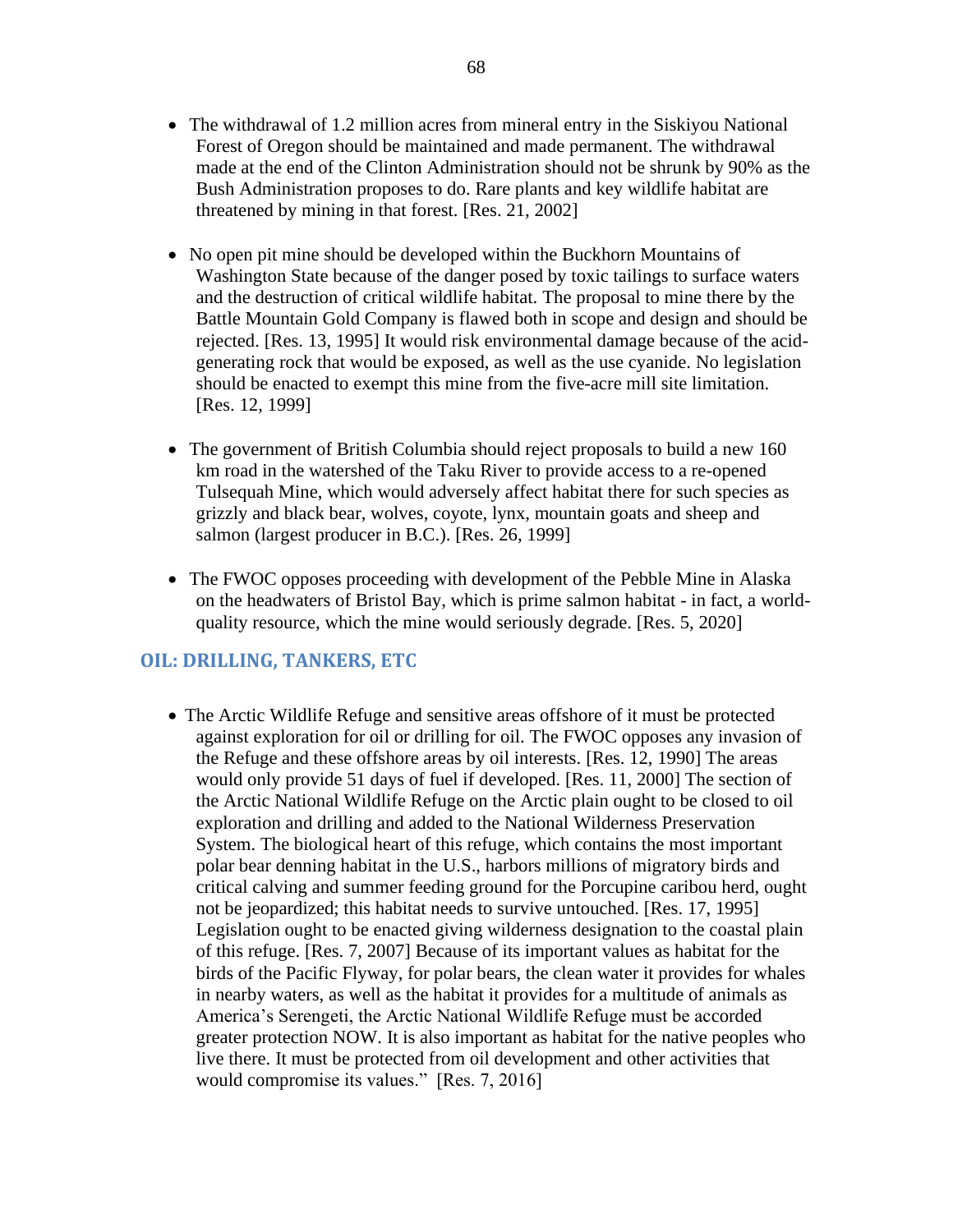- The FWOC urges the Biden Administration to stop defending the Willow lease for oil drilling in Alaska that was made by the Trump Administration. The Willow lease is west of the Arctic Wildlife Range but is on the Arctic Plain, where oil development must be ended in light of the need to end use of fossil fuels with climate change underway. [Res. 3, 2021]
- All decisions regarding oil development must be accompanied by full NEPA compliance and reviews required under the Endangered Species Act. [Res. 12, 1990]
- The FWOC supports continued moratoria on drilling for oil in sensitive offshore areas. [Res. 12, 1990]
- In light of the fact that 68 million acres of public land have been leased to oil companies which they are not choosing to develop, no more areas offshore of California, Oregon, and Washington should be opened for oil and gas drilling. The need simply does not exist. [Res. 18, 2008]
- The federal government should cease leasing rights to drill for oil in federal offshore waters and should cease leasing rights to develop new fossil fuels on federal lands. It is no longer acceptable to add more fossil fuels to those being burned and adding to the level of greenhouse gasses causing climate change. [Res. 8, 2015]
- The FWOC urges the Interior Department of the Biden Administration to proceed to terminate its oil leasing program on public lands and waters as soon as it legally can. [Res. 8, 2021]
- Federal law should require that all oil tankers operating in U.S. waters have double hulls to reduce risk of oil spills from collisions, as well as other safeguards to prevent accidents. Those transporting oil at sea should have comprehensive contingency plans in the event of accidents. [Res. 13, 1990]
- The quality and productivity of the waters of Puget Sound should not be jeopardized by projects that would risk more oil spills there, such as the Trans-Mountain Pipeline Project that would construct an oil facility near Port Angeles and bring larger tankers into these waters. [Res. 21, 1991]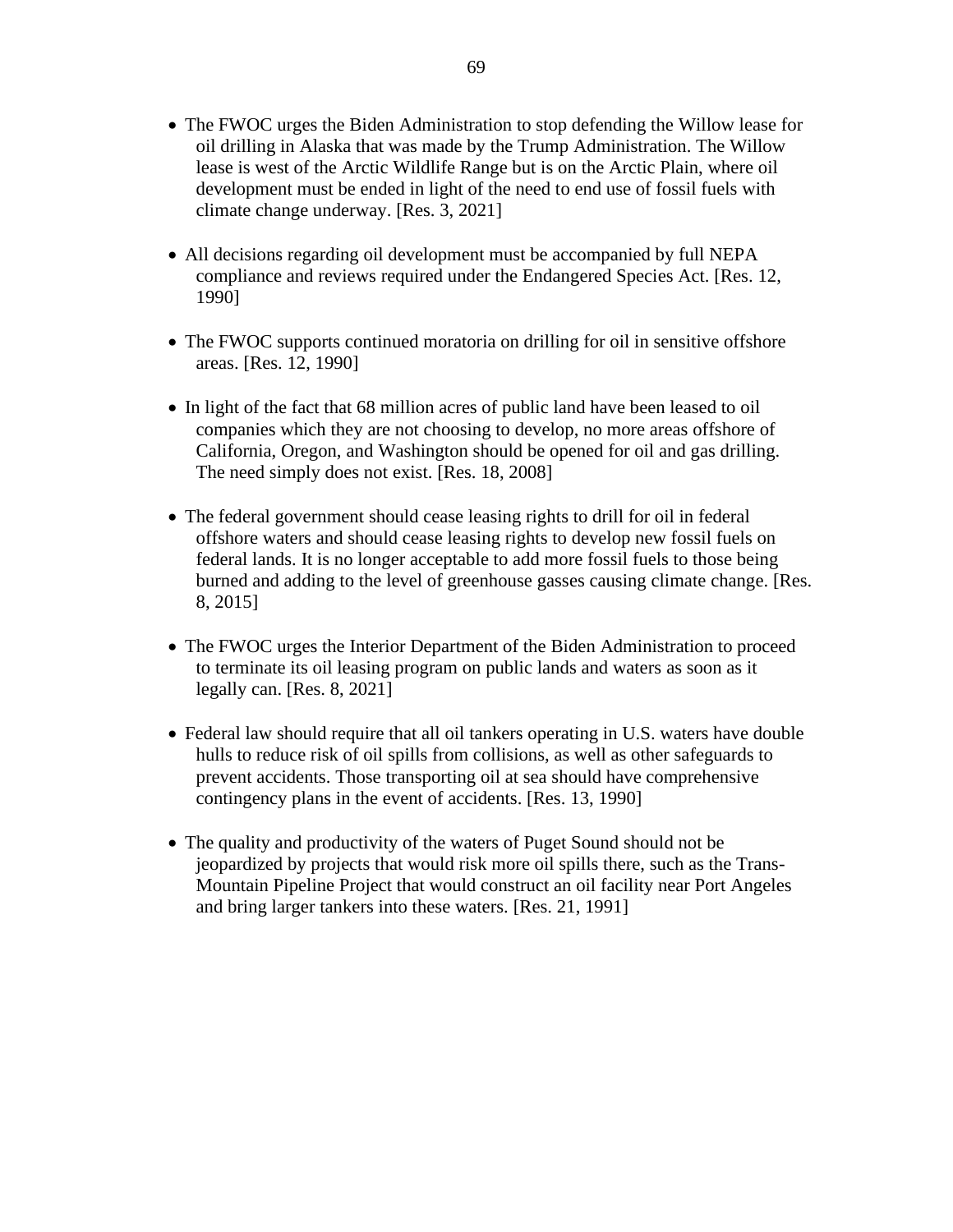## **ENVIRONMENTAL POLICY**

- The measure proposed by Congress in 2016 to fund the Interior Department in the following year should not be signed because it contains too many antienvironmental riders, such as the one preventing the President from establishing new national monuments. Funding should come through some other avenue, such as a continuing resolution." [Res. 15, 2016]
- The FWOC urges incoming Pres. Joe Biden to take immediate steps to cancel all efforts of Pres. Trump to roll-back environmental regulations, as well as those still in force ordered by previous Presidents. [Res. 1, 2020]

### **ENVIRONMENTAL EDUCATION**

• States should require that courses in environmental education be taught all levels, particularly in early school years. Such education will help make citizens more aware of their dependence on their environment and their responsibilities to it. [Res. 11, 1990]

## **POPULATION CONTROL**

- Growth in the size of the human population must be limited; it is already too large. [Res. 14, 1991]
- Foreign aid to developing countries for the purpose of supporting education in family planning should be continued and expanded, as well as to support necessary studies of this subject. Current global rates of growth in human population are not sustainable and steadily wipe out other forms of life with which we are interdependent. [Res. 28, 1991]

### **FOOD SAFETY**

- Fines should be imposed on food producers who use chemicals as additives where non-chemical preservatives have been shown to be effective. Regulations should require disclosure in an understandable manner on product labels of all additives. Undue chemical intrusion into the human food supply should be avoided, including growth stimulating materials. [Res. 15, 1990]
- Labels should be placed on foods that contain organisms that have been genetically modified or engineered (GMOs) so that each individual/purchaser can make their own judgments about the potential risks to their own health from consuming them. Some may also have allergenic properties. These foods have had genes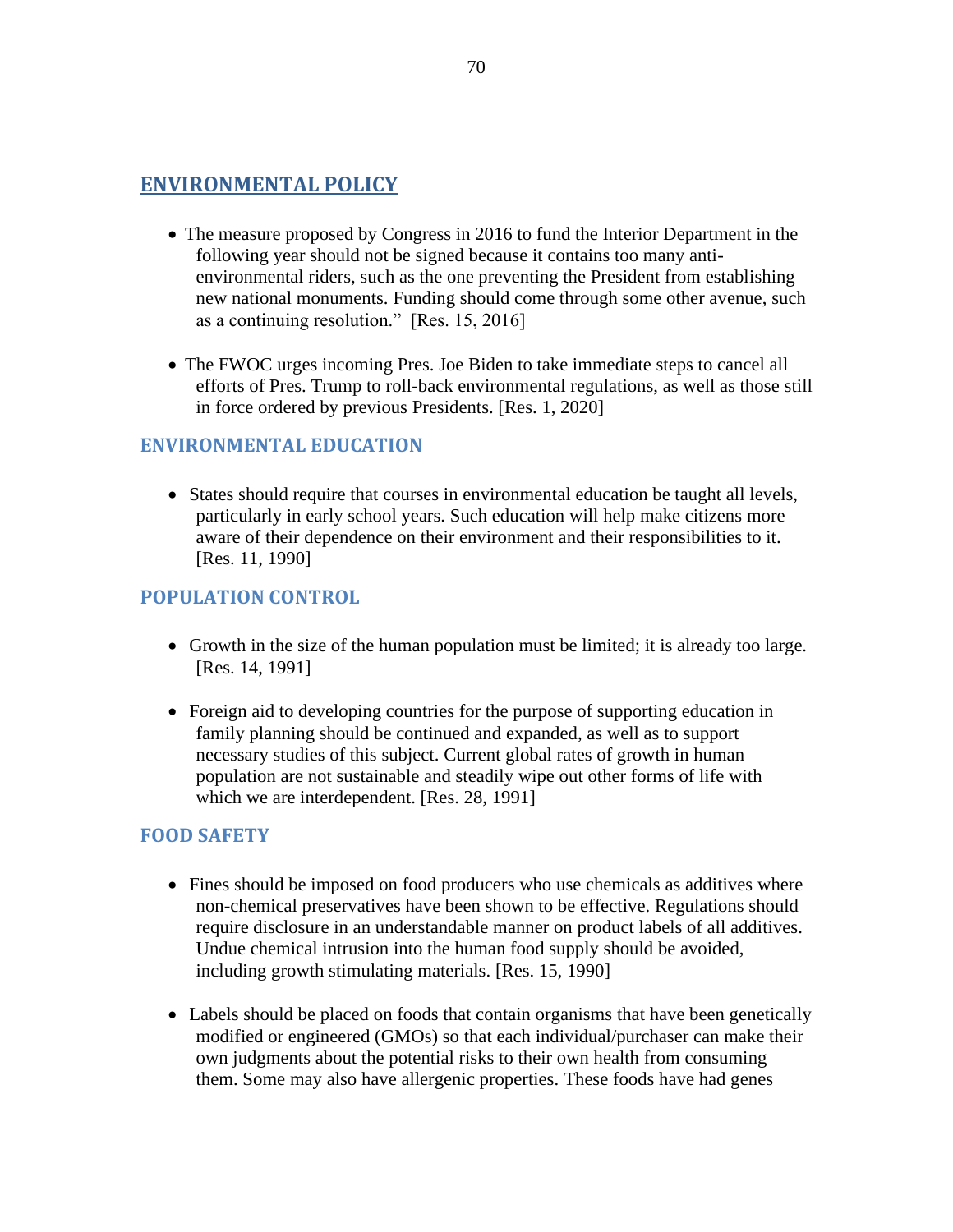inserted into them to make them tolerate insecticides and weed killers. [Res. 4, 2012]

## **RECYCLING AND "GREEN" PRODUCTS**

- Local and regional authorities should establish broad programs for recycling that will provide economic incentives and penalties to encourage compliance. Such programs will reduce demands on scarce natural resources and avoid impacting remote sites with landfills, or degrading air quality through incineration. [Res. 10, 1990]
- Those who package products should avoid unnecessary packaging and use materials that are biodegradable or are readily recycled. Governments at federal and state levels should encourage such usage, as well as means of transport and products that are environ-mentally safe. [Res. 9, 10, 1990]
- Consumers should buy "tree-free" paper whenever possible because, thereby, they reduce pressures on forests, the production process is more environmentally acceptable, and such paper can be less expensive (can come from hemp, esparto, bagasse, kenaf, or other fiber products). [Res. 22, 1995]
- Consumers of wood products should be encouraged to buy wood certified by the Forest Stewardship Council (FSC) and stamped with its label because this wood comes from forests which are sustainably managed to protect wildlife and water quality, as well to respect social concerns. There is a critical link between the health of our forests, the way they are logged, and the products people buy. Washington State should seek certification of its state-owned forests. [Res. 11, 2004]
- The California state legislature should close the loophole in its law governing the recycling of beverage containers to extend deposit requirements to cover noncarbonated beverages (e.g., mineral waters, all soft drinks, juices, iced teas, etc). [Res. 4, 1999]

### **INTERNATIONAL**

• Citizens should participate in international processes to plan environmental policy, such as the Earth Summit of 1992, and the government of the United States should play a leadership role. Ideals promulgated globally at such conferences should be implemented in every community. [Res. 31, 1991]

### **CLIMATE CHANGE**

• Increases in emissions of greenhouse gasses (including  $CO<sub>2</sub>$ , methane, CFCs, etc) are causing global warming. Multi-national solutions on a worldwide basis must be found. Contributing to such solutions will be steps such as improvements in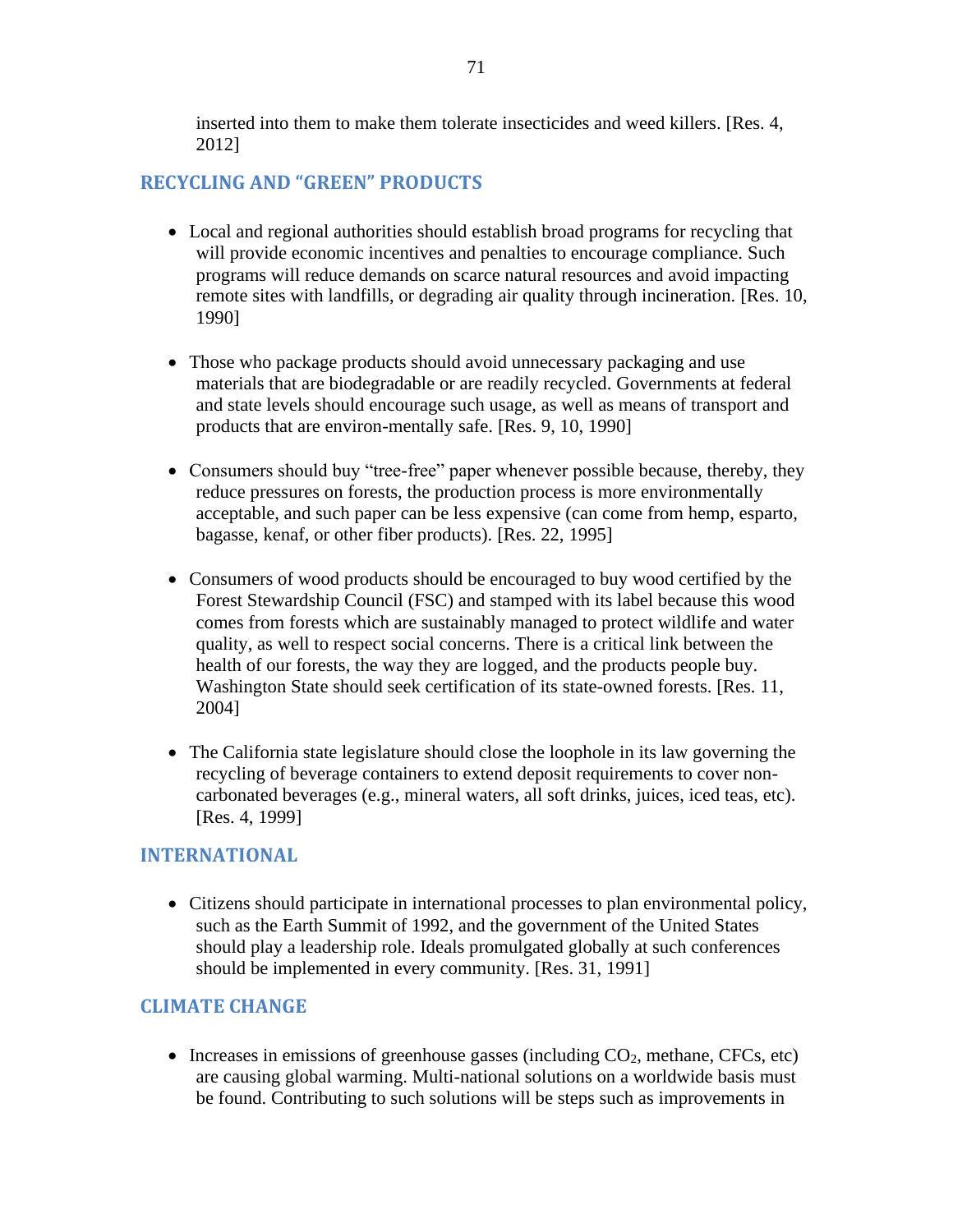mandatory fuel economy standards for automobiles, reduced consumption of beef and herds of cattle, improvements in energy efficiency, and sustainable energy policies. Forests should be maintained to function as purifiers of air. We must also rely less on fossil fuels. Needed is a uniform, worldwide code of environmental policies that will keep nations on track in combating global warming. [Res. 38, 1991]

- Global warming is a real phenomenon which can cause irreversible and catastrophic changes to the world's climate and its environment and all its creatures. Human contributions to this problem must be curtailed, especially release of  $CO<sub>2</sub>$  from combustion processes. [Res. 26, 1995] Due to the damage that global climate change will wreak on the existing natural world, the amount of global warming gasses added to the world's atmosphere must be reduced. [Res. 1, 1997]
- The United States should participate actively in efforts to implement the Kyoto Protocol to the Climate Change Convention such as the 2001 Bonn Agreement so that practical steps can be taken to reduce greenhouse gasses and alleviate global warming. [Res. 28, 2001]
- At all levels of government, as well as in private life, the following strategies should be pursued to combat global warming: preservation and responsible management of forests; clean-car standards; use of non- $CO<sub>2</sub>$  producing energy sources; use of renewable fuels; use of solar energy; responsible land-use planning; high-density urban development; green building practices; promotion of non-motorized recreational activities; use of public transportation; and carpooling. [Res. 12, 2006]
- Regulations proposed by the EPA and the BLM in 2016 to reduce releases of methane are needed and should be implemented. Methane is a powerful greenhouse gas contributing to climate change. The regulations would apply to both new and existing operations and would limit flaring, require frequent inspections and repair of equipment used in oil and gas operations and that outdated equipment be discarded and replaced." [Res. 11, 2016]
- In managing activities on federal lands that contribute to climate change, the federal government should maximize storage of carbon in situ and reduce the amount of extraction and transport of fossil fuels on these lands. Federal land management agencies should minimize the climate impacts of their activities such as in logging, livestock grazing, constructing roads and managing vehicular use, and recreation. In their priorities in managing such lands, the federal government should seek to maximize the preservation of biodiversity and ecosystem function. It should also work to reduce the overall consumption of fossil fuels by shifting to renewables and try to avoid having any adverse impacts on ecosystem function. These agencies should respond to a call to action along these lines, which all parties should support. [Res. 3, 2015]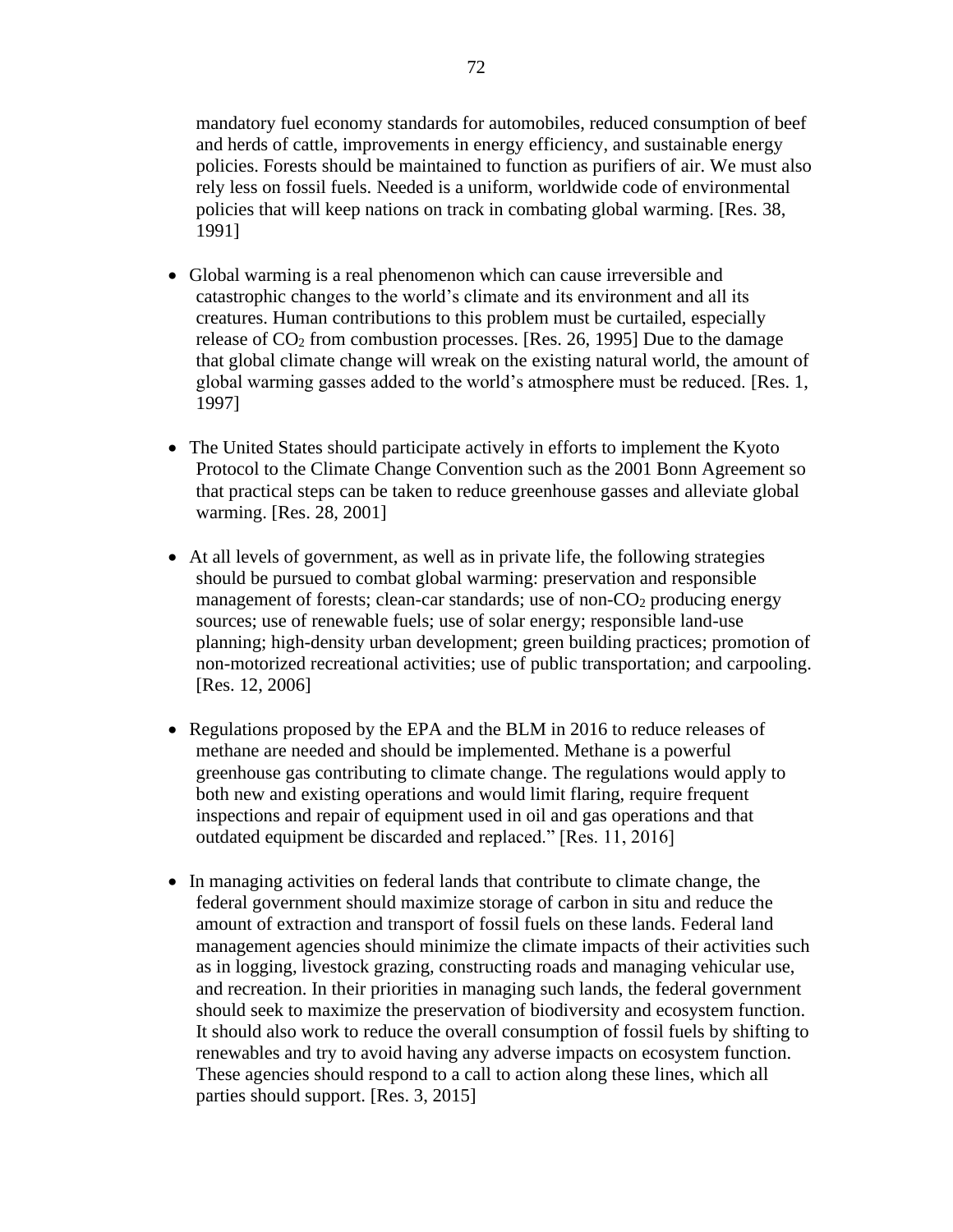- Energy independence must be sought through green, environmentally friendly industries. Jobs provided from such industries are sustainable; jobs should not be sought from short-term, temporary expedients; the environment should not be sacrificed in times of economic downturns; politicians should resist such pressures. [Res. 8, 2009]
- Because outdoor clubs and the Federation of Western Outdoor Clubs itself contribute to global warming through driving to the sites of their activities, we must all reduce our carbon footprint. The Federation encourages its member clubs to examine their own contribution, to educate their members, and to take steps to minimize their carbon footprint and to offset it. The Federation will offset the carbon expended in mounting its own conventions. [Res. 21, 2007]
- Because of the magnitude of reductions that must be made in the emission of greenhouse gasses and the urgency of doing so, reductions should be made sooner than the targets set by the UN climate panel for 2020 and 2050. Congressional delegations should be urged to make these reductions sooner than those dates and pursued more aggressively. [Res. 7, 2009]
- In light of President Trump's efforts to withdraw from the Paris Climate Accord, to lower current fuel-efficiency standards for vehicles, to rescind the Clean Power Plan established by President Obama, and to withdraw his rules for limiting releases of methane, the FWOC urges maximum resistance to these efforts, including the possibility of challenges to them in courts of law. [Res. 9, 2017]
- All responsible bodies and authorities should move with all practicable speed toward the transition to renewables and increasing improvements in energy efficiency. Scientists have set forth a plan to provide 100% of the world's power supply by 2030 from solar, wind, and hydro. And McKinsey and Company believes that 40% of the needed reductions can come from improvements in energy efficiency. Some countries already get most of their power from renewables, and presently nearly 17% of the world's energy comes from renewables. And the rate of installation of renewables is growing, and they are quickly becoming cost-competitive. And there is an immense capacity for them to grow. [Res. 4, 2014]
- Climate change is made worse by the wastage of energy used in unnecessary night lighting. Such lighting also disorients wildlife and impacts human health (e.g., suppressing melatonin). Some cities and national parks are now curbing this wastage, with beneficial results. Among the remedial approaches being used are: pointing lights downward, shielding them, replacing incandescent lights with diodes and fluorescent lights. The Federation supports efforts to reduce unneeded night lighting. [Res. 3, 2008]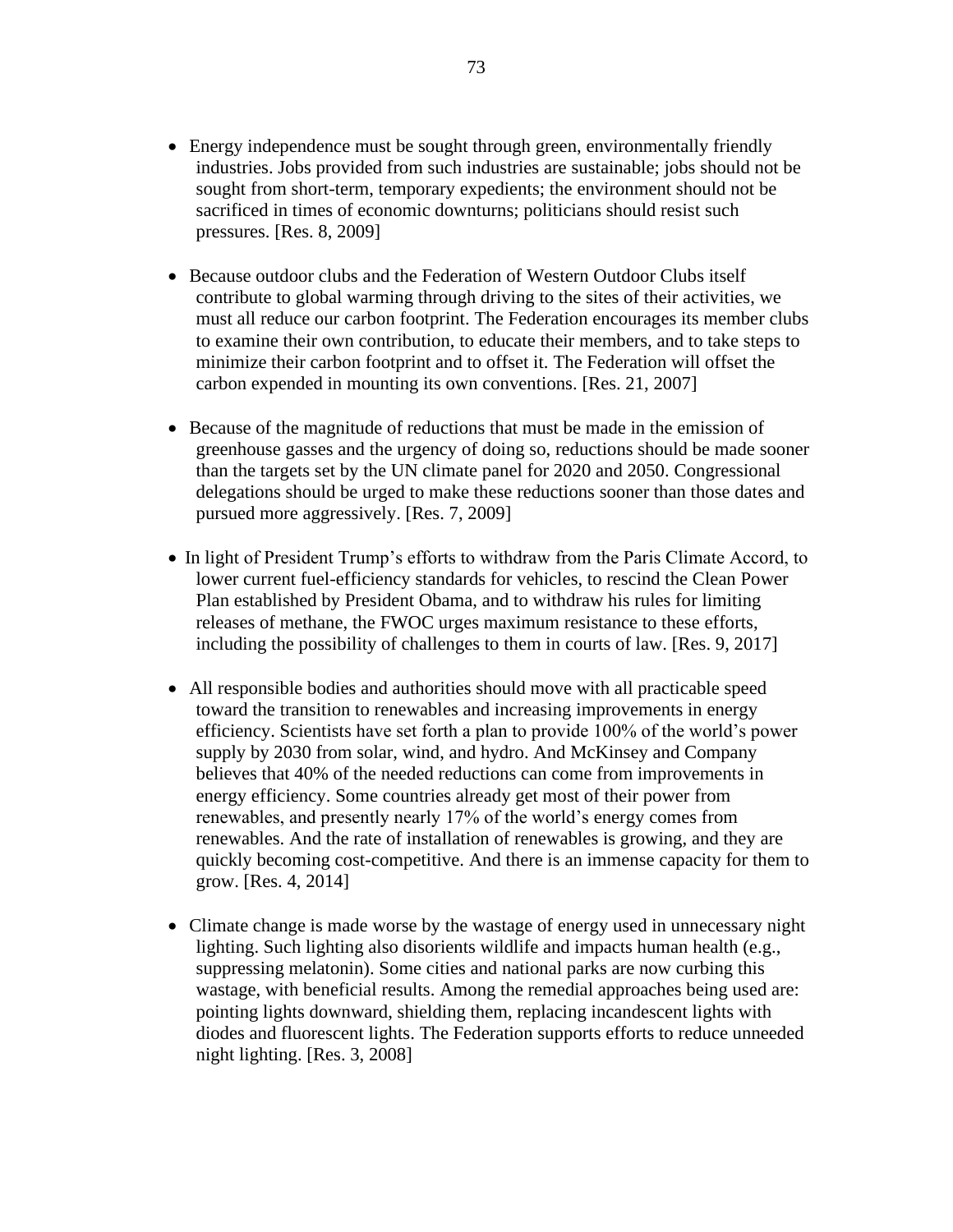#### **ENERGY AND POWER PLANTS**

• National energy policy should focus on energy conservation and renewable sources of energy, not on more oil drilling in sensitive areas, nor the proliferation of nuclear power plants. These latter solutions are not acceptable because of the threat posed to habitat, and their lack of sustainability, as well as the lack of a known technique for safe disposal of nuclear wastes. [Res. 29, 1991]

[Note: In 1994 the Resolutions Committee rejected a proposed resolution in support of nuclear power, as well as deferred discussion of a larger resolution with reference to global warming that called for reconsideration by environmentalists of their opposition to nuclear power. See Addendum, 1994; however, the issue was taken up again in 1995; see next item.

[SUPERCEDED IN PART by the resolution #27, 2001, see below] • Because of the serious challenge of global warming, fossil-fueled power plants,

- which are a primary source of greenhouse gasses such as  $CO<sub>2</sub>$ , must be regarded as the least desirable source of power. When energy conservation isn't enough and new power plants must be built, hydropower should be viewed as the first preference of environmentalists, followed by nuclear power. Furthermore, more research is needed on how to make combustion processes more fuel efficient, as well as to improve the fuel efficiency of electrical devices. [Res. 26, 1995]
- Those states subject to earthquakes should require the owners of facilities for handling fossil fuels, such as tank farms, to install safeguards to contain oil that might be spilled in the event of earthquakes, as well as to limit the danger of fires from the release of other fossil fuels into the environment. They should also be required to post bonds to cover remedial costs. [Res. 4, 2018]
- Protecting areas inside the boundaries of preserves, such as national parks, monuments, and wilderness areas, may not be enough, considering the fact that wild animals may rely on use of corridors and ecosystems outside of them. When large-scale energy projects (such as for solar and wind power, and pipelines and transmission lines) and urban development are sited, priority should be accorded to the health of ecosystems. [Res. 9, 2016]
- To meet growing power demand, existing supplies must be conserved. Increased use should also be made of wind and solar power. If new power plants must be built, preference should be given to natural gas-fired combined cycle types. However, care should be exercised to avoid siting such plants in sensitive areas, such as wild and scenic rivers. Because of such location within the river corridor for the Crooked River wild and scenic river corridor in central Oregon (and because of its consumption of scarce water), the FWOC opposes the location of the Grizzly Power plant (natural gas fired) in central Oregon, near Prineville. [Res. l, 2002]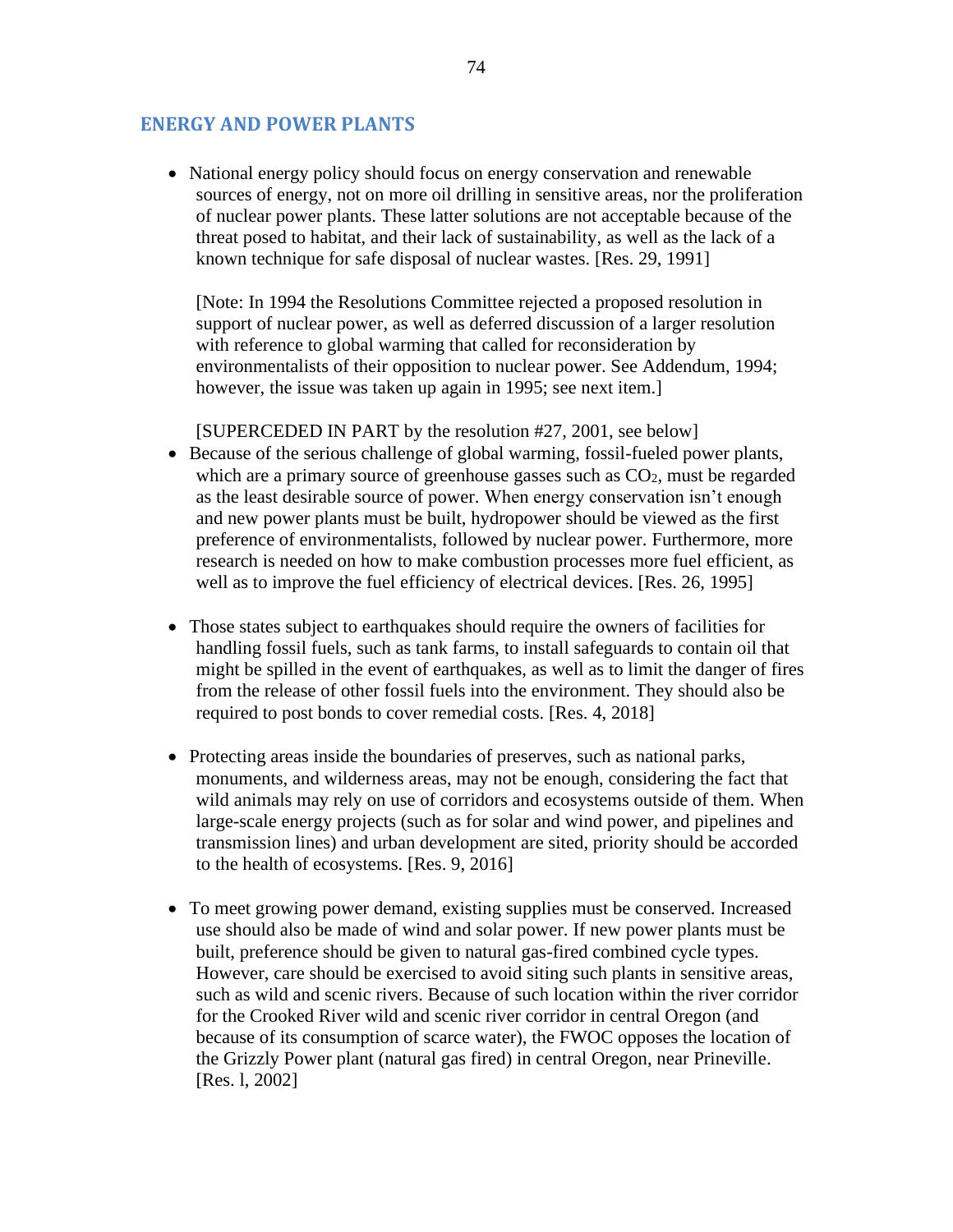- PGE's coal-fired power plant near Boardman in eastern Oregon should be closed at the earliest possible time. It is the largest point source of global-warming gasses in Oregon, producing 5 million tons of  $CO<sub>2</sub>$  annually, as well as being a major source of destructive, conventional pollutants, harming the Columbia Gorge. Endemic plants there are being harmed by acid rain and fog caused by SO2 and NOX from that source. It should not be allowed to control its conventional pollutants and not its greenhouse gasses. Closure makes the best environmental and fiscal sense. [Res. 9, 2010]
- Invasive plant species, such as Giant Cane (Arundo) should not be planted to provide biomass for power generation. PGE is now considering planting and using Giant Cane (Arundo) in its Boardman plant once use of coal there is terminated in 2020. It reproduces vegetatively and is classified in Oregon as a noxious weed. Its spread throughout the Columbia watershed could have disastrous consequences. It is already a problem in California. Its use should be banned. [Res. 4, 2013]
- Export facilities should not be built at Pacific coast ports to ship coal to the Far East. Its combustion in power plants there would have significant adverse environmental effects on the world's climate, as well as release pollutants such as mercury and nitrogen oxides into the atmosphere. Moreover, its transportation in mile and half long trains running much of the time would expose the environment to releases of fugitive coal dust and risk of derailments and increasing traffic congestion in the Columbia Gorge. The Gorge is a sensitive environmental zone that should not be exposed to these risks. [Res. 12, 2011]
- Agencies with authority over projects involving transport by rail of fossil fuels along the Columbia River, such as refineries and transfer terminals, should require that they avoid both direct, indirect, and cumulative adverse environmental impacts. Agencies and localities should deny permits for projects that would increase the transport of coal or crude oil along the Columbia River and its gorge, and the governors of Oregon and Washington should oppose new coal and oil terminals there. Also relevant agencies and legislatures should require disclosure of the volume of fossil fuels to be transported along the river, types of petroleum and its products and derivatives, the proposed transport routes, and the frequency and duration of the proposed transfers—so that authorities will be informed of the risks being posed and can plan to deal with them. The Washington state Energy Facility Siting and Evaluation Council should recommend against siting any new fossil fuel terminals along the river. The Columbia River Gorge Commission has called for a moratorium on all new fossil fuel transport through the Gorge.

Eleven new terminals are currently proposed and being considered. The vast increase in transport of fossil fuels along the river poses risks of increasing pollution, potential accidents, and would increase the amount of global warming.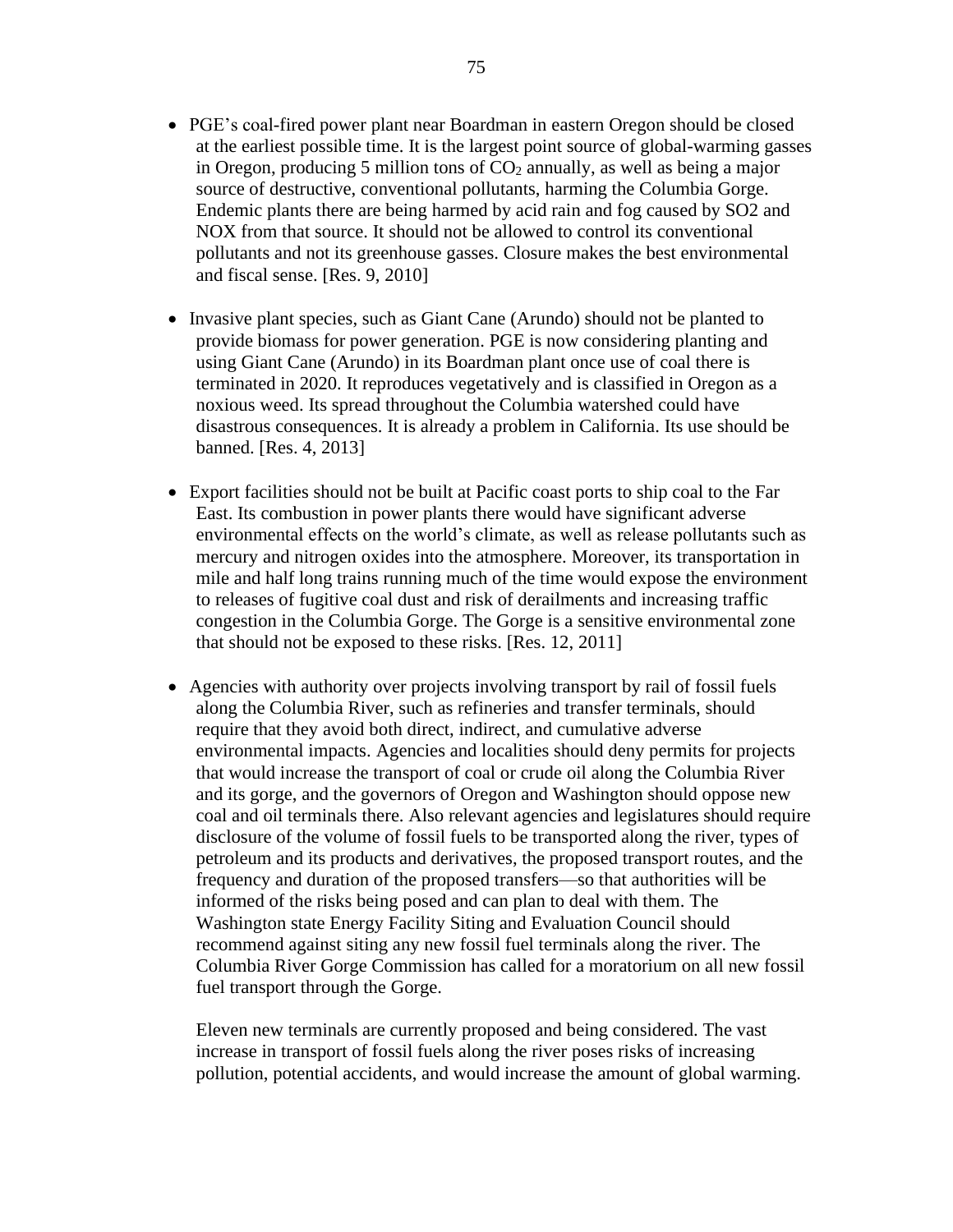DOT at the federal level should promptly adopt regulations to increase safety standards for tank car design and operations, and U.S. and Canadian authorities should require that transport of oil from the Bakken fields avoid populated areas and be regulated under standards for toxic and explosive materials. [Res. 7, 2014]

- Because of its impact on Oregon's environment, its Governor should have a comprehensive analysis made of the impacts of shipping coal through the state for export to China. When burned in China, it will increase  $CO<sub>2</sub>$  emissions and lead to more changes in climate. Toxics included in these emissions will also blow back to Oregon and undermine Oregon's efforts to reduce the incidence of such pollutants and to improve energy efficiency in that state. The coal industry cannot objectively assess the impacts of such exports, which also worsen competitiveness here. [Res. 5, 2012]
- All states are urged to adopt strong measures to deal with the risks posed by the transport of fossil fuels along rail lines, particularly through towns and environmentally sensitive areas. Oregon should improve its laws to match those of its neighbors to provide this protection. Oregon needs to require that the operators of trains prepare plans to deal with emergencies, such as derailments and spills, and to obtain insurance to cover the costs of these events. Before it allows new terminals to be built for the export of fossil fuels, it should require that a full assessment be prepared of the expected effects on the environment and that a lease be obtained from the state before any such facility is built on state-owned land. [Res. 2, 2018]
- While the U.S. is reducing its use of fossil fuels to help slow climate change, it should not export them instead—since that will contribute to global trends of increasing climate change. But safety concerns should also be kept paramount in the transport of fuels and their handling at ports. A ban should be imposed on tankers carrying tar sand crude in U.S. waters, which is difficult to clean up if spilled. [Res. 1, 2016] New port facilities to export fossil fuels should not be built. [Res. 8, 2014]
- Two terminals for the export of hydrocarbons should not be built along the Columbia River: one for exporting oil at Vancouver and one in Longview for exporting coal. The oil would be from North Dakota's Bakken fields, which is highly flammable; every 18 months it is likely to be spilled in accidents. A dozen or more trains carrying coal would be likely to move along tracks to Longview. Permits should not be issued for these two terminals. Tracks near Mosier, OR also should not be doubled." [Res. 12, 2016]
- Wind power is preferable to fossil fuels in producing electricity. Both have environmental drawbacks, but those arising out of use of fossil fuels are more severe. Acid rain, mercury contamination, and global warming make use of fossil fuels worse. Wind power can degrade scenic areas, interfere with flight paths of birds, and cause problems in sensitive ecosystems. However, improvements are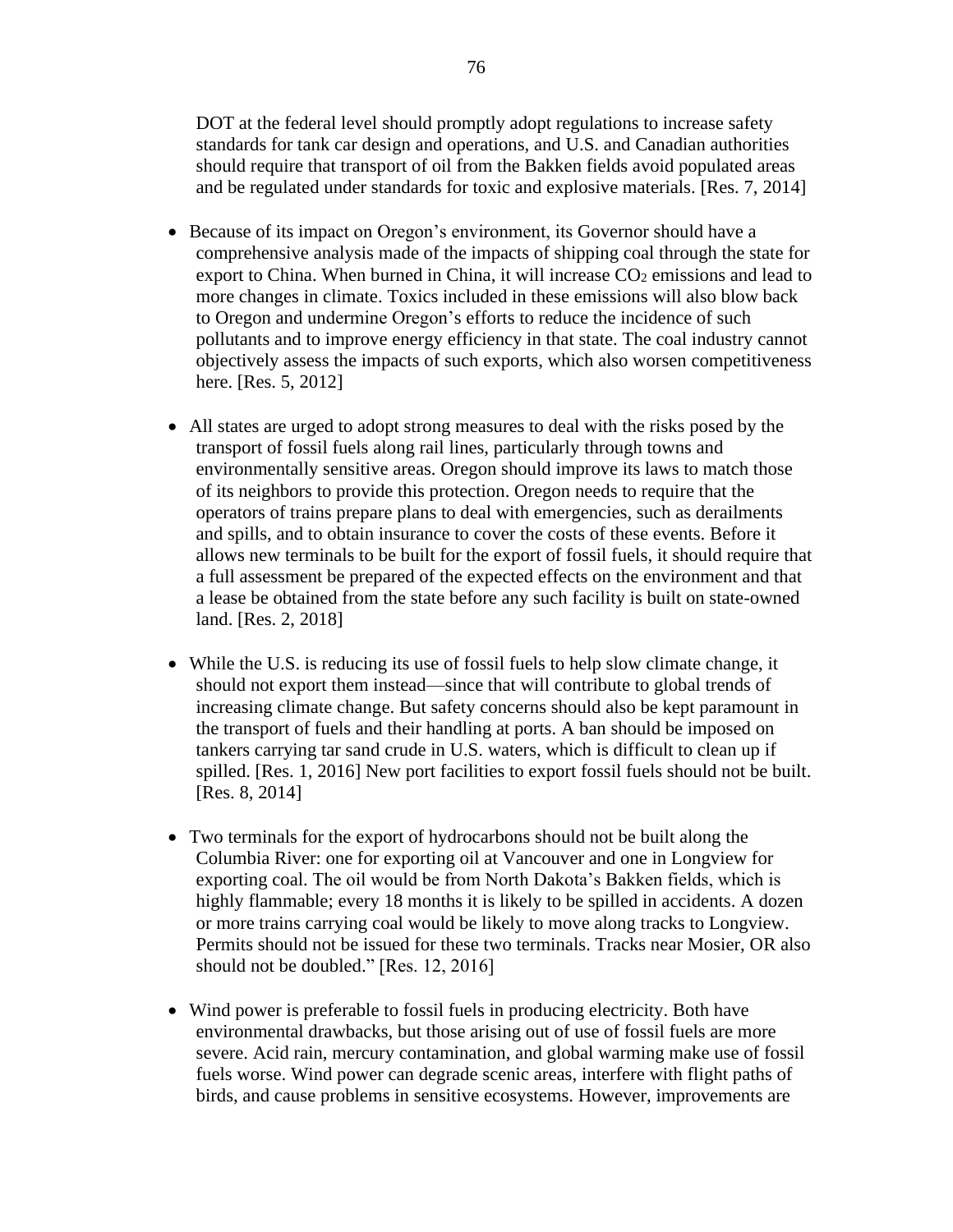reducing the adverse effects of wind power. Nonetheless, site-specific environmental constraints must be considered as wind power proceeds. [Res. 29, 2003]

- By 2009 the need for alternatives to fossil fuels and public subsidies are causing a rush to construct wind power projects in the northwest, with fragmented planning and a widespread absence of adequate guidelines that can be enforced. Moreover, little consideration is given to cumulative impacts and "no development" options. Environmental Impact Statements (EISs) prepared for proposed wind farms on public lands should be complete and thorough and take into consideration the cumulative impact of such projects on wildlife habitat, recreation, and rural economies. Wind farms proposed in eastern Nevada might cover as many as 35,000 acres and degrade sage grouse habitat, which would become fragmented. [Res. 5, 2011]
- In pursuance of our belief that site-specific constraints must be adopted in considering wind power projects, the following improvements should be made: states should establish statewide processes for licensing wind power projects; applicants should be required to develop data on the possible environmental impacts of their projects and make it public; impacts studied should include impacts on birds and bats and their flyways and important bird areas should be protected; the cumulative impacts of projects should be evaluated; projects that would impose too many avoidable impacts or a substantial unavoidable impact should be rejected; public subsidies should be tied to compliance with guidelines; and the U.S. Fish and Wildlife Service should be granted statutory authority to enforce its guidelines. Moreover, the process for reviewing and licensing wind projects should be integrated into state environmental protection laws and land use planning programs; and all records involving permitting and monitoring should be made public. Also programmatic environmental statements should be prepared by responsible federal agencies such as the Bonneville Power Administration, including turbines, towers, transmission lines, access roads, and appurtenant structures. [Res. 29, 2009]
- Because of the problems inherent in nuclear and hydro power sources (i.e., waste product disposal and the degradation of river habitat), no new nuclear or hydropower plants should be built.[Res. 27, 2001]
- Congress should require that a comprehensive national energy policy be immediately developed using the best scientific minds in a completely open process. It should be truly long-range, meet future needs, and not be the product of special interests. Because petroleum resources are becoming scarce and expensive, it is urgent that the nation turn to alternatives. The policy should describe how that can be done. [Res. 19, 2004]
- The site chosen for disposal of nuclear wastes at Yucca Mountain, Nevada is flawed because of the danger of contaminating ground water and because of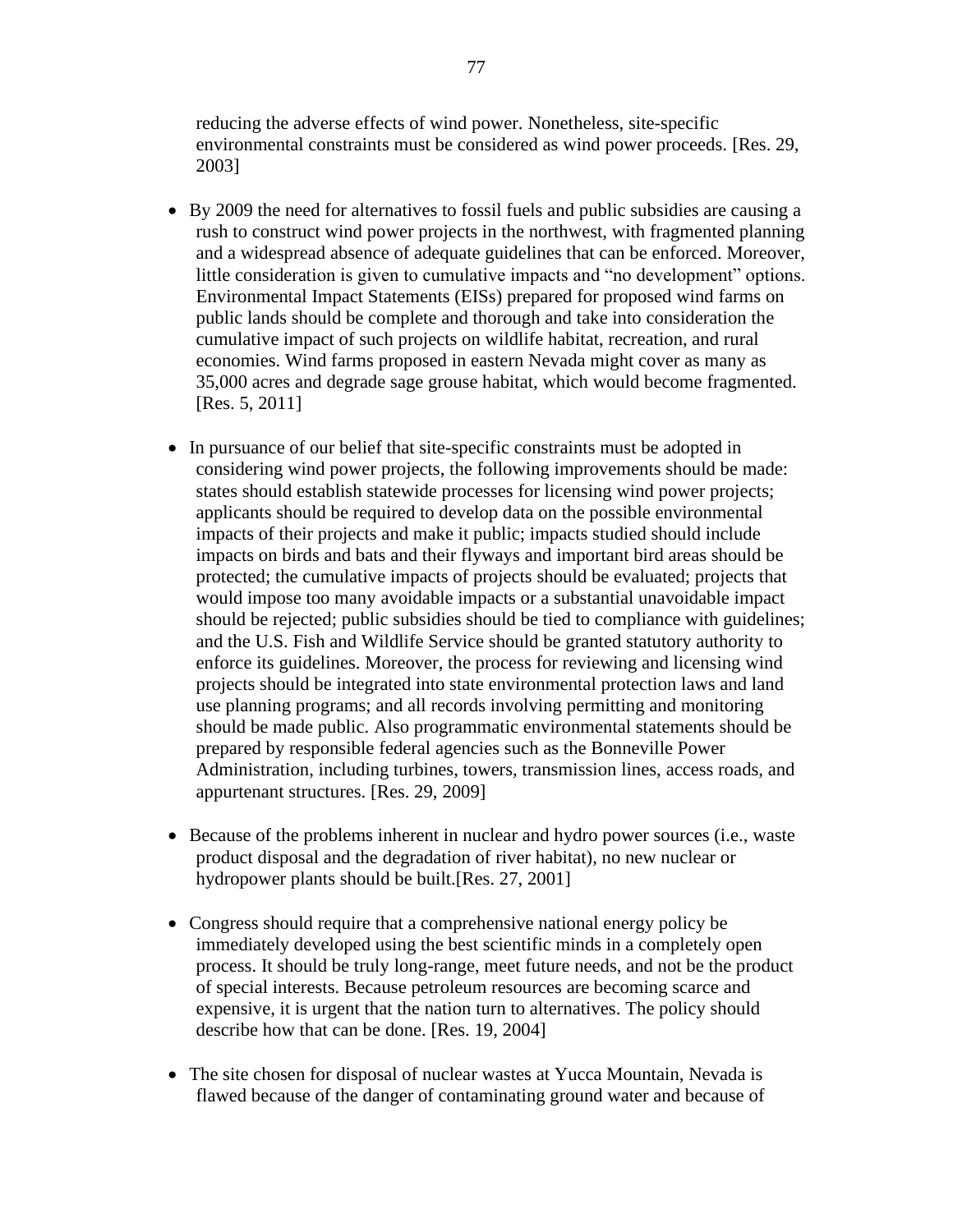seismic activity. The selection of this site, however, has been made. But the dangers involved in transporting wastes to this site, including the modes of transportation and routes, has not been studied adequately. A thorough environmental impact statement should be prepared on this aspect of the decision. Also further scientific work should be done on possible alternatives to this way of disposing of high-level nuclear waste. Work should also be done on conserving the fuel in these fuel rods by recycling them rather than burying them permanently. [Res. 11, 2002]

- Because of the rapidity of change occurring in the global climate and the damage that is threatened, the amount of global warming gasses added to the world's atmosphere must be reduced. To achieve this renewable alternatives to fossil fuels must be found for transportation and heating purposes. [Res. 1, 1997]
- A gigantic, coal-fired power plant (1450 megawatts) should not be built near Nevada's Black Rock Desert National Conservation Area because of the impact it would have on the land, water, air, and wildlife, as well as the historic and cultural values of the area. It would be located in a pristine area, on public land, and would use 15,000 acre-feet of water. [Res. 5, 2005]
- An even larger coal-fired plant north of Ely in Nevada (the White Pine Energy Station) is also objectionable because of the amount of water it would use (as much as 20,000 acre-feet/year), and its impacts on some the most pristine air in the United States, with emissions of sulfur dioxide, mercury, and carbon dioxide. Alternatives such as wind and solar power have not been considered, nor energy conservation. The "no action" alternative should be selected in the EIS for the project. [Res. 21, 2005] Because the two proposed coal-fired power plants in White Pine County would have so many damaging effects, including on the Schell Peak Wilderness and the Mt. Moriah Wilderness, they should not be built [Res. 2, 2007]
- No coal-fired power plants should be built in Nevada because they contribute too many greenhouse gasses, thereby aggravating global warming. Also they use too much water in a state in which water is in short supply. Nevada has ample resources for power from alternate sources, such as solar, geothermal, and wind, and California demands that the sources of its power meet its strict standards for low greenhouse gas emissions. Moreover, Nevada has no coal, and the technology for clean gasification of coal at altitudes over 2000 feet (which would be the case for plants sited there) does not exist. [Res. 19, 2007]
- Because of their projected impacts and costs, plans for all projected coal-fired power plants in Nevada have been withdrawn. The two existing coal-fired power plants in Nevada should be retired as soon as possible and replaced with alternative sources, such as solar and geothermal power. [Res. 7, 2010]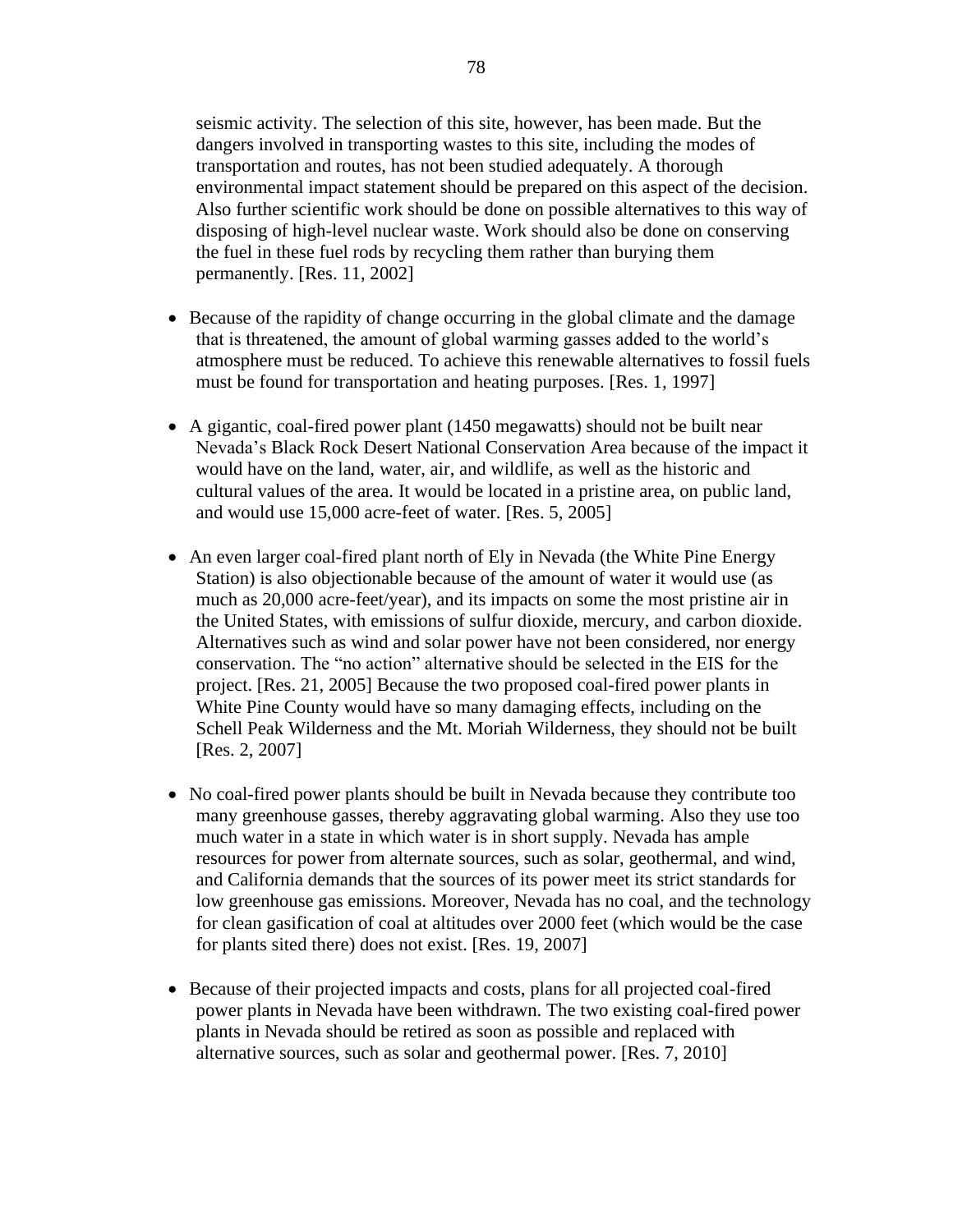- No route for a natural gas pipeline, such as the projected Ruby Pipeline, should be selected that cuts through the Sheldon National Wildlife Refuge in Nevada, nor immediately south of it in northwest Nevada. These routes would have a devastating impact upon habitat critical for the pronghorn antelope, sage grouse, and pygmy rabbits. This is the largest sagebrush steppe ecosystem in the United States. The line should not be built unless a less damaging alternative route is chosen and adequately studied; in any event, no route should invade the refuge until the legally required compatibility study is completed. [Res.20, 2009]
- Because of the growing number of gasoline fueled vehicles and the increasing size of their engines, the battle against dirty air could be lost. To combat this pollution, which harms people, wildlife and forests, and the global warming which it causes, more funding must be provided immediately for research to perfect and commercialize fuel cells for use in automobiles. [Res. 21, 2001]
- Corporate Average Fuel Economy (CAFE) standards should be ramped up higher and sooner than (i.e, 42 mpg by 2016) than now required by law, and the gasguzzler tax should be applied to SUVs. Members of Congress should be urged to do this; it is needed to combat climate warming. [Res.13, 2009]
- Immediate action should be taken to reduce the levels of benzene in gasoline sold and used in the Pacific Northwest, rather that only beginning the process in 2012 of reducing benzene levels to levels required in the rest of the country. Now the levels of ambient benzene, which is a dangerous carcinogen, are 2-3 times those of the rest of the country.
- The Pacific Northwest relies on gasoline made from North Slope oil, which has high levels of benzene as a natural constituent; increased care must be taken in refining it to reduce benzene levels. [Res. 22, 2007]
- The federal government should provide incentives for the use of building designs hat conserve energy through improved design, retrofits of existing buildings, and reliance on such alternative fuel sources as wind-driven generators, solar panels, fuel cells, and co-generation. Furthermore, building codes ought to be revised to require use of such energy saving designs in new buildings and retrofitting of existing buildings (insofar as practicable). Use of such measures will reduce or eliminate the need for fossil fuels and nuclear power plants. [Res. 15, 1992] Public buildings, including schools, should be built so that they are energy efficient and use alternative energy sources for heating and cooling. [Res. 13, 2011]
- Moreover, the federal Investment Tax Credit for renewable energy projects of all sorts must be extended; it will reduce America's carbon footprint and yield many other environmental benefits. It is critical to their viability and will expire at the end of 2008. [Res. 10, 2008]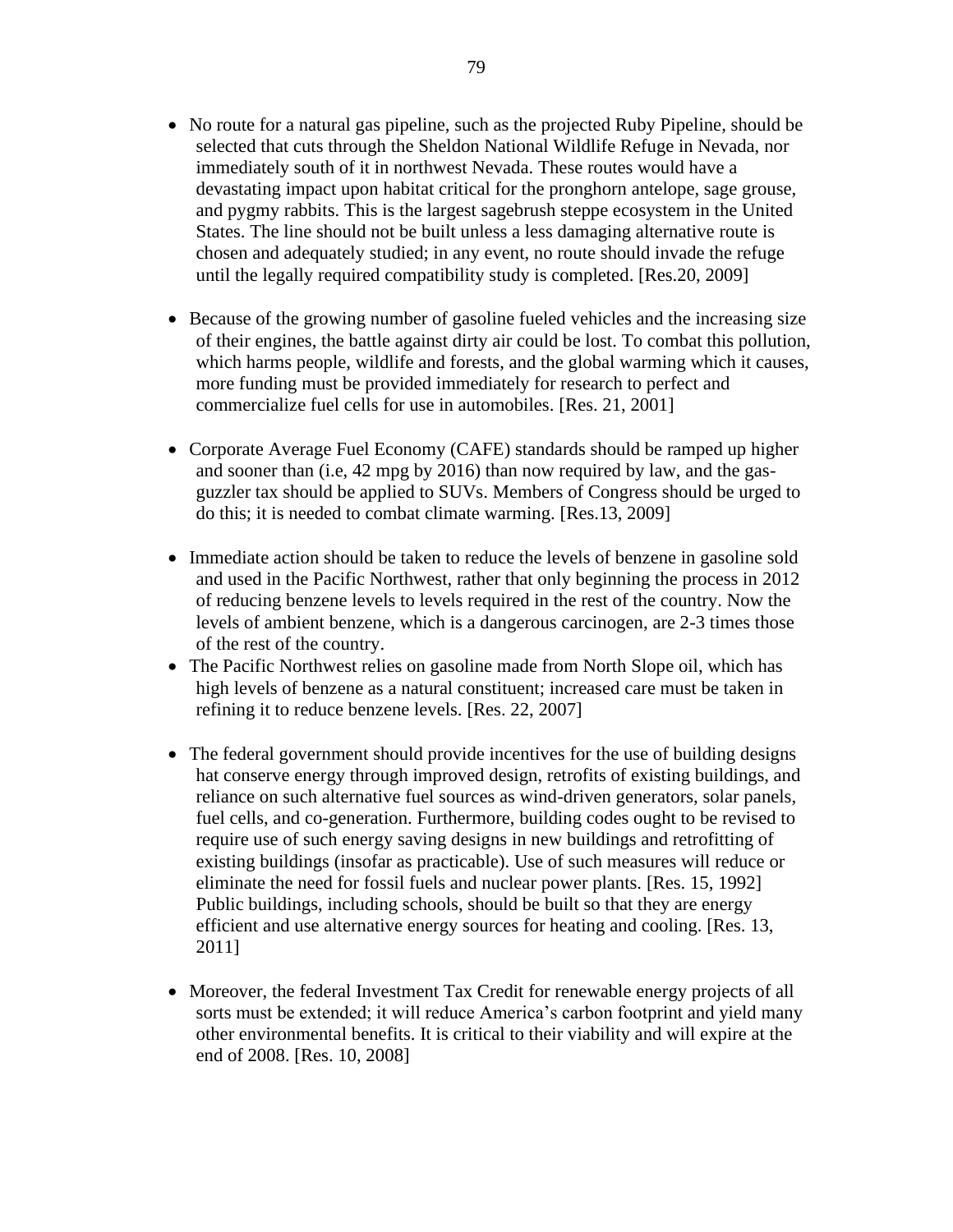- Proliferation of small hydroelectric plants is undesirable because they seriously affect the riparian and aquatic habitat of small mountain streams, as well as the esthetic beauty of these areas. [Res. 7, 1990]
- So that adequate investigations can be pursued of their environmental effects (e.g., on fish and wildlife), sufficient funding must be made available as the Federal Energy Regulatory Commission considers applications to re-license hydropower dams. [Res. 10, 1999]
- All power plants should be operated with adequate measures to provide safety and environmental protection, which should enable most plants to be located near their distribution areas and thus avoid long transmission lines, as well as avoid separating beneficiaries from those having to bear burdens connected with generation. [Res. 7, 1990]
- Major corridors for electrical transmission lines should not be routed through protected areas such as national parks and wildlife refuges, and the environmental impacts of proposals for administrative action to locate them should be analyzed first. One proposed in 2007 in the southwest and affecting protected areas in Nevada, Arizona, and California is particularly a matter of concern. [Res. 15, 2007]
- Pipelines to transport natural gas or LNG should not be routed through the Mt. Hood National Forest. The proposed 36" Palomar LNG line would preempt large areas of old growth that would be cleared, cross many streams and be routed across unstable slopes, and risk erosion and slides—thus degrading fish habitat- and invite irresponsible ORV/ATV use. They would also pave the way for additional lines. If new lines are to be built, existing rights of way should be used; and states should once again be given a role in siting energy facilities and pipelines. [Res. 8, 2008]
- Terminals to import LNG should not be built along the coast of Oregon and along the lower Columbia River, as proposed at sites at Bradwood, Warrenton, and Coos Bay. Domestic sources of alternative energy and efficiency improvements can meet new energy needs. Development of these sites would involve destructive dredging—harming salmon and other wildlife--invite further industrialization, and raise safety issues. Proposed routes for the pipelines running inland would harm prime wetlands, riparian zones, and forest habitat. [Res. 9. 2008] Those promoting these LNG importation schemes continue to proliferate the routes for the associated pipelines—as through the Warm Springs Reservation and the community of Maupin; these pipelines and terminals should not be built. [Res.16, 2009]
- Even if these proposed pipelines are used to export rather than import natural gas in the form of LNG, they are still unacceptable because of the damage that their construction would entail: hydraulic fracturing to produce the gas, dredging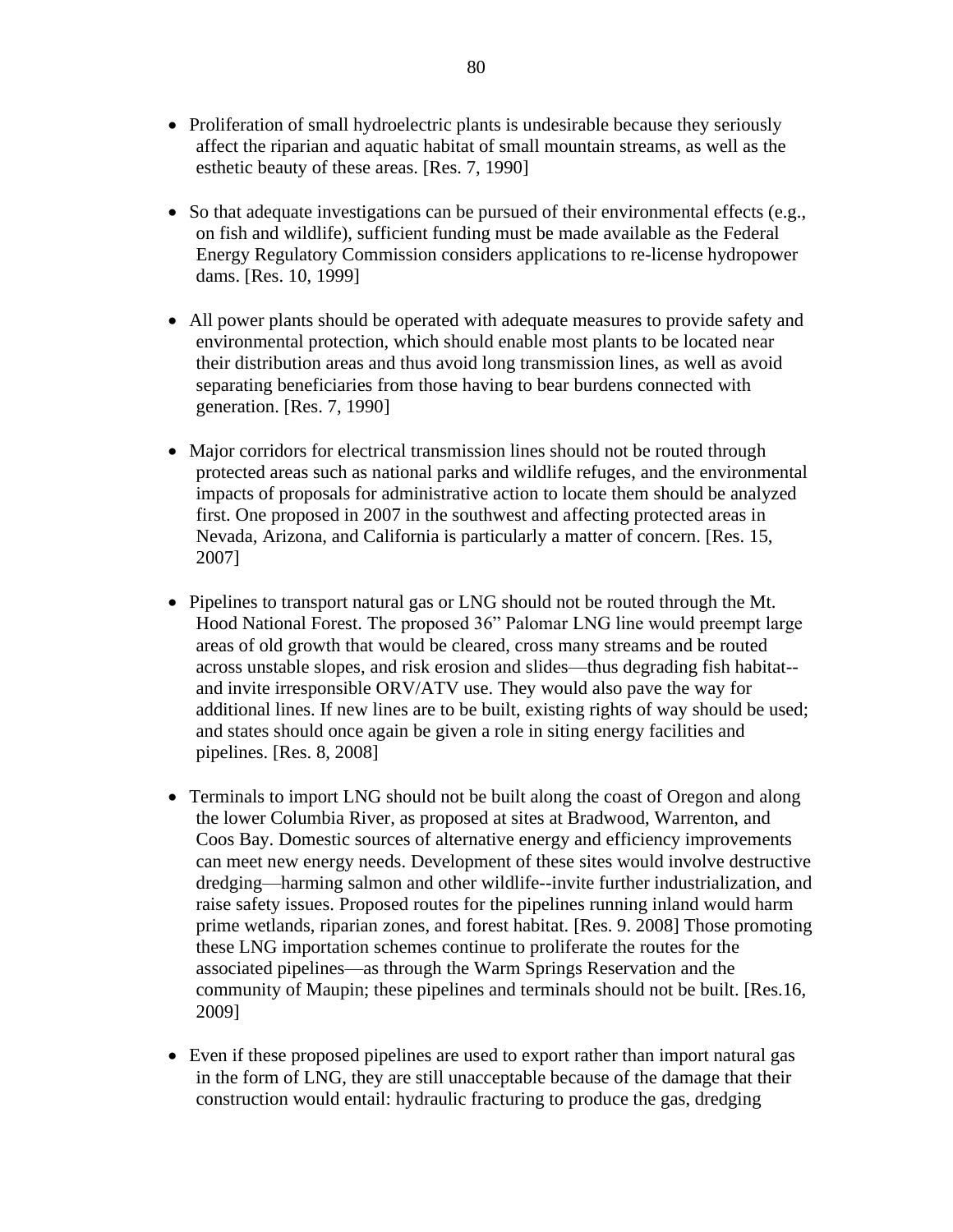channels and damaging bays and estuaries, corridors cutting through forest lands (42 miles in the Mt. Hood National Forest alone), and the emission of greenhouse gases when combusted. No new port facilities for this purpose should be constructed along the Oregon Coast and the lower Columbia River. [Res. 8, 2011]

- The dam and power plant at Snoqualmie Falls in Washington State should not be expanded, nor should other new development occur there. The area should be kept as natural as possible—as demanded by the Snoqualmie Indians. [Res. 13, 1993]
- A large solar energy research and development complex should be built on the Nevada Test Site to reduce dependence on hydro-power, nuclear power plants and fossil fuels. The site has over 330 days of sunshine per year, and its future otherwise is uncertain (being contaminated by radioactivity). [Res. 12, 1997]
- Because solar power has enormous potential in the arid, sunny southwestern United States, the siting of large solar complexes should be encouraged on seriously disturbed southwestern areas such as the Nevada Test Site or nonreclaimable abandoned mine sites. [Res. 29, 2001]
- Transmission lines for power (whether from conventional sources or from solar or wind) should be routed to minimize their impact on public land and avoid all wildlife areas. They should follow existing routes or be near highways. Agencies such as the Bureau of Land Management should carefully examine potential impacts on ecological and aesthetic values before granting permits. [Res. 24, 2009]
- The practice of hydraulic fracturing ("fracking") to produce natural gas should be stopped until it is regulated and the chemicals used in the process are disclosed. This is particularly important in California and other places where its use is widespread. It is suspected of triggering earthquakes and polluting drinking water with methane, as well as exhausting huge quantities of scarce water. [Res. 3, 2013]

# **TRANSPORTATION**

- Over-dependence on automobiles leads to gridlock, polluted air, noise, sprawl, loss of scenic vistas, and decimation of habitat for wildlife. To reduce this dependence, more funding should be provided for public transit and rapid transit. A greater proportion of gas taxes should be used for public transportation. Greater use should be made of under-utilized rail lines for passenger services, and more freight should be shifted from highways to more efficient railroads. Newly constructed projects should also be accessible to non-motorists. Outdoor clubs should use public transportation too. [Res. 7, 1997]
- The concept of high-speed rail to connect the West Coast states of California, Oregon, and Washington has merit and should be investigated. Studies should be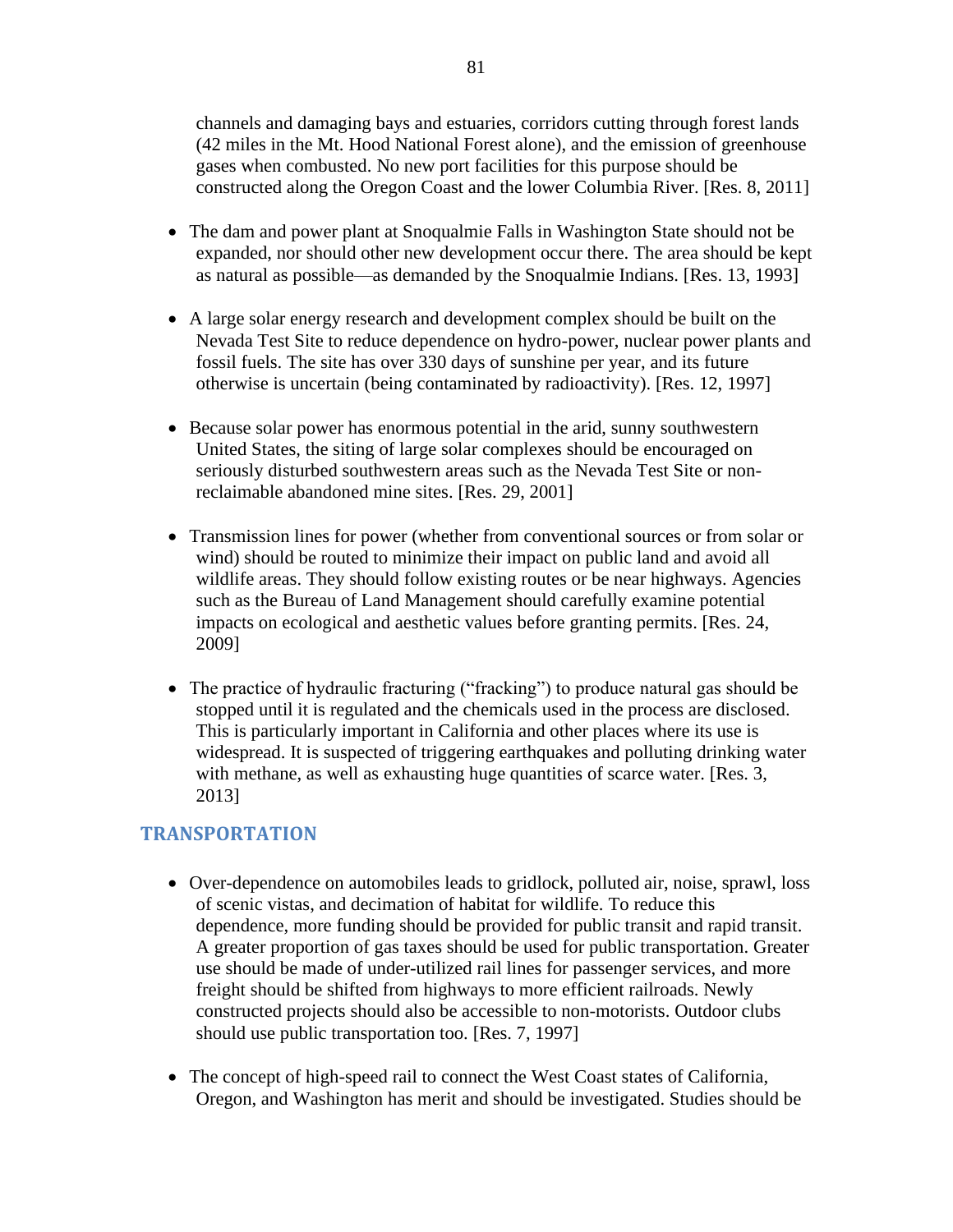undertaken of building such a rail line: in physical terms, engineering terms, financially, and in terms of economic viability. Such a rail line would bring environmental benefits: in reducing air pollution and emissions of greenhouse gasses because the amount of auto and airplane traffic would be reduced, as well as congestion." [Res. 17, 2016]

## **HAZARDOUS MATERIALS**

- Funds intended to cleanup contamination at sites administered by the Department of Energy of the federal government (as at Hanford, Washington) should not be diverted to re-start the Fast Flux Test Reactor at the Hanford site since the tritium to be produced would be for defense purposes. If additional tritium should be needed for defense purposes, it should be obtained through other means elsewhere, using funds of the Department of Defense—and only after full NEPA compliance (an EIS and public review). [Res. 9, 1996]
- Radioactive waste should not be shipped from elsewhere to the Hanford Nuclear Reservation to be stored there indefinitely, particularly through scenic areas which should be protected, such as the Columbia River Gorge Scenic Area and through populated areas where the risks of accidental discharge from accidents or otherwise are too great. [Res, 4, 2011]
- Because of the danger, spent fuel containing plutonium from nuclear power plants abroad should not be shipped to reprocessing sites through densely populated port areas, such as in Puget Sound. [Res. 18, 1991]
- Yucca Mountain, Nevada is not a suitable site for a high-level nuclear waste repository because of the high amount of seismic activity in the area and the risk of contaminating ground water there (contamination could affect Death Valley National Park). Other less environmentally damaging methods for disposing of high-level nuclear wastes ought to be explored. In no event, should decisions on such matters be made in a manner that would bypass compliance with the National Environmental Policy Act. [Res. 17, 2000]
- Because of the danger posed by nuclear wastes, plans should not go forward to develop a repository for nuclear waste from 18 states in California close to I-40 near the Arizona border. [Res. 22] The proposed Ward Valley nuclear waste repository threatens the Colorado River with radioactive contamination, as well as the nearby Mojave National Preserve and other wilderness areas and should not go forward; nor should federal land there be transferred to the state to facilitate the project. [Res. 11, 1995]
- Studies are needed to further evaluate the long-term effects of depositing municipal and industrial waste sludges on farm and forest lands in light of the toxic materials and pathogens contained in such wastes and their effects on public health, food supplies and recreationists, as well as on animals. [Res. 8, 2000]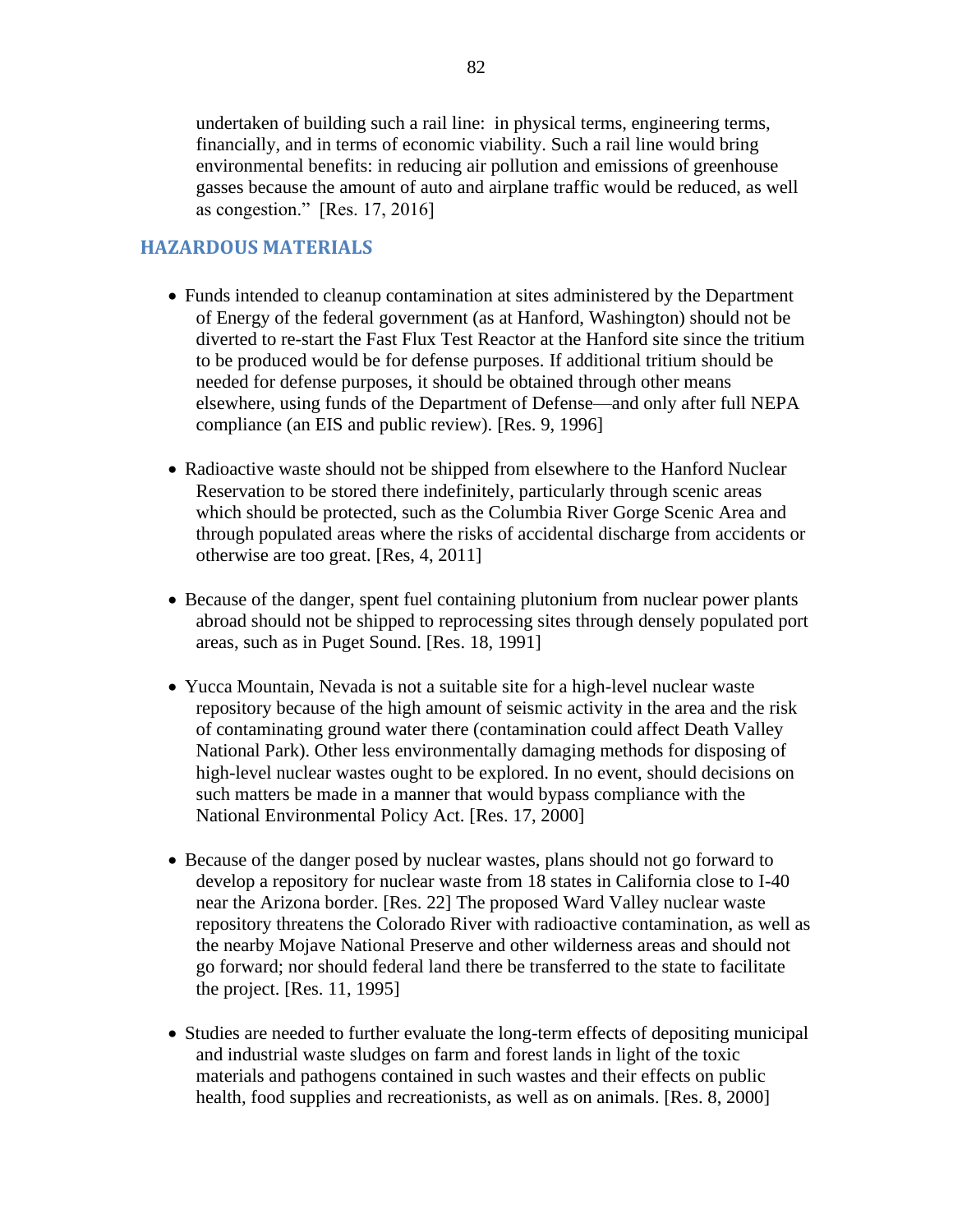- The federal government should strictly enforce laws on the books to limit the amount of mercury entering the air from dirty coal-fired power plants. It opposes proposed cap and trade alternative policies proposed by the Bush administration that would treble the amount of mercury released after 2018. Mercury is particularly damaging to fetuses and children. Ambient mercury has been increasing recently because of regulatory failures. [Res. 3, 2004]
- The FWOC opposes efforts to rescind or weaken EPA regulations to protect public health by limiting discharge of toxic materials into public waterways and of mercury into the air by power plants. [Res. 10, 2017]

### **REGULATORY PRACTICES**

- Business lobbyists should not have special opportunities within the White House to seek to weaken proposed environmental rules, such as they had in the early 1990s with the Council on Competitiveness. In this fashion, they should not be able to thwart legislation that they were unable to defeat in Congress. [Res. 13, 1992]
- Strong campaign finance reform legislation is needed to keep large campaign donors from buying influence in government and denying us government that protects the long-term interests of all its citizens. The natural environment will not be safe as long as corporate and land development interests have so much influence. However, the campaign finance reform bill should not infringe on the free-speech rights of nonprofit groups. [Res. 20, 2001]
- The findings of scientists should not be censored, altered or suppressed by political appointees. This would constitute a breach of trust between the public and scientists. Appropriate action on such urgent issues as global warming and species extinction requires access to accurate scientific findings, as well as peer review. [Res. 11, 2008]
- No actions should be taken to negate or limit the application of federal environmental laws in the border regions of the United States. Even desert lands along the southern border of this country are remarkably abundant in plants and animals and need protection because of the fragility of this habitat. [Res.10, 2015]

### **ENVIRONMENTAL LAW AND REGULATIONS**

- The FWOC congratulates President Biden on his policies to resist climate change and for his progress in rolling back Trump's bad environmental policies [40 so far; 72 underway]. Moreover, it encourages him to keep working to complete the rollback job [125 needing to be rolled-back]. [Res. 1, 2021]
- Environmental laws must not be overturned nor undermined. Public lands and waters are owned in common by all of the citizens of the United States. Losses in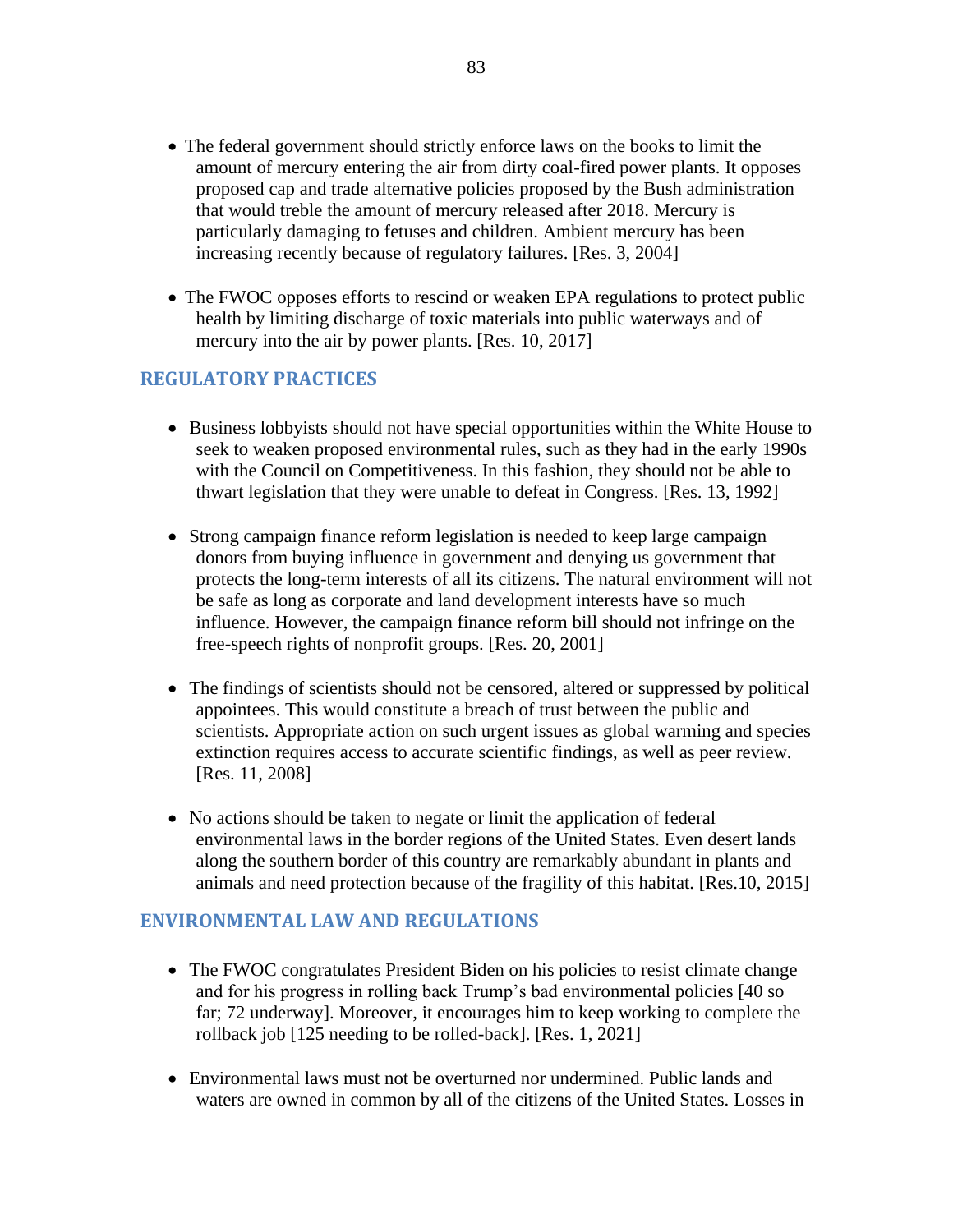their quality must be reversed. All who care must be active and vocal to block efforts to weaken these laws. [Res. 1, 1995]

- The Defense Department should observe all of this nation's laws to control pollution, should practice recycling, and avoid waste. [Res. 12, 1995]
- Everyone who abuses the environment should have to steadily reduce and eliminate the burdens which they place on the environment. In this way, the stateof-the-art in pollution control should steady improve. Polluters should not be able to buy their way out of compliance through purchasing reduction credits from others. In the field of water pollution, those immediately downstream may still suffer when this is done (because the reductions may be on other branches of the river system). Trading water pollution credits is not sound public policy. [Res. 30, 2003]
- States should not approve measures that require that land owners be compensated whenever environmental or land use regulations diminish the value of their property, nor that require regulators choose the alternative with the most minimal affect on land values. Such takings measures would badly hamper the progress of environmental regulation. [Res. 27, 1995]

### **ECONOMIC, TRADE AND TAX POLICY**

- Economic planning should not be based on the assumption that natural resources are cheap, are available in unlimited supplies, or are all renewable. Too many of our resources have been lost or degraded under these assumptions. Future economic policies should be founded on the conservation of our natural resources and the protection of the human and natural environment. [Res. 19, 1991]
- Funds no longer needed for defense purposes should instead be applied to bring our great outdoors back to world class standards. [Res. 32, 1991] Moreover, the military should be frugal with the taxpayers' money, spend less on non-essential items, and avoid waste. [Res. 12, 1995]
- The FWOC urges (in Nov. 2021) Congress to fund another major chunk of President Biden's big infrastructure bill - at another \$1.8 trillion. [The first \$1 trillion bill that was passed includes elements for replacing lead pipes, building charging stations, pollution clean-up, and passenger rail improvements.] Still needing funding are comprehensive programs to deal with climate change. [Res. 4, 2021]
- A major public works program, directed at rebuilding our aging infrastructure and cleaning up and restoring our environment, ought to be instituted which will provide new jobs to offset those lost through short-term transitions (arising out of changes in agriculture, forestry and other industries) owing to environmental